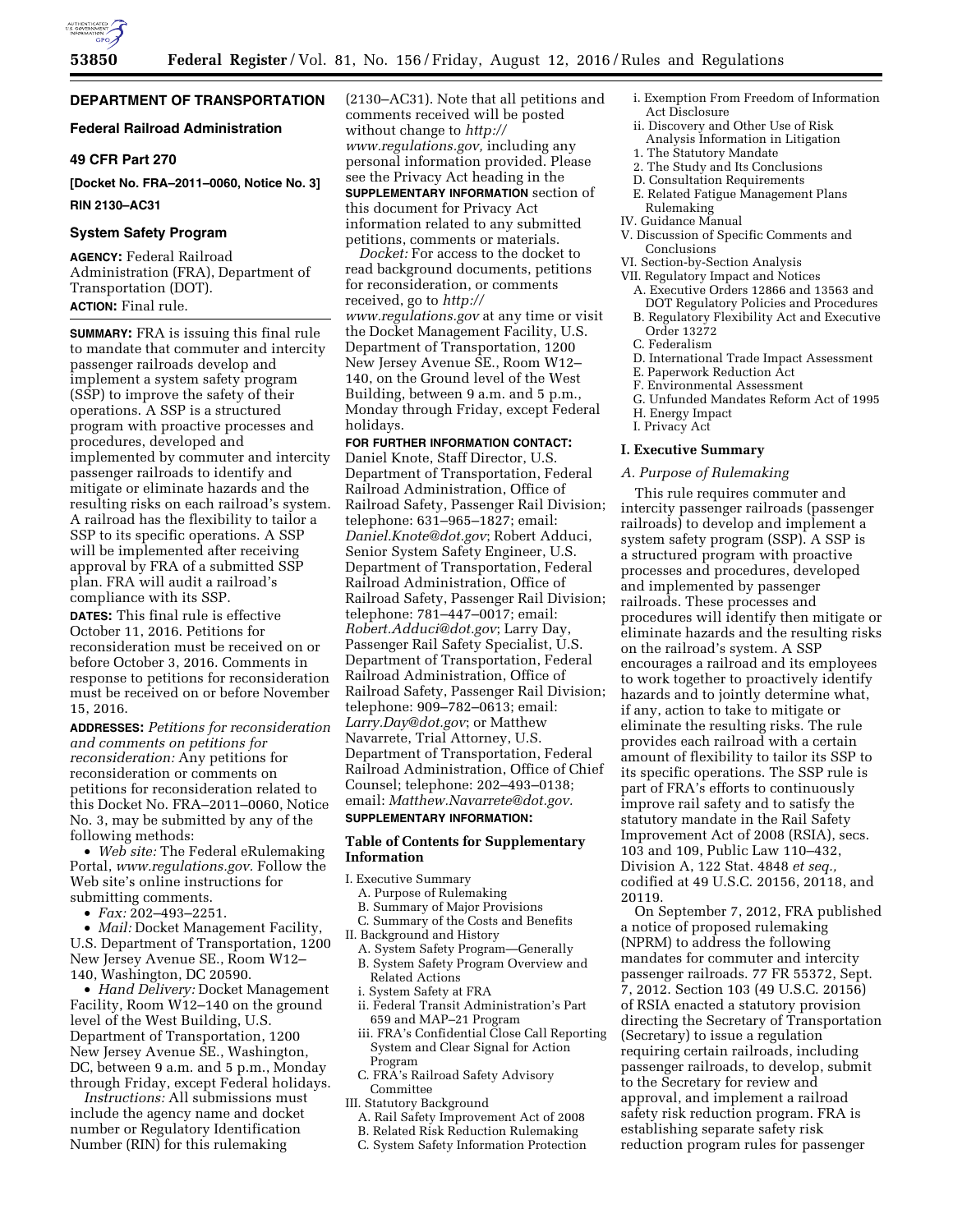railroads (SSP) and certain freight railroads (Risk Reduction Program) to account for the significant differences between passenger and freight operations. Section 109 (codified at 49 U.S.C. 20118 and 20119) of RSIA enacted a statutory provision authorizing the Secretary to issue a regulation protecting from discovery and admissibility into evidence in litigation documents generated for the purpose of developing, implementing, or evaluating a safety risk reduction program. This final rule implements these statutory mandates with respect to the system safety program covered by part 270. The Secretary has delegated such statutory responsibilities to the Administrator of FRA. *See* 49 CFR 1.89.

# *B. Summary of Major Provisions*

A SSP is implemented by a written SSP plan. The SSP regulation sets forth various elements that a railroad's SSP plan is required to contain to properly implement a SSP. The main components of a SSP are the risk-based hazard management program and riskbased hazard analysis. A properly implemented risk-based hazard management program and risk-based hazard analysis will identify the hazards and resulting risks on the railroad's system, require railroads to develop methods to mitigate or eliminate, if practicable, these hazards and risks, and set forth a plan to implement these methods. As part of its risk-based hazard analysis, a railroad will consider various technologies that may mitigate or eliminate the identified hazards and risks.

As part of its SSP plan, a railroad will also be required to describe the various procedures, processes, and programs it has in place that support the goals of the SSP. These procedures, processes, and programs include, but are not limited to, the following: A maintenance, inspection, and repair program; rules compliance and procedures review(s); SSP employee/contractor training; and a public safety outreach program. Since railroads should already have most of these procedures, processes, and programs in place, railroads will most likely only have to identify and describe such procedures, processes, and programs to comply with the regulation.

A SSP can be successful only if a railroad engages in a robust assessment of the hazards and resulting risks on its system. However, a railroad may be reluctant to reveal such hazards and risks if there is the possibility that such information may be used against it in a court proceeding for damages. Congress directed FRA to conduct a study to determine if it was in the public interest

to withhold certain information, including the railroad's assessment of its safety risks and its statement of mitigation measures, from discovery and admission into evidence in proceedings for damages involving personal injury and wrongful death. *See*  49 U.S.C. 20119. Furthermore, Congress authorized FRA, by delegation from the Secretary, to prescribe a rule, subject to notice and comment, to address the results of the study. *See* 49 U.S.C. 20119(b). FRA contracted to have the study performed and the SSP NPRM addressed the study's results and set forth proposed protections for certain information from discovery, admission into evidence, or use for other purposes in a proceeding for damages. 77 FR 55406, Sept. 7, 2012.

To minimize the information protected, information that is generated *solely for the purpose of developing, implementing, or evaluating a SSP* is protected from (1) discovery, or admissibility into evidence, or use for other purposes in a proceeding for damages involving personal injury, wrongful death, or property damage, and (2) State discovery rules and sunshine laws which could be used to require the disclosure of such information. Information that is compiled or collected for a purpose unrelated to the railroad's SSP is not protected. Under section 109 of RSIA, the information protection provision is not effective until one year after its publication.

In addition to protection from discovery, 49 U.S.C. 20118 specifies that certain risk reduction records obtained by the Secretary also are exempt from the public disclosure requirements of the Freedom of Information Act (FOIA). Records protected under this exemption may only be disclosed if disclosure is necessary to enforce or carry out any Federal law, or disclosure is necessary when a record is comprised of facts otherwise available to the public and FRA has determined that disclosure would be consistent with the confidentiality needed for SSPs. FRA therefore believes that railroad risk reduction records in FRA's possession would generally be exempted from mandatory disclosure under FOIA. Unless one of the two exceptions provided by section 20118 would apply, FRA would withhold disclosing any such records in response to a FOIA request. *See* 5 U.S.C. 552(b)(3) and 49 CFR 7.13(c)(3).

A SSP will affect almost all facets of a railroad's operations. To ensure all employees directly affected by a SSP have an opportunity to provide input on the development, implementation, and

evaluation of a railroad's SSP, a railroad must consult in good faith and use best efforts to reach agreement with all directly affected employees on the contents of the SSP plan and amendments to the plan. In an appendix, the rule provides guidance regarding what constitutes ''good faith'' and ''best efforts.''

This rule will become effective 60 days after the publication of the final rule except the protection of certain information discussed above will not become effective until one year after the final rule is published. A railroad is required to submit its SSP plan to FRA for review not more than 180 days after the applicability date of the discovery protections, *i.e.,* 485 days after the effective date of the final rule, or not less than 90 days before commencing operations, whichever is later. Within 90 days of receipt of the SSP plan, FRA will review the plan and determine if it meets all the requirements in the regulation. If, during the review, FRA determines that the railroad's SSP plan does not comply with the requirements, FRA will notify the railroad of the specific points in which the plan is deficient. The railroad will then have 90 days to correct these deficient points and resubmit the plan to FRA. Whenever a railroad amends its SSP, it is required to submit an amended SSP plan to FRA for approval and provide a cover letter describing the amendments. A similar approval process and timeline would apply whenever a railroad amends its SSP.

FRA will work with the railroad and other necessary stakeholders throughout the development of its SSP to help the railroad properly tailor the program to its specific operation.

## *C. Summary of the Costs and Benefits*

Most of the passenger railroads affected by this rulemaking already participate in the American Public Transportation Association (APTA) system safety program and are currently participating in the APTA audit program. Railroads that are still negotiating contracts or not participating directly with APTA, have developed, or are in the process of developing an APTA system safety program. Since the majority of intercity passenger or commuter railroads already have APTA system safety programs, there will not be a significant cost for these railroads to implement the regulatory requirements in this final rule. Thus, the economic impact of the final rule is generally incremental in nature for documentation of existing information and inclusion of certain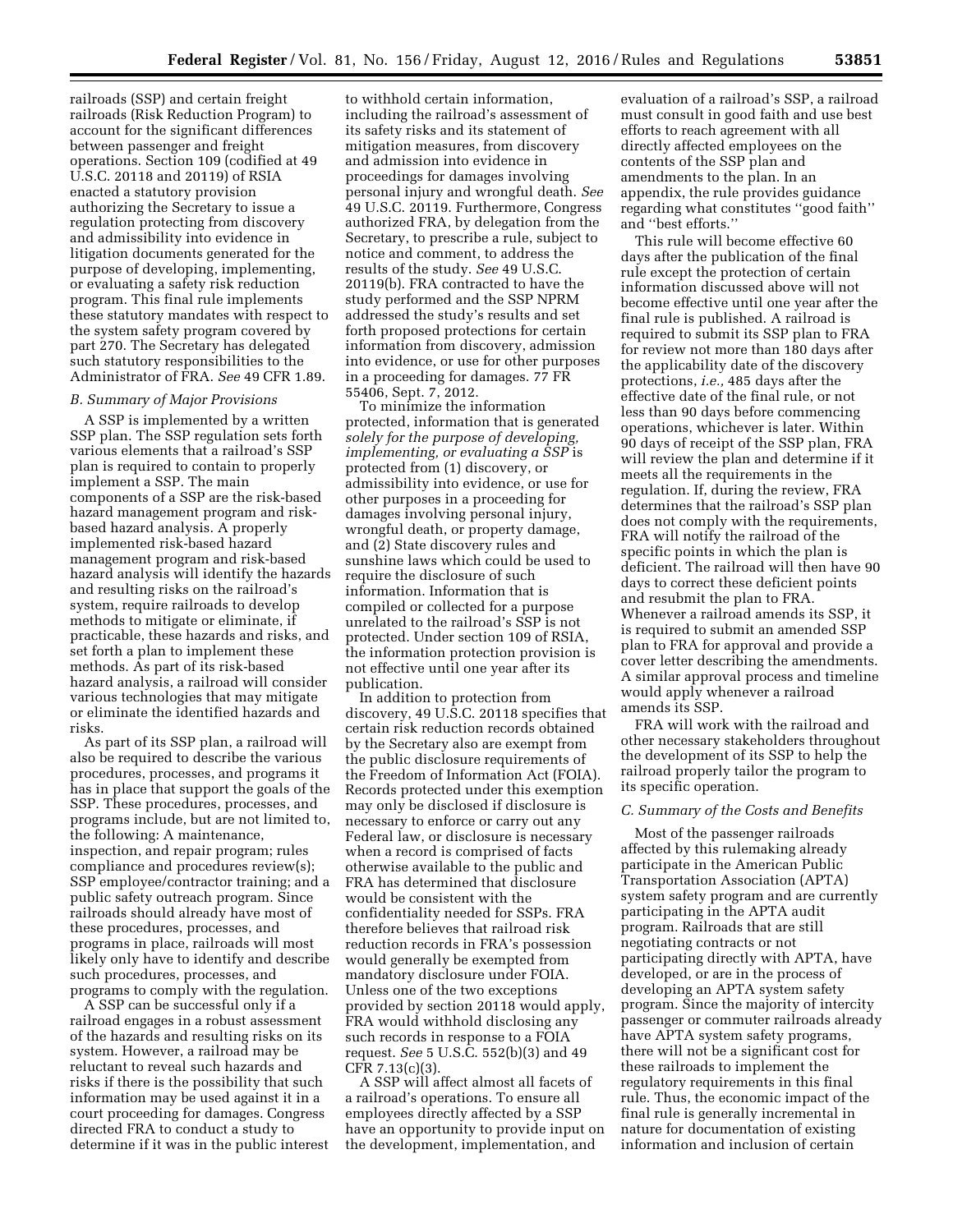elements not already addressed by railroads in their existing programs.

FRA estimated costs in the following areas: Documenting the SSP plan and the safety certification process; SSP training; preparing for and providing information in response to external audits; providing mitigation method information to FRA; preparing technology analysis results and providing them to FRA; providing an annual assessment of SSP performance and improvement plans; consulting with directly affected employees and preparing consultation statements, amending SSP plans; retaining records; and conducting internal SSP assessments.

FRA also addressed the use and costs of data protection, which is an important element of this rule. While the rule may protect from discovery some information that in the absence of the rule would not be protected, FRA concludes that the benefits of the protections justify the costs. Without the protections, railroads' risk-based hazard analysis and mitigations may be less robust, which may lead to a less safe environment than with the protections in place. No specific or net incremental costs are incurred by the protections (record keeping and reporting paperwork costs are accounted for in the rule). The information protections are important to ensure the effectiveness of a SSP at almost no additional regulatory cost to the railroad. This means that the information protections provide an incentive to the railroad to be forthright about identified risks, without concern the information may be used in litigation against them.

Total estimated twenty-year costs associated with implementation of the final rule, for existing passenger railroads, range from \$2.0 million (discounted at 7%) to \$2.9 million (discounted at 3%).

FRA believes that there will be new, startup passenger railroads that will be formed during the twenty-year analysis period. FRA is aware of two passenger railroads that intend to begin operations in the near future. FRA assumed that one of these railroads would begin developing its SSP in Year 2, and that the other would begin developing its SSP in Year 3. FRA further assumed that one additional passenger railroad would be formed and begin developing its SSP every other year after that, in Years 5, 7, 9, 11, 13, 15, 17 and 19. Total estimated twenty-year costs associated with implementation of the final rule, for startup passenger railroads, range from \$297 thousand (discounted at 7%) to \$485 thousand (discounted at 3%).

Total estimated twenty-year costs associated with implementation of the final rule, for existing passenger railroads and startup passenger railroads, range from \$2.3 million (discounted at 7%) to \$3.4 million (discounted at 3%).

The estimated costs for existing and startup passenger railroads to implement this rule do not include costs of mitigations that railroads may implement to address hazards, as the cost of hazard mitigation will vary greatly depending on what hazard is being eliminated or mitigated. FRA expects that railroads will implement the most cost-effective mitigations to eliminate or mitigate hazards.

Properly implemented SSPs may be successful in optimizing the returns on railroad safety investments. Railroads can use them to proactively identify potential hazards and resulting risks at an early stage, thus minimizing associated casualties and property damage or avoiding them altogether. Railroads can also use them to identify a wide array of potential safety issues and solutions, which in turn may allow them to simultaneously evaluate various alternatives for improving overall safety with resources available. This results in more cost effective investments. In addition, system safety planning may help railroads maintain safety gains over time. Without a SSP plan to guide them, railroads could adopt countermeasures to safety problems that become less effective over time as the focus shifts to other issues. With SSP plans, those safety gains are likely to continue for longer time periods. SSP plans can also be instrumental in reducing casualties resulting from hazards that are not well addressed through conventional safety programs.

During the course of daily operations, hazards are routinely discovered. Railroads must decide which hazards to address and how, with the limited resources available for this purpose. Without a SSP plan in place, the decision process might become arbitrary. In the absence of the information protections provided by the final rule, railroads might also be reluctant to keep detailed records of known hazards. With a SSP plan in place, railroads may be better able to identify and implement the most costeffective measures to reduce accidents and incidents and resulting casualties.

The SSP NPRM Regulatory Impact Analysis (RIA) was performed on a breakeven basis. The approach has been modified for the final rule due to the lack of empirical evidence currently available to estimate all relevant regulatory costs, namely those from risk

analysis and risk mitigation. These costs are not reasonably predictable until the data protections are in place and each railroad produces and implements their SSP plans assessing their hazards and risk levels. The pool of potential safety benefits is large as evidenced by the totality of accidents and incidents experienced on passenger railroads that this final rule could impact. FRA expects that railroads can achieve sufficient safety benefits to justify quantified and unquantified costs.

SSPs under the APTA program are currently voluntary. This rule focuses on a robust risk-based hazard analysis and mitigation, and the oversight required to achieve full compliance. Passenger railroads must demonstrate a robust SSP and the means to implement the SSP and assure compliance. Railroad management and employees will be accountable to achieve the safety goals in their SSPs, but there will also be FRA oversight to monitor and demand corrective actions if and when necessary.

As documented in the RIA, FRA expects that regulatory costs under the SSP final rule will be modest and only incremental in relation to the railroads' non-regulatory costs because the rule provides information to the industry on what FRA's expectations are for a robust SSP. Railroads should be able to assemble a SSP plan to satisfy the rule by packaging what they currently have under the APTA program that complies with the SSP rule's provisions, along with (1) greater emphasis on eliminating or reducing hazards and the resulting risks, (2) rigorous analysis process, and (3) commitment to achieve the railroad's safety goal through setting priorities of its risk reduction efforts of mitigation. The SSP final rule would also address any gaps in those plans that do not meet the requirements of this rule. The few railroads that are not under the APTA program have their own SSPs or are developing such with FRA's assistance. For instance, when a hazard analysis is performed, this rule requires the railroad to demonstrate the processes and procedures it used to carry-out the analysis and mitigation. This means that, for the most part, FRA would only require actions to address gaps in the SSP plans, such as providing a clear or more robust description of the methods and processes they will use. These actions are expected to maintain and improve the economic benefit that can be achieved through the use of a robust SSP. However, it is difficult to provide a precise cap on the regulatory costs and benefits because the type and level of hazards and corresponding risk are not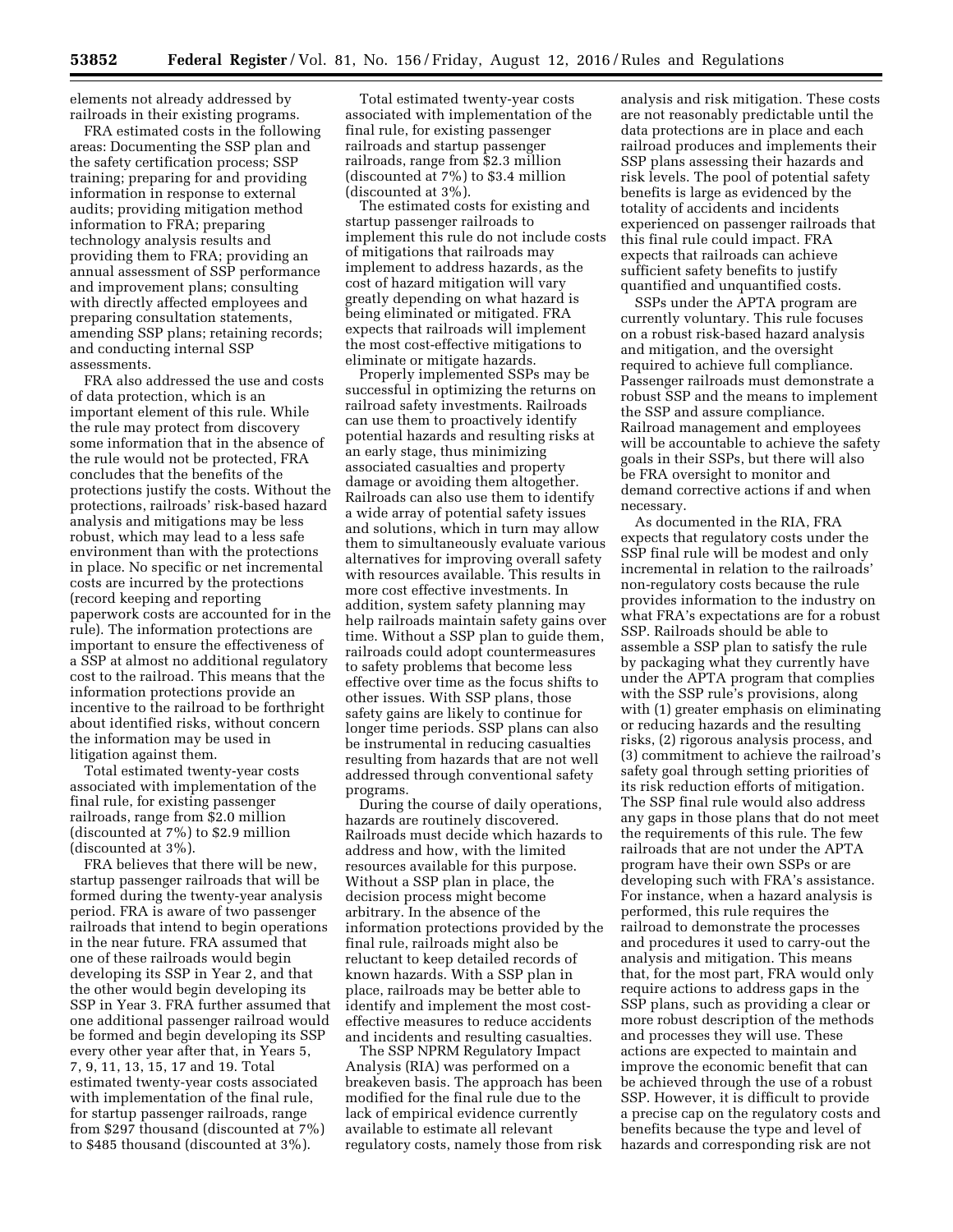known, which is why FRA could not estimate benefits quantitatively.

A benefit (not quantified) of this rule is that it may promote more costeffective investment of railroad resources. However, FRA does not know to what extent. Therefore, FRA focused on the passenger railroad accidents and incidents this rule will impact. FRA analyzed passenger operation-related accident costs—the costs of accidents

this final rule could affect. Between 2001 and 2010, on average, passenger railroads had 3,724 accidents, resulting in 208 fatalities, 3,340 other casualties, and \$20.6 million in damage to railroad track and equipment each year. Total quantified twenty-year accident costs total between \$33 billion (discounted at 7%) and \$51 billion (discounted at 3%). Of course, these accidents also resulted in damage to other property, delays to

both railroads and highway users, emergency response and clean-up costs, and other costs not quantified in this analysis. In conclusion, FRA is confident that the accident reduction benefits should justify the \$2.3 million (discounted at 7%) to \$3.4 million (discounted at 3%) implementation cost over the first twenty years of the final rule.

|                     | Current                | Discounted             | Discounted             |
|---------------------|------------------------|------------------------|------------------------|
|                     | dollar                 | value                  | value                  |
|                     | value                  | percent                | 3 percent              |
| Total<br>Annualized | \$4,743,039<br>237,152 | \$2,327,224<br>219,674 | \$3,412,651<br>229,384 |

This rule will certainly have benefits incremental to the APTA program. However, FRA could not estimate the benefits of the final rule as SSPs are mostly an organizational structure and program to manage safety through hazard analysis and mitigation. FRA cannot accurately estimate the rule's incremental safety benefits because FRA cannot reliably predict the specific risks each railroad will identify or the specific actions they will take to mitigate such risks relative to the APTA program.

#### **II. Background and History**

#### *A. System Safety Program—Generally*

On September 7, 2012, FRA published an NPRM proposing to require commuter and intercity passenger railroads to develop and implement a SSP to improve the safety of their operations. 77 FR 55372, Sept. 7, 2012. The NPRM was proposed as part of FRA's efforts to continuously improve rail safety and to satisfy the statutory mandates in 49 U.S.C. 20156, 20118, and 20119.

Railroads operate in a dynamic, fastpaced environment that at one time posed extreme safety risks. Through concerted efforts by railroads, labor organizations, the U.S. DOT, and many other entities, railroad safety has vastly improved. Even though FRA has issued safety regulations and guidance that address many aspects of railroad operations, gaps in safety exist, and hazards and risks may arise from these gaps. FRA believes that railroads are in an excellent position to identify many of these gaps and take the necessary action to mitigate or eliminate the arising hazards and resulting risks. Rather than prescribing the specific actions the railroads need to take, FRA believes it will be more effective to allow the

railroads to use their knowledge of their unique operating environment to identify the gaps and determine the best methods to mitigate or eliminate the hazards and resulting risks. A SSP provides a railroad with the tools to systematically and continuously evaluate its system to identify hazards and the resulting risks gaps in safety and to mitigate or eliminate these hazards and risks.

There are many programs that are similar to a SSP. Most notably, the Federal Aviation Administration (FAA) has published a final rule requiring each certificate holder operating under 14 CFR part 121 to develop and implement a safety management system (SMS). 80 FR 1308, Jan. 8, 2015. An SMS is a comprehensive, process-oriented approach to managing safety throughout the organization. An SMS includes an organization-wide safety policy; formal methods for identifying hazards, controlling, and continually assessing risk; and promotion of safety culture. Under FAA's final rule an SMS has four components: Safety Policy, Safety Risk Management, Safety Assurance, and Safety Promotion. *Id.* Similar components can also be found in this SSP rule.

The U.S. Department of Defense (DoD) has also set forth guidelines for a System Safety Program. In July 1969, DoD published ''System Safety Program Plan Requirements'' (MIL–STD–882). MIL–STD–882 is DoD's standard practice for system safety, with the most recent version, MIL–STD–882E, published on May 11, 2012. DoD, *MIL– STD–882E, Department of Defense Standard Practice System Safety.* MIL– STD–882 is used by many industries in the U.S. and internationally and certainly could be of use to a railroad when trying to determine which

methods to use to comply with the SSP rule. In fact, MIL–STD–882 is cited in FRA's safety regulations for railroad passenger equipment, 49 CFR part 238, as an example of a formal safety methodology to use in complying with certain analysis requirements in that rule. *See* 49 CFR 238.103 and 238.603.

## *B. System Safety Program Overview and Related Actions*

## i. System Safety at FRA

As discussed in the NPRM, system safety is not a new concept to FRA. *See*  77 FR 55374. This final rule responds to the statutory mandates set forth in RSIA and is based on lessons learned from past experience with various elements of system safety, as well as recommendations from the Railroad Safety Advisory Committee (RSAC).

ii. Federal Transit Administration's Part 659 and MAP–21 Program

As discussed in the NPRM, the Federal Transit Administration has set forth a regulation that covers Stateconducted oversight of the safety and security of rail fixed guideway systems that were not regulated by FRA. *See* 77 FR 55375, Sept. 7, 2012; 49 CFR part 659. On March 16, 2016, FTA published the State Safety Oversight (SSO) final rule. 81 FR 14230, Mar. 16, 2016. The SSO rule replaces part 659 and implements certain provisions of the Moving Ahead for Progress in the 21st Century Act, Public Law 112–141 (2012). Many of the same concepts from part 659 are incorporated in the SSP final rule.

MAP–21 made a number of fundamental changes to the statutes that authorize FTA programs at 49 U.S.C. ch. 53. On October 3, 2013, FTA published an advance notice of proposed rulemaking (ANPRM) seeking comment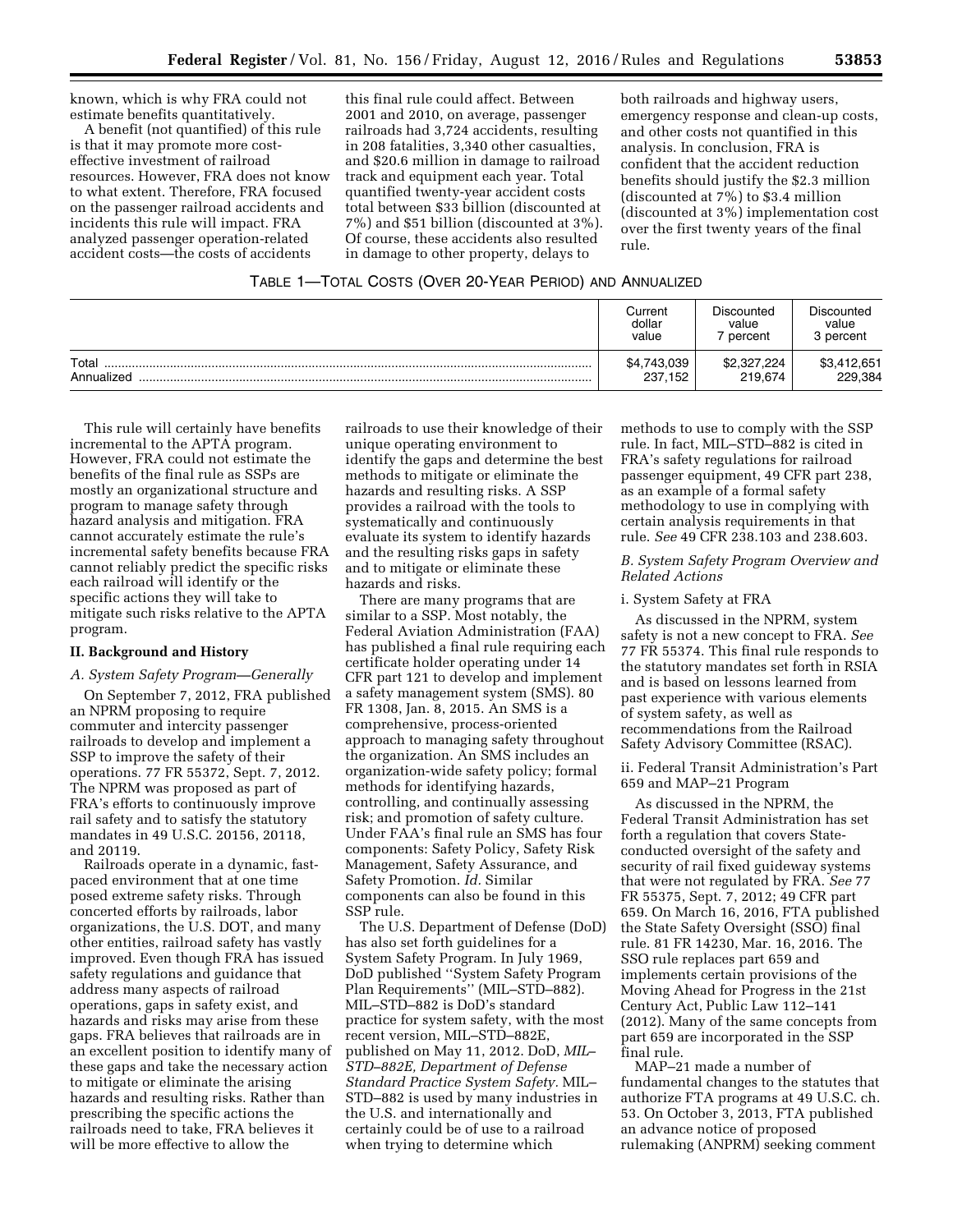on the implementation of these changes. *See* 78 FR 61251, Oct. 3, 2013. The ANPRM sought comment on several provisions within the Public Transportation Safety Program (National Safety Program) authorized at 49 U.S.C. 5329, and the transit asset management (National TAM System) requirements authorized at 49 U.S.C. 5326. *Id.*  Specifically, FTA sought comment on its initial interpretations, proposals, and questions regarding: (1) The requirements of the National Safety Program relating to the National Public Transportation Safety Plan, the Public Transportation Agency Safety Plan, and the Public Transportation Safety Certification Training Program; (2) the requirements of the National TAM System, including four proposed options under consideration for defining and measuring state of good repair; and (3) the relationship between safety, transit asset management, and state of good repair. *Id.* at 61252. FTA also sought comment on its intent to propose adoption of the SMS<sup>1</sup> approach as the method to develop and implement the National Safety Program. *Id.* While many of the requirements of the National Safety Program and the National TAM System apply equally to all modes of public transportation, FTA intends to focus, initially, on rail transit systems' implementation of and compliance with these requirements. *Id.*  at 61251.

In the ANPRM, FTA made it clear that if another Federal agency (*e.g.,* FRA) regulates the safety of a particular mode of transportation, FTA, as part of the rulemaking pursuant to MAP–21, does not intend to set forth duplicative, inconsistent, or conflicting regulations. 78 FR 61251, Oct. 3, 2013. FTA specifically highlighted that it does not intend to promulgate safety regulations that will apply to either commuter rail systems that are regulated by FRA. *Id.*  Further, FTA's regulatory jurisdiction is explicitly limited by two statutory provisions. *Id.* at 61253. First, FTA is prohibited from promulgating safety performance standards for rolling stock that is already regulated by another Federal agency, *e.g.,* FRA. *See* 49 U.S.C. 5329(b)(2)(C)(i). Second, the requirements of the State Safety Oversight Program will not apply to rail transit systems that are subject to regulation by FRA. *See* 49 U.S.C. 5329(e)(1) and (e)(2).

On February 5, 2016, FTA published an NPRM proposing requirements for

the Public Transportation Agency Safety Plan. 81 FR 6344. The NPRM proposed ''requirements for the adoption of Safety Management Systems (SMS) principles and methods; the development, certification, and update of Public Transportation Agency Safety Plans; and the coordination of Public Transportation Agency Safety Plan elements with other FTA programs and proposed rules, as specified in 49 U.S.C. 5329.'' *Id.* at 6344–45. The NPRM reaffirms FTA's intent not to promulgate safety regulations that would apply to commuter rail systems that are regulated by the FRA. *Id.* at 6345, 6346, 6351, 6353, 6361, and 6369. FTA clarifies that, primarily, due to the information protections set forth in this FRA SSP rule, a public transportation provider cannot use its SSP for other modes of transportation aside from a commuter rail operation that falls under this SSP rule. *Id.* at 6351.

Since FRA is publishing the SSP final rule after FTA published the NPRM for Public Transportation Agency Safety Plans (the FTA Agency Safety Plan NPRM), but before the FTA Agency Safety Plan final rule, railroads and other interested stakeholders will have the opportunity to compare the SSP final rule with the FTA Agency Safety Plan NPRM.

iii. Risk Reduction Program Rulemaking

FRA is currently developing, with the assistance of the RSAC, a separate risk reduction rule, referred to as the risk reduction program (RRP), that would implement the requirements of sections 20156, 20118, and 20119 for Class I freight railroads and railroads with inadequate safety performance. The RRP NPRM was published in the **Federal Register** on February 27, 2015. 80 FR 10949. The RRP rulemaking is discussed *infra* in the ''Statutory Background'' section.

iv. FRA's Confidential Close Call Reporting System and Clear Signal for Action Program

FRA also has established two voluntary, independent programs that exemplify the philosophy of risk reduction: The Confidential Close Call Reporting System (C3RS) and the Clear Signal for Action (CSA) program.2 FRA has developed these programs in the belief that, in addition to process and technology innovations, human factorsbased solutions can make a significant

contribution to improving safety in the railroad industry.

The C3RS and CSA program embody many of the concepts and principles found in a SSP: Proactive identification of hazards and risks, analysis of those hazards and risks, and implementation of appropriate action to eliminate or mitigate the hazards and risks. While FRA does not require any railroad to implement a C3RS or CSA program as part of their SSP, FRA does believe that these types of programs would prove useful in the development of a SSP and encourages railroads to include such programs as part of their SSP.

# *C. FRA's Railroad Safety Advisory Committee*

The SSP rule was developed with the assistance of the RSAC.3 This rule incorporates the majority of RSAC's recommendations. FRA decided not to incorporate certain recommendations because they were unnecessary or duplicative and their exclusion would not have a substantive effect on the rule. The rule also contains elements that were not part of RSAC's recommendations. The majority of these elements are added to provide clarity and to conform to **Federal Register**  formatting requirements. However, FRA notes the areas in which the exclusion of the RSAC recommendations or the inclusion of elements not part of the RSAC recommendations do have a substantive effect on the rule and will provide an explanation for doing so.

#### **III. Statutory Background**

#### *A. Rail Safety Improvement Act of 2008*

In section 103 of the RSIA, Congress enacted a statutory provision directing the Secretary to issue a regulation requiring certain railroads to develop, submit to the Secretary for review and approval, and implement a railroad safety risk reduction program. This statutory mandate is codified at 49 U.S.C. 20156 (section 20156). The Secretary has delegated this statutory responsibility to the FRA Administrator. *See* 49 CFR 1.89, 77 FR 49965, 49984, Aug. 17, 2012; *see also* 49 U.S.C. 103(g). The railroads required to be subject to such a regulation include the following:

(1) Class 1 railroads;

(2) Railroad carriers with inadequate safety performance, as determined by the Secretary; and

(3) Railroad carriers that provide intercity rail passenger or commuter rail passenger transportation (passenger railroads).

<sup>1</sup>As discussed previously, FAA has published a final rule requiring each certificate holder operating under 14 CFR part 121 to develop and implement an SMS. *See* 80 FR 1308.

<sup>2</sup>The history and structure of C3RS and CSA program were discussed extensively in the SSP NPRM. 77 FR 55375–76.

<sup>3</sup>The history, structure, and SSP-related proceedings were discussed extensively in the SSP NPRM. 77 FR 55376–78.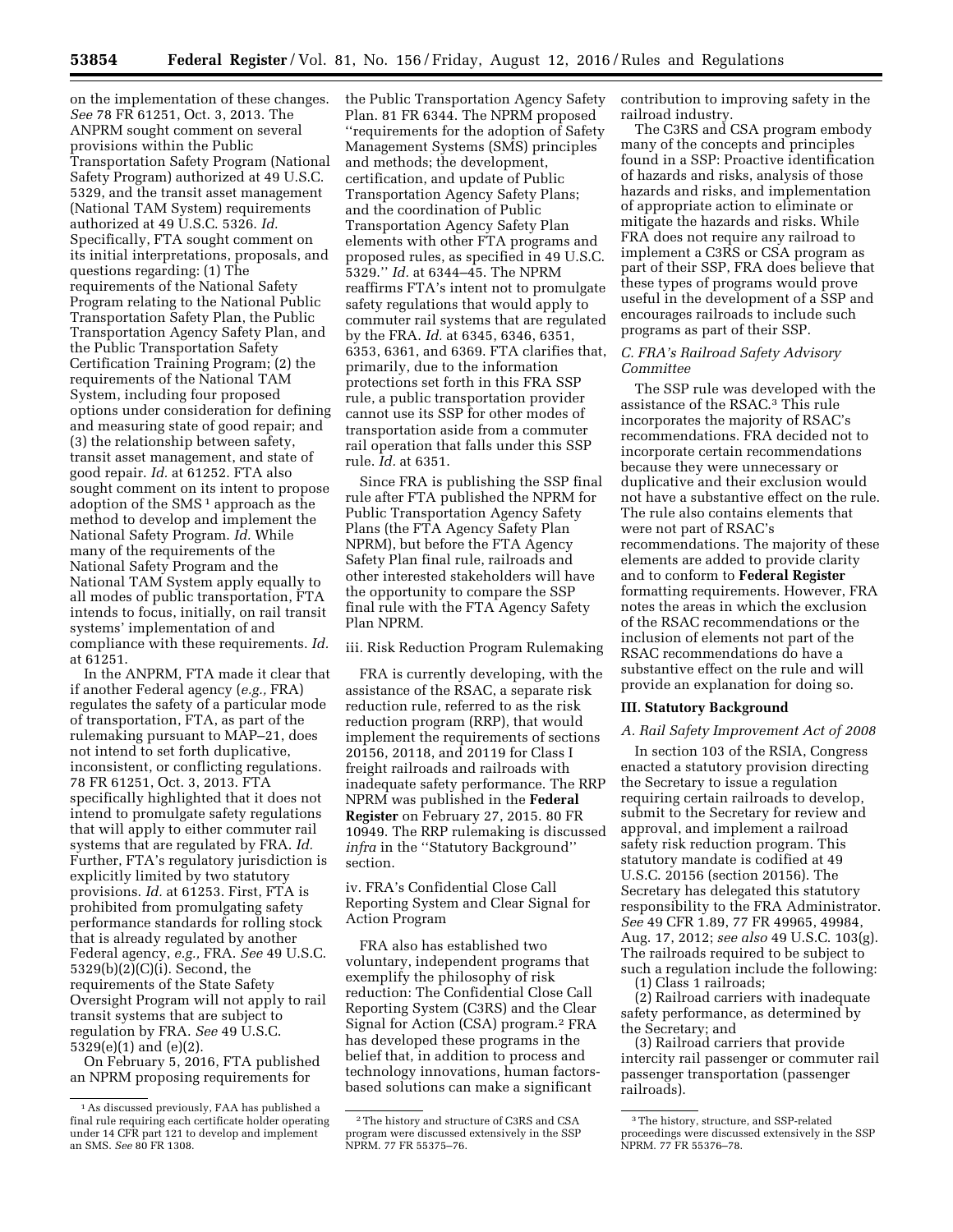The SSP rule implements sections 20156, 20118, and 20119 as they apply to railroad carriers that provide intercity rail passenger or commuter rail passenger transportation (passenger railroads). The SSP rule is a risk reduction program in that it requires a passenger railroad to assess and manage risk and to develop proactive hazard management methods to promote safety improvement. The rule contains provisions that, while not explicitly required by the statutory safety risk reduction program mandate, are necessary to properly implement the mandate and are consistent with the intent behind the mandate. Further, as mentioned previously, many of the elements in the rule are modeled after the APTA System Safety Manual; therefore, the majority of railroads will have already implemented those elements. The rule also implements section 20119, which addresses the protection of information in railroad safety risk analyses and will be discussed further in the rule.

# *B. Related Risk Reduction Rulemaking*

As discussed, *supra,* the RRP NPRM proposes implementing the requirements of sections 20156, 20118, and 20119 for Class I freight railroads and railroads with inadequate safety performance. To avoid duplicative requirements, as proposed, the RRP rule would not apply to any passenger railroad already required to comply with the SSP rule. Establishing separate safety risk reduction rules for passenger railroads and Class I freight railroads will allow those rules to account for the significant differences between passenger and freight operations. For example, passenger operations generate risks uniquely associated with the passengers that utilize their services. The SSP rule can be tailored specifically to these types of risks, which are not independently generated by freight railroads. Further, freight railroads may generate risks uniquely associated with the transportation of hazardous materials and the proposed RRP rule can be specifically tailored to these types of risks, which are not independently generated by passenger railroads.

Some overlap may exist between certain components of the SSP and RRP rules. Most significantly, the SSP and RRP final rules most likely will contain similar provisions implementing the consultation requirements of section 20156(g) and responding to the information protection study section 20119(a) mandated. There was significant discussion during the SSP and RRP RSAC processes on how to

implement these statutory mandates. FRA worked with the General Passenger Safety Task Force's System Safety Task Group and the RRP Working Group to receive input regarding how information protection and the consultation process should be addressed, with the understanding that the same language would be included in both the SSP and RRP NPRMs for review and comment. Based on the comments received in response to the SSP NPRM, FRA has revised the consultation process requirement and the information protections. These revisions are discussed further in the discussion of comments section.

# *C. System Safety Information Protection*

Section 20119(b) authorizes FRA to issue a rule protecting risk analysis information generated by railroads. These provisions would apply to information generated by passenger railroads pursuant to a SSP.

# i. Exemption From Freedom of Information Act Disclosure

In section 20118, Congress determined that for risk reduction programs to be effective, the risk analyses must be shielded from production in response to FOIA requests. FOIA is a Federal statute establishing certain requirements for the public disclosure of records held by Federal agencies. *See* 5 U.S.C. 552. Formal rules for making FOIA requests to DOT agencies are set forth in 49 CFR part 7. Generally, FOIA requires a Federal agency to make most records available upon request, unless a record is protected from mandatory disclosure by one of nine exemptions. One of those exemptions, known as Exemption 3, applies to records that are specifically exempted from disclosure by statute, if the statute requires that matters be withheld from the public in such a manner as to leave no discretion on the issue or establishes particular criteria for withholding or refers to particular types of matters to be withheld. *See* 5 U.S.C. 552(b)(3) and 49 CFR 7.13(c)(3).

Section 20118(a) specifically provides that a record obtained by FRA pursuant to a provision, regulation, or order related to a risk reduction program or pilot program is exempt from disclosure under FOIA. The term ''record'' includes, but is not limited to, ''a railroad carrier's analysis of its safety risks and its statement of the mitigation measures it has identified with which to address those risks.'' *Id.* This FOIA exemption also applies to records made available to FRA for inspection or copying pursuant to a risk reduction program or pilot program. Section

20118(c) also gives FRA the discretion to prohibit the public disclosure of risk analyses or risk mitigation analyses obtained under other FRA regulations if FRA determines that the prohibition of public disclosure is necessary to promote public safety.

FRA believes that section 20118 qualifies as an Exemption 3 statute under FOIA.4 FRA therefore believes that SSP records in its possession are exempted from mandatory disclosure under FOIA, unless one of two exceptions provided by the statute would apply. *See* 49 U.S.C. 20118(a)– (b). The first exception permits disclosure when it is necessary to enforce or carry out any Federal law. The second exception permits disclosure when a record is comprised of facts otherwise available to the public and when FRA, in its discretion, has determined that disclosure would be consistent with the confidentiality needed for a risk reduction program or pilot program.

ii. Discovery and Other Use of Risk Analysis Information in Litigation

#### 1. The Statutory Mandate

The RSIA also addressed the disclosure and use of risk analysis information in litigation. Section 20119(a), one of the statutory provisions enacted by the RSIA, directed FRA to conduct a study to determine whether it was in the public interest to withhold from discovery or admission into evidence in a Federal or State court proceeding for damages involving personal injury or wrongful death against a carrier any information (including a railroad's analysis of its safety risks and its statement of the mitigation measures with which it will address those risks) compiled or collected for the purpose of evaluating, planning, or implementing a risk reduction program. In conducting this study, section 20119(a) required FRA to solicit input from railroads, railroad non-profit employee labor organizations, railroad accident victims and their families, and the general public. *See id.* Section 20119(b) also states that upon completion of the study, if in the public interest, FRA may prescribe a rule to address the results of the study (*i.e.,* a rule to protect risk analysis information from disclosure during litigation). Section 20119(b)

<sup>4</sup> In 2009, Congress amended 5 U.S.C. 552(b)(3) to require Exemption 3 statutes to specifically cite to section 552(b)(3). *See* OPEN FOIA Act of 2009, Public Law 111–83, 123 Stat. 2142, 2184 (Oct. 28, 2009). Because this requirement applies only to statutes enacted after October 29, 2009, however, it does not apply to section 20118, which was enacted in October of 2008.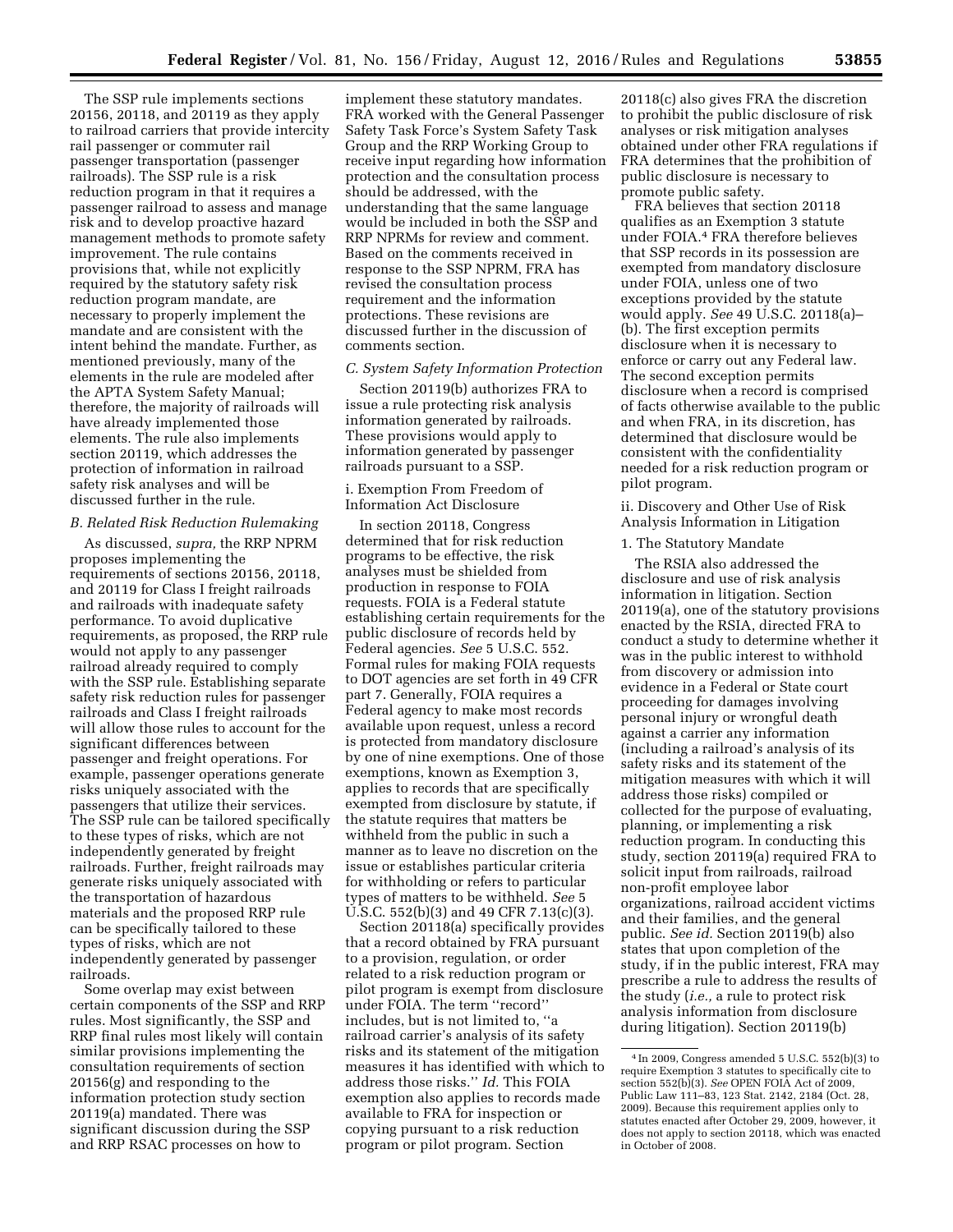prohibits any such rule from becoming effective until one year after its adoption.

#### 2. The Study and Its Conclusions

FRA contracted with a law firm, Baker Botts L.L.P., to conduct the study on FRA's behalf. Various documents related to the study are available for review in public docket number FRA– 2011–0025, which can be accessed online at *[www.regulations.gov](http://www.regulations.gov)*. As a first step, the contracted law firm prepared a comprehensive report identifying and evaluating other Federal safety programs that protect risk reduction information from use in litigation. *See Report on Federal Safety Programs and Legal Protections for Safety-Related Information,* FRA, docket no. FRA– 2011–0025–0002, April 14, 2011. Next, as required by section 20119(a), FRA published a **Federal Register** notice seeking public comment on the issue of whether it would be in the public interest to protect certain railroad risk reduction information from use in litigation. *See* 76 FR 26682, May 9, 2011. Comments received in response to this notice may be viewed in the public docket.

On October 21, 2011, the contracted law firm produced a final report on the study. *See Study of Existing Legal Protections for Safety-Related Information and Analysis of Considerations For and Against Protecting Railroad Safety Risk Reduction Program Information* (final report), FRA, docket no. FRA–2011– 0025–0031, Oct. 21, 2011. The final report contained analyses of other Federal programs that protect similar risk reduction data, the public comments submitted to the docket, and whether it would be in the public interest, including the interests of public safety and the legal rights of persons injured in railroad accidents, to protect railroad risk reduction information from disclosure during litigation.

The final report determined that substantial support exists for the conclusion that a rule that protects ''railroad safety risk information from use in civil litigation involving claims for personal injuries or wrongful death would serve the broader public interest.'' *Study of Existing Legal Protections* at 63. The final report highlighted the fact that, in the past with similar programs, Congress has deemed that it is in the public's interest to place statutory limitations on the disclosure or use of certain information for use by the Federal government. *Id.*  The safety risk reduction programs RSIA mandated, according to the final report,

involve public interest considerations similar to the ones Congress has protected through statutory limitations and these limitations have been upheld by courts. Many of the comments to the final report agree that limiting the use on information collected pursuant to a safety risk reduction program mandated by RSIA in discovery or litigation would serve the broad public interest by encouraging and facilitating the timely and complete disclosure of safetyrelated information to FRA. Further, the final report underscored FRA's statutory duty to protect the broader public interest in ensuring rail safety and that this public interest outweighs the individual interests of future litigants who may bring damage claims against railroads. Therefore, the final report concluded ''after balancing all of the considerations that bear upon the public interest . . . the balance weighs in favor of adopting rules prohibiting the admissibility or discovery of information compiled or collected for FRA railroad safety risk reduction programs in a civil action where a plaintiff seeks damages for personal injury or wrongful death.'' *Id.* at 64.

In response to the final report, the SSP NPRM proposed in § 270.105 to protect any information compiled or collected solely for the purpose of developing, implementing or evaluating a RRP from discovery, admission into evidence, or consideration for other purposes in a Federal or State court proceeding for damages involving personal injury, wrongful death, and property damage. The information protected includes a railroad's identification of its safety hazards, analysis of its safety risks, and its statement of the mitigation measures with which it would address those risks and could be in the following forms or other forms: plans, reports, documents, surveys, schedules, lists, or data. FRA received multiple comments in response to the proposed information protections and made revisions based on these comments. These revisions are discussed further in the discussion of comments section and the corresponding section-by-section analysis.

## *D. Consultation Requirements*

Section  $20156(g)(1)$ , states that a railroad required to establish a safety risk reduction program must ''consult with, employ good faith and use its best efforts to reach agreement with, all of its directly affected employees, including any non-profit employee labor organization representing a class or craft of directly affected employees of the railroad carrier, on the contents of the

safety risk reduction program.'' Section 20156(g)(2) further provides that if a ''railroad carrier and its directly affected employees, including any nonprofit employee labor organization representing a class or craft of directly affected employees of the railroad carrier, cannot reach consensus on the proposed contents of the plan, then directly affected employees and such organizations may file a statement with the Secretary explaining their views on the plan on which consensus was not reached.'' FRA must consider these views during review and approval of a railroad's SSP plan.

In the NPRM, FRA proposed to implement this mandate by requiring each railroad required to establish a SSP to consult with its directly affected employees (using good faith and best efforts) on the contents of its SSP plan. A railroad is required to include a consultation statement in its submitted plan describing how it consulted with its employees. If a railroad and its employees were not able to reach consensus, directly affected employees could file a statement with FRA describing their views on the plan.

As with the information protection provisions, FRA anticipates the RRP rule will have essentially identical provisions regarding the consultation requirements since there was significant discussion during the SSP and RRP RSAC processes on how to implement section 20156(g). FRA worked with the System Safety Task Group to receive input regarding how the consultation process should be addressed, with the understanding that the same language would be included in both the SSP and RRP NPRMs for review and comment.

## *E. Related Fatigue Management Plans Rulemaking*

Section 20156(d)(2) states that a SSP must include a fatigue management plan that meets the requirements of section 20156(f). This SSP final rule does not address this mandate because it is currently being considered by a separate rulemaking process.

On December 8, 2011, the RSAC voted to establish a Fatigue Management Plans Working Group (FMP Working Group). The purpose of the FMP Working Group is to provide ''advice regarding the development of implementing regulations for Fatigue Management Plans and their deployment under the Rail Safety Improvement Act of 2008.'' *Railroad Safety Advisory Committee Task Statement: Fatigue Management Plans,* Task No.: 11–03, Dec. 8, 2011. Specifically, the FMP Working Group is tasked to: ''review the mandates and objectives of the [RSIA] related to the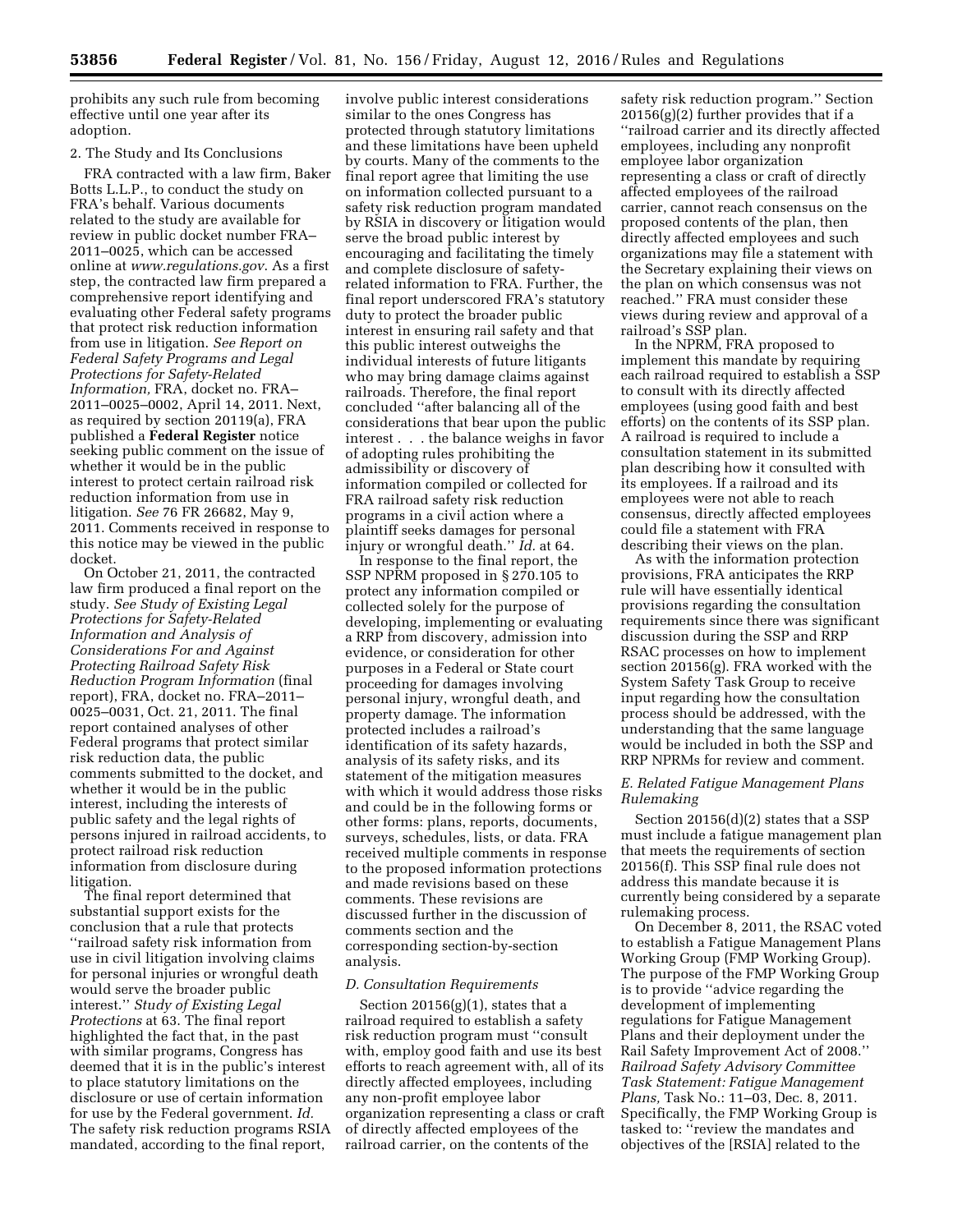development of Fatigue Management Plans, determine how medical conditions that affect alertness and fatigue will be incorporated into Fatigue Management Plans, review available data on existing alertness strategies, consider the role of innovative scheduling practices in the reduction of employee fatigue, and review the existing data on fatigue countermeasures.'' *Id.* 

The working group completed its work in September 2013 and submitted its recommendations to FRA for further consideration. Ultimately, any fatigue management plans required by FRA pursuant to section 20156(d)(2) and 20156(f) would be considered part of a railroad's overall SSP.

FRA notes that the SSP NPRM had a placeholder in proposed § 270.103(t) that would require a railroad, as part of its SSP, to develop a fatigue management plan no later than three years after the effective date of the final rule, or three years after commencing operations, whichever is later. This placeholder did not contain any additional substantive requirements and was intended merely to be an acknowledgement of the statutory fatigue management plan mandate. FRA has elected to not include this placeholder in the final rule because it may create confusion regarding the separate FMP Working Group process and the ongoing fatigue management plans rulemaking.

#### **IV. Guidance Manual**

The preamble of the SSP NPRM outlined FRA's plan to publish a guidance manual that would assist in the development, implementation, and evaluation of a railroad's SSP. FRA believes sufficient guidance is currently available to railroads that would assist in implementing a SSP. As discussed previously, a majority of passenger railroads affected by this rule participate in the APTA system safety program and are currently participating in the APTA audit program. APTA has published significant guidance regarding its program, primarily, APTA's Manual for the Development of System Safety Program Plans for Commuter Railroads. APTA, *Manual for the Development of System Safety Program Plans for Commuter Railroads,* (May 15, 2006), available on APTA's Web site at *[http://](http://www.apta.com/resources/reportsandpublications/Pages/Rail.aspx) [www.apta.com/resources/](http://www.apta.com/resources/reportsandpublications/Pages/Rail.aspx) [reportsandpublications/Pages/](http://www.apta.com/resources/reportsandpublications/Pages/Rail.aspx) [Rail.aspx](http://www.apta.com/resources/reportsandpublications/Pages/Rail.aspx)*. FRA has also developed guidance regarding implementing system safety principals in its Collision Hazard Analysis Guide. The Collision Hazard Analysis Guide supports APTA's Manual by providing a ''step-

by-step procedure on how to perform hazard analysis and how to develop effective mitigation strategies that will improve passenger rail safety.'' FRA, *Collision Hazard Analysis Guide: Commuter and Intercity Passenger Rail Service,* 5 (October 2007), available at *[www.fra.dot.gov](http://www.fra.dot.gov)*. FRA believes APTA's guidance on its system safety program and FRA's Collision Hazard Analysis Guide would provide the necessary assistance to railroads implementing a SSP. As noted previously, FRA will work with each railroad to provide the necessary assistance and guidance for implementing a SSP.

# **V. Discussion of Specific Comments and Conclusions**

FRA received 19 written comments in response to the NPRM, including comments from members of the railroad industry, trade organizations, labor organizations, as well as members of the general public. Specifically, comments were received from the following organizations: Alaska Railroad Corporation, American Association for Justice, Amtrak, Association of American Railroads (AAR), APTA, Maelstrom Society, National Safety Council, New York State Metropolitan Transportation Authority (MTA), Northeast Illinois Regional Commuter Railroad Corporation (Metra), Parsons Brinkerhoff, Inc., and Trinity Railway Express. Interested labor organizations (Labor Organizations) jointly filed a comment. The Labor Organizations included: American Train Dispatchers Association, Brotherhood of Locomotive Engineers and Trainmen, Brotherhood of Maintenance of Way Employes Division, Brotherhood Railway Carmen Division TCU/IAM, Sheet Metal, Air, Rail and Transportation Workers, and Transportation Workers Union of America (TWU). The following discussion provides an overview of the written comments FRA received in response to the NPRM. More detailed discussions of specific comments and how FRA has chosen to address these comments in the final rule can be found in the relevant section-by-section analysis portion of this preamble.

Generally, all of the comments submitted were in favor of SSP. While the comments varied on the structure and breadth of a SSP, there was agreement that a properly implemented SSP would increase safety of the railroad's operations. As discussed previously, there are two concurrent rulemakings that will implement sections 20156, 20118, and 20119, the SSP rule and the RRP rule. FRA established separate safety risk reduction rules for passenger railroads

and the Class I freight railroads to account for significant differences between passenger and freight operations. Many commenters requested that FRA make it clear that the SSP requirements are separate from the forthcoming RRP rule and a railroad will not be required to submit both a SSP plan and RRP plan to FRA. It is not the intent that one railroad will be required to satisfy both regulations, *i.e.,*  be required to implement both a SSP and RRP and submit the corresponding plans to FRA for review and approval.

Certain commenters provided specific scenarios involving multiple rail operations and inquired which railroad would be required to comply with which regulation. One example involved a commuter railroad subject to the SSP rule that contracts certain portions of its passenger operations to a freight railroad that may be subject to the proposed RRP rule. In this scenario, the entity that is ultimately responsible for providing the passenger service would be responsible for complying with the SSP rule, which would be the commuter railroad. The fact that the commuter railroad contracts its operations to the freight railroad does not result in the delegation of the duty to comply with the SSP rule to that freight railroad. Contracting out these operations may pose certain hazards and risks. Therefore, the commuter railroad's SSP needs to take into account that the passenger operations are contracted out to another railroad. If the freight railroad also conducts freight operations over the same track in which it conducts the passenger operations for the commuter railroad and the freight railroad is required to implement a RRP, that segment will be included in the freight railroad's RRP and must take into consideration the risks and hazards posed by the passenger operation. Further, if the freight railroad conducts freight operations over the same track in which it conducts the passenger operations for the commuter railroad, the commuter railroad's SSP must take into consideration the risks and hazards posed by the freight operations.

Another commenter presented the scenario in which a passenger railroad subject to the SSP rule owns and maintains, but does not dispatch, a segment of track in which there are freight operations. From the example, it is not clear if the passenger railroad is also operating on that segment. If the passenger railroad is operating on that segment, pursuant to § 270.3(a), it will need to include that segment in its SSP. If the passenger railroad is not operating on that segment of track, but there are freight operations on that segment of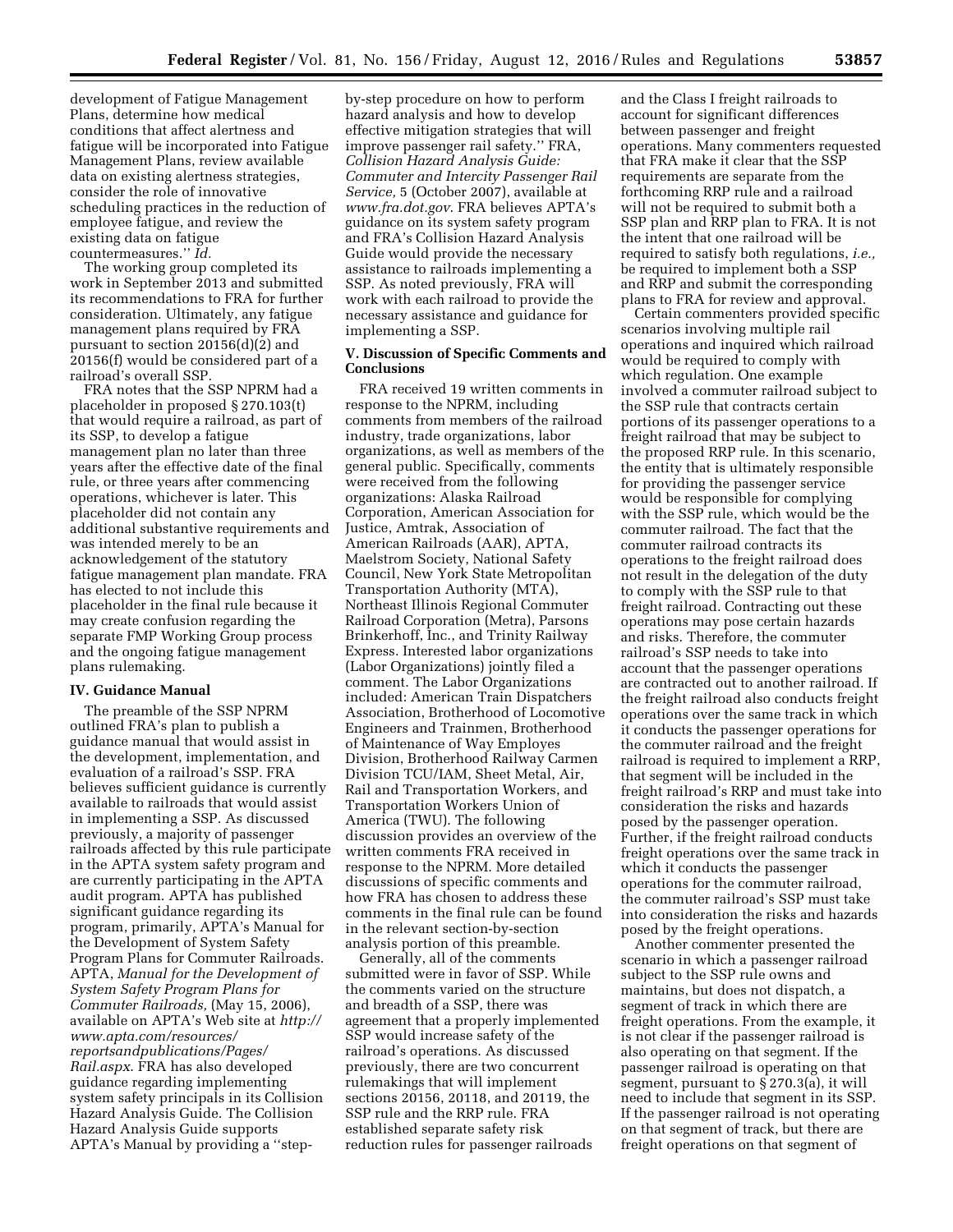track by another railroad, the passenger railroad will include that segment in its SSP because, as discussed in the section-by-section analysis for § 270.103(d)(2), the passenger railroad will be required to identify the persons that utilize significant safety-related services and by operating on track that the passenger railroad owns and maintains, the freight operators are utilizing significant safety-related services of the passenger railroad. Further, FRA would expect the passenger railroad to include that segment in the description of its rail system pursuant to § 270.103(d)(1). The railroad conducting freight operations on that segment of track may be required to implement a RRP and that segment may need to be included in its RRP.

Another example was a situation in which a passenger railroad has two terminals on its system where there are freight operations adjacent (within 25') to the passenger operations. In this scenario, FRA would expect the passenger railroad's SSP to assess what hazards and resulting risks arise due to the proximity of the freight operations to the passenger operations; however, the actual freight operations would not be included in the passenger railroad's SSP. FRA does not intend these three examples to cover every scenario a railroad may encounter; rather, these examples provide guidance concerning what facts FRA will find determinative regarding which railroad will be required to comply with which regulation. Since FRA cannot contemplate every scenario, railroads and other interested parties are welcomed and encouraged to reach out to FRA for guidance regarding application of the SSP rule to a railroad's specific operations.

In many instances in the NPRM, FRA stated that it plans on working with the railroads on certain aspects of the rule. The Labor Organizations expressed concern that FRA plans on exclusively working with the railroads and not allowing any other interested party to be involved, effectively substituting FRA for the Labor Organizations in the statutory-mandated consultation role. This was not FRA's intent behind those statements. Rather, the intent was to make it clear that FRA would be available to provide guidance to the railroads on the various aspects of the rule, not that there would be an exclusive partnership between FRA and the railroads to develop the railroads' SSPs. FRA will work with the railroads and will not replace the Labor Organizations and any other directly affected employee in their consultation

role. FRA has amended the language to make this intention clear. It is also important to note that through the consultation process in § 270.107, railroad employees will always have an opportunity to provide input on the railroads' SSPs.

The Labor Organizations also believe that the NPRM supports a continuation of self-analysis by the railroads, which, they claim, is inconsistent with the intent behind RSIA. As evidence, the Labor Organizations point to multiple instances in the NPRM where FRA states that railroads have flexibility and/ or discretion to make certain determinations on certain requirements of the rule, such as the waiver section proposed in § 270.7, the lack of a penalty schedule in the NPRM, and that, in limited instances, a railroad is allowed to make safety-critical changes to its SSP without prior FRA approval.

The SSP rule is directly dependent on a railroad's ability to thoroughly and candidly assess its hazards and resulting risks. The SSP requires a railroad to engage in self-analysis that will be conducted in conjunction with the railroad's directly affected employees and FRA oversight. Since no two railroads operations are exactly the same, no SSP will be exactly the same, which means that a railroad will need a certain degree of flexibility to tailor a SSP to its specific operations. Regardless of the amount of flexibility afforded to the railroads, the directly affected employees, including the Labor Organizations, will have an opportunity to provide input and work with the railroads on the development of the SSP. Regarding the lack of a penalty schedule, FRA typically does not include penalty schedules in an NPRM; however, this final rule does include a penalty schedule.

APTA expressed concern that the proposed rule was more prescriptive in significant respects than current FRA practices. APTA believes that the level of specificity in the proposed rule diminishes the flexibility needed so that the railroads can adapt their SSP plans to local conditions. Further, APTA states such specificity could divert a railroad's attention from assessing its operation risk to assessing regulatory compliance risk and would only expand the amount of paper and bureaucracy needed to comply with the rule with little to no increase in safety. APTA believes that FRA has expanded the elements of the APTA program which threatens to divert attention from the railroad's core safety practices and the highest risk of railroad operations. As examples, APTA points to the requirements associated with

scheduling, reporting, and conducting consultation with the directly affected employees pursuant to § 270.102; defining, outlining, measuring, and promoting a positive safety culture pursuant to  $\S 270.103(c)$  and (v); the concept of fully implemented; and the requirement that the railroad establish milestones to track the progress of implementation. Each one of these examples, according to APTA, is an instance in which railroads may have a different understanding of the requirement and therefore, subjectivity is introduced into the process and does not support a consistent regulatory framework.

FRA disagrees with APTA's assertions. As discussed above, the SSP rule is structured so that a railroad can tailor the program to its operations. The SSP rule sets forth general parameters and the railroad will design its program so that it fits these parameters, addresses the railroad's operations, and eliminates or reduces hazards on the railroad's operations. As with most new FRA regulations, significant interaction between FRA, the railroads, and other stakeholders will be necessary to ensure all parties understand the proper implementation for the rule. The majority of railroads that are required to comply with this rule already participate in APTA's system safety program. FRA believes that this rule does not add a significant paperwork and bureaucracy burden compared to what is already required by APTA's program. FRA does not believe the rule is more directive than the APTA program; rather, since most of the railroads that will implement a SSP already participate in the APTA program, the railroads are familiar with the concept and application of system safety and will be ready to adapt their existing APTA program to the requirements set forth in this rule. Further, implementation of the SSP rule will more than likely be the railroad conducting a gap analysis between its current APTA program and the SSP rule and modifying that program where necessary to bring it into compliance with the SSP rule.

The majority of the comments supported and understood that the discovery protections are necessary for a railroad to engage in a thorough and candid analysis of the hazards and resulting risks on its system; however, the American Association for Justice (AAJ) objected to the inclusion of any information protections. AAJ claims that: (1) The proposed information protections are unprecedented; (2) FRA can promulgate a SSP regulation without the information protections; (3)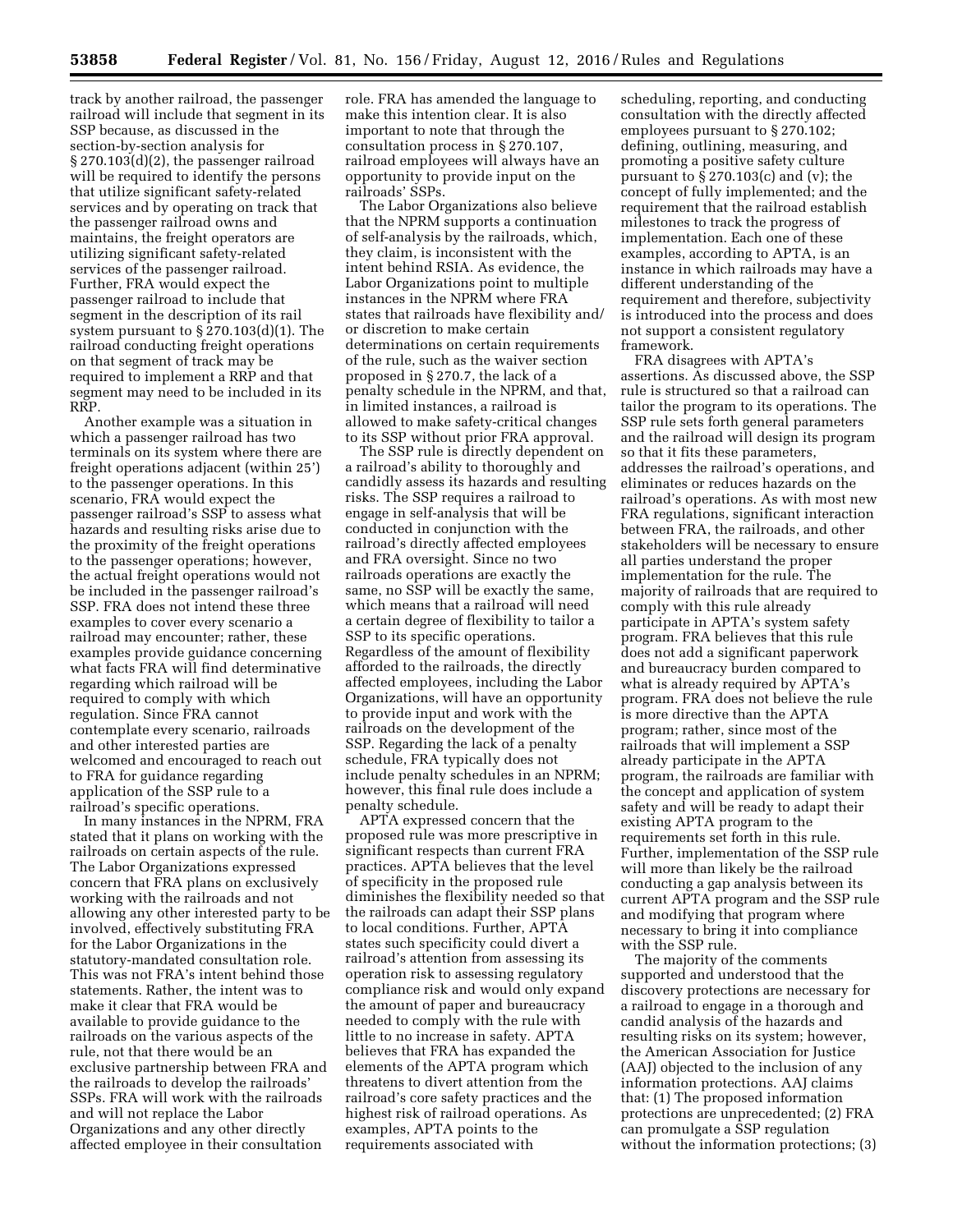the information protections will reduce the rights of persons injured in railroad accidents; (4) the information protections will allow railroads to hide safety hazards; and (5) FRA should specifically preserve State tort law based claims.

First, AAJ claims that proposed information protections are unprecedented. AAJ recognizes that there are existing programs that have information protections; however, AAJ argues that these programs have two key features: (1) Congress directed that disclosure of documents be limited, and (2) limited disclosure applies predominately to documents actually submitted to a federal agency. AAJ believes that the SSP information protections do not have either of these key features.

While Congress did not set forth specific information protections in section 20119, Congress gave FRA authority to set forth such specific protections. As discussed previously, in section 20119(a), Congress directed FRA to conduct a study to determine if certain information protections would be in the public interest. Congress set forth the specific parameters of the information protections that the study must consider. Congress then authorized FRA to promulgate a rule, subject to notice and comment, which addressed the results of the study. *Id.*  FRA has complied with Congress' mandate and has set forth information protections that are consistent with the specific parameters set forth by Congress. FRA does not believe that the information protections are invalid simply because Congress didn't promulgate specific protections.

Nothing in section 20119 limits the information protections to documents that are submitted to FRA. The language used by Congress in section 20119 indicates the information protections, depending on the results of the study, could apply to information that may not even be submitted to FRA. Pursuant to section 20119(a), the study must consider information protections that would apply to documents that are compiled and collected for ''the purpose of planning, implementing, or evaluating a safety risk reduction program.'' Since Congress did not limit the information protections only to documents that are submitted to FRA, it is within FRA's authority to set forth information protections that apply to documents within a railroad's possession.

Nothing in 23 U.S.C. 409 (section 409), the statute that SSP information protections are modeled after, or the Supreme Court's decision in *Guillen* 

(which reviewed the validity and constitutionality of section 409), limits the information protections to documents submitted to the Federal Highway Administration (FHWA).5 The Court's interpretation of section 409 was not based on whether the documents were submitted to FHWA. Rather, the Court held that the information protections were extended to the information because the Hazard Elimination Program required compiling or collection of that information. *Pierce County* v. *Guillen,* 537 U.S. 129, 146 (2003). In the case of the SSP, the railroads are required by statute to compile and collect information for a SSP, so, like section 409 and the holding in *Guillen,* the protections are extended to that information.

AAJ claims that in the limited circumstances in which data has been protected, the provisions have been narrowly tailored and construed. AAJ believes that SSP information protections are overly broad and inconsistent with any other government program that limits some disclosure of evidence.

FRA agrees with AAJ's assertion that the SSP information protections must be narrowly tailored and construed. In *Guillen,* the Court recognized that ''statutes establishing evidentiary privileges must be construed narrowly because privileges impede the search for truth.'' *Guillen* at 144–45. Since section 409 established a privilege, the Court construed it narrowly to the extent the text of the statute permitted. *Id.* at 145. FRA believes the SSP information protections are consistent with the Court's narrow interpretation of section 409.

Furthermore, the SSP protections are more narrowly tailored than the protections in section 409. Section 270.105(a)(2) limits the protections to information that was originally compiled and collected ''solely'' for the purpose of planning, implementing or evaluating a SSP. This means that information compiled or collected for any other purpose is not protected, even if the railroad also uses that information for its SSP. For example, if a railroad is required by another provision of law or regulation to compile or collect information, the information protections do not apply to that information. ''Solely'' also means that a railroad must continue to use that information only for its SSP. If a railroad subsequently uses for any other purpose information that was initially compiled or collected

for a SSP, that information is not protected to the extent that it is used for the non-SSP purpose. These additional limits result in protections that are more narrow and specific than those in section 409, which does not include any language similar to ''solely'' that would limit protected information to information generated only for the exclusive purpose of the Hazard Elimination Program.

Second, AAJ contends that FRA can issue a SSP rule without the discovery protections, just like FAA did in its SMS rulemaking. A significant difference between the FRA and FAA programs is the scope of statutory authority Congress gave each agency for protection of information collected or maintained as part of an SMS. The FAA's authority, set forth in 49 U.S.C. 44735, limits the protection of SMS data that is voluntarily submitted, such as reports, data, or other information produced or collected for purposes of developing and implementing an SMS, from FOIA disclosure by the FAA. FRA's authority to implement SMS information protections is based on 49 U.S.C. 20119, and recommendations resulting from the required study under section 20119.

As discussed previously, the Study concluded that it would be within FRA's authority and in the public interest for FRA to promulgate a regulation protecting certain risk analysis information held by the railroads from discovery and use in litigation and makes recommendations for the drafting and structuring of such a regulation. *See Study of Existing Legal Protections for Safety-Related Information and Analysis of Considerations For and Against Protecting Railroad Safety Risk Reduction Program Information* at 63– 64. Therefore, FRA believes the information protections are consistent with the authority provided by Congress as set forth in 49 U.S.C. 20119 and the conclusion of the Study.

Third, AAJ believes the SSP information protections will reduce the rights of persons injured in railroad accidents. AAJ points to the fact that in many cases, evidence a railroad knew or should have known of a hazard is the key to proving the railroad's liability, particularly for Federal Employers Liability Act cases. AAJ believes that the study concluded without analysis that injured people could continue to be able to pursue legal remedies because access to documents that are currently discoverable would remain discoverable. AAJ does not believe this conclusion is accurate because the information protections may shield the

<sup>5</sup>Section 409 and *Guillen* are discussed extensively in the section-by-section analysis of § 270.105.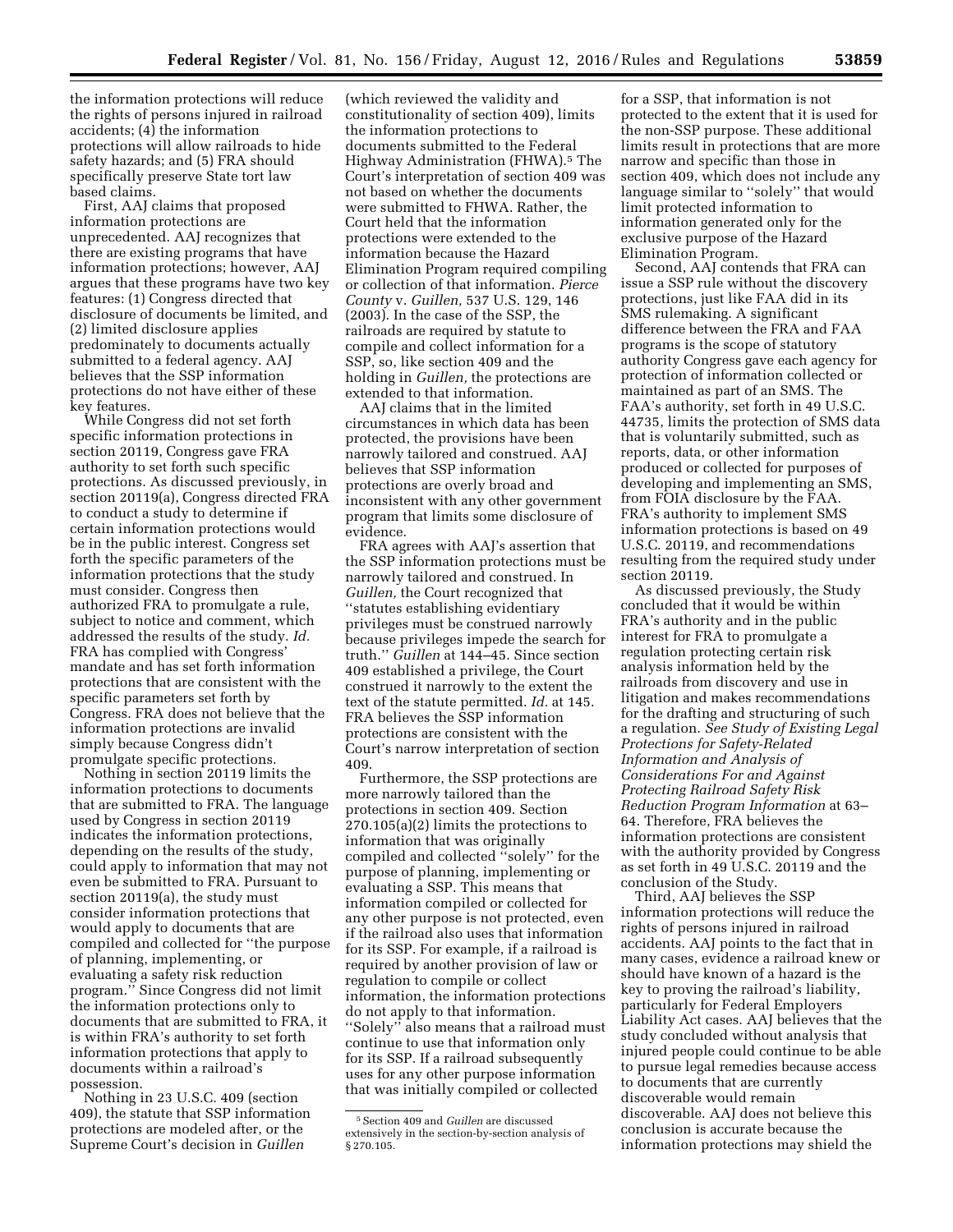documents/data necessary to show that the railroad knew or should have known of the hazard.

The SSP information protections have been drafted with the goal that a plaintiff is no worse off than they would have been had the SSP rule never existed. This is consistent with section 409 and the Court's interpretation of that section. *See Guillen* at 146. To ensure a plaintiff is no worse off, § 270.105(b) sets forth certain exceptions to the information protections. Pursuant to § 270.105(b), the information protections are not extended to information compiled or collected for a purpose other than that specifically identified in § 270.105(a). Further, if certain information was discoverable and admissible before the enactment of the SSP rule protections, § 270.105(b) ensures that the information remains discoverable and admissible. These exceptions are discussed extensively in the section-bysection analysis for § 270.105(b). FRA believes that these exceptions strike an appropriate balance between ensuring that plaintiffs are no worse than they would have been if the SSP rule had not existed and encouraging the railroads to make a robust and candid assessment of the hazards and resulting risks on their system.

According to AAJ, the information protections will allow railroads to hide safety hazards. AAJ believes that the threat of disclosure of these hazards creates an incentive for railroads to correct them immediately. AAJ points to multiple cases that they believe provide proof that railroads routinely hide evidence of hazards.

FRA disagrees with this assertion. The purpose of the SSP is for railroads to identify hazards and resulting risks on their system and take the appropriate measures to mitigate or eliminate these hazards. Without the information protections, a SSP could result in an effort-free tool for plaintiffs in litigation against railroads, which would discourage railroads from identifying hazards and resulting risks, thus frustrating the intent behind section 20156. FRA believes that the SSP and information protections will encourage railroads to identify and address, rather than hide, hazards. Furthermore, if a railroad is already required by another law or regulation to collect information to show compliance with existing laws or regulations, that information will not be protected. Therefore, railroads will not be able to use the SSP information protections to hide issues of noncompliance.

Finally, AAJ requests that FRA specifically preserve state tort law based

claims. AAJ believes that since railroads are required to submit their SSP plans to FRA for approval, railroads may claim that they are immune from any safety hazard claim or either that the state law claim is preempted by FRA's approval of the SSP.

This concern was also raised by the Labor Organizations. To address this issue, FRA included § 270.201(b)(4) in the final rule, which provides that approval of a railroad's SSP plan under this part does not constitute approval of the specific actions the railroad will implement under its SSP plan pursuant to § 270.103(q)(2) and shall not be construed as establishing a Federal standard regarding those specific actions.

FRA will not review or approve the specific mitigation and elimination measures that a railroad may adopt to address the hazards and risks that it identifies. *See* § 270.201(a)(2). The SSP rule is not intended to preempt State standards of care regarding the specific risk mitigation actions a railroad will implement under its SSP. Accordingly, § 270.201(b)(4) clarifies that FRA approval of a railroad's SSP plan under this final rule does not constitute approval of the specific mitigation and elimination measures that the railroad will implement pursuant to § 270.103(q)(2) and should not be construed as establishing a Federal standard of care regarding those specific actions.

## **VI. Section-by-Section Analysis**

FRA is adding a new part 270 to title 49 of the CFR. Part 270 satisfies the statutory requirements regarding safety risk reduction programs for railroads providing intercity rail passenger or commuter rail passenger service. *See* 49 U.S.C. 20156. Part 270 also protects certain information compiled or collected pursuant to a safety risk reduction program from admission into evidence or discovery during certain court proceedings for damages. *See* 49 U.S.C. 20119.

#### *Subpart A—General*

## Section 270.1 Purpose and Scope

This section contains a formal statement of the final rule's purpose and scope and remains unchanged from the NPRM. Paragraph (a) states that the purpose of the rule is to improve railroad safety through structured, proactive processes and procedures developed and implemented by railroads. The rule requires a railroad to establish a program that systematically evaluates railroad safety hazards and the resulting risks on its system and

manages those risks in order to reduce the number and rates of railroad accidents, incidents, injuries, and fatalities.

Paragraph (b) states that the rule prescribes minimum Federal safety standards for the preparation, adoption, and implementation of railroad system safety programs. The rule does not restrict railroads from adopting and enforcing additional or more stringent requirements not inconsistent with this part.

Paragraph (c) explains that the rule provides for the protection of information generated solely for the purpose of developing, implementing, or evaluating a system safety program under this part. In addition to the SSP, § 270.1(c) of the NPRM proposed implementing protection of information for a railroad safety risk reduction rule required by FRA for Class I freight railroads and railroads with in adequate safety performance, *i.e.,* the RRP rule. 77 FR 55379. Upon further consideration, FRA has determined that the RRP protections should be implemented in the RRP final rule, not in this rule. Accordingly, this section has been revised to only apply to this SSP final rule.

NY MTA recommended that the term ''solely'' be deleted from paragraph (c) and § 270.105(a) to protect studies or risk analyses that are not developed expressly to comply with this part. NY MTA believes that it is in the public interest to ensure that railroads conduct on-going and thorough self-critical examinations and expressed concern that if these types of studies or analyses are not protected, they may be used against the railroad in a court proceeding. As discussed further in the section-by-section analysis for § 270.105, FRA only has the authority under section 20119(b) to protect documents that are created pursuant to a SSP; therefore, deleting the term ''solely'' would improperly expand the protections beyond the limits of FRA's authority.

# Section 270.3 Application

This section sets forth the applicability of the rule and remains unchanged from the NPRM. Section 20156(a)(1) mandates that FRA require each Class I railroad, a railroad carrier that has inadequate safety performance, or a railroad that provides intercity rail passenger or commuter rail passenger transportation to establish a railroad safety risk reduction program. This rule sets forth the requirements of a railroad safety risk reduction program for a railroad that provides intercity rail passenger or commuter rail passenger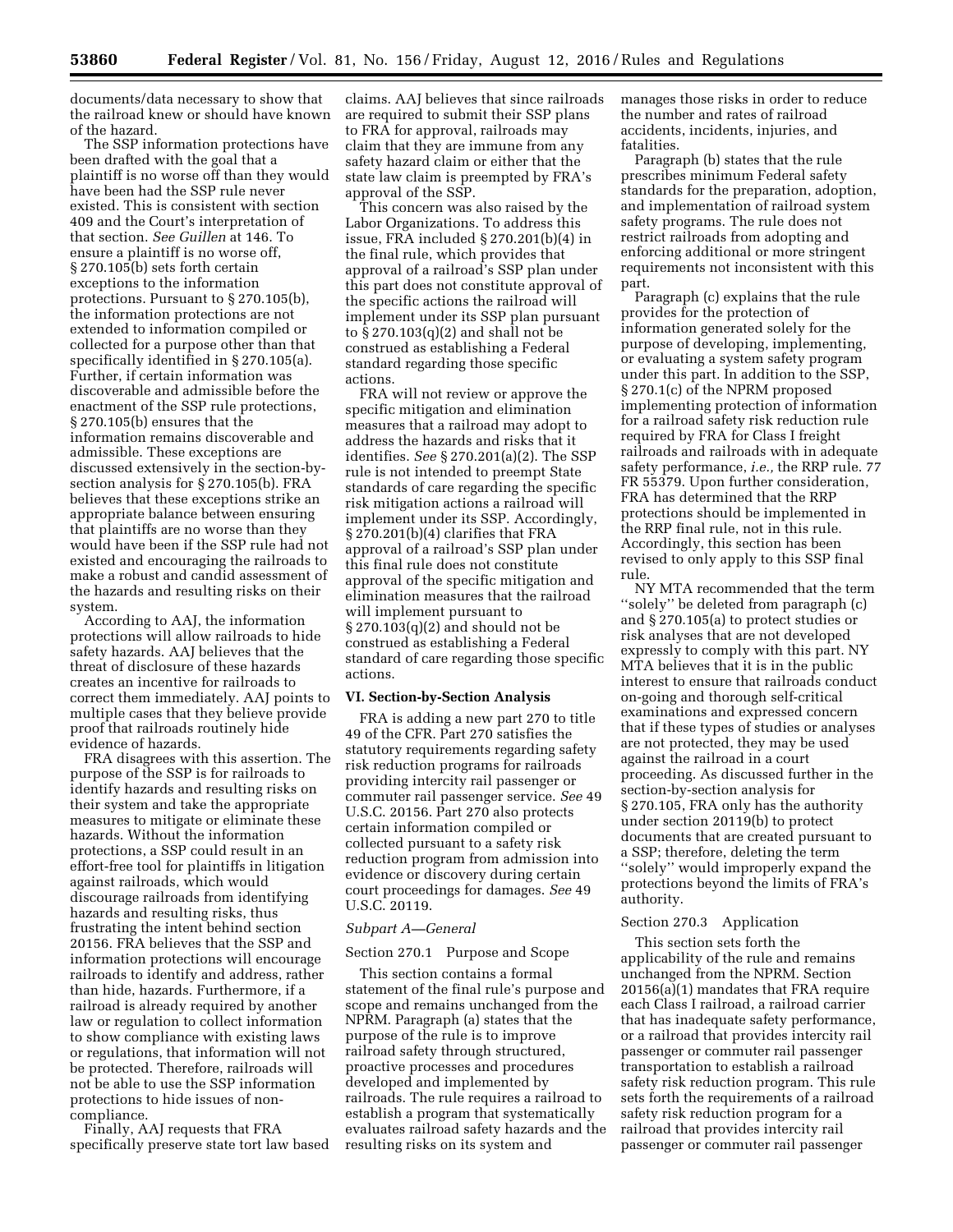transportation. Safety risk reduction programs for Class I railroads and railroads with inadequate safety performance will be addressed in the separate RRP rulemaking proceeding. *See* 80 FR 10950 (RRP NPRM).

Paragraph (a) explains that this rule applies to railroads that operate intercity or commuter passenger train service on the general railroad system of transportation and railroads that provide commuter or other short-haul rail passenger train service in a metropolitan or suburban area (as described by 49 U.S.C. 20102(2)), including public authorities operating passenger train service. A public authority that provides passenger commuter train service by contracting out the actual operation to another railroad or independent contractor is regulated by FRA as a railroad under the provisions of the rule. Although the public authority is ultimately responsible for the development and implementation of a SSP (along with all related recordkeeping requirements), the railroad or other independent contractor that operates the authority's commuter passenger train service is expected to comply with the SSP established by the public authority, including implementation of the SSP plan.

In commenting on the NPRM, the Alaska Railroad proposed that when FRA next submits technical corrections of Federal statutes to Congress, FRA no longer use the terms ''intercity passenger'' and ''commuter passenger'' and instead use the term ''passenger'' to refer to these type of railroads. The Alaska Railroad believes that the terms, ''intercity passenger'' and ''commuter passenger,'' are based on an old, outdated statutory context. While FRA does not agree or disagree with the Alaska Railroad's position regarding the use of these terms, FRA agrees with the Alaska Railroad that this issue is a matter to be handled legislatively by Congress—not a matter to be handled by FRA in a rulemaking.

AAR expressed concern that paragraph (a) could lead to confusion that certain freight railroads may be required to have a SSP in addition to a RRP because some freight railroads operate commuter trains on behalf of commuter agencies and some freight railroads provide tracks over which passenger trains operate. To avoid confusion, AAR proposed that ''railroads that primarily provide freight service and are potentially subject to risk reduction program regulations'' should be excepted from the rule. The discussion of comments section addressed multiple scenarios raised by commenters that involve freight

operations and passenger operations and which railroad would be responsible for which program. Simply because a passenger railroad contracts out passenger service to a freight railroad does not mean the duty to comply with this rule has been automatically delegated to the freight railroad and the passenger railroad no longer is required to comply with this rule. The passenger railroad ultimately is responsible for complying with this rule and the freight railroad providing the passenger service is required to comply with the passenger railroad's SSP. *See* § 270.7(b). FRA believes that AAR's suggested language would only lead to further confusion rather than clarification. It is not clear which railroads would be classified as ''primarily provid[ing] freight service'' and, therefore, it would not be clear which railroad would be excepted from complying with this rule. Due to this ambiguity, AAR's suggested language is not adopted.

Metra requested that an RSAC recommendation regarding delegation of duties under this rule be inserted into the final rule. The RSAC recommended that if a passenger railroad contracts all activities that relate to the passenger service to another entity, the sponsoring passenger railroad may seek approval from the FRA Associate Administrator of Safety to delegate responsibility for the SSP to the other entity. FRA chose not to adopt this recommendation. It would not be consistent with FRA's statutory jurisdiction over passenger railroads to allow delegation of responsibility under this part, so that a passenger railroad could effectively divest itself of legal responsibility under the rule. In certain instances, including this part, FRA allows a railroad to contract with another entity to perform the duties required by a rule; however, FRA's approach has always been never to allow a railroad to delegate completely responsibility for compliance with a rule to another entity. Since the SSP rule is the first of its kind for FRA and the railroad industry, FRA believes it is important for the passenger railroad to be responsible for compliance with the rule to ensure that the railroad is involved in system safety planning and implementation under the rule.

In paragraph (b), certain railroads are excepted from the final rule's applicability. The exceptions proposed in the NPRM are adopted in the final rule. The first exception, in paragraph (b)(1), covers rapid transit operations in an urban area that are not connected to the general railroad system of transportation. This paragraph clarifies

the circumstances under which rapid transit operations are not subject to FRA jurisdiction under this part. It should be noted, however, that some operations having rapid transit characteristics are within FRA's jurisdiction given their connections to the general system, *e.g.,*  shared use of the general system rightof-way. FRA specifically intends for part 270 to apply to such operations.

Paragraph (b)(2) sets forth an exemption for operations commonly described as tourist, scenic, historic, or excursion service whether on or off the general railroad system. Tourist, scenic, historic, or excursion rail operations is defined in § 270.5. This exemption is consistent with the treatment of tourist, scenic, historic, or excursion rail operations in FRA's other regulations concerning passenger operations, including the underlying basis for the regulatory approach taken in those regulations. *See* 49 CFR 238.3(c)(3), 64 FR 25576 (May 12, 1999); and 239.3(b)(3), 63 FR 24644 (May 4, 1998).

Paragraph (b)(3) makes clear that the requirements of the rule do not apply to the operation of private passenger train cars, including business or office cars and circus train cars. While FRA believes that a private passenger car operation should be held to the same basic level of safety as other passenger train operations, such operations were not specifically identified in the statutory mandate and FRA is taking into account the burden that would be imposed by requiring private passenger car owners and operators to conform to the requirements of this part. Private passenger cars are often hauled by host railroads, such as Amtrak and commuter railroads, and these hosts often impose their own safety requirements on the operation of the private passenger cars. Pursuant to this rule, these host railroads are required to have SSPs in place to protect the safety of their own passengers; in turn, the private car passengers benefit from these programs even without the rule directly covering private car owners or operators. In the case of non-revenue passengers, including employees and guests of railroads that are transported in business and office cars, as well as persons traveling on circus trains, the railroads are expected to provide for their safety consistent with existing safety operating procedures and protocols for normal train operations.

Finally, paragraph (b)(4) sets forth an exception from the requirements of this part for railroads that operate only on track inside an installation that is not part of the general railroad system of transportation (*i.e.,* plant railroads, as defined in § 270.5). Plant railroads are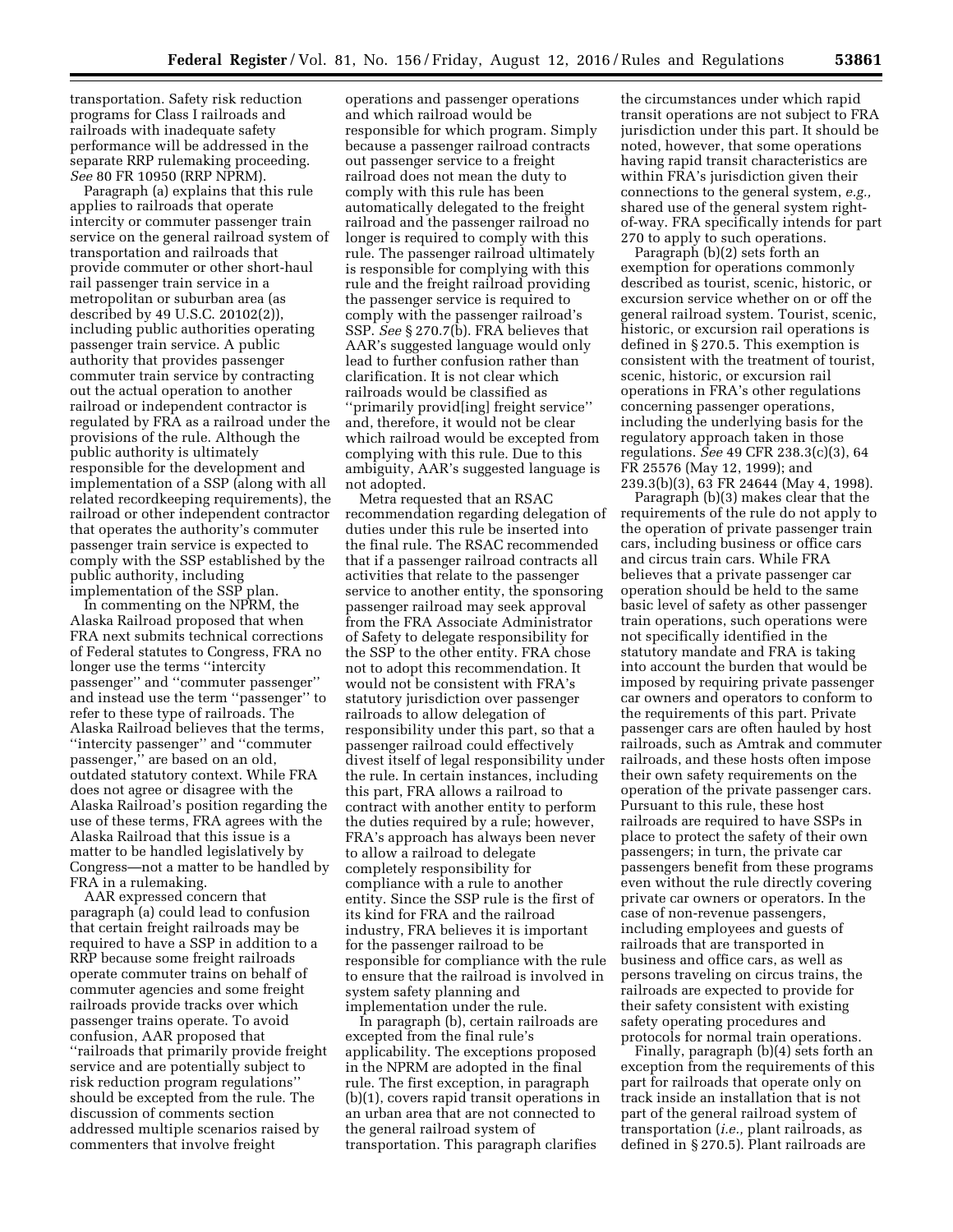typified by operations such as those in steel mills that do not go beyond the plant's boundaries and that do not involve the switching of rail cars for entities other than themselves.

Section 20156(a)(4) allows a railroad carrier that is not required to submit a railroad safety risk reduction program to voluntarily submit such a program. If the railroad voluntary submits a program, it shall comply with the requirements set forth in section 20156 and is subject to approval by the Secretary. In the NPRM, FRA sought comment on whether a provision that allows a railroad to establish voluntarily a SSP should be added to the final rule. FRA did not receive a significant number of comments in response to this request and the comments FRA did receive, supported voluntary compliance with the rule.

As discussed in the NPRM, FRA anticipates that the majority of railroads which voluntarily submit a railroad safety risk reduction program under section 20156(a)(4) would do so pursuant to the RRP regulation that is the subject of a separate proceeding. Paragraph (a) is broad and intended to cover the majority of the railroads that provide commuter and intercity passenger service. Absent the exceptions in paragraph (b), if a railroad is not required by this part to establish a SSP, that railroad more than likely does not provide commuter and intercity passenger service and, therefore, may be required to establish a RRP. If these railroads are not required to establish a RRP but decide to voluntarily establish a railroad safety risk reduction program pursuant to section 20156(a)(4), the RRP regulation would more than likely be better suited for their operations because, due to the breadth of paragraph (a), they are most likely not a railroad that provides commuter or intercity passenger service. Therefore, FRA believes voluntary compliance with a statutory-mandated risk reduction program, including a SSP, is better addressed in the forthcoming RRP rule. *See* 80 FR 10969 and 10992 for the proposed RRP voluntary compliance section and discussion.

#### Section 270.5 Definitions

This section contains a set of definitions that clarify the meaning of important terms as they are used in the rule. The definitions are carefully worded in an attempt to minimize the potential for misinterpretation of the rule. Many of the definitions are based on definitions in FTA's part 659 and APTA's system safety program. In the NPRM, FRA requested comment and

input regarding the proposed terms defined in this section and specifically whether other terms should be defined. FRA received multiple comments in response to this request. Generally, commenters did not have significant issues with the proposed definitions; however, some commenters recommended adding definitions for certain terms.

The Labor Organizations suggested that FRA add the definitions that the RSAC recommended but FRA chose not to include in the NPRM. The definitions were for the following terms: Contractor, FTA, hazard analysis, improvement plan, individual investigation, passenger operations, passenger railroad, railroad property, risk-based hazard management, safety, safety certification, safety culture, safetyrelated services, safety-related employee, sponsoring railroad, system safety program, and system safety program plan. Trinity Railways also requested that FRA add definitions for passenger railroad, safety-related services, and sponsoring railroad. Regarding the terms FTA, individual investigation, passenger operations, railroad property, safety-related employee, and sponsoring railroad, FRA declines to add definitions for these terms because these terms are not used in the rule text. Regarding the terms contractor and safety, these terms have a common understanding throughout the railroad industry and do not have a particular meaning within the rule, so definitions for these terms are not necessary. Regarding the terms hazard analysis, improvement plan, passenger railroad, safety certification, and safetyrelated services, there are sections within the rule that address the meaning of each term and FRA believes that it is unnecessary to include definitions for these terms as well. *See* §§ 270.3(a), 270.103(d)(2) and (3), (q), and (s)(3), 270.303(b)(4), and 305(b)(1). However, FRA has decided to add definitions for the terms risk-based hazard management, safety culture, system safety program, and system safety program plan. A discussion of all the definitions used in this part follows.

'Administrator'' refers to Federal Railroad Administrator or his or her delegate.

''Configuration management'' means the process a railroad uses to ensure that the configurations of all property, equipment and system design elements are properly documented.

''FRA'' means the Federal Railroad Administration.

''Fully implemented'' means that all the elements of the railroad's SSP plan required by this part are established and applied to the safety management of the railroad. APTA commented that the proposed definition for ''fully implemented'' included two sentences and that each sentence provided the same information but in a different context and that this could lead to confusion as to how it should be applied. However, FRA notes that the proposed definition contained only one sentence and believes that it was sufficiently clear to avoid confusion. APTA may have been referring to the section-by-section analysis discussion for this definition. In this regard, FRA has not included that additional discussion here to maintain clarity.

''Hazard'' means any real or potential condition, as identified in the railroad's risk-based hazard analysis under § 270.103(q), that can cause injury, illness, or death; damage to or loss of a system; or damage to equipment, property, or the environment. This definition is based on the existing definition of the term in FTA's part 659. 49 CFR 659.5. FRA does not intend this definition to include hazards that are completely unrelated to railroad safety, such as environmental hazards that would fall under the exclusive jurisdiction of the United States Environmental Protection Agency (EPA) or workplace safety hazards that would fall under the exclusive jurisdiction of the United States Department of Labor's Occupational Safety and Health Administration (OSHA). Railroad safety hazards that fall under FRA jurisdiction that could cause damage to the environment, however, would be included in this definition. For example, the potential of a derailment of a tank car at a location due to track geometry would fall under this definition. If that derailment would not likely result in a release of hazardous materials, it would fall under FRA's jurisdiction. However, if the derailment has a high potential for the release of hazardous material, that would be a hazard that would fall under this definition that is related to railroad safety and may fall under both FRA's and EPA's jurisdiction. An example of a railroad hazard that would fall exclusively under EPA's jurisdiction is air pollution caused by locomotive emissions. This hazard is not within FRA's jurisdiction and would not be included in this definition. *See e.g.,* 40 CFR part 92 (Control of Air Pollution from Locomotives and Locomotive Engines).

''Passenger'' means a person, excluding an on-duty employee, who is on board, boarding, or alighting from a rail vehicle for the purpose of travel. This definition is modeled after the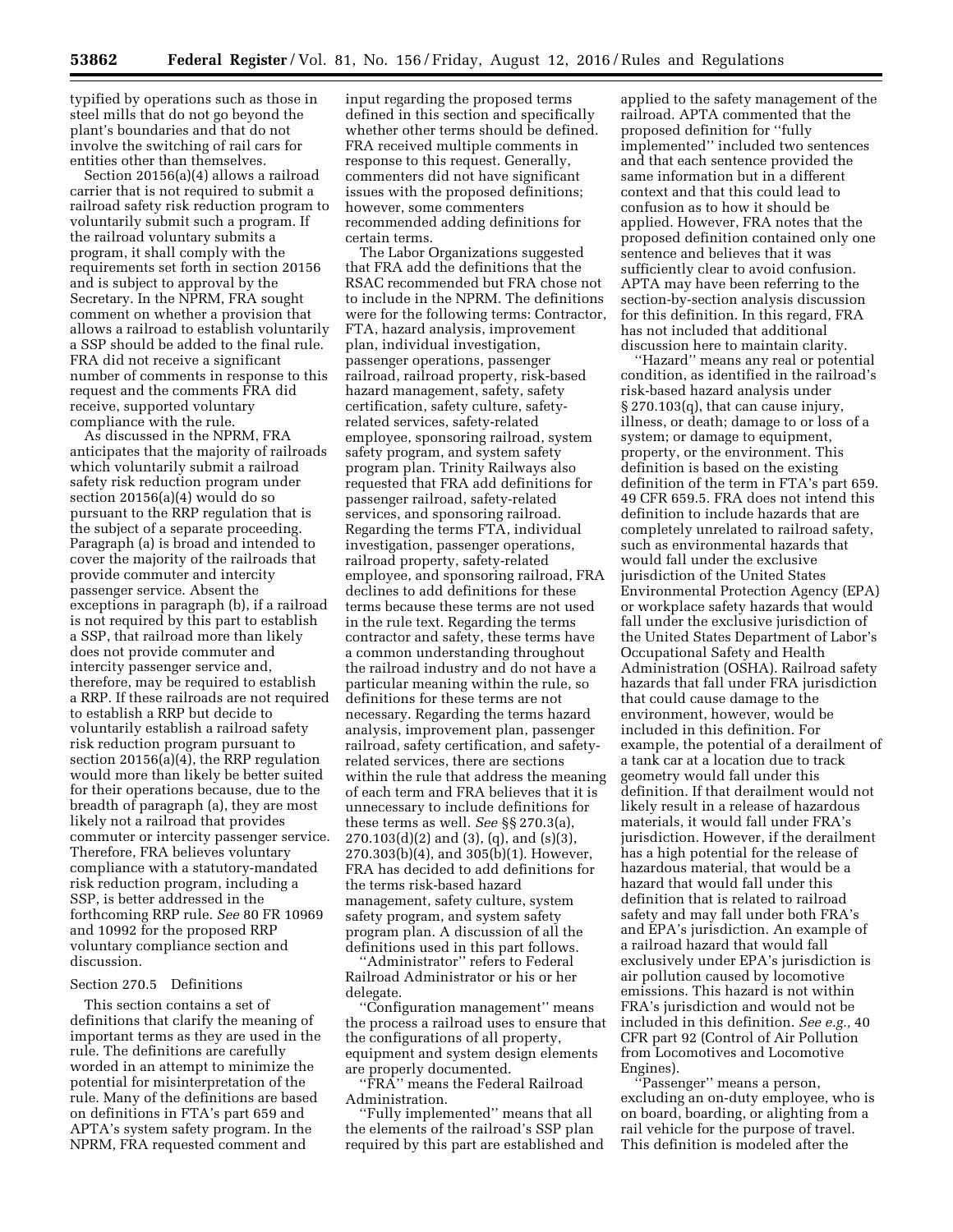definition of ''passenger'' in FTA's regulations at part 659, which defines a ''passenger'' as ''a person who is on board, boarding, or alighting from a rail transit vehicle for the purpose of travel.'' 49 CFR 659.5. FRA has added the phrase ''excluding an on-duty employee'' to the definition to clarify that, if a person is engaging in these activities (on board, boarding, or alighting) and they are an off-duty railroad employee, that person is considered a passenger for the purposes of this rule.

''Person'' means an entity of any type covered under 1 U.S.C. 1, including, but not limited to, the following: A railroad; a manager, supervisor, official, or other employee or agent of a railroad; any owner, manufacturer, lessor, or lessee of railroad equipment, track, or facilities; any independent contractor or subcontractor providing goods or services to a railroad; and any employee of such owner, manufacturer, lessor, lessee, or independent contractor or subcontractor.

''Plant railroad'' means a type of operation that has traditionally been excluded from the application of FRA regulations because it is not part of the general railroad system of transportation. Under § 270.3, FRA has chosen to exempt plant railroads, as defined in § 270.5, from the regulation. In the past, FRA has not defined the term ''plant railroad'' in other regulations that it has issued because FRA assumed that its *Statement of Agency Policy Concerning Enforcement of the Federal Railroad Safety Laws, The Extent and Exercise of FRA's Safety Jurisdiction,* 49 CFR part 209, Appendix A (FRA's Policy Statement or the Policy Statement) provided sufficient clarification as to the meaning of that term. However, it has come to FRA's attention that certain rail operations believed that they met the characteristics of a plant railroad, as set forth in the Policy Statement, when, in fact, their rail operations were part of the general railroad system of transportation (general system) and therefore did not meet the definition of a plant railroad. FRA would like to avoid any confusion as to what types of rail operations qualify as plant railroads. FRA would also like to save interested persons the time and effort needed to cross-reference and review FRA's Policy Statement to determine whether a certain operation qualifies as a plant railroad. Consequently, FRA has decided to define the term ''plant railroad'' in part 270.

The definition clarifies that when an entity operates a locomotive to move rail cars in service for other entities,

rather than solely for its own purposes or industrial processes, the services become public in nature. Such public services represent the interchange of goods, which characterizes operations on the general system. As a result, even if a plant railroad moves rail cars for entities other than itself solely on its property, the rail operations will likely be subject to FRA's safety jurisdiction because those rail operations bring plant trackage into the general system.

The definition of the term ''plant railroad'' is consistent with FRA's longstanding policy that it will exercise its safety jurisdiction over a rail operation that moves rail cars for entities other than itself because those movements bring the track over which the entity is operating into the general system. *See* 49 CFR part 209, Appendix A. Indeed, FRA's Policy Statement provides that ''operations by the plant railroad indicating it [i]s moving cars on . . . trackage for other than its own purposes (*e.g.,* moving cars to neighboring industries for hire)'' brings plant track into the general system and thereby subjects it to FRA's safety jurisdiction. 49 CFR part 209, Appendix A. Additionally, this interpretation of the term ''plant railroad'' has been upheld in litigation before the U.S. Court of Appeals for the Fifth Circuit. *See Port of Shreveport-Bossier* v. *Federal Railroad Administration,* No. 10–60324 (5th Cir. 2011) (unpublished per curiam opinion). APTA believes that since the term ''plant railroad'' is provided in support of 49 CFR part 209 it does not need to be defined within the context of the SSP rule. FRA disagrees. Plant railroads will be exempt from the rule; therefore, FRA believes it is necessary to clearly define what type of operations will be considered a ''plant railroad.''

''Positive train control system'' means a system designed to prevent train-totrain collisions, overspeed derailments, incursions into established work zone limits, and the movement of a train through a switch left in the wrong position, as described in subpart I of 49 CFR part 236. APTA believes that since the term ''positive train control'' is provided in support of 49 CFR part 236 it does not need to be defined within the context of the SSP rule. FRA disagrees. Since ''positive train control system'' has a specific meaning within FRA's regulations, it is important that the meaning of the term used within the SSP rule is consistent with part 236.

'Rail vehicle'' means railroad rolling stock, including, but not limited to, passenger and maintenance vehicles. 'Rail̄road'' means: (1) Any form of

non-highway ground transportation that

runs on rails or electromagnetic guideways, including—

(i) Commuter or other short-haul rail passenger service in a metropolitan or suburban area and commuter railroad service that was operated by the Consolidated Rail Corporation on January 1, 1979; and

(ii) High speed ground transportation systems that connect metropolitan areas, without regard to whether those systems use new technologies not associated with traditional railroads, but does not include rapid transit operations in an urban area that are not connected to the general railroad system of transportation; and

(2) A person or organization that provides railroad transportation, whether directly or by contracting out operation of the railroad to another person.

The definition of ''railroad'' is based upon 49 U.S.C. 20102(1) and (2), and encompasses any person providing railroad transportation directly or indirectly, including a commuter rail authority that provides railroad transportation by contracting out the operation of the railroad to another person, and any form of non-highway ground transportation that runs on rails or electromagnetic guideways, but excludes urban rapid transit not connected to the general system.

''Risk'' means the combination of the probability (or frequency of occurrence) and the consequence (or severity) of a hazard.

''Risk-based hazard management'' means the processes (including documentation) used to identify and analyze hazards, assess and rank corresponding risks, and eliminate or mitigate the resulting risks. This is a high-level definition of ''risk-based hazard management'' and will provide a general understanding of the concept of what is ''risk-based hazard management.'' Risk-based hazard management is a key component of a railroad's SSP and § 270.103(p) sets forth the requirements for a risk-based hazard management program.

''Safety culture'' means the shared values, actions and behaviors that demonstrate commitment to safety over competing goals and demands. This definition was proposed in the NPRM section-by-section analysis of § 270.101(b). This definition is from the DOT Safety Council's May 2011 research paper, *SAFETY CULTURE: A Significant Driver Affecting Safety in Transportation.* The DOT Safety Council developed this definition after extensive review of definitions for safety culture used in a wide range of industries and organizations over the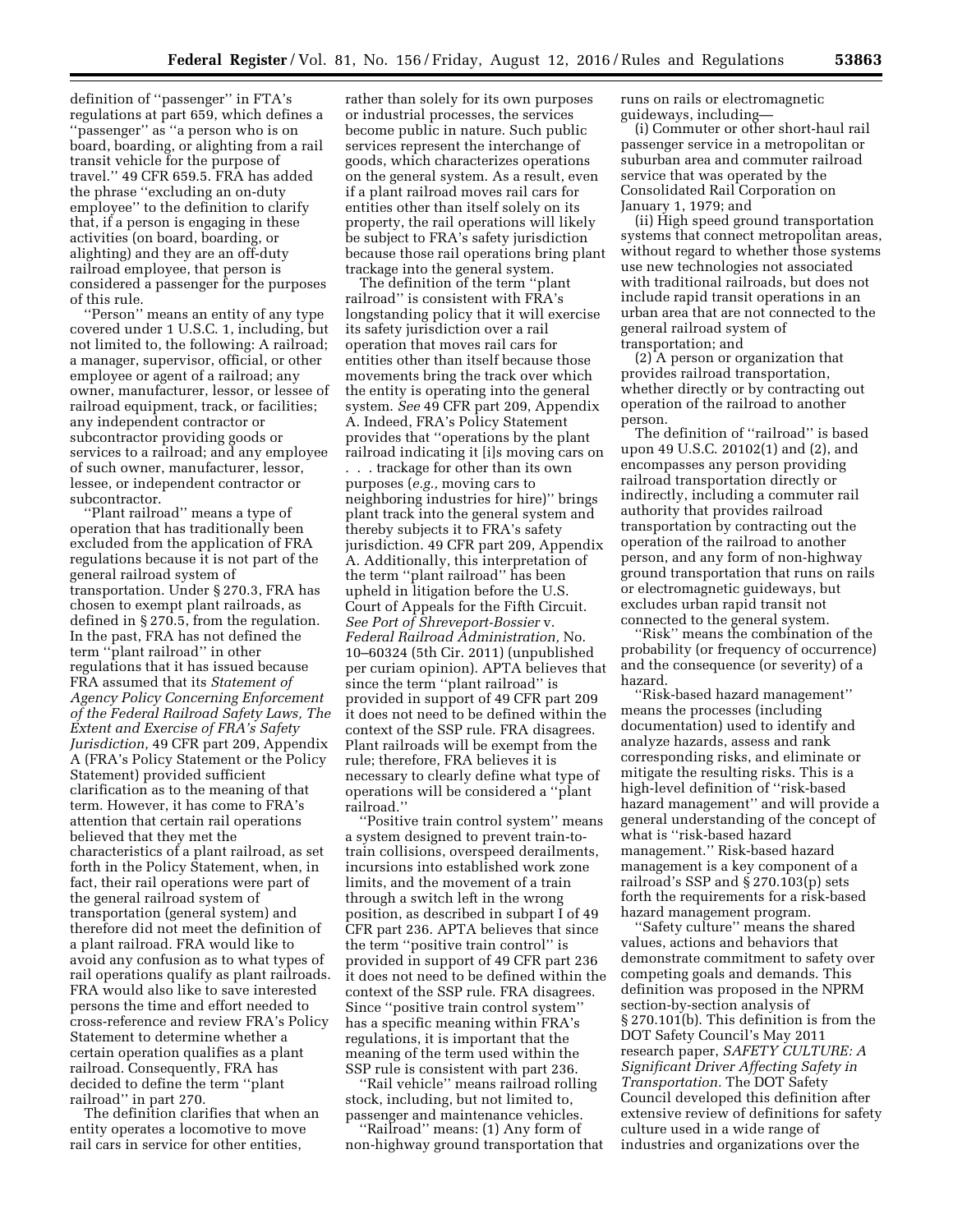past two decades. FRA recognizes that railroads may have a slightly different understanding of what exactly makes up safety culture; however, for the purposes of this rule, FRA believes it is important to establish a shared definition of safety culture. Organizations with a strong safety culture will consistently choose safety over performance when faced with the choice of cutting corners to increase performance. Safety culture is discussed further in section-by-section analysis for § 270.101(b), which requires a railroad to design its SSP so that it promotes a positive safety culture.

''System safety'' means the application of management, economic, and engineering principles and techniques to optimize all aspects of safety, within the constraints of operational effectiveness, time, and cost, throughout all phases of the system life cycle. By specifying that system safety operates within certain constraints, this definition clarifies that there may be hazards on the railroad's system that a railroad may not be capable of fully mitigating or eliminating, or where the costs to address the hazard are not commensurate with the risks. Rather, the railroad would monitor the hazard and at some point, if feasible, employ methods to mitigate or eliminate that hazard and resulting risk.

''System safety program'' means a comprehensive process for the application management and engineering principles and techniques to optimize all aspects of safety. A railroad's SSP sets out how the railroad will implement system safety in its operations. Because this part describes specific requirements of a system safety program, this definition is intended to be high-level.

''System safety program plan'' means a document developed by the railroad that implements and supports the railroad's SSP. Section 270.103 sets forth the specific requirements of a SSP plan.

''Tourist, scenic, historic, or excursion operations'' means railroad operations that carry passengers, often using antiquated equipment, with the conveyance of the passengers to a particular destination not being the principal purpose. Train movements of new passenger equipment for demonstration purposes are not tourist, scenic, historic, or excursion operations. This definition is consistent with FRA's other regulations concerning passenger operations. *See* 49 CFR 238.5 and 239.5.

The NPRM proposed a waiver process in § 270.7 in which a railroad could request a waiver from a provision of the SSP rule. FRA determined that such a

provision is unnecessary because the rules governing the FRA waiver process are already set forth in 49 CFR part 211. Therefore, a waiver provision has not been included in the SSP final rule.

Section 270.7 Penalties and Responsibility for Compliance

This section, originally proposed as § 270.9, contains provisions regarding the penalties for failure to comply with the rule and the responsibility for compliance. It is adopted and remains unchanged from the NPRM.

As explained in the NPRM, paragraph (a) identifies the civil penalties that FRA may impose upon any person that violates or causes a violation of any requirement of this part. These penalties are authorized by 49 U.S.C. 20156(h), 21301, 21302, and 21304. The penalty provision parallels penalty provisions included in numerous other safety regulations issued by FRA. In general, any person who violates any requirement of this part or causes the violation of any such requirement is subject to a civil penalty of at least \$839 and not more than \$27,455 per violation. Civil penalties may be assessed against individuals only for willful violations. Where a grossly negligent violation or a pattern of repeated violations creates an imminent hazard of death or injury to persons, or causes death or injury, a penalty not to exceed \$109,819 per violation may be assessed. In addition, each day a violation continues constitutes a separate offense. Maximum penalties of \$27,455 and \$109,819 are required by the Federal Civil Penalties Inflation Adjustment Act of 1990, Public Law 101–410, 28 U.S.C. 2461, note, as amended by the Federal Civil Penalties Inflation Adjustment Act Improvements Act of 2015, Public Law 114–74, Sec. 701. Furthermore, a person may be subject to criminal penalties under 49 U.S.C. 21311 for knowingly and willfully falsifying reports required by these regulations. FRA believes that the inclusion of penalty provisions for failure to comply with the regulations is important in ensuring that compliance is achieved. This final rule includes a schedule of civil penalties as Appendix A to this part. Because a penalty schedule is a statement of agency policy, notice and comment was not required before its issuance. *See* 5 U.S.C. 553(b)(3)(A).

Paragraph (b) clarifies that the requirements in the rule are applicable to any person (as defined in the rule) that performs any function or task required by the rule. Although various sections of the rule address the duties of passenger railroads, FRA intends that

any person who performs any action on behalf of a passenger railroad or any person who performs any action covered by the rule is required to perform that action in the same manner as required of the passenger railroad, or be subject to FRA enforcement action. For example, if a passenger railroad contracts with another entity to perform duties covered by this rule, that entity is required to perform those duties in the same manner as the passenger railroad. While the passenger railroad remains responsible for complying with the rule, FRA can take enforcement action any person who performs any action on behalf of a passenger railroad or any person who performs any action covered by the rule.

## Subpart B—System Safety Program Requirements

# Section 270.101 System Safety Program: General

This section sets forth the general requirements of the rule and remains unchanged from the NPRM. Each railroad subject to this part (*i.e.,* each passenger railroad) is required to establish and fully implement a SSP that systematically evaluates railroad safety hazards on its system and manages the resulting risks to reduce the number and rates of railroad accidents, incidents, injuries, and fatalities. The main components of a railroad's SSP will be the risk-based hazard management program and riskbased hazard analysis that will be designed to proactively identify hazards and mitigate or eliminate the resulting risks from those hazards. The risk-based hazard management program and riskbased hazard analysis requirements are set forth in § 270.103(p) and (q).

To properly implement a SSP, a railroad is required to set forth a SSP plan pursuant to § 270.103. The SSP plan will be a document or a series/ collection of documents that contain all of the elements required by this part and shall be designed to support the railroad's SSP.

Paragraph (b) requires that a railroad's SSP be designed so that it promotes a positive safety culture. Safety culture, as defined in § 270.5, is the shared values, actions and behaviors that demonstrate commitment to safety over competing goals and demands. U.S. DOT, Safety Council Research Paper, *SAFETY CULTURE: A Significant Driver Affecting Safety in Transportation* (May 2011). Research has shown that when an organization has a strong safety culture, accidents and incidents are less frequent and less severe. *Id.* at 4. Conversely, if an organization's safety culture is weak,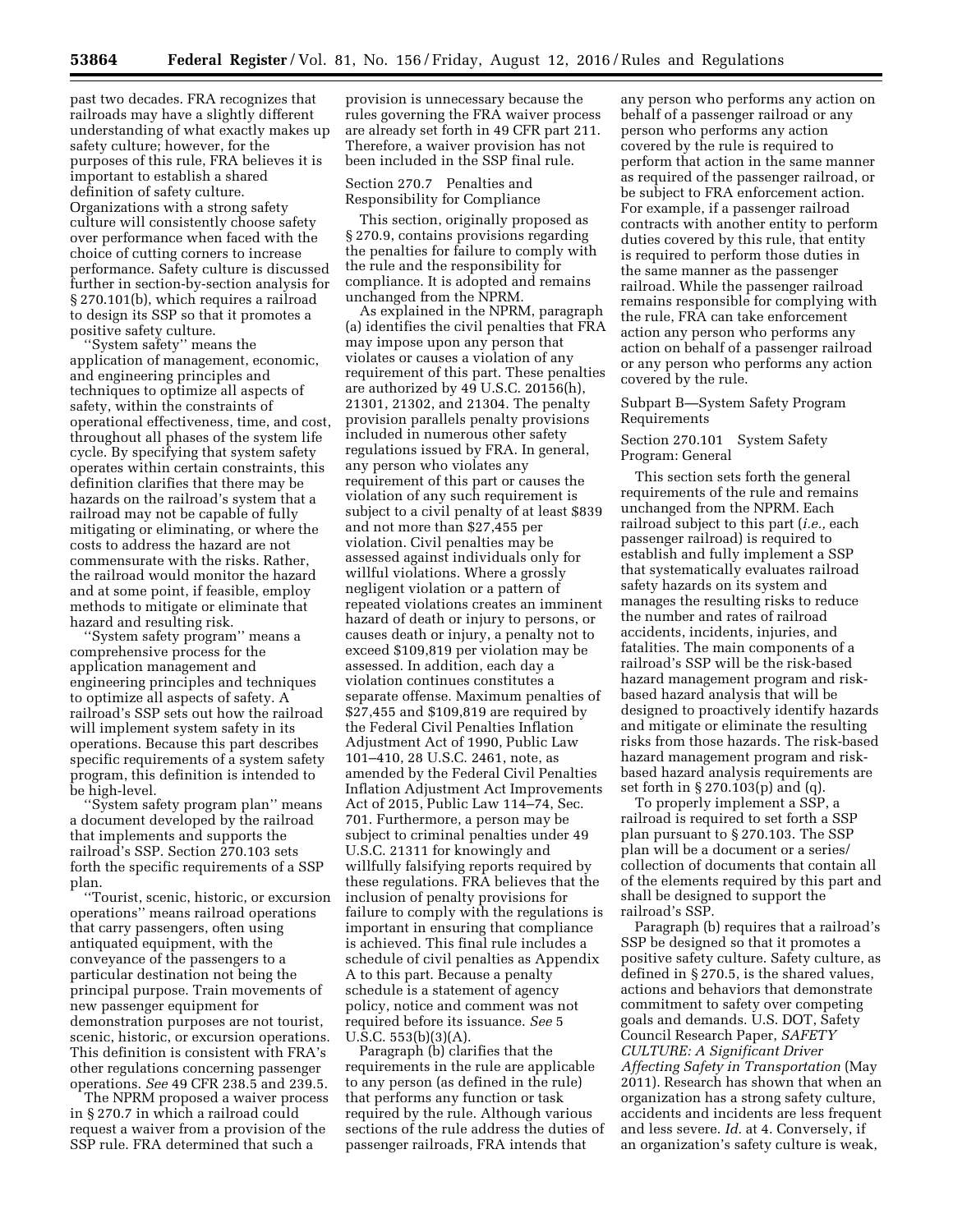significant and catastrophic accidents are more likely to occur. *Id.* For a railroad to achieve its SSP goals, the mitigation or elimination of safety hazards and risks on the rail system, the railroad must have a positive and strong safety culture, so it is vital that the railroad's SSP be designed so that it promotes a positive safety culture. Consistent with the Safety Council Research Paper, FRA believes that there are 10 elements that support a strong safety culture on a railroad. *Id.* at 7. These elements are: (1) Having leadership that is clearly committed to safety; (2) practicing continuous learning; (3) making decisions that demonstrate that safety is prioritized over competing demands; (4) having clearly defined reporting systems and accountability; (5) promoting a safetyconscious work environment; (6) making employees feel personally responsible for safety; (7) fostering open and effective communication across the railroad; (8) fostering mutual trust between employees and the railroad; (9) responding to safety concerns in a fair and consistent manner; and (10) having training and other resources available to support safety. *Id.* at 7–8. While these 10 elements are not requirements of this rule, FRA believes that if a railroad incorporates each element, the railroad will have a strong safety culture. Further, implementing these elements will provide the railroad the necessary framework to effectively describe its safety culture as required by § 270.103(b)(2) and describe how it measures the success of its safety culture as required § 270.103(t).

Section 270.103 System Safety Program Plan

This section implements a railroad's SSP through a SSP plan. This section received numerous comments and these comments are addressed in the appropriate subsection to which they refer. As mentioned previously, a railroad is required to create a written SSP plan to fully implement and support its SSP. This section sets forth all of the required elements of the railroad's SSP plan.

Paragraph (a) establishes that a railroad's SSP plan must contain the minimum elements set forth in this section. FRA did not receive any comments regarding paragraph (a) and therefore it remains unchanged from the NPRM. As provided in § 270.201, a railroad's SSP plan must be submitted to and approved by the FRA Associate Administrator for Railroad Safety and Chief Safety Officer. FRA Associate Administrator for Railroad Safety and Chief Safety Officer approval of the SSP

plan will be considered approval of the railroad's SSP as required by section 20156(a)(3).

In certain scenarios, a railroad providing passenger service is not the railroad that owns the track on which passenger service is being operated. Rather, the railroad that owns the track hosts the railroad providing the passenger train service. For a railroad providing passenger train service to effectively identify, evaluate, and manage the hazards and resulting risks on the system over which it operates, as required by this part, the railroad needs to evaluate all aspects of the operation. As such, paragraph (a)(2) of this section addresses the coordination that must occur between a railroad providing passenger service and a railroad hosting that passenger service. If certain aspects of the operation are not under the control of the railroad providing passenger service but are controlled by the railroad hosting the operation, the two railroads need to communicate so those aspects can be adequately addressed by the railroad's SSP. A passenger railroad may have multiple railroads hosting its passenger train service on its system and therefore needs to coordinate with each railroad. If a railroad hosting the passenger train service does not cooperate with the railroad providing the passenger train service to coordinate the applicable parts of the SSP, under § 270.7, the railroad hosting the passenger train service may be subject to civil penalties because it may cause the railroad providing the passenger service to violate the requirements of this part. For example, if a passenger railroad service is hosted by a freight railroad and that freight railroad is responsible for track maintenance, the freight railroad will need to provide the passenger railroad the necessary information regarding track maintenance for the passenger railroad to prepare its SSP plan. Since track maintenance has significant impact on the safety of rail operations, it is a vital element of a railroad's SSP plan. Therefore, if the freight railroad refuses to provide the passenger railroad the necessary information regarding track maintenance, the passenger railroad will not be able to fully comply with this part and, consequently, the freight railroad may be subject to civil penalties for causing the passenger railroad to fail to comply with this part.

APTA requested that FRA address coordination issues whereby one railroad can adopt and operate under another railroad's SSP plan. There is nothing in this rule prohibiting a railroad's SSP plan from adopting certain portions of another railroad's

SSP plan if those portions cover the same operations on both railroads. However, no two railroad operations are exactly the same; therefore, no two SSP plans will be exactly the same. If a railroad adopts portions of another railroad's plan, the operations covered by those portions of the plan must involve the same directly affected employees and both railroads must independently comply with the consultation requirements under this rule.

APTA also requested that FRA allow railroads to develop SSP plans for a jointly served facility and allow properties with multiple host railroads to have SSP plans specific to each of the territories that a host railroad supports. There is nothing in the rule prohibiting railroads from jointly developing portions of their SSP plans; however, the railroads must ensure that the jointly developed portions address all the necessary requirements of this rule. Each railroad can include the jointly developed portions in their plans, but each portion must involve the same directly affected employees and both railroads must independently comply with the consultation requirements under this rule.

Paragraph (b) requires each SSP plan to have a policy statement that endorses the railroad's SSP. It should be noted that proposed paragraph (c)(1) has been moved to paragraph (b). The policy statement required by this paragraph should define, as clearly as possible, the railroad's authority for the establishment and implementation of the SSP. This includes the legal name of the entity responsible for developing the railroad, any authorizing or implementing legislation, and federal, state & local statutes enacted to establish the railroad.

The policy statement is required to be signed by the chief official of the railroad. This signature would indicate that the top level of management at the railroad endorses the railroad's SSP. AAR requested that the chief official for safety should be required to sign the system safety program, not the chief official at the railroad. AAR believes that the title of ''chief official at the railroad'' is ambiguous because railroads have different organizational structures and there may not be one person with the title of ''chief official.'' AAR claims that FRA has departed from the language in the statutory mandate which requires the chief official for safety to sign the SSP plan. AAR also believes that the chief official for safety is the more appropriate person to sign the SSP plan because he/she will be more familiar with the details of the SSP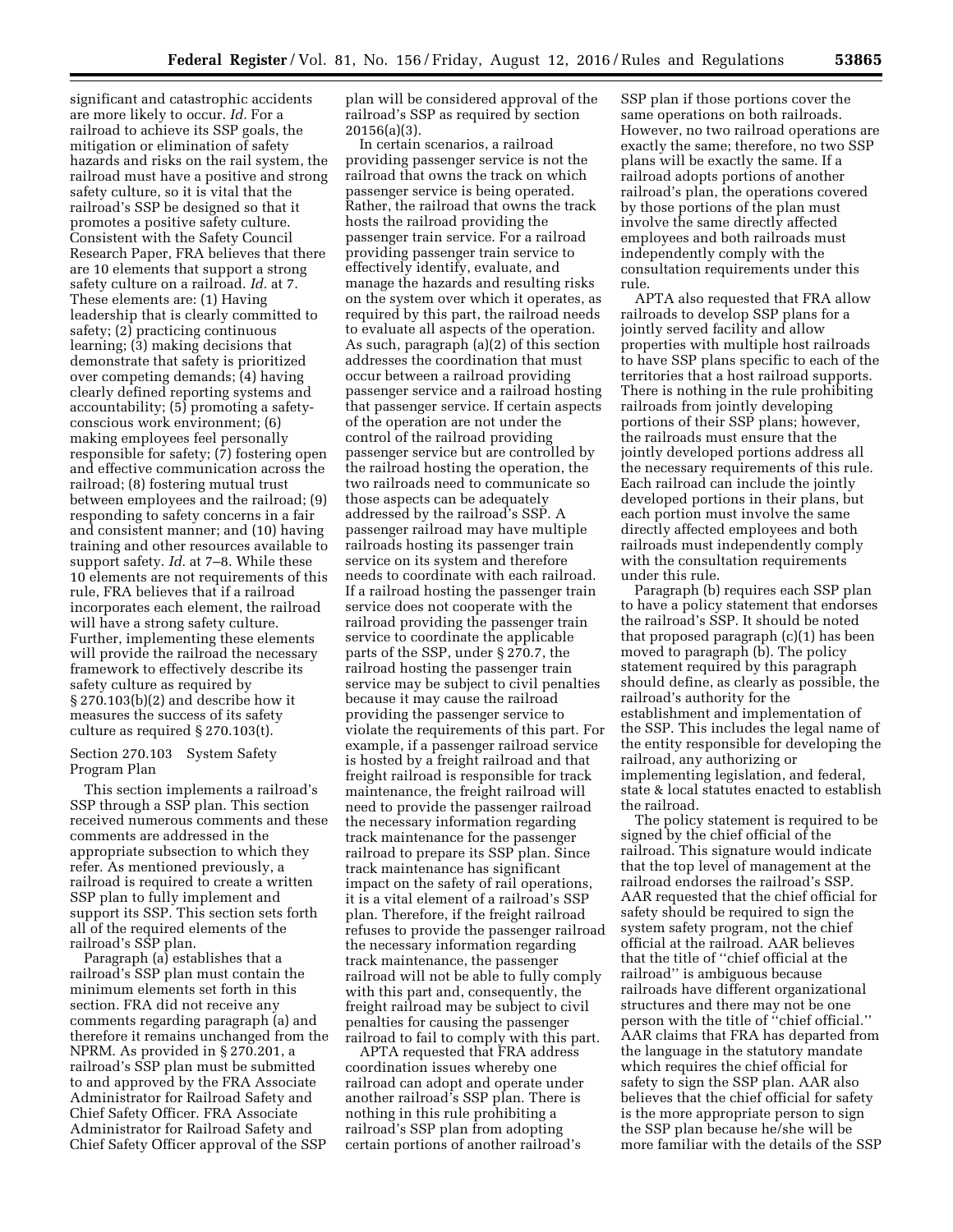than the other senior railroad officials and the chief official for safety will be directly responsible for the preparation of the SSP plan. FRA does not disagree that the chief official for safety should be required to sign the SSP plan. Indeed, the chief official for safety is not only required by this rule to sign the SSP plan but is required to certify that the contents of the SSP plan are accurate and that the railroad will implement the contents of the plan. *See*  49 CFR 270.201(a)(3)(i). FRA is not deviating from the requirements in the statutory mandate. Section 270.201(a)(3)(i) virtually mirrors the language in section 20156(b). AAR has mistaken § 270.103(b) as requiring the chief official at the railroad to sign the SSP plan. This paragraph requires the chief official at the railroad only to sign the SSP policy statement, not the entire SSP plan. Prior experience with effective risk management programs has demonstrated to FRA the importance of the active involvement of the highest officials in improving safety and safety culture. For this reason, FRA has determined that the chief official at the railroad must sign the SSP policy statement.

FRA notes that this policy statement is also required to describe the safety philosophy and culture of the railroad. Section 270.101(b) requires a railroad to design its SSP so that it promotes and supports a positive safety culture as defined by § 270.5. In order for a railroad to properly design its SSP so that it promotes and supports a positive safety culture, it first needs to describe its safety culture and philosophy. As discussed previously, FRA believes that there are 10 elements that are critical to a strong safety culture and these 10 elements provide the necessary framework for a railroad to comprehensively describe its safety culture. Once its safety culture is described, the railroad must also describe how it measures the success of its safety culture pursuant to paragraph (t) of this section. The requirement for this description was proposed in § 270.103(c)(1) of the NPRM; however, as discussed in the next paragraph, FRA has determined to delete proposed § 270.103(c).

As proposed in the NPRM, paragraph (c) would have required a railroad to set forth a statement in its SSP plan that describes the purpose and scope of the railroad's SSP. The statement would have been required to have, at a minimum, three elements. However, upon further consideration, FRA has determined that these three elements are better placed elsewhere in the rule. Therefore, proposed § 270.103(c),

Purpose and scope of system safety program, has been removed. As noted above, proposed  $\S 270.103(c)(1)$  has been moved to § 270.103(b), System safety program policy statement, and proposed § 270.103(c)(2) and (3) have been moved to § 270.103(e), Railroad management and organizational structure, which was proposed as § 270.103(f) in the NPRM. FRA believes by moving these sections, the requirements are clearer and more consistent.

Paragraph (c) of the final rule, proposed as paragraph (d) in the NPRM, addresses the importance of goals in a SSP. The central goal of a SSP is to manage or eliminate hazards and the resulting risks to reduce the number and rates of railroad accidents, incidents, injuries, and fatalities. FRA believes one way to achieve this central goal is for a railroad to set forth goals that are designed in such a way that when the railroad achieves these goals, the central goal is achieved as well. The APTA System Safety Manual served as the model for the guidelines set forth in paragraph (c).

Paragraph (c) requires a railroad to include as part of its SSP plan a statement that defines the goals for its SSP. The statement must describe the clear strategies on how the railroad will achieve these goals. These strategies will be the railroad's opportunity to provide its vision on how these particular goals will ultimately reduce the number and rates of railroad accidents, incidents, injuries and fatalities. The statement must also describe what the railroad's management's responsibilities are to achieve the system safety goals. This statement will make it clear to the railroad, railroad employees, and FRA who, and at what level within management, is responsible for ensuring that the stated goals are achieved.

Rather than setting forth specific requirements that these goals must satisfy, paragraph (c) contains general requirements. This allows railroads the flexibility to establish goals specific to their operations. The general parameters of these goals are that they should be—

• long-term, so that they are relevant to the railroad's SSP. This does not mean that goals cannot have relevance in the short-term. Rather, goals must have significance beyond the short-term and continue to contribute to the SSP. The NPRM proposed that the goals should be relevant to the railroad ''throughout the foreseeable life of the railroad.'' FRA determined to delete the quoted language to reduce any confusion;

• meaningful, so that they are not so broad that they cannot be attributed to specific aspects of the railroad's operations. The desired results must be specific and must have a meaningful impact on safety;

• measurable, so that they are designed in such a way that it is easily determined whether each goal is achieved or at least progress is being made to achieve the goal; and

• consistent with the overall goal(s) of the SSP, in that they must be focused on the identification of hazards and the elimination or mitigation of the resulting risks.

FRA notes that the NY MTA, in commenting on the NPRM, believes it is critical that FRA and OSHA align their positions related to numerical goals. NY MTA states that OSHA has indicated that simply setting numerical safety goals discourages accident reporting and that the goal of a SSP as described in the NPRM appears to be focused on setting such numerical goals. NY MTA is concerned that any conflict between OSHA's perspective and the main goal of a SSP program could have the unattended effect of hampering safety programs.

FRA agrees with NY MTA that the goals of a SSP cannot be focused exclusively on numerical values, *e.g.,*  accident rates, employee injury rates, etc.; however, FRA believes that paragraph (c), like the SSP rule as a whole, does not focus solely on numerical goals. While the central goal of a SSP is to manage risks to reduce the number and rates of railroad accidents, incidents, injuries, and fatalities, this is not the sole goal of a SSP. A SSP must be designed and implemented so that it systematically reduces hazards and the resulting risks on a railroad's system. This rule provides each railroad with the flexibility to adapt a SSP to its system—the rule is not focused on a rigid numerical goal. A properly implemented SSP should naturally result in reduced rates of railroad accidents, incidents, injuries, and fatalities.

Paragraph (d), proposed as paragraph (e) in the NPRM, requires a railroad to set forth a statement in its SSP plan describing the characteristics of the railroad's system. FRA received comments from AAR, Labor Organizations, and the NY MTA regarding this paragraph. The railroad's system description is an important part of the overall SSP. This is the section where the railroad will provide sufficient information to allow a basic understanding of the railroad and its operations. A good system description is important to understand the operating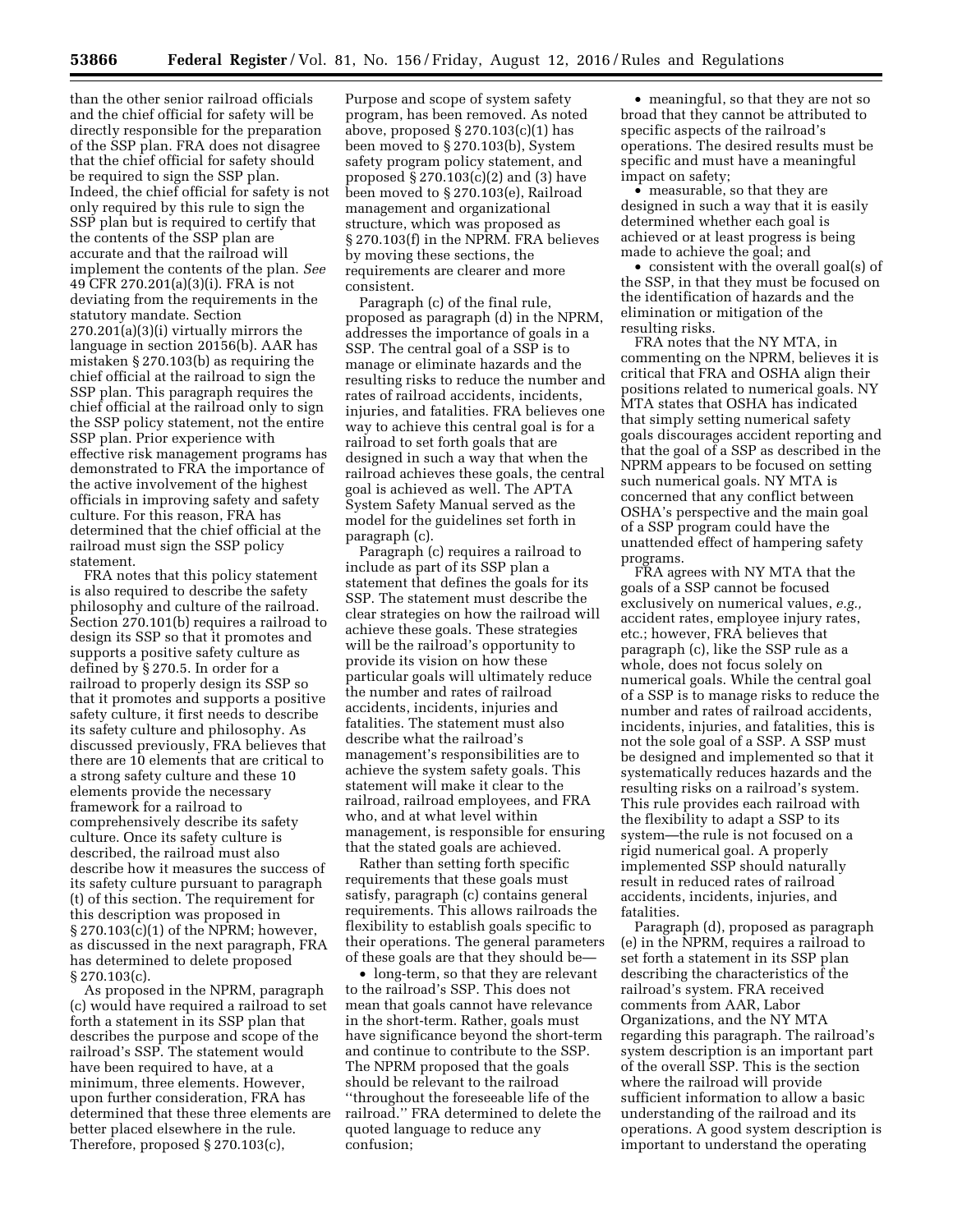environment and interfaces that occur during operation of passenger trains, especially those elements that may positively or negatively affect safety. If the system is not described accurately, then the risk-based hazard analysis and resulting mitigations may be flawed.

Understanding the breadth of the railroad system is also fundamentally necessary for FRA to be able to review and audit a railroad's SSP. This description will allow FRA to determine whether the railroad's program sufficiently covers the railroad's operations and the extent of the risks/ hazards on its system. The description will also focus the railroad on its staff and contractors that have an effect on the safety of its operations and, therefore, have an effect on the success of its SSP.

This information is required for FRA to understand the extent of infrastructure and operations so that they can relate the safety aspects of the plan to the railroad specifically. When carrying out enforcement action such as reviewing annual assessments or performing audits, FRA will have a basis of understanding for what, where and who is responsible. This is a key input in order to establish a ''baseline'' of a railroad's safety environment and culture.

FRA notes that passenger railroads often answer to officials representing governmental jurisdictions served by those railroads. FRA believes a SSP plan will be ineffective if those officials cannot easily be made aware of the nature of the railroads' operations and how those operations are made safer through the SSPs. FRA believes that for the SSPs required by RSIA to be effective, this information must be readily available to relevant governmental officials. Further, this information will make it easier for those governmental officials to inform railroads of, or place emphasis upon, relevant hazards, improving the quality of the SSPs. For example, States have safety rail inspectors who work in collaboration with FRA, to which that information will be useful. Railroads for the most part have this information currently; it's simply a matter of inserting into the plan document.

Generally, the description of the characteristics of the railroad's system should be sufficient to allow persons who are not familiar with the railroad's operations and railroad operations in general to understand the railroad's system and its basic operations. Specifically, this statement describes the following:

• The railroad's operations (including any host operations), including the role,

responsibilities, and organization of the railroad's operating departments.

• The physical characteristics of the railroad, including the number miles of track over which the railroad operates, the number of stations the railroad services, the number and types of grade crossings over which the railroad operates, on which segments the railroad shares track with other railroads, the maximum authorized speed, and toxic inhalation hazard routing.

• The scope of the service the railroad provides, including the number of passengers, the number of routes, and the days and hours when service is provided. The railroad may also provide a system map.

• The maintenance activities performed by the railroad, including the role, responsibilities, and organization of the railroad's various maintenance departments and the type of maintenance required by the railroad's operations and facilities.

• Any other aspects of the railroad pertinent to the railroad's operations.

The NPRM proposed requiring a description of the history of the railroad's operations and physical plant. FRA determined that these descriptions were not necessary because any pertinent information they would provide is already addressed by the other descriptions required by paragraph (d)(1).

Paragraph  $\ddot{d}$  $(2)$  requires a railroad to identify in its SSP plan certain persons that provide or utilize significant safetyrelated services. The railroad will identify persons that have entered into a contractual relationship with the railroad to either perform significant safety-related services on the railroad's behalf or to utilize significant safetyrelated services provided by the railroad for purposes related to railroad operations. The term ''significant safetyrelated services'' is intended to be understood broadly to give a railroad the flexibility to evaluate the services other entities provide to the railroad and the degree that these services are safetyrelated. FRA has edited this section from the NPRM to clarify who needs to be identified by the railroad. First, the NPRM proposed that a railroad identify ''entities or persons that provide significant safety-related services.'' However, FRA determined that the term ''entities'' was redundant because the definition for ''person'' in § 270.5 covers all of the entities that would need to be identified, therefore, the term ''entities'' has been removed. Second, the proposed rule text in the NPRM did not include the requirement that the person must be providing the services on the

railroad's behalf. This was added to clarify the relationship between the railroad and the person providing the service. The contractual basis of this relationship is discussed further in this section.

Third, the proposed rule text in the NPRM did not include the requirement that the railroad describe the persons that utilize significant safety-related services of the railroad; however, the NPRM did request comment on whether FRA should add this requirement. FRA received comments from AAR, APTA, Labor Organizations, and NY MTA in response to this request. AAR was unsure of which persons FRA meant when referring to persons that utilize significant safety-related services and suggested that the railroad itself could be a person that utilizes significant safety-related services. APTA commented that general considerations can be given for customers, motorists using highway rail-grade crossings and communities served by safe alternative transportation. However, APTA believes that there is no useful purpose for including this requirement in the rule. FRA has added the requirement that the railroad identify persons that utilize significant safety-related services, but included language to clarify which persons would fall under this category. The railroad will identify persons that utilize significant safety-related services provided by the railroad for the purpose related to railroad operations. For example, if a railroad contracts with a company to perform bridge maintenance, that company provides a significant safety-related service to the railroad on behalf of the railroad and would be identified as so under this paragraph. If during the bridge maintenance, the company uses the railroad's roadway worker protection, that company is then utilizing a significant safety-related service (roadway worker protection) provided by the railroad and would be identified as so under this paragraph. A railroad does not have to identify persons providing or utilizing significant safetyrelated services for purposes unrelated to railroad operations, such as railroad passengers or motor vehicle drivers who benefit from a highway-rail grade crossing warning system.

Fourth, FRA has added a contractual element to the relationship between the railroad and persons that provide or utilize significant safety-related services. This was added to ensure that there is a formalized agreement between the railroad and the person regarding the service that is provided or utilized. With the formalized agreement, the duties of the contractor would be clear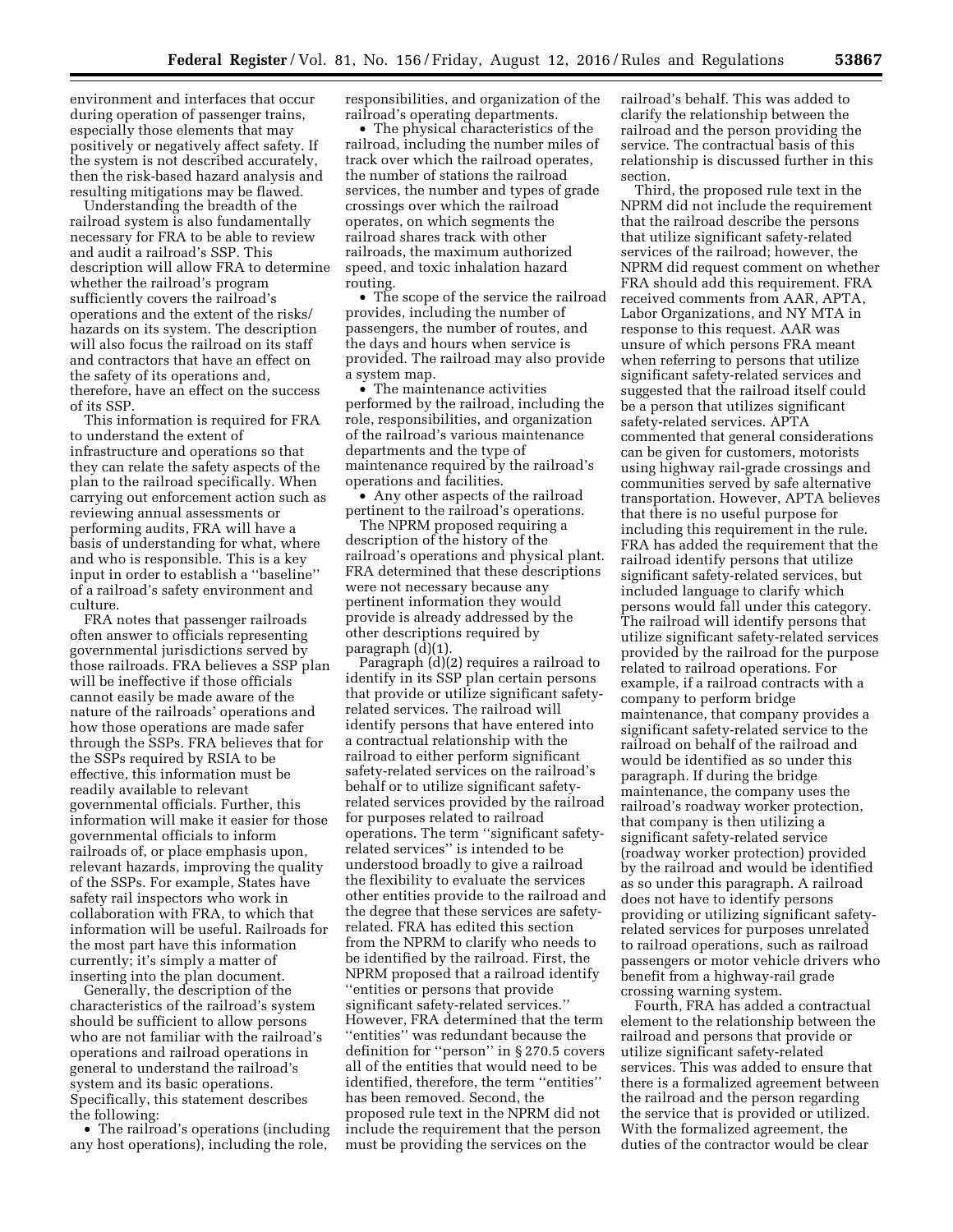and, therefore, the extent they are performing or utilizing significant safety-related services of the railroad would be clear as well. FRA would give a railroad significant discretion to identify which persons utilize or provide significant safety-related services. In interpreting this proposed provision, emphasis would be placed upon the words ''significant'' and ''safety-related.'' FRA does not expect a railroad to identify every person that provides it services. For example, a railroad would be expected to identify a signal contractor that routinely performed services on its behalf, but not a contractor hired on a one-time basis to pave a grade crossing. If a railroad was uncertain whether a person should be identified, it would be encouraged to contact FRA for further guidance. Generally, however, this section would require identification of those persons whose significant safety-related services or utilization would be affected by the railroad's SSP. FRA recognizes that not all railroad operations are the same; thus, not all persons that utilize or provide significant safety-related services will be the same. During its review of a railroad's SSP plan, FRA will determine whether the persons the railroad has sufficiently described significant safety-related services and identified the proper persons.

NY MTA recommended that FRA permit railroads to use the same safetyrelated matrix for designating employees that was proposed in the Training Standards NPRM to identify persons that provide significant safetyrelated services. NY MTA believes this will be more practical for staff changes, while still establishing accountability. On November 7, 2014, FRA published in the **Federal Register** a Final Rule entitled ''Training, Qualification, and Oversight for Safety-Related Railroad Employees.'' 79 FR 66460. Generally, the Training Standards Rule requires each railroad or contractor that employs one or more ''safety-related railroad employee'' as defined by § 243.5, to develop and submit a training program to FRA for approval and to designate the minimum qualifications for each occupational category of employee. *Id.*  The Training Standards Rule defines ''safety-related railroad employee'' as follows:

*Safety-related railroad employee* means an individual who is engaged or compensated by an employer to: (1) Perform work covered under the hours of service laws found at 49 U.S.C. 21101, *et seq.;* (2) Perform work as an operating railroad employee who is not subject to the hours of service laws found at 49 U.S.C. 21101, *et seq.;* (3) In the application of parts 213 and 214 of this chapter, inspect,

install, repair, or maintain track, roadbed, and signal and communication systems, including a roadway worker or railroad bridge worker as defined in § 214.7 of this chapter; (4) Inspect, repair, or maintain locomotives, passenger cars or freight cars; (5) Inspect, repair, or maintain other railroad on-track equipment when such equipment is in a service that constitutes a train movement under part 232 of this chapter; (6) Determine that an on-track roadway maintenance machine or hi-rail vehicle may be used in accordance with part 214, subpart D of this chapter, without repair of a non-complying condition; (7) Directly instruct, mentor, inspect, or test, as a primary duty, any person while that other person is engaged in a safety-related task; or (8) Directly supervise the performance of safety-related duties in connection with periodic oversight in accordance with § 243.205.

#### 79 FR 66502.

Pursuant to § 243.101(c), the railroad is required to provide a table or other suitable format that lists, among other things, the railroad's safety-related employees. 49 CFR 243.101(c). While the matrix required by the Training Standards rule may provide the railroads with guidance regarding which persons provide significant safetyrelated services, it is not clear whether the matrix would cover persons that utilize significant safety-related services. Therefore, FRA declines to adopt NY MTA's suggestion.

The Labor Organizations expressed concern that railroads may contract out the majority of their safety-related services or allow a third party to perform such services to evade their statutory obligations under this part. The Labor Organizations believe that simply requiring identification of the persons that a railroad may or may not use for safety-related services would make it very difficult for FRA to determine whether the railroads are complying with this part. To avoid such difficulty, the Labor Organizations request that FRA make clear that the responsibility for compliance with this rule is non-delegable. Pursuant to §§ 270.3 and 270.7, as explained above in the accompanying section-by-section analysis, the railroad is ultimately responsible for compliance with this final rule and cannot delegate this duty. Section 270.7(b) provides that a railroad may contract with another person to perform the duties under this rule; however, that person is required to perform these duties in the same manner as the railroad and is subject to FRA enforcement action. The railroad remains accountable even if it does contract with another person to perform the duties required by this rule. Of course, the other person must perform the required duties in compliance with

this rule, and both the railroad and the contracted person are subject to FRA enforcement action.

Finally, an individual also commented that it is important to ensure that persons providing significant safety-related services are qualified or credentialed, or both, to provide such services. FRA believes such a requirement is unnecessary because persons that perform any duty on behalf of the railroad are required to perform these duties consistent with this regulation and any other applicable safety laws and regulations. Therefore, a railroad is required to ensure that any person that provides significant safetyrelated services do so consistent with this regulation and any other applicable safety laws and regulations.

Paragraph (d)(3) incorporates text from proposed paragraph (f)(4) of the NPRM. FRA determined that the requirements in proposed paragraph (f)(4) were better placed in paragraph (d) because the requirements are part of the railroad system description. Paragraph (d)(3) requires the railroad to describe the relationship and responsibilities between it and certain other persons. These persons include any host railroads, contract operators, shared track/corridor operators, and other persons that utilize or provide significant safety-related services as identified by the railroad in paragraph (d)(2) of this section. Describing the relationship and responsibilities between the railroad and any host railroads, contract operators, or shared track/corridor operators should be relatively straight forward because a railroad most likely has entered into contracts or memoranda of agreement with these persons that outline this information. The description should be detailed enough so that FRA can understand the basis of the relationship and the responsibilities of each person based on that relationship. For example a commuter railroad may contract out operation of the commuter trains to one corporation and contract out track maintenance on the commuter railroad's own trackage to another corporation. For a certain section of the route, the commuter railroad's trains are hosted by another railroad on the other railroad's tracks and that other railroad provides the dispatching and signal/track maintenance for that portion of track. The commuter railroad would need to outline these relationships and responsibilities in the plan. Not only to ensure that FRA understands, but also to ensure the railroad has a complete understanding of who performs the various activities. Many departments know who and what they do and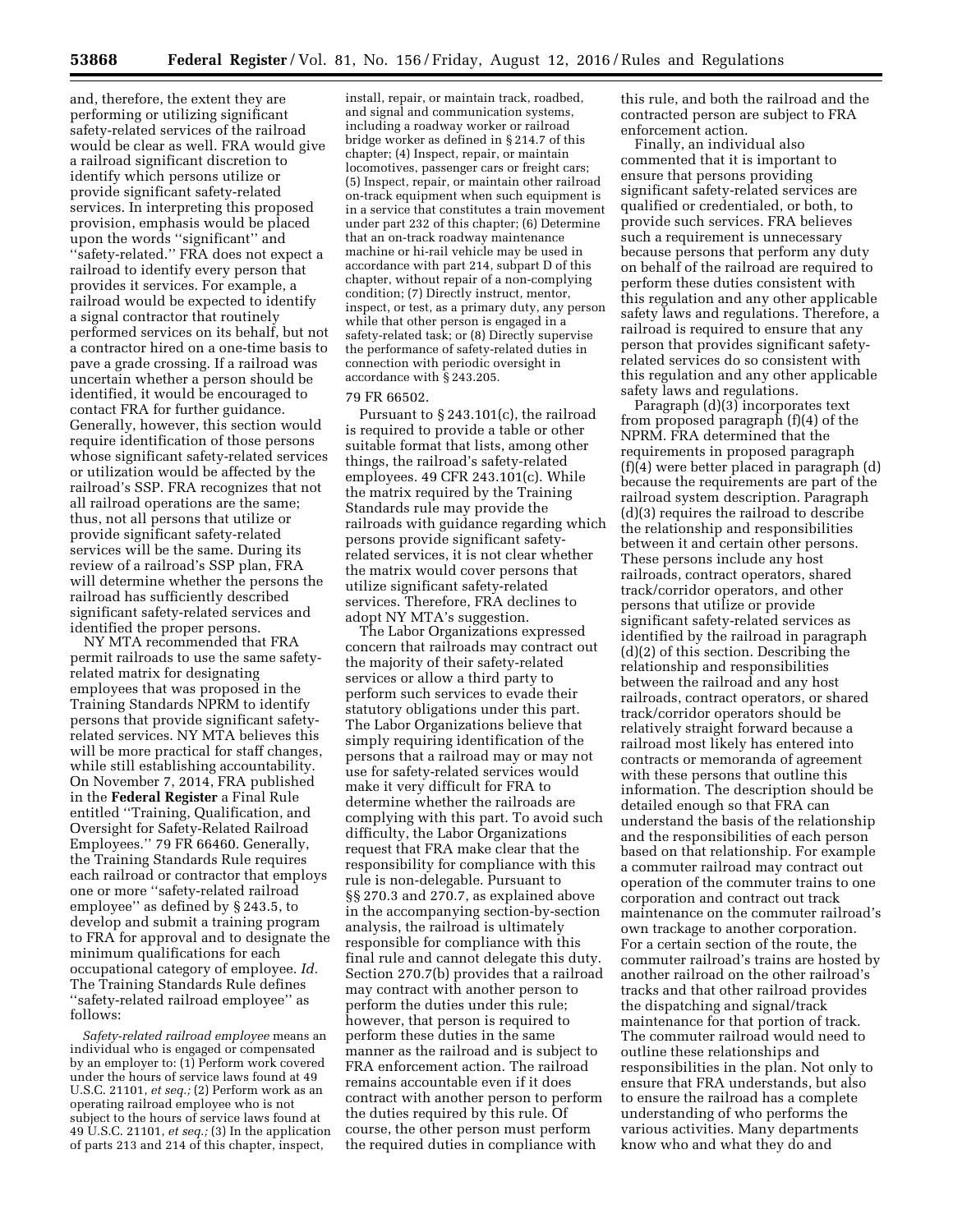contract out, but do not have a grasp of the big picture for the entire commuter railroad.

Paragraph (e), proposed as paragraph (f) in the NPRM, requires a railroad to set forth a statement in its SSP plan that describes the management and organizational structure of the railroad. RSIA requires a railroad's hazard analysis to identify and analyze the railroad's management structure. 49 U.S.C. 20156(c). Under this section, the railroad will identify its management structure and how safety responsibilities are distributed throughout the railroad.

As discussed previously, to maintain consistency and increase clarity, proposed paragraphs (c)(2) and (3) have been incorporated into paragraph (e) of this section. The statement pursuant to paragraph (e) shall include a chart or other visual representation of the organizational structure of the railroad; description of the railroad's management responsibilities within the SSP; description of how the safety responsibilities are distributed within the railroad organization; clear identification of the lines of authority used by the railroad to manage safety issues; and a description of the roles and responsibilities in the railroad's system safety program for each host railroad, contract operator, shared track/ corridor operator, and other person that utilizes or provides significant safetyrelated services as identified by the railroad pursuant to (d)(2) of this section. The statement shall also describe how each host railroad, contractor operator, shared track/ corridor operator, and any other person that utilizes or provides significant safety-related services as identified by the railroad pursuant to paragraph (d)(2) of this section supports and participates in the railroad's system safety program, as appropriate. Under paragraph (e)(1), the chart or other visual representation of the organizational structure of the railroad does not need to be overly detailed. Rather, it must identify the divisions within the railroad, the key management positions within each division, and titles of the officials in those positions.

Under paragraph (e)(2), the railroad shall describe the railroad's management's responsibilities within the SSP. This description clarifies who within the railroad's management are responsible for which aspects of the SSP.

Under paragraph (e)(3), a railroad must identify how the safety responsibilities are distributed within the railroad's departments. A railroad may have one department that handles safety matters or there may be multiple

departments and each department has separate and distinct responsibilities for handling safety matters. Regardless of how the railroad distributes the overall responsibility to manage safety issues, it is important that the railroad identifies and describes how safety is being managed on its system.

Under paragraph (e)(4), the railroad also needs to clearly identify which of the management positions within the department(s) are responsible for managing the safety issues within the railroad. Identification of these lines of authority allows FRA to determine who within the organization and at what level has responsibility for managing the safety issues. While FRA recognizes that safety is everybody's responsibility within the railroad organization, the management personnel responsible for managing the safety issues need to be identified.

Paragraph (e)(5) requires the railroad to describe the roles and responsibilities in the railroad's SSP for each host railroad, contract operator, shared track/ corridor operator, and any other person that utilizes or provides significant safety-related services. Since these persons play a key role in the safe operation of the railroad, their role and responsibilities in the railroad's SSP must be described.

Paragraph (e)(5) also requires the railroad to describe how each host railroad, contractor, shared track/ corridor operator, and any other person that utilizes or provides significant safety-related services as identified by the railroad pursuant to paragraph (d)(2) supports and participates in the railroad's SSP, as appropriate.

Paragraph (f), proposed as paragraph (g) in the NPRM, requires a railroad's SSP plan to include a description of the process the railroad will use to implement its SSP. RSIA requires passenger railroads to implement a SSP plan that is approved by the Secretary. 49 U.S.C. 20156(a)(1)(C). Under this section, the railroad will describe how it will implement its SSP, which will allow FRA, during initial plan approval and subsequent audits, to determine if the railroad is properly implementing its SSP.

The implementation process must, at a minimum, address the roles and responsibilities of each position (including those held by employees, contractors, and other persons that utilize or provide significant safetyrelated services) that has significant responsibilities to implement the SSP. The addition of persons that utilize significant safety-related services is consistent with the discussion in paragraph (d)(2). The NPRM proposed

that the statement would address the roles and responsibilities of each position and job function that has significant responsibilities to implement the SSP. FRA determined that the term ''job function'' was redundant; therefore, all references in the rule have been removed. The process must also identify the milestones necessary to be reached to properly implement the SSP. FRA did not receive any comments in response to paragraph (f); however, as discussed in the next paragraph, FRA has included the requirement in paragraph (f) that the SSP be fully implemented within 36 months of FRA approval. Further, in the NPRM this paragraph proposed to require an implementation plan; however, FRA has determined that a description of the implementation process is more appropriate than requiring a formal plan.

FRA notes that in the NPRM there was no proposal for the railroad to specify a timeframe in which it would be required to fully implement, as defined in § 270.5, its SSP; however FRA believes such a timeline is necessary. FRA has determined that 36 months is a sufficient amount of time for a railroad to fully implement its SSP. With such a time frame, a railroad can effectively allocate the resources necessary to fully implement its SSP while also prioritizing the implementation of specific elements. Further, with this timeframe, the railroad will be able to more precisely set the milestones as required by this section. While "fully implemented" is defined in § 270.5, there are no rigid criteria that determine if a program is fully implemented. To determine if a program is fully implemented, FRA will consider the extent to which each section of the plan is implemented and the railroad, along with its stakeholders, are actively fulfilling each section. For example, regarding paragraph (c), System safety program goals, FRA will consider the extent to which a railroad has developed written goals that are long-term, meaningful, measurable, and focused on the identification of hazards and the mitigation or elimination of the resulting risks, and whether there are programs in place for the railroad to achieve the written goals.

The positions that will be described pursuant to paragraph (f) are those that are responsible for implementing the major elements of the SSP, to the extent that the individuals having these positions have clear and concrete roles and responsibilities. Not every individual who participates in the railroad's SSP needs to be described as part of the implementation process but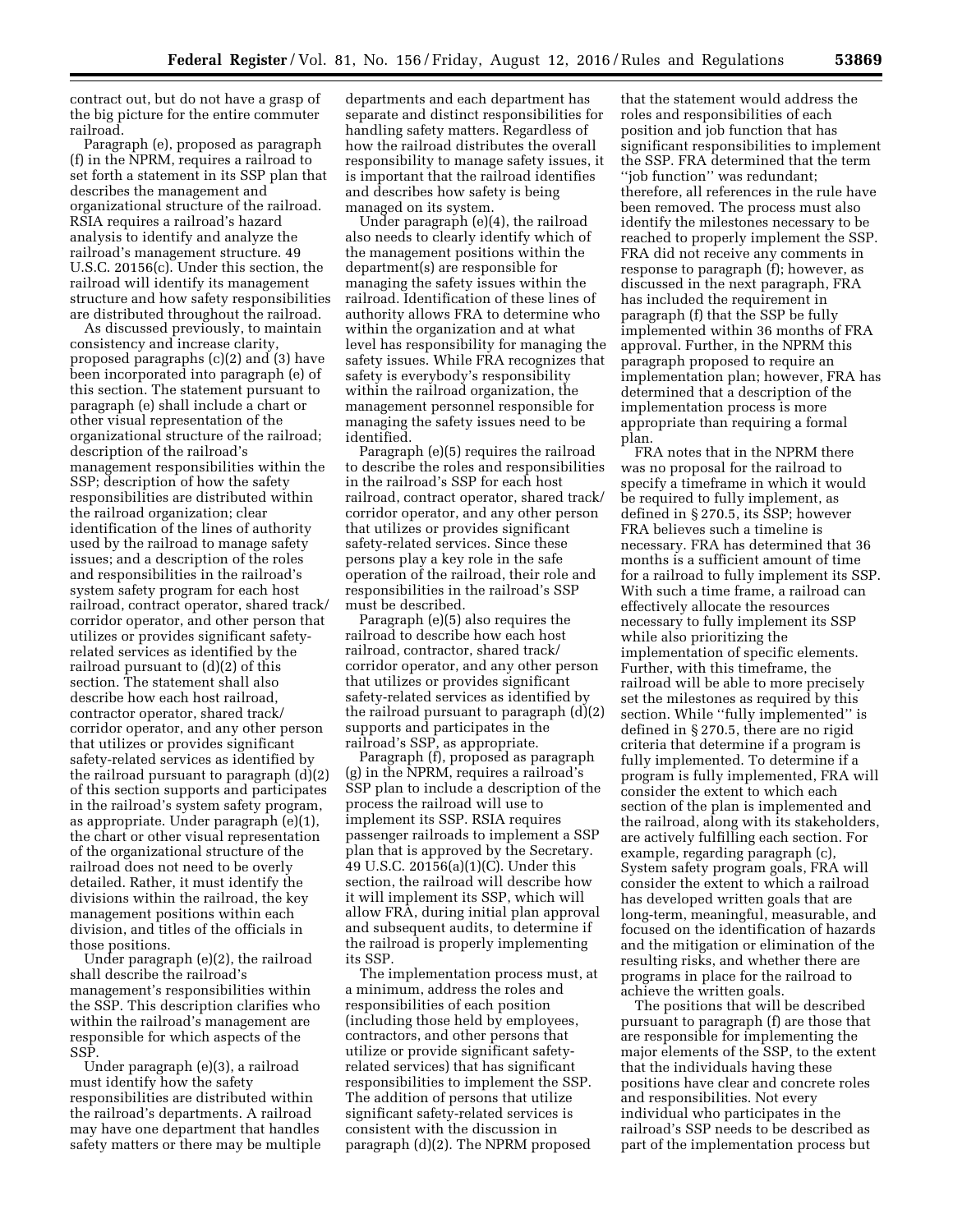rather only those individuals who have significant responsibilities for implementing the railroad's SSP. The phrase ''significant responsibilities'' is intended to be broadly defined to provide the railroads the flexibility to determine, based on their individual operations, what may be considered 'significant responsibilities.'

In its SSP plan a railroad will set forth the milestones to demonstrate that it has properly implemented its SSP. Each railroad's SSP will be different; therefore, the milestones that must be achieved to properly implement a SSP will be different. A railroad has the flexibility to determine, based on its own SSP and not rigid requirements, realistic benchmarks that need to be achieved to properly implement its SSP. FRA understands that there may be unforeseeable circumstances that can cause a railroad to adjust the implementation of its SSP and subsequently adjust these milestones. The important consideration is that the railroad sets forth milestones that can be used to determine the progress of the railroad's implementation of its SSP.

Paragraph (g), proposed paragraph (h) in the NPRM, addresses a railroad's maintenance and repair program. RSIA requires a railroad's hazard analysis to ''identify and analyze'' the railroad's ''infrastructure'' and ''equipment.'' 49 U.S.C. 20156(c). Under this section, the railroad will identify its procedures and processes for the maintenance, repair, and inspection of such infrastructure and equipment. This identification is necessary for the railroad to conduct a thorough risk-based hazard analysis and will allow FRA, during initial plan review and subsequent audits, to determine if the railroad's SSP sufficiently addresses the risk and hazards generated by the railroad's infrastructure and equipment. FRA received three comments in response to this paragraph. Based on these comments, paragraph (g)(4) was added.

Paragraph (g)(1) requires a railroad's SSP plan to identify and describe the processes and procedures used for maintenance and repair of its infrastructure and equipment directly affecting railroad safety. The phrase ''infrastructure and equipment directly affecting railroad safety'' is intended to be broadly understood to provide the railroad the opportunity to take a realistic survey of its particular operations and make the determination of which infrastructure and equipment directly affect the safety of that railroad. However, as guidance, a list of the types of infrastructure and equipment that are considered to directly affect railroad safety is provided. This list includes:

Fixed facilities and equipment, rolling stock, signal and train control systems, track and right-of-way, passenger train/ station platform interface (gaps), and traction power distribution systems. The list in the NPRM did not include passenger train/station platform interface (gaps); however, FRA believes passenger train/station platform interface (gaps) are an important element of a railroad's infrastructure and will provide the railroad with further opportunities to identify hazards and the resulting risks and eliminate or mitigating these hazards. Once the railroad has determined what infrastructure and equipment directly affect railroad safety, it will then identify and describe the processes and procedures used for the maintenance and repair of that infrastructure and equipment. The safety of a railroad's operations depends greatly upon the condition of its infrastructure and equipment; therefore, these maintenance and repair processes and procedures should and are expected to already be in place.

Under paragraph (g)(2), each description of the processes and procedures used for maintenance and repair of infrastructure and equipment directly affecting safety must include the processes and procedures used to conduct testing and inspections of the infrastructure and equipment. Multiple FRA regulations require a railroad to conduct testing and inspection of infrastructure and equipment, and paragraph (g)(2) addresses the processes and procedures that the railroad has developed to meet these regulatory standards. For example, pursuant to 49 CFR part 234, a railroad must inspect, test, and repair warning systems at highway-rail grade crossings. Under paragraph (g)(2), the railroad will describe the internal procedures it has developed to conduct such inspections, tests, and repairs and how it educates its employees on the proper way to conduct the inspection, testing and repair of highway-rail grade crossing warning systems. As discussed below, in certain situations, paragraph (g)(3) permits referencing these manuals in the SSP plan rather than providing the entire manual.

Typically, railroads have a manual or manuals that describe the maintenance and testing procedures and processes used to conduct testing and inspections of the infrastructure and equipment. FRA has included paragraph (g)(3) to address the use of such manuals in a SSP plan. Rather than including an entire manual in its SSP plan, if the manual satisfies all applicable Federal regulations, in most cases simply

referencing the manual in the SSP plan will satisfy this paragraph. If a manual does not comply with all applicable Federal regulations, it cannot be included in the plan. If any the regulations that apply to these are updated, the manuals and references to such will need to be updated as well. Approval of a SSP plan that references manuals that describe the maintenance and testing procedures and processes used to conduct testing and inspections of the infrastructure and equipment does not necessarily mean that the manuals satisfy all applicable regulations. Rather, each manual must independently comply with the applicable regulations and is subject to a civil penalty if not in compliance. If FRA finds it necessary to review the manuals, FRA will examine whether the manuals are current, if they are readily available to the employees who are performing the functions the manuals address, and if these employees have been trained on their use.

While FRA is always concerned with the safety of railroad employees performing their duties, employee safety in maintenance and servicing areas generally falls within the jurisdiction of OSHA. It is not FRA's intent in this rule to displace OSHA's jurisdiction regarding the safety of employees while performing inspections, tests, and maintenance, except where FRA has already addressed workplace safety issues, such as blue signal protection in 49 CFR part 218. In other rules, FRA has included a provision that makes it clear that FRA does not intend to displace OSHA's jurisdiction over certain subject matters. *See, e.g.,* 49 CFR 238.107(c).

In the NPRM, FRA sought comment on whether such a clarifying statement was necessary for any such subject matter that the proposed rule may affect. APTA, the Labor Organizations, and an individual commenter all provided comments in response to this request. All of the commenters agree that the final rule should contain such a clarifying statement; therefore, paragraph (g)(4) has been included in this section. Modeled after 49 CFR 238.107(c), paragraph (g)(4) makes clear that FRA neither intends to displace OSHA jurisdiction with respect to employee working conditions generally nor specifically with respect to the maintenance, repair, and inspection of infrastructure and equipment directly affecting railroad safety. FRA does not intend to approve any specific portion of a SSP plan that relates exclusively to employee working conditions covered by OSHA. The term ''approve'' is used to make it clear that any part of a plan that relates to employee working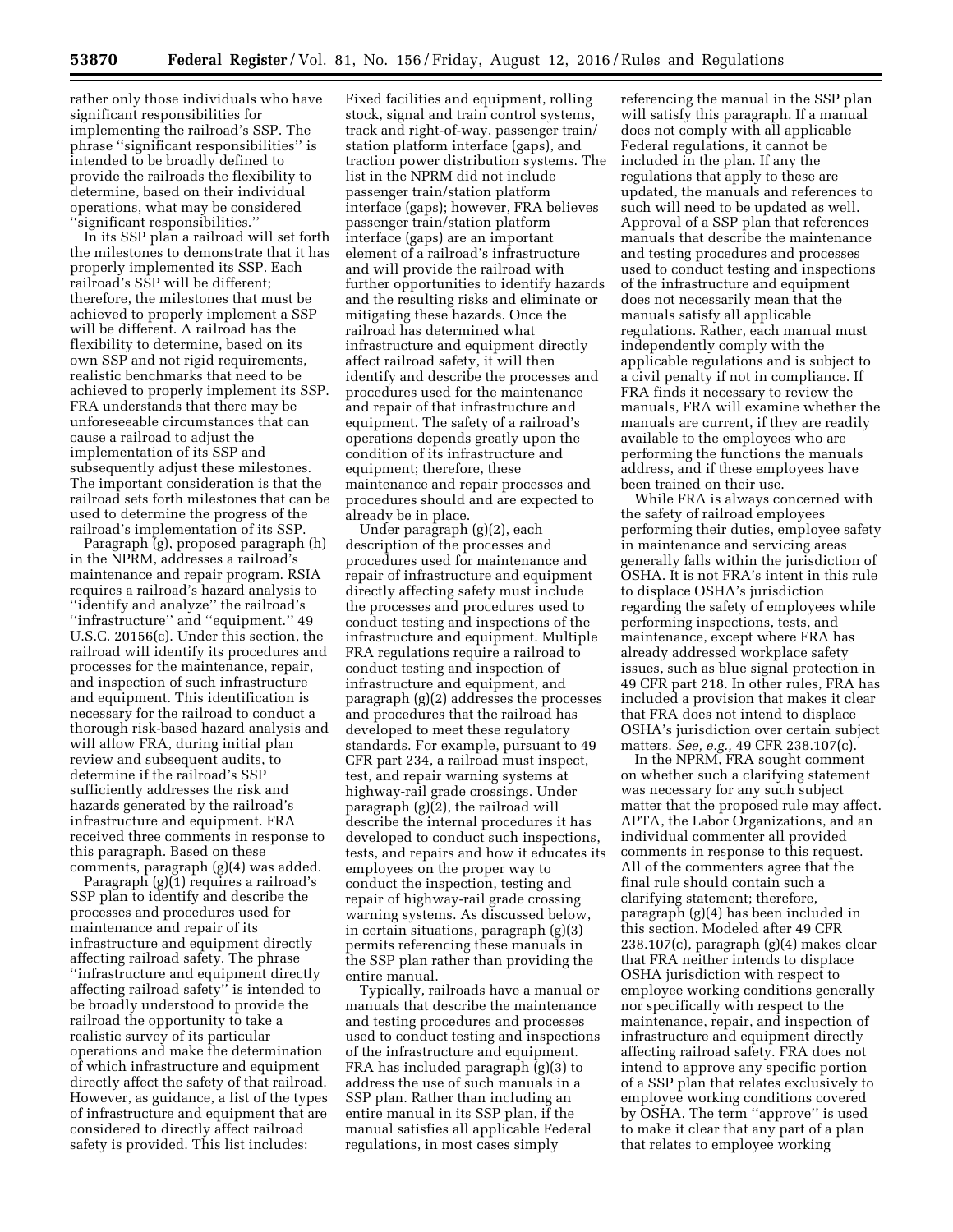conditions exclusively covered by OSHA will not be approved even if the overall plan is approved. Additionally, the term ''specific'' reinforces that the particular portion of the plan that relates to employee working conditions exclusively covered by OSHA will not be approved; however, the rest of the plan may still be approved. As discussed below, paragraph (g)(4) also applies to paragraph (k) regarding OSHA jurisdiction over any workplace safety programs. If there is any confusion regarding whether a plan covers an OSHA-regulated area, FRA is available to provide assistance.

Paragraph (h), proposed as paragraph (i) in the NPRM, requires a railroad's SSP plan to set forth a statement describing the railroad's processes and procedures for developing, maintaining, and ensuring compliance with the railroad's rules and procedures directly affecting railroad safety and the railroad's processes for complying with applicable railroad safety laws and regulations. RSIA requires a railroad's hazard analysis to identify and analyze the railroad's operating rules and practices. 49 U.S.C. 20156(c). Under this paragraph, the railroad will identify the railroad's operating rules and practices. FRA did not receive any comments in response to this paragraph as proposed in the NPRM; however, the term ''maintenance'' has been included in paragraph (h)(1) to be consistent with paragraph (h)(3). This statement describes how the railroad not only develops, maintains, and complies with its own safety rules, but also how the railroad complies with applicable railroad safety laws and regulations. The statement includes identification of the railroad's operating and safety rules and procedures that are subject to review under chapter II, subtitle B of title 49 of the Code of Federal Regulations, *i.e.,* all of FRA's railroad safety regulations.

The railroad must also identify the techniques used to assess the compliance of its employees with applicable railroad safety laws and regulations and the railroad's operating and safety rules and maintenance procedures. Both Federal railroad safety laws and regulations and railroad operating and safety rules and maintenance procedures are effective at increasing the safety of the railroad's operations only if the railroad and its employees comply with such rules and procedures. By ensuring compliance with such rules and procedures, the overall safety of the railroad is improved. The NPRM proposed requiring that the railroad identify the techniques to assess compliance of the railroad's employees with ''applicable

FRA regulations''; however, to be consistent with the other requirements in paragraph (h), FRA has revised this language to ''railroad safety laws and regulations.''

The railroad must identify the techniques used to assess the effectiveness of the railroad's supervision relating to compliance with applicable railroad safety laws and regulations and the railroad's operating and safety rules and maintenance procedures. If the railroad's supervision relating to compliance with these rules and procedures is effective, the employees' compliance should also be effective, thus improving the overall safety of the railroad.

Paragraph (i), proposed as paragraph (j) in the NPRM, requires each railroad to train necessary personnel on in its SSP plan. As proposed, paragraph (i) did not have the explicit requirement that the railroad train the necessary employees; thus, paragraph (i)(1) has been added to make this clear. Paragraph (i) also requires that each railroad establish and describe its plan how the necessary personnel will be trained on the SSP. As proposed in the NPRM, paragraph (i) did not require a railroad to establish a plan addressing how its employees will be trained on the SSP. Since some railroads will not have a SSP in place before the effective date of this final rule, FRA determined that it was necessary to include the requirement that a railroad not only describe but also establish a plan addressing how its employees will be trained on the SSP. This ensures that a railroad has such a plan in place and that it can be properly described pursuant to this paragraph.

The SSP training plan will describe the procedures in which employees that are responsible for implementing and supporting the program and any other person that utilizes or provides significant safety-related services will be trained on the railroad's SSP. The NPRM proposed that ''contractors who provide significant safety-related services'' needed to be trained as well. However, FRA determined that the phrase ''persons utilizing or performing significant safety-related services'' includes contractors who provide significant safety-related services; therefore, the phrase ''contractors who provide significant safety-related services'' has been removed. A railroad's SSP can be successful only if those who are responsible for implementing and supporting the program understand the requirements and goals of the program. To this end, a railroad would train those responsible for implementing and supporting the

railroad's SSP on the elements of the program so that they have the knowledge and skills to fulfill their responsibilities under the program.

For each position or job title that has been identified under paragraph (f)(1)(i) as having significant responsibility for implementing a railroad's SSP, the railroad's training plan must describe the frequency and the content of the training on the SSP that the position or job title receives. If the railroad does not identify a position or job title under paragraph (f)(1)(i) as having significant responsibility to implement the SSP but the position or job title is safety-related or has a significant impact on safety, personnel in these positions will be required to receive basic training on the system safety concepts and the system safety implications of their position. Even though the personnel may not have responsibilities to implement the railroad's SSP, they do have an impact on the program because their position is safety-related or has a significant impact on safety, or both. It is important that all persons who may have an impact on the success of a railroad's SSP understand the requirements of the program so they can work together to achieve its goals.

Paragraph (i)(5) provides that a railroad may conduct its SSP training by classroom, computer-based, or correspondence training. Paragraph (i) is not intended to limit the forms of training; rather, it provides the railroads the flexibility to conduct training using methods other than traditional classroom training. SSP training may also be combined with a railroad's regular safety or rules training and in some cases SSP training could be included in field ''tool box'' safety training sessions. APTA requested that FRA make it clear in the rule text that the methods listed in paragraph (i)(4) were illustrative and not restrictive. FRA has revised the text of paragraph (i)(4) to address this concern. Additionally, for clarity and consistency with 49 CFR part 243, the methods listed are ''classroom, computer-based, or correspondence training,'' which differs slightly from the NPRM; however, as discussed, the list is only illustrative and not restrictive.

Paragraph (i)(6) requires each railroad to keep a record of all training conducted under paragraph (i) and describe the process it will use to maintain and update these training records. The requirement that the railroad keep a record of all training was originally proposed in paragraph (i)(1); however, FRA believes it is more consistent to include it in paragraph (i)(6). Paragraph (i)(7) requires each railroad to describe the process that it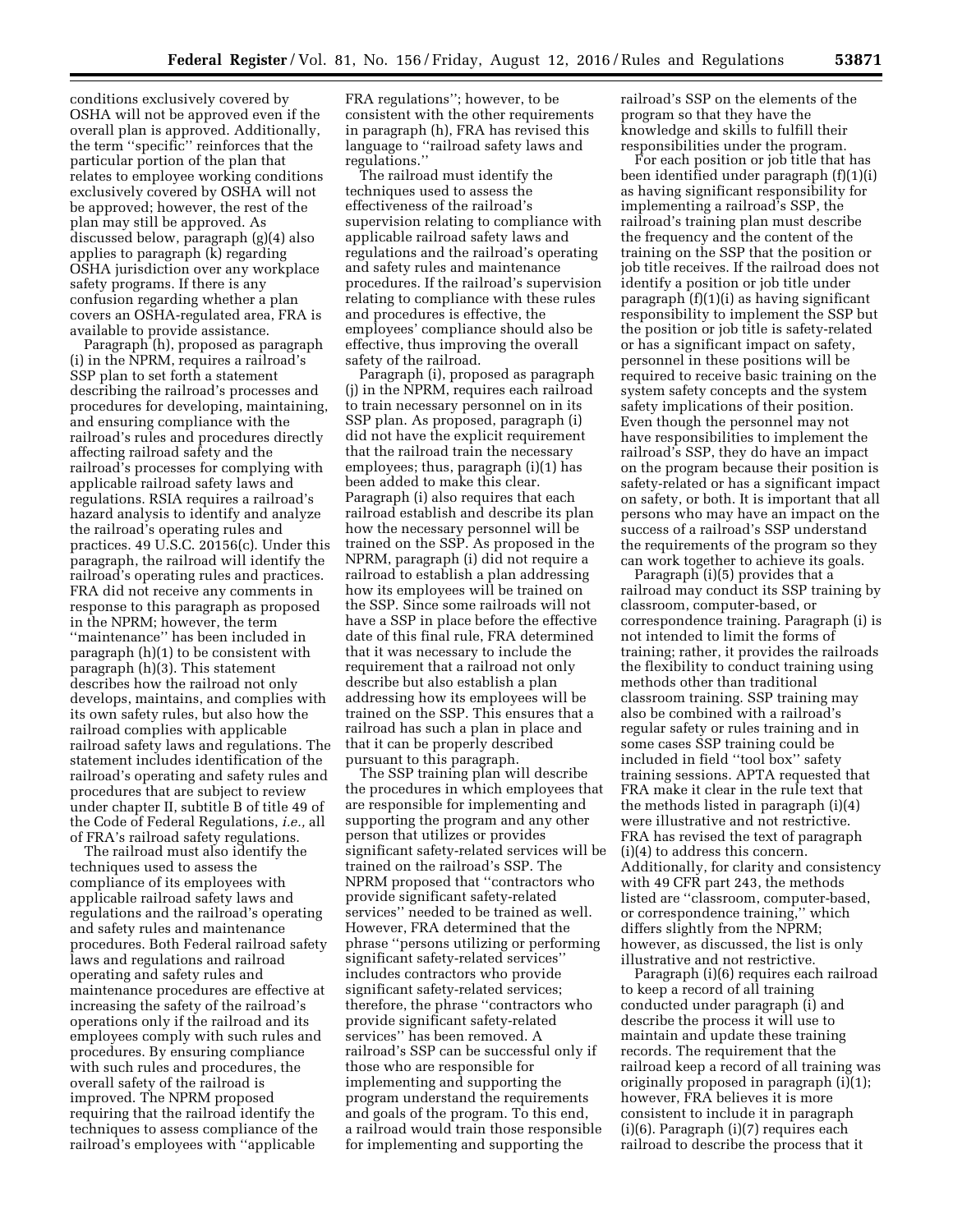will use to ensure that it is complying with the requirements of the training plans as required by this part.

NY MTA commented that the training required under this part should apply only to railroads that contract out their operations. NY MTA believed that contractors who are not responsible for actual railroad operations will be governed by the then-forthcoming Training Standards Rule, which proposed to require these contractors to certify that they have trained their employees on all the appropriate safety protocols

Requiring a SSP training component for certain railroad employees and officers is necessary because FRA's Training Standards Rule would not cover such SSP training for each type of employee or officer that this final rule describes as needing the training. As discussed *supra,* in late 2014, FRA published the final Training Standards Rule. 79 FR 66460. Generally, the Training Standards Rule requires each railroad or contractor that employs one or more ''safety-related railroad employee'' as defined by § 243.5, to develop and submit a training program to FRA for approval and to designate the minimum qualifications for each occupational category of employee. 49 CFR part 243. Some employees and officers required by paragraph (i) to receive system safety training would be considered a ''safety-related railroad employee'' under the Training Standards Rule and others would not. Since all employees and officers required to receive system safety program training under this final rule would not be required to receive such training pursuant to the Training Standards Rule, FRA declines to narrow the applicability of paragraph (i) as suggested by NY MTA. Furthermore, having a training component in this final rule does not create a duplicate training program filing requirement or require duplicate training as the Training Standards Rule specifically permits an employer to elect to crossreference training programs or plans required by other FRA regulations in a part 243 submission, rather than resubmitting that program or plan for additional FRA review and approval. 49 CFR 243.103(b). As on-the-job training (OJT) is not expected to be a requirement of any SSP training program or plan, the provision of § 243.103(b) that mentions adding an OJT component would not be applicable to this final rule.

Paragraph (j), proposed as paragraph (k) in the NPRM, requires that a railroad's SSP plan describe the processes used by the railroad to

manage emergencies that may arise within its system. A strong SSP will include effective emergency management processes. This description will allow FRA, during initial plan review and subsequent audits, to understand the railroad's emergency management processes, assess whether the railroad is complying with them, and determine if the processes adequately cover potential emergencies. FRA did not receive any comments in response to the proposal; its text remains unchanged in this final rule. The description must include the processes the railroad uses to comply with the applicable emergency equipment standards in part 238 of this chapter and the passenger train emergency preparedness requirements in part 239 of this chapter.

Paragraph (k), proposed as paragraph (l) in the NPRM, requires that the railroad's SSP plan describe the programs that the railroad has established that protect the safety of its employees and contractors. The description must include: (1) The processes that have been established to help ensure the safety of employees and contractors while working on or in close proximity to the railroad's property as described in paragraph (d) of this section; (2) the processes to help ensure that employees and contractors understand the requirements established by the railroad pursuant to paragraph (f)(1) of this section; (3) any fitness-for-duty programs or any medical monitoring programs; and (4) the standards for the control of alcohol and drug use in part 219 of this chapter.

Workplace safety is an integral part of a railroad's SSP and has a significant impact on railroad safety. Workplace safety touches many of the elements embedded in a SSP and should also be part of the railroad's overall safety philosophy and culture. This description will allow FRA, during initial plan review and subsequent audits, to understand the railroad's workplace safety programs and determine whether the railroad's SSP sufficiently addresses any gaps in the programs.

The NPRM originally proposed that the statement ''describe any'' of the programs and processes listed; however, FRA believes that this may have indicated that a railroad would not be required to describe all of the programs and processes listed, which was not the intent. FRA has revised the language to make clear that a railroad is required to describe all of the programs and processes listed. FRA also notes that proposed paragraph (k)(3) listed ''fatigue management programs established by

this part'' as one of the fitness-for-duty programs to be described. However, as discussed in the Statutory Background section, to minimize confusion regarding the separate FMP Working Group process and the ongoing fatigue management plans rulemaking, the placeholder in this rule for fatigue management plans, paragraph (s), has been deleted. Therefore, the proposed requirement in paragraph  $(k)(3)$  that the railroad describe ''fatigue management programs established by this part'' has not been included in this final rule.

Moreover, in the NPRM, paragraph (k)(3) proposed that the statement include a description of ''fitness-forduty programs, including standards for the control of alcohol and drug use contained in part 219 of this chapter, and medical monitoring programs.'' However, the standards under part 219 are not necessarily ''fitness-for-duty programs.'' Therefore, to minimize the potential for confusion, the final rule separates the required description of any fitness-for-duty programs or any medical monitoring programs (paragraph (k)(3)) from the description of the standards for the control of alcohol and drug use in part 219 of this chapter (included as paragraph (k)(4)). This change from the NPRM does not add to or remove any of the substantive requirements proposed in the NPRM.

Employees and contractors of the railroad are exposed to many hazards and risks while on railroad property. A railroad's SSP is required to take into consideration the safety of these persons and the programs and processes the railroad already has in place to address the hazards they face and resulting risks. As explained in the discussion of paragraph (g)(4), FRA is always concerned with the safety of employees in performing their duties; however, employee safety in maintenance and servicing areas generally falls within the jurisdiction of OSHA. It is not FRA's intent in this rule to displace OSHA's jurisdiction regarding the safety of employees while performing inspections, tests, and maintenance, except where FRA has already addressed workplace safety issues, such as blue signal protection. As with paragraph (g), FRA requested comment on whether it is necessary to include in the final rule a provision making clear that FRA does not intend to displace OSHA's jurisdiction over certain subject matters. Paragraph (g)(4) was included in response to the comments received and that provision makes clear that nothing in this rule, including paragraph (k), is intended to displace OSHA's jurisdiction.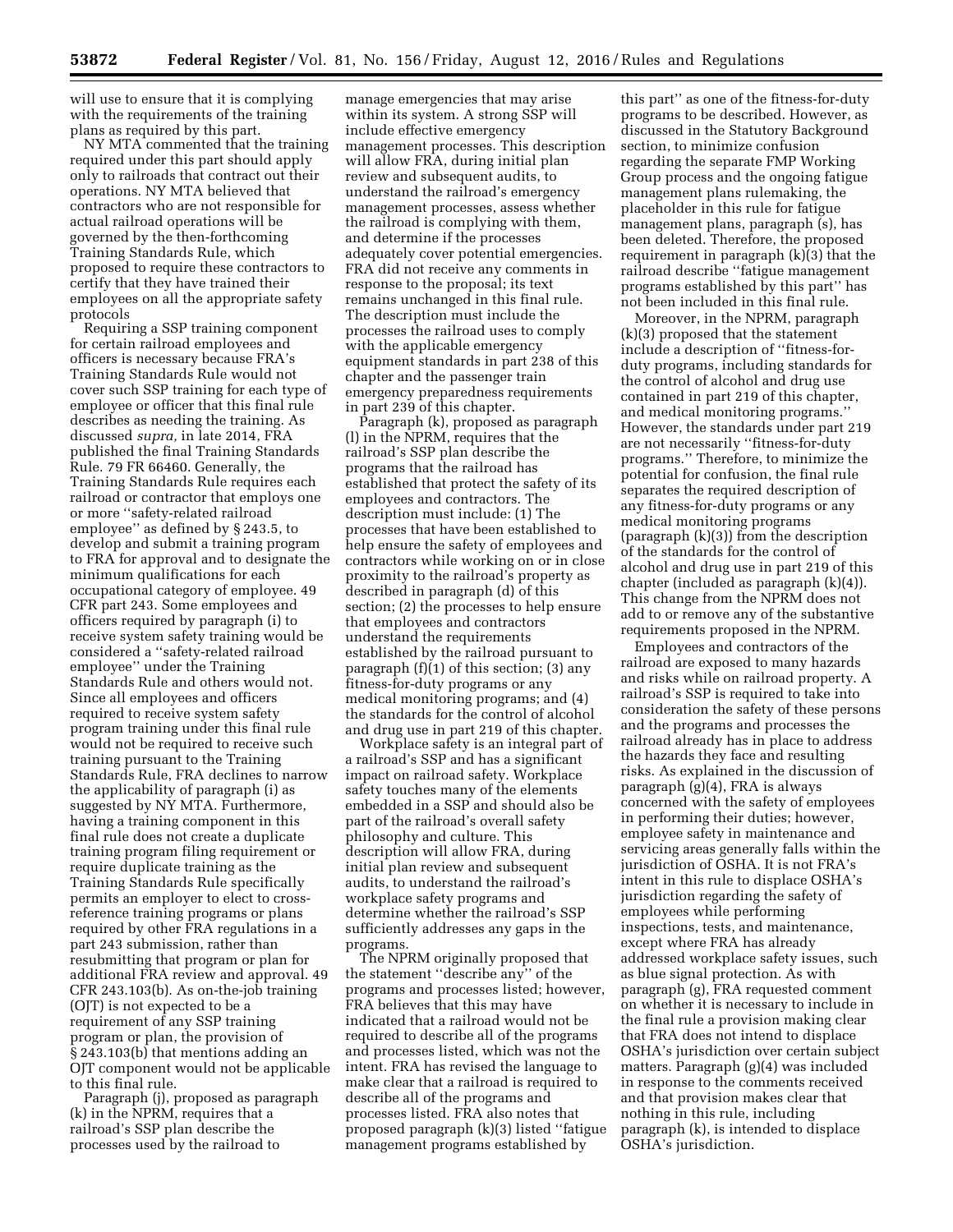The Labor Organizations raised a concern on whether paragraph (k) would create new, if any, rights for carriers to use fitness-for-duty programs and medical monitoring programs to undermine the forthcoming statutorymandated fatigue management program. The Labor Organizations requested that FRA make clear in the final rule that the SSP regulation is not a fitness-for-duty or medical standards regulation. Neither paragraph (k) nor the SSP rule as a whole create any new rights regarding fitness-for-duty or medical monitoring programs, consistent with FRA's intent.

Paragraph (l), proposed as paragraph (m) in the NPRM, requires a railroad to establish and describe in its SSP plan the railroad's public safety outreach program to provide safety information to the railroad's passengers and the general public. Paragraph (l) also requires the railroad's safety outreach program to have a means in which railroad passengers and the general public can report hazards to the railroad.

A railroad's passengers and the general public play a vital role in the success of the railroad's SSP. The public safety outreach program requires the railroad to directly communicate safety information to both passengers and the general public and also allow these individuals to alert the railroad about safety hazards they observe. FRA will review the programs during the initial SSP plan review and subsequent audits to determine if the railroad's SSP sufficiently addresses any gaps in the programs.

FRA did not receive any comments in response to this paragraph; however, as proposed in the NPRM, paragraph (l) did not require a railroad's safety outreach to include a means for railroad passengers and the general republic to report hazards.

As proposed in the NPRM, a railroad's safety outreach program would only provide safety information to railroad passengers and the general public, which was not the intent. While it is important for a railroad's safety outreach program to provide the necessary safety information to the railroad's passengers and to the general public so that they can minimize their exposure to the hazards and resulting risks on the railroad and take appropriate precautions, it is not the sole purpose of the program. FRA believes that it is also important for railroad passengers and the general public to provide the railroad with information regarding any hazards they observed. This information will allow the railroad to address these identified hazards and resulting risks and improve the safety of the overall railroad and the

safety information provided to the railroad passengers and the general public.

Paragraph (m), proposed as paragraph (n) in the NPRM, requires that a railroad's SSP plan describe the processes that the railroad uses to receive notification of accidents/ incidents, investigate and report those accidents/incidents, and develop, implement, and track any corrective actions found necessary to address an investigation's finding(s). These processes should already be in place because they are necessary to comply with the requirements of part 225 of this chapter. Accidents and incidents can reveal hazards and risks on the railroad's system, which the railroad can then address as part of its SSP. While 49 CFR part 225 sets forth FRA's accident/incident reporting requirements, this section focuses on the actions the railroad will take to address accident/incident investigation results. These actions are important to the overall safety of a railroad's operations and will provide information to the railroad on what additional actions it can take as part of its SSP to address the hazards and resulting risks that contributed to the accident/ incident.

FRA did not receive any comments in response to this paragraph as proposed in the NPRM. However, FRA has modified the paragraph to address ''accidents/incidents''—rather than just ''accidents,'' as proposed. This makes clear FRA's intent that the paragraph covers events that provide the railroad with information that may improve the safety of the railroad, which is not exclusive to accidents.

Paragraph (n), proposed as paragraph (o) in the NPRM, requires a railroad to establish and describe in its SSP plan processes that the railroad has or puts in place to collect, maintain, analyze, and distribute safety data in support of the SSP. Accurate safety data collection and the analysis and distribution of that data within a railroad can help the railroad determine where safety problems or hazards exist, develop targeted programs to address the problems and hazards, and focus resources towards the prevention of future incidents and improvement of safety culture. This description will assist FRA's review of these programs during the initial SSP plan review and audits to determine if the railroad's SSP sufficiently addresses any gaps in the programs. As proposed in the NPRM, paragraph (n) did not require a railroad to establish processes to collect, maintain, analyze, and distribute safety data in support of the SSP. Since some

railroads will not have a SSP in place before the effective date of this final rule, FRA determined that it was necessary to include the requirement that a railroad not only describe but also establish SSP data acquisition processes. This ensures that a railroad has these processes in place and that it can be properly described pursuant to this paragraph. The data acquisition process described in APTA's System Safety Manual provides guidance on the processes a railroad may use to comply with this part.

Paragraph (o), proposed as paragraph (p) in the NPRM, requires a railroad's SSP plan to describe the process(es) it employs to address safety concerns and hazards during the safety-related contract procurement process. This applies to safety-related contracts to help ensure that the railroad can address as necessary safety concerns and hazards that may result from the procurement. FRA did not receive any comments in response to this proposed paragraph. However, the term ''process'' was changed to ''process(es)'' to recognize that a railroad may have more than one process in place.

The main components of a SSP are the risk-based hazard management program and the risk-based hazard analysis. The railroad will use the riskbased hazard management program to describe the various methods, processes, and procedures it will employ to properly and effectively identify, analyze, and mitigate or eliminate hazards and resulting risks. In turn, through the risk-based hazard analysis the railroad will actually identify, analyze, and determine the specific actions it will take to mitigate or eliminate the hazards and the resulting risks. Paragraphs (p) and (q), proposed as paragraphs (q) and (r) in the NPRM, set forth the elements of the railroad's risk-based hazard management program and risk-based hazard analysis. Both of these paragraphs implement sections 20156(c) through (f). FRA received multiple comments addressing the riskbased hazard management program and the risk-based hazard analysis, and these comments are addressed accordingly.

The risk-based hazard management program will be a fully implemented program within the railroad's SSP. Paragraph (p) requires a railroad to establish and describe the various methods, processes, and procedures that, when implemented, will identify, analyze, and mitigate or eliminate hazards and the resulting risks on the railroad's system. This paragraph embodies FRA's intent to provide each railroad with the flexibility to tailor its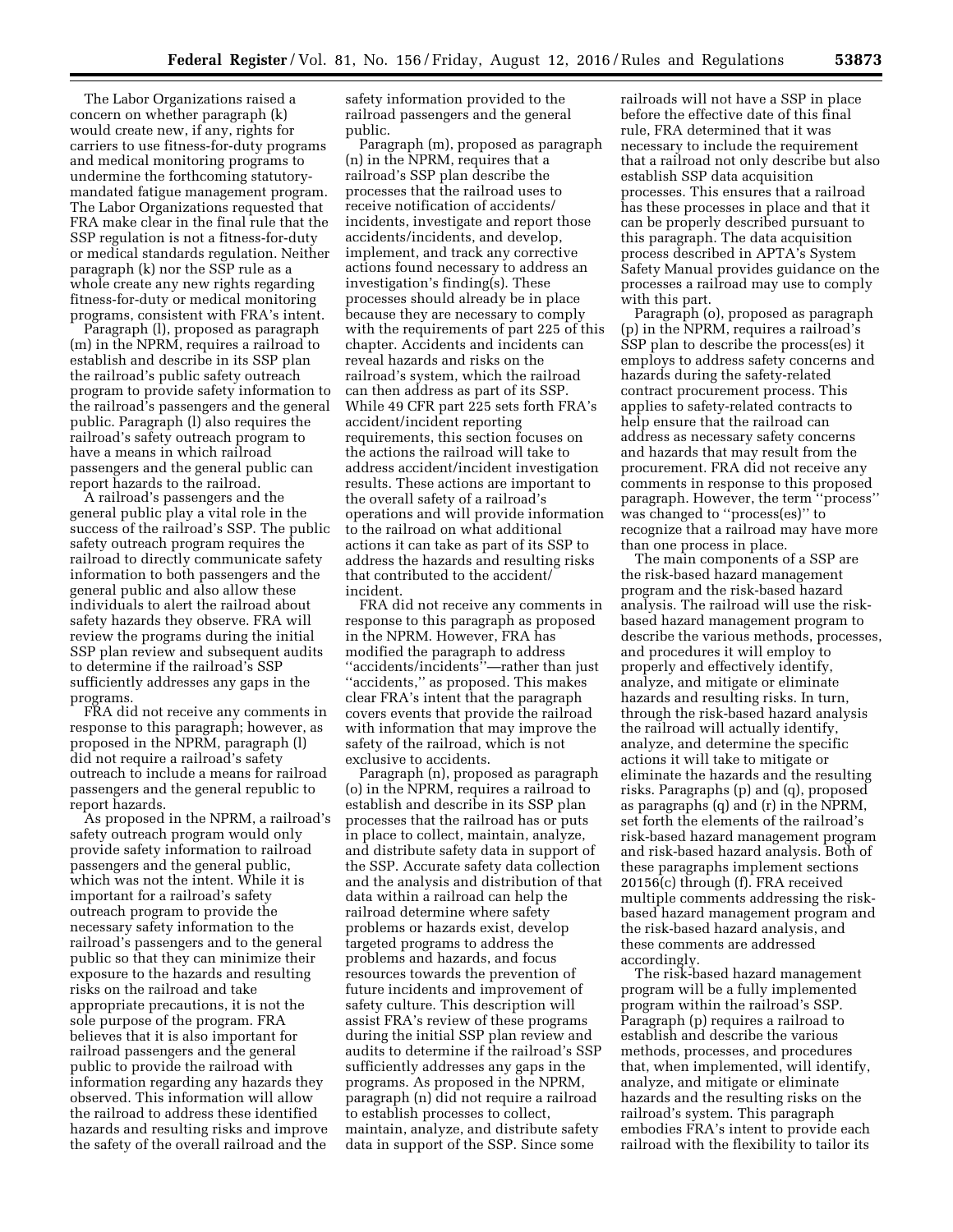SSP to its specific operations. Paragraph (p) does not set forth rigid requirements for a risk-based hazard management program. Rather, more general guidelines are provided and the railroad is able to apply these general guidelines to its specific operations.

APTA commented that paragraph (p) and paragraph (q), Risk-based hazard analysis, do not contain a discussion of the variety of controls or the flexibility this SSP rule provides to the railroads to choose which procedures they will put into place to mitigate or eliminate risks. APTA points out there was substantial discussion at the RSAC on this issue and it was recognized that there are many methods a railroad can apply to keep risk as low as reasonably practicable. APTA further points out that the analysis methods were grouped by RSAC into non-formal (*e.g.,* 5 Y method) and formal (*e.g.,* fault trees and cut sets). APTA therefore requests that FRA clarify that the understandings reached by the RSAC, and which were voted upon as recommendations, are still available as tools and have not been replaced by a formal analysis required by paragraphs (p) and (q).

FRA makes clear that the rule does not limit the methods a railroad may use in its risk-based hazard management program. FRA recognizes that there was agreement in the RSAC that many methods exist to keep risk low, such as MIL–STD–882 or the Government Electronics & Information Technology Association 010 Standard. However, this rule does not prescribe which of these methods must be used. Specifically, the discussion in the NPRM of proposed paragraph (q)(5) (paragraph (p)(1)(i) of the final rule) explained that the railroad would determine the methods it would use in the risk-based hazard analysis in proposed paragraph (r) (paragraph (q) of the final rule), to identify hazards on various aspects of its system. FRA intends that each railroad use this opportunity to use known methods and consider any new or novel techniques or methods to identify hazards that best suits that railroad's operations.

FRA notes that paragraph (p) is structured differently from what was proposed in the NPRM; however, the substance of paragraph (p) remains the same.

Paragraph (p)(1) requires the railroad's risk-based hazard management program to contain eight elements. All of these elements will be fully described in the railroad's SSP plan. First, the railroad shall establish the processes or procedures that will be used in the risk-based hazard analysis to identify the hazards on the railroad's

system. This will be the railroad's opportunity to consider any new or novel techniques or methods that best suit the railroad's operations to identify hazards.

Second, the railroad must establish the processes or procedures that will be used in the risk-based hazard analysis that will analyze the identified hazards and, therefore, support the risk-based hazard management program. These processes and procedures will allow the railroad to analyze the hazards and, thus, gain the necessary knowledge to effectively identify the resulting risk.

Third, the railroad must establish the methods that will be used in the riskbased hazard analysis to determine the severity and frequency of hazards and to determine the corresponding risk. Once the railroad has identified the hazards, it will determine the corresponding risk. By developing a method that effectively identifies the severity and frequency of the hazards and determines the resulting risks, the railroad will be able to effectively prioritize the mitigation or elimination of the hazards and resulting risks.

In its comments on the NPRM, Parsons Brinckerhoff inquired as to FRA's intent behind using the terms "calculate" and "resulting risk" in the proposed rule text for paragraph (p)(1)(iii). Parsons Brinckerhoff questioned if FRA's use of the term ''calculate'' meant that the estimation of the resulting risk should be quantitative and that the use of the term ''resulting risk'' meant that the risk is a precise product of determining severity and consequence of hazards. Parsons Brinckerhoff suggested replacing ''calculate the resulting risk'' with ''determine the corresponding risk'' so that paragraph  $(p)(1)(iii)$  is more consistent with paragraph (p)(1)(iv) and allows for a broader range of risk assessment methodologies, which may include: Quantitative, semi-quantitative, qualitative, or some combination of all three. FRA agrees that the estimation of the risk does not necessarily have to involve a formal quantitative analysis, and therefore FRA adopts Parsons Brinckerhoff's suggested language.

Fourth, the railroad must establish the methods that will be used in the riskbased hazard analysis to identify the actions that mitigate or eliminate hazards and corresponding risks. Here the railroad will identify the methods or techniques it will use to determine which actions it will need to take to mitigate or eliminate the identified hazards and risks. As is the case with identifying the hazards and resulting risks, this is the railroad's opportunity to consider any new or novel methods

best suited to the railroad's operations to mitigate or eliminate hazards and resulting risks. FRA recognizes that not all hazards and resulting risks can be eliminated or even mitigated, due to costs, feasibility, or other reasons. However, FRA expects the railroads to consider all reasonable actions that may mitigate or eliminate hazards and the resulting risks and to implement those actions that are best suited for that railroad's operations.

Fifth, the railroad must establish the process that will be used in the riskbased hazard analysis to set goals for the risk-based hazard management program and how performance against the goals will be reported. Establishing clear and concise goals will play an important role in the success of a railroad's riskbased hazard management program. The goals should be tailored so that the central goal of the risk-based hazard management program (to effectively identify, analyze, and mitigate or eliminate hazards and resulting risks) is supported for the individual railroad.

Sixth, the railroad must establish a process to make decisions that affect the safety of the rail system relative to the risk-based hazard management program. Railroads make numerous decisions every day that affect the safety of the rail system and this paragraph requires a railroad to describe how those decisions will be made when they relate to the risk-based hazard management program. FRA notes that Parsons Brinckerhoff commented whether this paragraph was meant to address risk acceptance, based on its reading of the discussion of this paragraph in the NPRM. Parsons Brinckerhoff requested that FRA revise this paragraph to make that clear, if it was FRA's intent.

Risk acceptance is a process in which an organization determines the appropriate level of risk to accept. An organization will determine which risks are acceptable based on the resources available to mitigate or eliminate those risks. While risk acceptance is an integral part of a SSP, FRA does not intend this paragraph to establish a risk acceptance requirement. Rather, the overall risk-based hazard management program, in part, establishes a risk acceptance framework for the railroad.

Seventh, the railroad must establish the methods that will be used in the risk-based hazard analysis to support continuous safety improvement throughout the life of the rail system. Consistent with the overall SSP, the railroad will implement methods as part of the risk-based hazard management program that will support continuous safety improvement.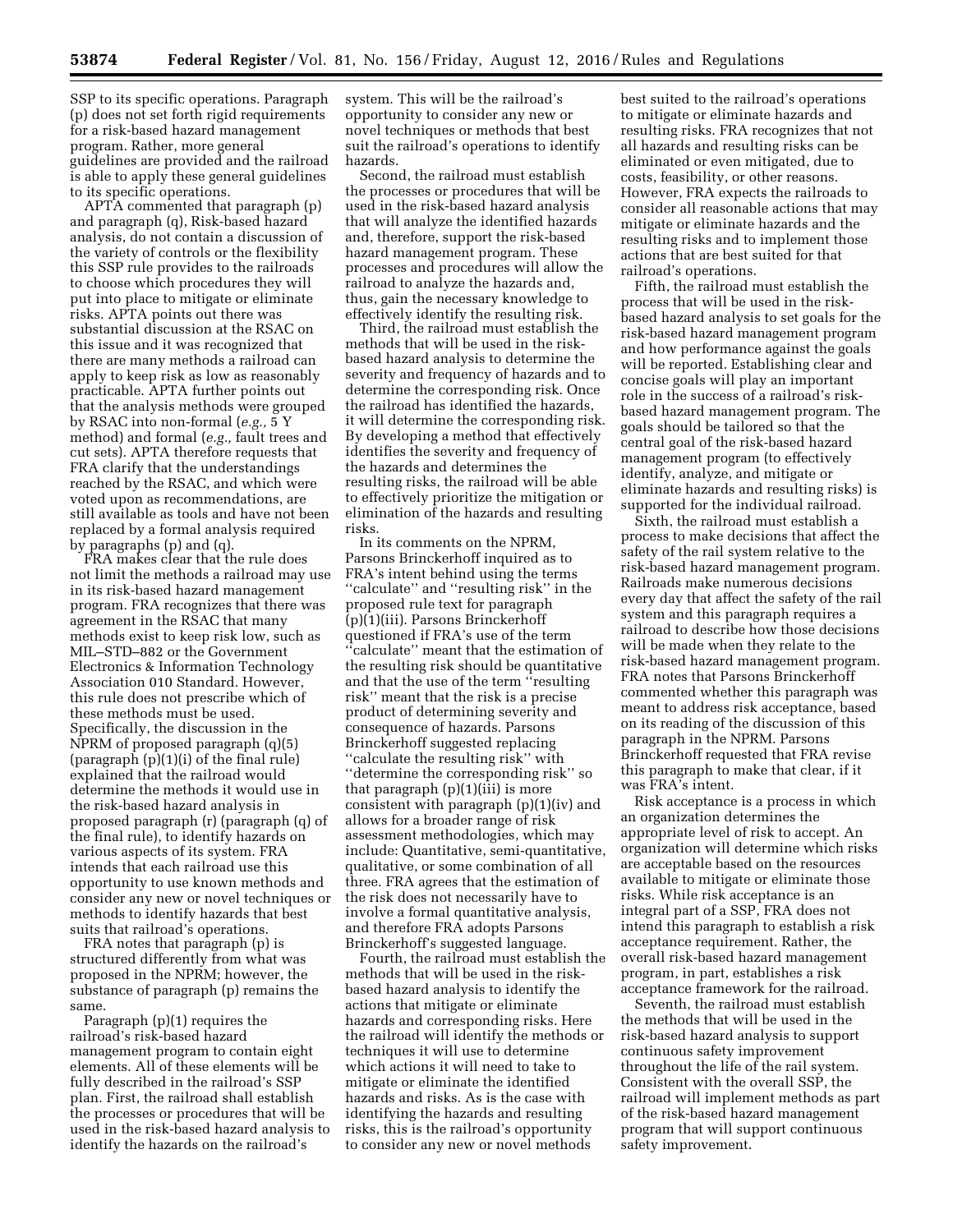Eighth, the railroad must establish the methods that will be used in the riskbased hazard analysis to maintain records of identified hazards and risks and the mitigation or elimination of the identified hazards and risks throughout the life of the rail system. In this paragraph the railroad will describe how it plans to maintain the records of the results of the risk-based hazard analysis. The railroad will also describe how it will maintain records of the mitigation or elimination of the identified hazards and risks. FRA notes that the proposal in the NPRM expressly addressed only the description of the methods used to maintain records of mitigating the identified hazards and risks. Because the hazards and risks maybe be eliminated by the railroad not just mitigated—the text of this paragraph in the final rule makes clear that records of the elimination of the identified hazards and risks are covered as well. As a separate matter, while the railroad will not be required to provide in its SSP plan submission to FRA any of the specific records addressed by this paragraph, the railroad will be required to make the results of the risk-based hazard analysis available upon request to representatives of FRA pursuant to § 270.201(a)(2).

Paragraph (p)(2) requires the riskbased hazard management program to identify certain key individuals. First, the railroad must identify the position title of the individual(s) responsible for administering the risk-based hazard management program. These positions will be responsible for developing and implementing the risk-based hazard management program. Rather than identifying the specific individual(s), the railroad will identify the position(s) responsible for administering the riskbased hazard management program so that the SSP will not have to be updated merely because an individual changes positions. This clarification addresses an AAR comment on the NPRM in which AAR opposed the proposed requirements in paragraphs that the railroad identify the individuals responsible for administering the hazard management program and participating in hazard management teams or safety committees. AAR believes the problem with identifying such individuals is that whenever one of these individuals is removed or added, the plan must be amended and no real purpose is served. As a result, FRA makes clear that the final rule only requires the identification of the position titles, not the specific individuals.

Second, the railroad must identify the stakeholders who will participate in the hazard management program. This

means the railroad will identify the persons who will be affected by and may play a role in the risk-based hazard management program.

Third, the railroad must identify the position title of the participants and structure of any hazard management teams or safety committees that a railroad may establish to support the risk-based hazard management program. By establishing these types of teams or committees, the railroad can focus on specific hazards and risks and more thoroughly consider the specific actions to effectively mitigate or eliminate the hazards and risks.

Paragraph (q), proposed as paragraph (r) in the NPRM, provides that once FRA has approved a railroad's SSP plan pursuant to § 270.201(b), the railroad shall conduct a risk-based hazard analysis. Paragraph (q)(1) serves to implement the section 20156(c) statutory mandate that a railroad must conduct a ''risk analysis.'' As discussed earlier, section 20156(c) requires the railroad, as part of its development of a railroad safety risk reduction program (*e.g.,* a SSP), to ''identify and analyze the aspects of its railroad, including operating rules and practices, infrastructure, equipment, employee levels and schedules, safety culture, management structure, employee training, and other matters, including those not covered by railroad safety regulations or other Federal regulations, that impact railroad safety.'' *Id.*  Paragraph (q)(1) follows the language of section 20156(c); however, in the list of the aspects of the railroad system that must be analyzed, paragraph (q)(1) does not include ''safety culture.'' Safety culture, which paragraph (b)(2) of this section requires the railroad to describe, is not something that a railroad can necessarily ''identify and analyze'' as readily as the other aspects listed. Nonetheless, the railroad must describe how it measures the success of its safety culture pursuant to paragraph (t) of this section.

As proposed in the NPRM, paragraph (q)(1) originally included employee fatigue as identified in proposed paragraph (s), in the list of the aspects of the railroad system that must be analyzed. However, as discussed in the Statutory Background section above, to minimize confusion regarding the separate FMP Working Group process and the ongoing fatigue management plans rulemaking, proposed paragraph (s) has not been included in the final rule; therefore the requirement that the railroad analyze employee fatigue as part of its risk analysis is not included in paragraph (q)(1) of the final rule. FRA also notes that proposed paragraph

(q)(1) included ''new technology as identified in paragraph (s) of this section''; however, since paragraph (r) of the final rule addresses a separate analysis regarding new technology, including new technology in paragraph (q)(1) would be duplicative.

As provided in the final rule, paragraph (q)(1) requires a railroad to analyze operating rules and practices, infrastructure, equipment, employee levels and schedules, management structure, employee training, and other aspects that have an impact on railroad safety not covered by railroad safety regulations or other Federal regulations. Pursuant to paragraphs (d), (e), and (g) through (i) of this section, a railroad is required to describe in its plan its operating rules and practices, infrastructure, equipment, employee levels and schedules, management structure, and employee training; therefore, the analysis and identification of hazards and resulting risks regarding these aspects pursuant to paragraph (q)(1) should be straightforward. The railroad will determine which aspects of the railroad system have an impact on railroad safety that are not covered by railroad safety regulations or other Federal regulations. When analyzing the various aspects, the railroad will apply the risk-based hazard analysis methodology previously identified in paragraphs (p)(1)(i) through (iii) of this section.

In commenting on the NPRM, Parsons Brinckerhoff stated that paragraph (q)(1) proposed to require that railroads apply the risk-based hazard analysis up through the application of mitigations but that it would not require the railroads to achieve an acceptable level of risk. While the rule does not specifically require a railroad to reduce risk to an acceptable level, paragraph (q)(2) requires a railroad, in part, to implement specific actions that will mitigate or eliminate the identified hazards and resulting risks. FRA believes that requiring railroads to achieve an acceptable level of risk would set forth an ambiguous standard because, due to differences in the size and complexity of passenger railroad operations, an acceptable level of risk for one railroad may not necessarily be the same for another railroad. Requiring a railroad to implement specific actions that will mitigate or eliminate the identified hazards and resulting risks will reduce risk and if FRA determines that a railroad is not properly addressing and reducing risk, FRA will work with the railroad and other stakeholders to address this issue and may take enforcement action if necessary.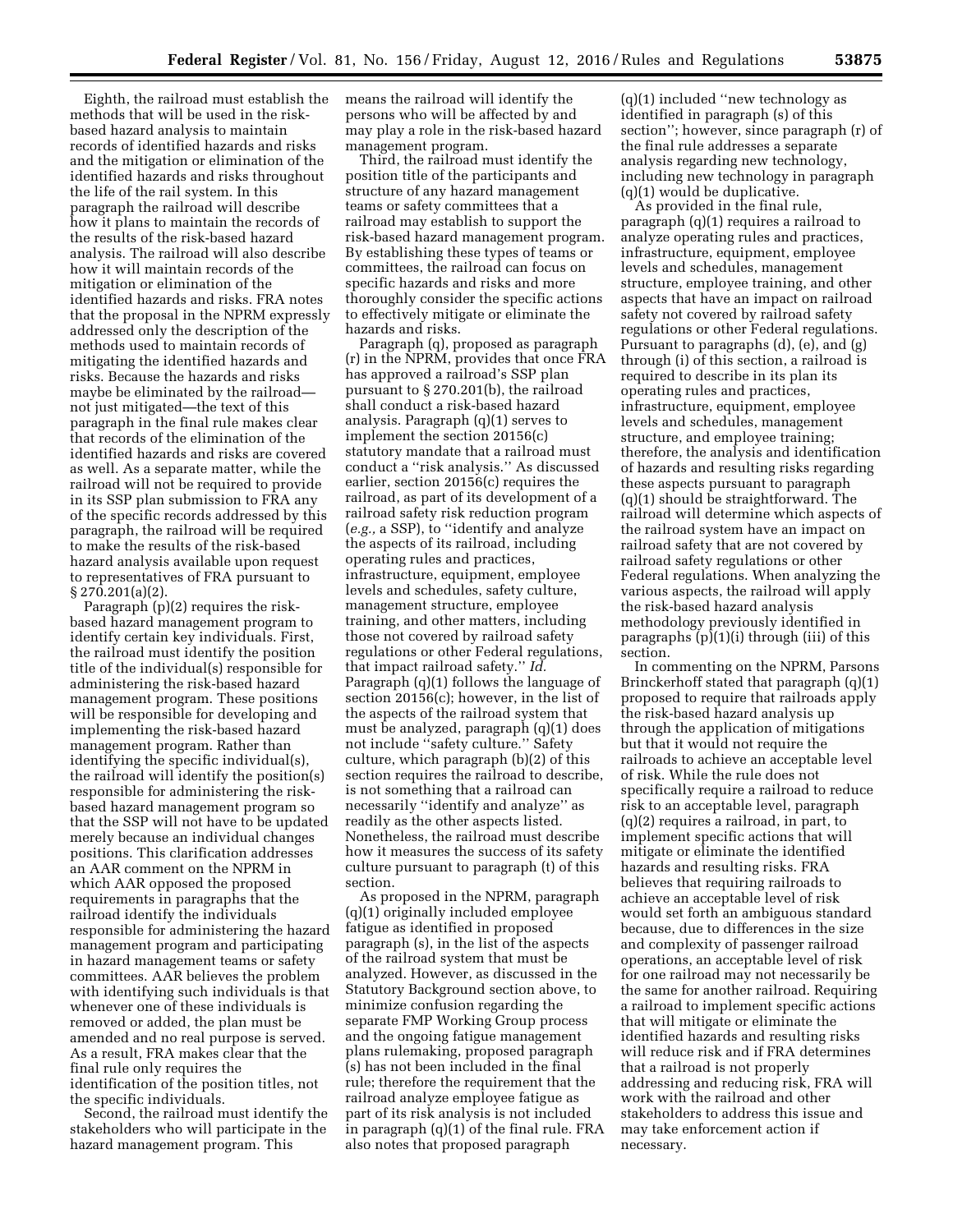Parsons Brinckerhoff also believed that proposed paragraph (q)(1) would not require the application of the riskbased hazard management program to support continuous safety improvement throughout the life of the rail system. Pursuant to paragraph (p)(1)(vii), the railroad will be required to describe the methods it will implement as part of the risk-based hazard management program that will support continuous safety improvement throughout the life of the rail system. Further, as discussed below, pursuant to paragraph (q)(3) a railroad will be required to conduct a risk-based hazard analysis when there are significant operational changes, system extensions, system modifications, or other circumstances that have a direct impact on railroad safety. FRA believes paragraphs (p)(1)(vii) and (q)(3) support continuous safety improvement throughout the life of the rail system.

Once the railroad has analyzed the various aspects of its operations and identified hazards and the resulting risks, the railroad is required to mitigate or eliminate these risks. This requirement is derived directly from section 20156(d), which requires a railroad, as part of its SSP, to have a risk mitigation plan that mitigates the aspects that increase risks to railroad safety and enhances the aspects that decrease the risks to railroad safety. In paragraph (q)(2), the railroad will use the methods described in paragraph (p)(1)(iv) to identify and implement specific actions to mitigate or eliminate the hazards and risks identified by paragraph (q)(1).

FRA makes clear that a risk-based hazard analysis is not a one-time event. Railroads operate in a dynamic environment and certain changes in that environment may expose new hazards and risks that a previous risk-based hazard analysis did not address. Paragraph (q)(3) identifies the changes that FRA believes are significant enough to require that a railroad conduct a new risk-based hazard analysis. Railroads must conduct a risk-based hazard analysis when there are significant operational changes, system extensions, system modifications, or other circumstances that have a direct impact on railroad safety.

As part of its SSP plan, paragraph (r), proposed as paragraph (s) in the NPRM, requires a railroad to conduct a technology analysis and set forth a technology analysis and implementation plan. Paragraph (r) implements sections 20156(d)(2) and 20156(e). Paragraph (r) has been substantially modified from the proposal in the NPRM. As proposed in the NPRM, this paragraph would have required railroads to first conduct

a technology analysis, then establish a technology implementation plan containing the results of the technology analysis, and, if the railroad determined to implement any of the technologies, establish a plan and a prioritized implementation schedule for the development, adoption, implementation and maintenance of the technologies over a 10-year period.

FRA believes that the technology analysis and implementation plan requirements should be consistent with the risk-based hazard management program and risk-based hazard analysis requirements. Therefore, FRA has modified paragraph (r) from the proposed rule to ensure that it is consistent with these other requirements. A railroad, in its SSP plan submission to FRA, will describe the process it will use to: (1) Identify and analyze technologies that will mitigate or eliminate the hazards identified by the risk-based hazard analysis, and (2) analyze the safety impact, feasibility, and costs and benefits of implementing the identified technologies. The initial submission to FRA is required to describe only the processes the railroad will use to identify and analyze technology that will mitigate or eliminate hazards and the resulting risks.

The requirement that the railroad ''periodically update as necessary'' its technology analysis and implementation plan has been added to paragraph (r)(1). This was not proposed in the NPRM; however, section 20156(e) requires the plan to be periodically updated as necessary.

As with the overall SSP, the railroads will have flexibility to determine the processes they will use pursuant to paragraph (r)(2). One of the purposes of the technology analysis and implementation plan is to provide railroads and their stakeholders the opportunity to consider current, new, and novel technology to address hazards and the resulting risks; therefore, FRA encourages the railroads to consider as many different types of technology as possible.

Once FRA reviews and approves a railroad's technology analysis and implementation plan, as part of the SSP plan approval process, the railroad will apply the process identified in paragraph (r)(2)(i) to identify and analyze current, new, or novel technologies that will mitigate or eliminate the hazards and resulting risks identified by the risk-based hazard analysis. As with risk-based hazard analysis, the railroad will not conduct its technology analysis until after FRA has approved its technology analysis

and implementation plan. Section 20156(e)(2) mandates that a railroad consider certain technologies as part of its technology analysis. These technologies are: Processor-based technologies, positive train control systems, electronically-controlled pneumatic brakes, rail integrity inspection systems, rail integrity warning systems, switch position monitors and indicators, trespasser prevention technology, and highwayrail grade crossing warning and protection technology.

Once the railroad has identified and analyzed current, new, or novel technologies that will mitigate or eliminate the hazards and resulting risks, the railroad shall apply the processes described in paragraph (r)(2)(ii) to analyze the safety impact, feasibility, and costs and benefits of implementing these technologies. FRA expects the railroads to engage in an appropriate and realistic analysis of the technologies. FRA is not requiring that a railroad use a specific formula to determine whether it should implement any of the technology analyzed in the technology analysis. Rather, the railroad must consider the safety impact, feasibility, and the costs and benefits of these technologies and, based on the railroad's specific operations, decide whether to implement any of the technologies. Technology has proved to be an invaluable tool to manage hazards across all modes of transportation, and a robust SSP certainly needs to include risk mitigation technology.

If a railroad decides to implement any of the technologies identified in paragraph (r)(3), the railroad would be required to update its technology analysis and implementation plan in its SSP to describe how it will develop, adopt, implement, maintain, and use the technologies. This description should be sufficient to allow FRA and other interested stakeholders to determine which technologies the railroad will implement, how they will be implemented, how the technologies will eliminate or reduce hazards and the resulting risks, and how the technologies will be maintained. The railroad will also be required to set forth in its SSP plan a prioritized implementation schedule for the development, adoption, implementation, and maintenance of those technologies over a 10-year period. By establishing this implementation schedule, the railroad will be able to describe its plan as to how it will apply technology on its system to mitigate or eliminate the identified hazards and resulting risks.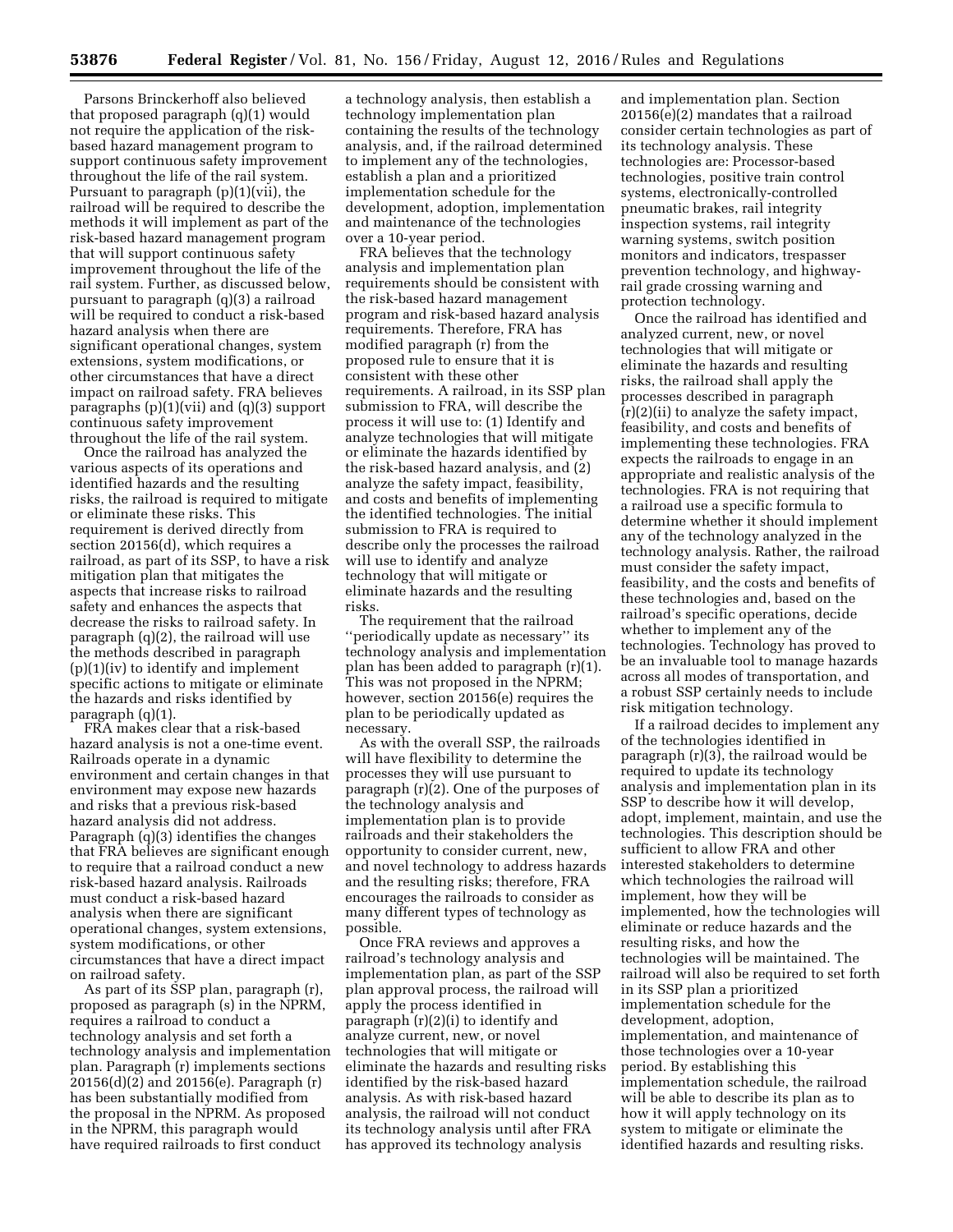Paragraph (r)(5) provides that, except as required by 49 CFR part 236, subpart I (Positive Train Control Systems), if a railroad decides to implement a positive train control (PTC) system as part of its technology implementation plan, the railroad shall set forth and comply with a schedule for implementation of the PTC system consistent with the deadlines in the Positive Train Control Enforcement and Implementation Act of 2015 (PTCEI Act), Public Law 114–73, 129 Stat. 576–82 (Oct. 29, 2015), and 49 CFR 236.1005(b)(7). The NPRM proposed that the railroad would have to implement the PTC system by December 31, 2018, which was consistent with 49 U.S.C. 20156(e)(4)(B). However, Congress subsequently passed the PTCEI Act and FRA has revised paragraph (r)(5) to reflect the changes to PTC implementation deadlines set forth in the Act. This paragraph does not, in itself, require a railroad to implement a PTC system. In the NPRM, FRA sought comment on whether a railroad electing to implement a PTC system would find it difficult to meet the December 31, 2018 implementation deadline. If so, FRA invited comment as to what measures could be taken to assist a railroad struggling to meet the deadline and achieve the safety purposes of the statute. FRA received one comment in response to this request. AAR commented that it does not object to this requirement but that it is impossible to meet the 2015 deadline for an interoperable nationwide PTC system that complies with the statutorymandate. Consequently, AAR believes that no railroad will take advantage of paragraph (r)(5). FRA recognizes the challenges associated with implementing a PTC system; however, FRA also recognizes that PTC is a technology that a railroad may seek to implement to eliminate or mitigate hazards and the resulting risks. Therefore, the regulation provides railroads the flexibility to decide whether they want to implement a PTC system as part of their technology analysis and implementation plan; if they do so, they must comply with an implementation schedule consistent with the deadlines in the PTCEI Act.

Consistent with the risk-based hazard analysis, a railroad will not include its technology analysis conducted pursuant to paragraph (r)(3) in the SSP submission to FRA under § 270.201. The SSP plan should only include the processes used to conduct its technology analysis as described in paragraph (r)(3). FRA may work with the railroads to ensure that the technology analysis is robust and

analyzes a sufficient number of technologies. To achieve this goal, FRA, its representatives, and States participating under part 212 of this chapter will have access to the railroad's technology analysis pursuant to paragraph (r)(5). Furthermore, in its initial submission, a railroad will not include the description and implementation schedule required by paragraph (r)(4) because the railroad will not draft the description and implementation schedule until FRA approves the railroad's technology analysis and implementation plan.

Paragraph (s) sets forth the requirements for ensuring that safety issues are addressed whenever there are certain changes to the railroad's operations. Paragraph (s)(1) requires each railroad to establish and set forth a statement in its SSP plan that describes the processes and procedures used by the railroad to manage significant operational changes, system extensions, system modifications, or other circumstances that will have a direct impact on railroad safety. Since these changes have a direct impact on safety, it is vital that the railroad has a process to manage these changes so that safety is not compromised. Change management processes ensure that, when there is a need for a change to a safety-critical program, the proposed change is vetted through a formalized process within the organization. This description will assist FRA's review of these processes during the initial SSP plan review and subsequent audits to determine if the railroad's SSP sufficiently addresses any gaps in the processes. The term ''significant changes that will have a direct impact on railroad safety'' is intended to be broadly understood; however, the other changes listed (significant operational changes, system extensions, system modifications) are the type of changes that will also necessitate a process/ procedure to properly manage them.

Paragraph (s)(2) requires each railroad to establish in its SSP plan a configuration management program. The term configuration management is defined in § 270.5 as a process that ensures that the configurations of all property, equipment, and system design elements are accurately documented. Accordingly, the railroad's configuration management program shall: (1) Identify who within the railroad has authority to make configuration changes; (2) establish processes to make configuration changes to the railroad's system; and (3) establish processes to ensure that all departments of the railroad affected by the configuration change are formally

notified and approve of the change. Configuration management is a process that ensures that all safety-critical documentation relating to the railroad and its various components is current and reflects the actual functional and physical characteristics of the railroad. This description will assist FRA's review of these processes during the initial SSP plan review and subsequent audits to determine if the railroad's SSP sufficiently addresses any gaps in the processes.

Paragraph (s)(3) requires the railroad to establish and describe in its SSP plan the process it uses to certify that safety concerns and hazards are adequately addressed before the initiation of operations or major projects to extend, rehabilitate, or modify an existing system or repair vehicles and equipment. Through a process certifying that safety concerns have been addressed before the railroad initiates operations or major projects to extend, rehabilitate, or modify an existing system or replace vehicles and equipment, the railroad helps to minimize the potential for any negative impact on safety resulting from any of these activities.

In commenting on the NPRM, APTA states that safety certifications are not common in commuter rail operations mostly because these railroads follow FRA regulations and standards and most, if not all, safety certifications have been performed because an FTA funding agreement required one to be performed. According to APTA, FTA does not have a set of regulations and standards to allow operation on the general railroad system of transportation that applies to all railroads under FTA's jurisdiction. Without these national standards, APTA notes that FTA and transit properties rely on design criteria and best engineering practices, and since these design criteria differ at each transit agency, safety certification is the method relied upon to ensure the system is safe. APTA believes that it would be a rare occasion when a commuter railroad would be required to perform a safety certification under paragraph (s)(3) and that the paragraph uses the term ''major projects'' without elaboration. APTA does not believe that every project will need safety certification unless it falls outside of FRA's existing standards. APTA therefore recommends that FRA clarify the term ''major projects'' by adding to the end of the sentence: ''not otherwise addressed by existing FRA standards.''

FRA expects every major project to be designed and built so that it meets or exceeds existing FRA standards. However, paragraph (s)(3) requires a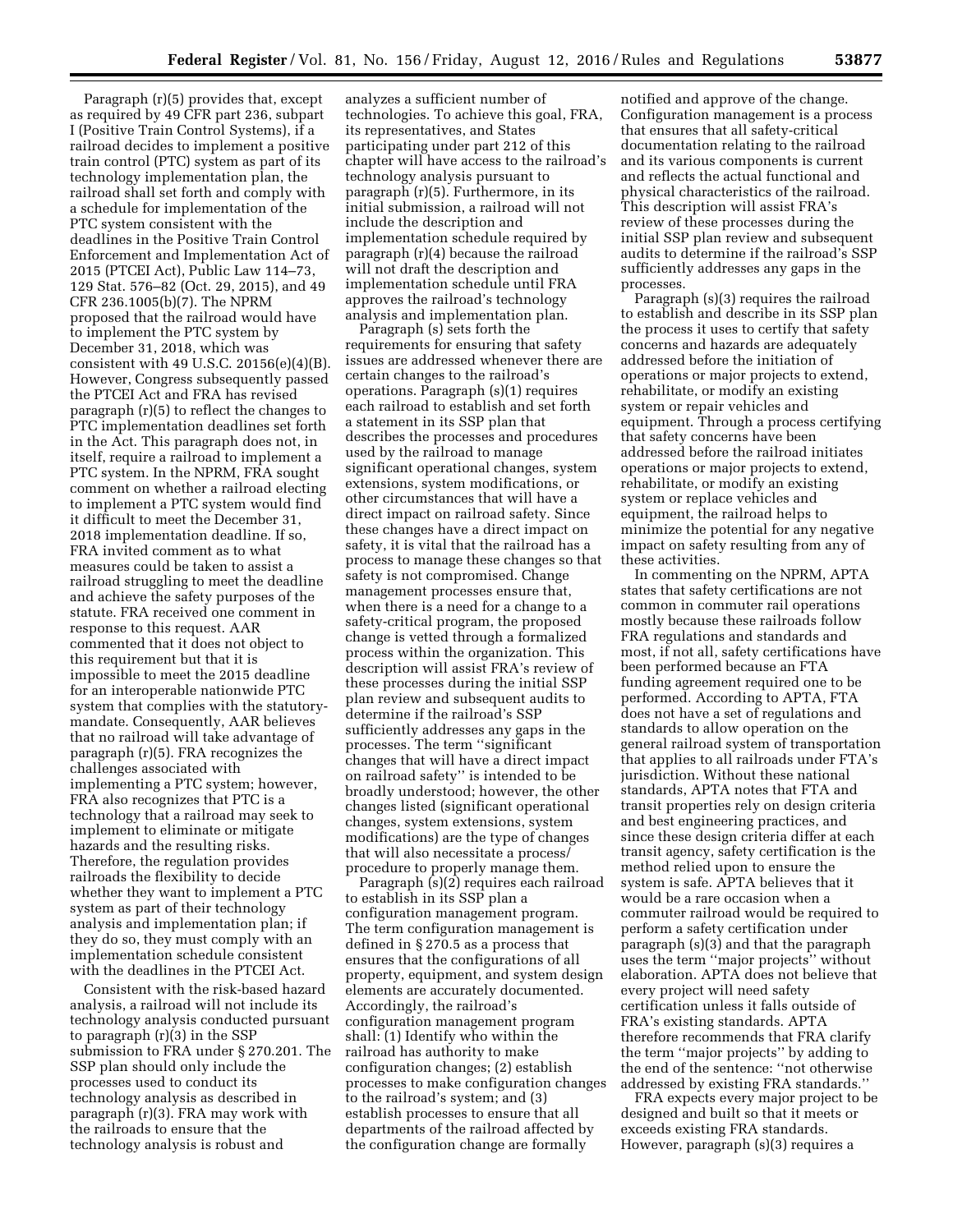process that certifies the major project is in compliance with these FRA standards or with appropriate design criteria, or both. Safety certification is part of APTA's Manual for the Development of System Safety Program Plans for Commuter Railroads. Section 6 of APTA's manual, Safety Assurance, contains Element 22, Configuration Management, and within Element 22 is section 6.1.1.4, Safety Certification. Section 6.1.1.4 states: ''Safety Certification is used to oversee the addition and introduction of completely new systems and the integration to the existing system if the project is not a new start. The US DOT Federal Transit Administration and APTA have jointly published a manual on how to conduct a safety certification program.'' A railroad is free to use the standards published in the manual/guide that APTA and FTA have developed regarding safety certification to comply with paragraph  $(s)(3)$ .

As discussed previously, a SSP can only be effective at mitigating or eliminating hazards and risks if the railroad has a robust and positive safety culture. Pursuant to § 270.101(b), the railroad will design its SSP so that it promotes and supports a positive safety culture; pursuant to § 270.103(b)(2), the railroad will identify in its SSP plan its safety culture; and pursuant to paragraph (t) a railroad will describe in its SSP plan how it measures the success of its safety culture. A railroad cannot have a robust safety culture unless it actively promotes it and evaluates whether it is successful. With respect to measuring safety culture, the rule permits railroads to identify the safety culture measurement methods that they find most effective and appropriate for their own operations. It is important that a railroad regularly measure its safety culture. This measurement may be based upon the DOT's 10 traits of a positive safety culture discussed above or the Nuclear Regulatory Commission's nine traits. *See* 76 FR 34777–78, Jun. 14, 2011. The key is to be continuously measuring because organizational culture, which safety culture is a part of, can change. Measuring to determine a positive safety culture demonstrates that there is a clear connection, and inverse relationship, between safety culture and event occurrence. Measuring safety culture, such as findings from previous employee assessments, demonstrates that there is a positive relationship between safety culture and employee engagement which supports improved decision-making. When measuring safety culture, FRA expects a railroad to

use a method that is capable of correlating a railroad's safety culture with actual safety outcomes. A safety culture assessment focuses on the people side of safety—cultural behaviors that enable, equip, and empower—such as communication, trust, leadership, commitment, peer group norms and organizational influences. For example, such measurement methods can include surveys that assess safety culture using validated scales, or some other method or measurement that appropriately identifies aspects of the railroad's safety culture that correlate to safety outcomes. Ultimately, FRA expects a railroad to demonstrate that improvements in the measured aspects of safety culture will reliably lead to reductions in accidents, injuries, and fatalities.

Measuring safety culture that is done on a regular basis would be very difficult to establish costs and benefits. As discussed above DOT has 10 traits to guide the measurement of safety culture. A number of different tools have been developed to measure safety culture, and are used in various industries, including aviation and certain manufacturing sectors. To illustrate, one research review listed 24 different tools used to measure safety culture in the health care industry alone.6 It is important to note that each tool measures factors using its own scale, and the scales are not calibrated across the different tools. Calibration is the process of finding a mathematical relationship between different scales the Fahrenheit and Celsius temperature scales are calibrated, for example, so it is possible to convert a reading from one scale to the other. Thus, although in the aggregate many studies suggest there is a link between improved safety culture and decreases in accidents or injuries,7 it is not possible to definitively quantify the benefits that accrue due to improvements in safety culture. FRA recognizes that there are many ways to accomplish the task of measuring a railroad's safety culture. For purposes of this rule FRA will assume that this is accomplished with some type of survey instrument.8

Section 270.105 Discovery and Admission as Evidence of Certain Information

As discussed in the Statutory Background section, FRA's Study concluded that it is in the public interest to protect certain information generated by railroads from discovery or admission into evidence in litigation. Section 20119(b) provides FRA with the authority to promulgate a regulation if FRA determines that it is in the public interest, including public safety and the legal rights of persons injured in railroad accidents, to prescribe a rule that addresses the results of the Study.

Following the issuance of the Study, the RSAC met and reached consensus on recommendations for this rulemaking, including a recommendation on the discovery and admissibility issue. RSAC recommended that FRA issue a rule that would protect documents generated solely for the purpose of planning, implementing, or evaluating a SSP from (1) discovery, or admissibility into evidence, or considered for other purposes in a Federal or State court proceeding for damages involving property damage, personal injury, or wrongful death; and (2) State discovery rules and sunshine laws that could be used to require the disclosure of such information.

Section 270.105, Discovery and admission as evidence of certain information, sets forth the discovery and admissibility protections that are based on the Study's results and the RSAC recommendations. These protections are narrow and apply only to information that was generated solely for a railroad's SSP, and aim to ensure that a litigant will not be better or worse off than if the protections had never existed. FRA intends these provisions to be strictly construed.

FRA modeled § 270.105 after 23 U.S.C. 409. In section 409, Congress enacted statutory protections for certain information compiled or collected pursuant to Federal highway safety or construction programs. *See* 23 U.S.C. 409. Section 409 protects both data compilations and raw data. Intermodal Surface Transportation Efficiency Act of 1991, sec. 1035(a), 105 Stat. 1978; National Highway System Designation Act of 1995, sec. 323, 109 Stat. 591. A litigant may rely on section 409 to withhold certain documents from a discovery request, in seeking a protective order, or as the basis to object to a line of questioning during a trial or

<sup>6</sup>Health Foundation. ''Evidence scan: Measuring safety culture,'' *[http://patientsafety.health.org.uk/](http://patientsafety.health.org.uk/sites/default/files/resources/measuring_safety_culture.pdf) [sites/default/files/resources/measuring](http://patientsafety.health.org.uk/sites/default/files/resources/measuring_safety_culture.pdf)*\_*safety*\_ *[culture.pdf](http://patientsafety.health.org.uk/sites/default/files/resources/measuring_safety_culture.pdf)* as of October 30, 2014 (February, 2011) p. 7.

<sup>7</sup>O'Toole, Michael. ''The Relationship between employees' perceptions of safety and organizational culture,'' *The Journal of Safety Research,* 33 (2002) pp 231–243.

<sup>8</sup>One organization that provides safety culture surveys includes a price list on their Web site. Perhaps averaging a few such organizations' prices would help refine this estimate. See *[http://](http://www.nsc.org/safety_work/employee_perception_surveys/Pages/SurveyCosts.aspx) [www.nsc.org/safety](http://www.nsc.org/safety_work/employee_perception_surveys/Pages/SurveyCosts.aspx)*\_*work/employee*\_*perception*\_

*[surveys/Pages/SurveyCosts.aspx](http://www.nsc.org/safety_work/employee_perception_surveys/Pages/SurveyCosts.aspx)* (showing costs for safety culture surveys of different levels of complexity).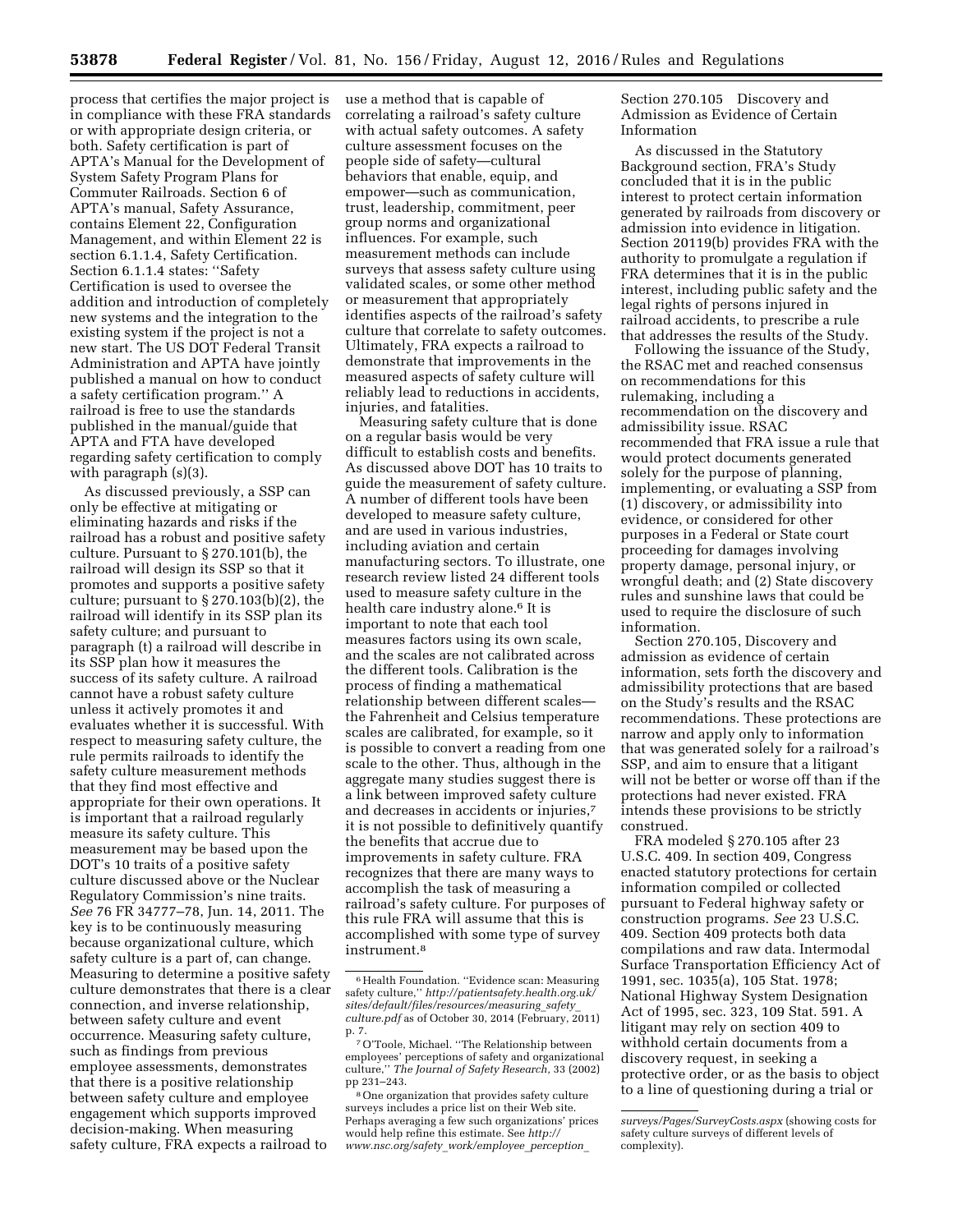deposition. Section 409 extends this protection to information that has never been in any Federal entity's possession.

Section 409 was enacted by Congress in response to concerns raised by the States that compliance with the Federal road hazard reporting requirements could reveal certain information that would increase the State's risk of liability. Without confidentiality protections, States feared that their ''efforts to identify roads eligible for aid under the Program would increase the risk of liability for accidents that took place at hazardous locations before improvements could be made.'' *Pierce County* v. *Guillen,* 537 U.S. 129, 133–34 (2003) (citing H.R. Doc. No. 94–366, p. 36 (1976)).

The constitutionality and validity of section 409 has been affirmed by the Supreme Court of the United States. *See Pierce County* v. *Guillen.* In *Guillen,* the Court considered the application of section 409 to documents created pursuant to the Hazard Elimination Program, which is a Federal highway program that provides funding to State and local governments to improve the most dangerous sections of their roads. *Id.* at 133. To be eligible for the program, the State or local government must (1) maintain a systematic engineering survey of all roads, with descriptions of all obstacles, hazards, and other dangerous conditions; and (2) create a prioritized plan for improving those conditions. *Id.* 

The Court held that section 409 protects information actually compiled or collected by any government entity for the purpose of participating in a Federal highway program, but does not protect information that was originally compiled or collected for purposes unrelated to the Federal highway program, even if the information was at some point used for the Federal highway program. *Guillen* at 144. The Court took into consideration Congress' desire to make clear that the Hazard Elimination Program ''was not intended to be an effort-free tool in litigation against state and local governments.'' *Id.*  at 146. However, the Court also noted that the text of section 409 ''evinces no intent to make plaintiffs worse off than they would have been had section 152 [Hazard Management Program] funding never existed.'' *Id.* The Court also held that section 409 was a valid exercise of Congress' powers under the Commerce Clause because section 409 ''can be viewed as legislation aimed at improving safety in the channels of commerce and increasing protection for the instrumentalities of interstate commerce.'' *Id.* 

FRA believes that given the similar concepts between section 409 and section 20119 and the Supreme Court's expressed acknowledgement of the constitutionality of section 409, section 409 is an appropriate model for § 270.105.

Under § 270.105(a) there are certain circumstances in which information will not be subject to discovery, admitted into evidence, or considered for other purposes in a Federal or State court proceeding for damages involving personal injury, wrongful death, or property damage. This information may not be used in such litigation when it is compiled or collected solely for the purpose of planning, implementing, or evaluating a SSP. Section 270.105(a) applies to information whether or not it is also in the Federal government's possession.

FRA notes that paragraph (a) has been reformatted for clarity from the proposal in the NPRM. Paragraph (a) is divided into paragraph (a)(1) and (2) after its introductory text. However, the formatting change does not, in itself, result in any substantive change to the paragraph.

Paragraph (a)(1) describes what may be considered ''information'' for the purposes of this section. Section 20119(a) identifies reports, surveys, schedules, lists, and data as the forms of information that should be included as part of FRA's Study. However, FRA does not necessarily view this as an exclusive list. In the statute, Congress directed FRA to consider the need for protecting information that includes a railroad's analysis of its safety risks and its statement of the mitigation measures with which it will address those risks. *Id.* While the railroad is not required to provide in the SSP plan that it submits to FRA the results of the risk-based hazard analysis and the specific elimination or mitigation measures it will be implementing, the railroad may have a specific plan within its SSP that does contain this information. Therefore, to adequately protect this type of information, the term ''plan'' is included in the definition of ''information'' to cover a railroad's submitted SSP plan and any elimination or mitigation plans the railroad otherwise develops within its SSP. FRA also deems it necessary to include ''documents'' in this provision to maintain consistency and properly effectuate Congress' directive in section 20119.

This paragraph does not protect all information that is part of a SSP; these protections will extend only to information that is compiled or collected after August 14, 2017, solely

for purpose of planning, implementing, or evaluating a system safety program. The term ''compiled or collected'' is taken directly from section 20119(a). FRA recognizes that railroads may be reluctant to compile or collect extensive and detailed information regarding the safety hazards and resulting risks on their systems if this information could potentially be used against them in litigation. The term ''compiled'' refers to information that was generated by the railroad for the purposes of a SSP; whereas the term ''collected'' refers to information that was not necessarily generated for the purposes of the SSP, but was assembled in a collection for use by the SSP. It is important to note that in this context, only the collection is protected; however, each separate piece of information that was not originally compiled for use by the SSP remains subject to discovery and admission into evidence subject to any other applicable provision of law or regulation.

Section 20119(b) prohibits the protections from becoming effective until one year after the adoption of the SSP rule. The necessary text has been added to paragraph (a) to implement this effective date.

The information has to be compiled or collected solely for the purpose of planning, implementing, or evaluating a SSP. APTA commented that the use of the term ''solely'' is not adequately explained in the text of the regulation. APTA proposes that FRA either use a more appropriate term such as ''primarily'' or ''initially'' or that FRA define ''solely'' in the rule text, not just in the preamble. FRA agrees. The use of the term ''solely'' is deliberate and it is important that the term is understood as used within the four corners of the regulation. Therefore, FRA has included paragraph (a)(2), which defines the term ''solely.''

As discussed in the section-by-section analysis for § 270.1(c), NY MTA recommended that the term ''solely'' be deleted from paragraph (a) to protect studies or risk analyses that are not developed expressly to comply with this part. NY MTA believes that it is in the public interest to ensure that railroads conduct on-going and thorough selfcritical examinations and expressed concern if these types of studies or analyses are not protected, they may be used against the railroad in court. As discussed below in response to APTA's request that FRA extend the protections to information collected as part of programs that existed before the SSP regulation but were similar to a SSP, FRA has the authority to protect only documents that are created pursuant to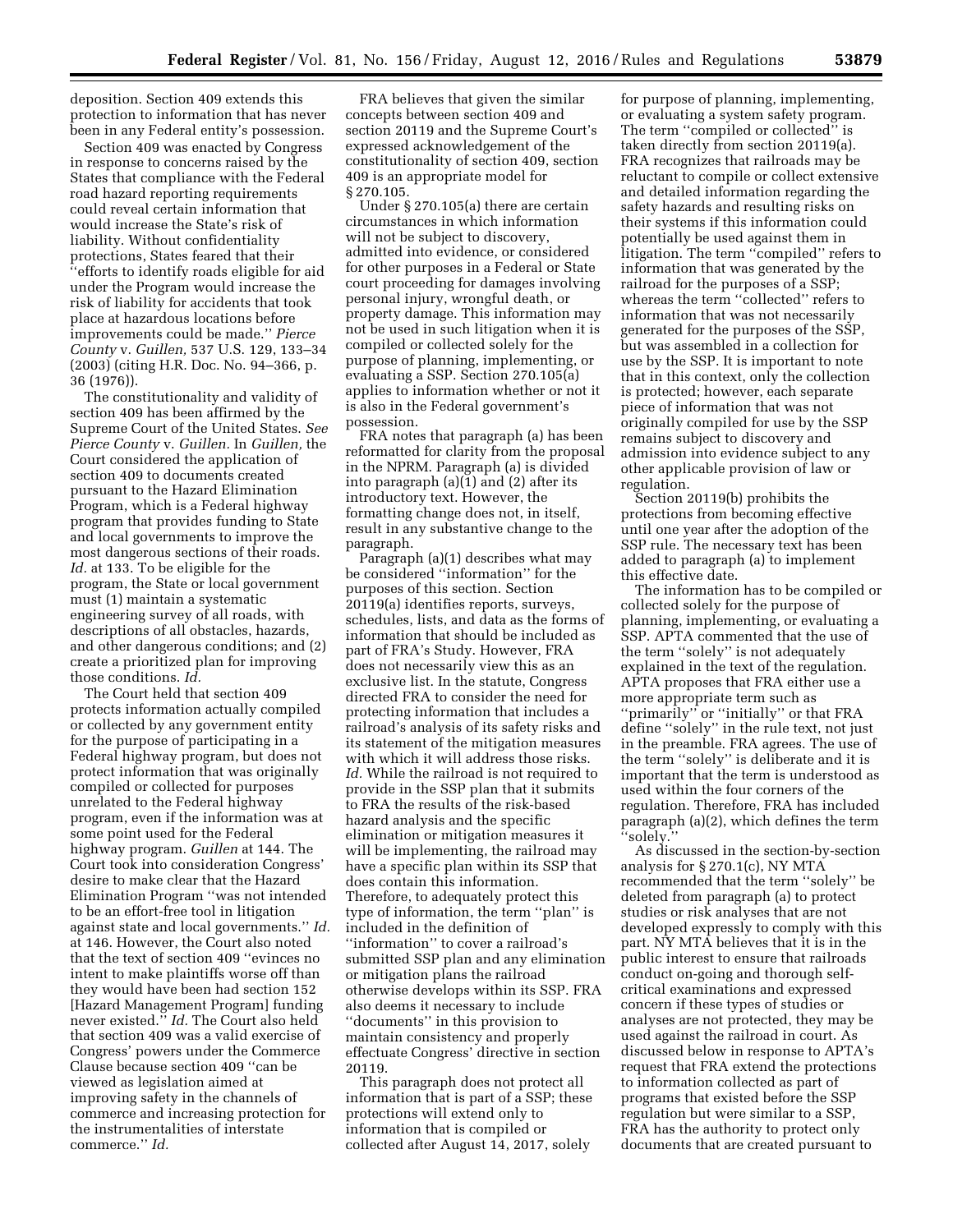a SSP; therefore, omitting the term ''solely'' would improperly expand the protections beyond the limits of FRA's authority.

The term ''solely'' is intended to narrow circumstances in which the information will be protected. The use of the term ''solely'' means that the original purpose of compiling or collecting the information was exclusively for the railroad's SSP. A railroad cannot compile or collect information for one purpose and then try to use paragraph (a) to protect that information because it uses that information for its SSP as well. The railroad's original and singular purpose of compiling or collecting the information must be for planning, implementing, or evaluating its SSP in order for the protections to be extended to that information. The term ''solely'' also means that a railroad shall continue to use the information only for its SSP. If a railroad subsequently uses, for any other purpose, information that was initially compiled or collected for its SSP, paragraph (a) does not protect that information to the extent that it is used for the non-system safety program purpose. The use of that information within the railroad's SSP, however, will remain protected. If the railroad is required by another provision of law or regulation to collect the information, the protections of paragraph (a) do not extend to that information because it is not being compiled or collected solely for the purpose of planning, implementing, or evaluating a SSP. For example, 49 CFR 234.313 requires railroads to retain records regarding emergency notification system (ENS) reports of unsafe conditions at highwayrail grade crossings. Those individual records are not protected by § 270.105. However, if as part of its risk-based hazard analysis a railroad collects several of its § 234.313 reports from a specific time period for the sole purpose of determining if there are any hazards at highway-rail grade crossings, this collection will be protected as used in the SSP. If the railroad decides to use the collection for another purpose other than in its SSP, such as submitting it to an ENS maintenance contractor for routine maintenance, the protections are not extended to that non-SSP use.

The information must be compiled or collected solely for the purpose of planning, implementing, or evaluating a SSP. The three terms—planning, implementing, or evaluating—are taken directly from section 20119(a). These terms cover the necessary uses of the information compiled or collected solely for the SSP. To properly plan and develop a SSP, a railroad will need to

determine the proper processes and procedures to identify hazards, the resulting risks, and elimination or mitigation measures to address those hazards and risks. This planning will involve gathering information about the various analysis tools and processes best suited for that particular railroad's operations. This type of information is essential to the risk-based hazard analysis and is information that a railroad does not necessarily already have. In order for the railroad to plan its SSP, the protections are extended to the SSP planning stage. The NPRM used the term ''developing'' instead of ''planning''; however, to remain consistent with section 20119(a), FRA has determined that the term 'planning" is more appropriate.

Based on the information generated by the risk-based hazard analysis, the railroad will implement measures to eliminate or mitigate the hazards and risks identified. To properly implement these measures, the railroad will need the information regarding the hazards and risks on the railroad's system identified during the development stage. Therefore, the protection of this information is extended to the implementation stage.

The protections do not apply to information regarding mitigations that the railroad implements. Rather, the railroad's statement of mitigation measures, which could include various proposed and alternate mitigations for a specific hazard, that address the hazards identified by the risk-based hazard analysis is protected. Additionally, the underlying risk analysis information that the implemented mitigation measure addresses is also protected. For instance, if a railroad builds a structure to address a risk identified by the riskbased hazard analysis, the information regarding that structure (*e.g.,* blueprints, contracts, permits, etc.) is not protected by this section; however, the underlying risk-based hazard analysis that identified the hazard and any statement of mitigations that included the structure is protected.

The protections also do not apply to any hazards, risks, or mitigations that fall under the exclusive jurisdiction of another Federal agency. If FRA does not have jurisdiction over a hazard, risk, or mitigation, then the protections under this paragraph cannot be extended to that hazard, risk, or mitigation.

The railroad will also be required to evaluate whether the measures it implements to mitigate or eliminate the hazards and risks identified by the riskbased hazard analysis are effective. To do so, it will need to review the information developed by the risk-based hazard analysis and the methods used to implement the elimination/mitigation measures. The use of this information in the evaluation of the railroad's SSP is protected.

The information covered by this section shall not be subject to discovery, admitted into evidence, or considered for other purposes in a Federal or State court proceeding that involves a claim for damages involving personal injury, wrongful death, or property damage. The protections affect the discovery, admission into evidence, or consideration for other purposes of the information described in this section. The first two situations come directly from section 20119(a); however, FRA determined that for the protections to be effective they must also apply to any other situation where a litigant might try to use the information in a Federal or State court proceeding that involves a claim for damages involving personal injury, wrongful death, or property damage. For example, under this section a litigant will be prohibited from admitting into evidence a railroad's riskbased hazard analysis. Nonetheless, without the additional language: ''or considered for other purposes,'' the railroad's risk-based hazard analysis could be used by a party for the purpose of refreshing the recollection of a witness or by an expert witness to support an opinion. The additional language ensures that the protected information remains out of such a proceeding completely. The protections would be ineffective if a litigant were able to use the information in the proceeding for another purpose. To encourage railroads to perform the necessary vigorous risk analysis and to implement truly effective elimination or mitigation measures, the protections are extended to any use in a proceeding.

This section applies to Federal or State court proceedings that involve a claim for damages involving personal injury, wrongful death, or property damage. This means, for example, if a proceeding has a claim for personal injury and a claim for property damage, the protections are extended to that entire proceeding; therefore, a litigant cannot use any of the information protected by this section as it applies to either the personal injury or property damage claim. Section 20119(a) required the Study to consider proceedings that involve a claim for damages involving personal injury or wrongful death; however, to effectuate Congress' intent behind section 20156, that railroads engage in a robust and candid hazard analysis and develop meaningful mitigation measures, FRA has determined that it is necessary for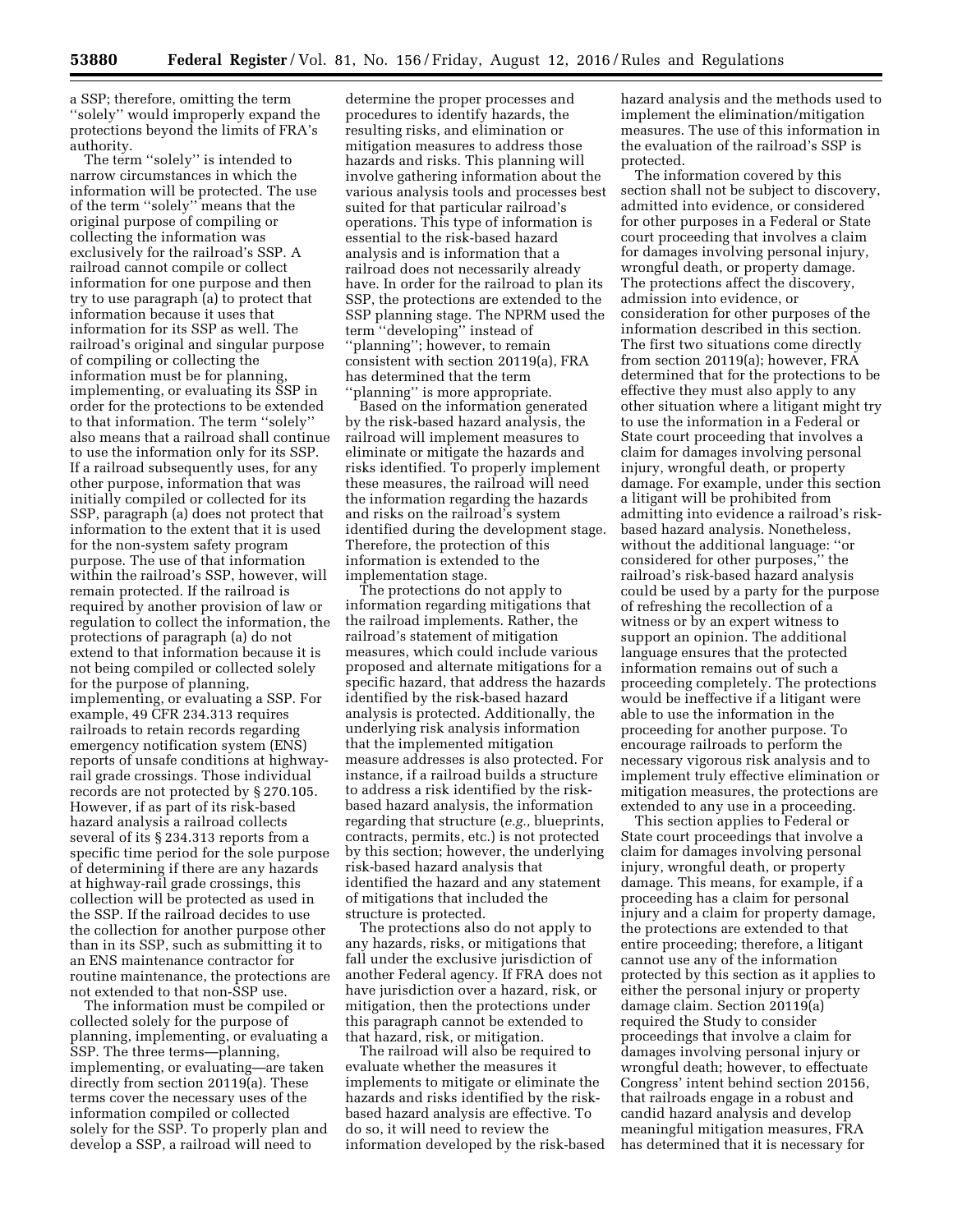the protections to be extended to proceedings that involve a claim solely for property damage. The typical railroad accident resulting in injury or death also involves some form of property damage. Without extending the protection to proceedings that involve a claim for property damage, a litigant could bring two separate claims arising from the same incident in two separate proceedings, the first for property damages and the second one for personal injury or wrongful death, and be able to conduct discovery regarding the railroad's risk analysis and to introduce this analysis in the property damage proceeding but not in the personal injury or wrongful death proceeding. This would mean that a railroad's risk analysis could be used against the railroad in a proceeding for damages. If this were the case, a railroad would be hesitant to engage in a robust and candid hazard analysis and develop meaningful elimination or mitigation measures. Such an approach would be nonsensical and would completely frustrate Congress' intent in providing FRA the ability to protect that information which is necessary to ensure that open and complete risk assessments are performed and appropriate mitigation measures are selected and implemented. Therefore, to be consistent with Congressional intent behind section 20156, FRA has decided to extend the protections in paragraph (a) to proceedings that involve a claim for property damage. Furthermore, RSAC, which includes railroads and rail labor organizations as members, recommended to FRA that the protections be extended in this way to proceedings that involve a claim for property damage.

Paragraph (b) ensures that the protections set forth in paragraph (a) do not extend to information compiled or collected for a purpose other than that specifically identified in paragraph (a). This type of information shall continue to be discoverable, admissible into evidence, or considered for other purposes if it was before the date the protections take effect. The type of information that will not receive the protections provided by paragraph (a) include: (1) Information that was compiled or collected on or before August 14, 2017; (2) information that was compiled or collected on or before August 14, 2017, and continues to be compiled or collected, even if used to plan, implement, or evaluate a railroad's SSP; or (3) information that is compiled or collected after August 14, 2017, for a purpose other than that specifically identified in paragraph (a) of this

section. Paragraph (b) affirms the intent behind the use of the term ''solely'' in paragraph (a), in that a railroad may not compile or collect information for a different purpose and then expect to use paragraph (a) to protect that information just because the information is also used in its SSP. If the information was originally compiled or collected for a purpose unrelated to the railroad's SSP, then it is unprotected and will continue to be unprotected.

Examples of the types of information that paragraph (b) applies to may be records related to prior incidents/ accidents and reports prepared in the normal course of railroad business (such as inspection reports). Generally, this type of information is often discoverable, may be admissible in Federal and State proceedings, and should remain discoverable and admissible where it is relevant and not unduly prejudicial to a party after the implementation of this part. However, FRA recognizes that evidentiary decisions are based on the facts of each particular case; therefore, FRA does not intend this to be a definitive and authoritative list. Rather, FRA merely provides these as examples of the types of information that paragraph (a) is not intended to protect.

In commenting on the NPRM, the Labor Organizations requested that FRA provide a list of examples of information that is currently discoverable and admissible and will remain so after the enactment of the protections. The Labor Organizations pointed out that such a list was provided to FRA during the Risk Reduction Working Group deliberations and they would like the list to be placed in the discussion of the final rule. While the list that was provided was instructive, as mentioned in the previous paragraph, evidentiary decisions are based on the facts of each particular case and a court's ruling in one case does not guarantee that another court's ruling in another jurisdiction will be the same. FRA believes that the examples provided in the previous paragraph are more than sufficient to provide a general idea of the types of information covered by paragraph (b) that are not protected.

APTA requested that FRA extend the protections to information collected as part of programs that existed before the SSP regulation but were similar to a SSP. APTA pointed out that this information will now be collected under the SSP rule and therefore should receive the protections provided by paragraph (a). APTA believes that the exclusions in paragraph (b) will incentivize railroads with existing SSP-

like programs to shut down their programs in anticipation of this part because the information from the SSPlike programs will not be protected even if it were collected as part of the SSP under this part. While FRA understands APTA's concern, FRA does not have the authority to provide retroactive protection to information that was compiled or collected before the protections take effect. The study section 20119(a) mandated only addresses information compiled and collected pursuant to the statutorymandated risk reduction program. Since a SSP is a risk reduction program mandated by statute (section 20156), the information protections can only be extended to information compiled or collected pursuant to a SSP. This means that any information compiled or collected before the protections take effect is not protected because that is not information compiled or collected pursuant to a SSP. Furthermore, since this is information compiled or collected before the protections take effect, the fact that after the protections take effect the information will be compiled or collected pursuant to the SSP does not mean that the information will then be protected. By virtue of the information being compiled or collected before the SSP rule protections take effect, it is not information collected ''solely'' for the SSP that is protected by this rule. To clarify this distinction, FRA has included language in the exception in paragraph (b)(2).

Pursuant to paragraph (b)(2), if a railroad compiled or collected certain information that was subject to discovery, admissibility, or consideration for other purposes before the protections take effect and the railroad continues to collect the same type of information pursuant to its SSP required by this part, that information will not be protected by paragraph (a) of this section. For example, before this section takes effect and all else being equal, a litigant that would have been able to have admitted into evidence certain information the railroad compiled will still be able to have that type of information admitted after this section takes effect even if the railroad compiles the information pursuant to this rule. The protections are designed to apply only when the original purpose for the generation of the information was for a SSP required by this part. The original purpose of the generation of the information for the SSP-like programs that existed before the SSP rule would not be for a SSP required by this part; therefore, such information is not protected by paragraph (a).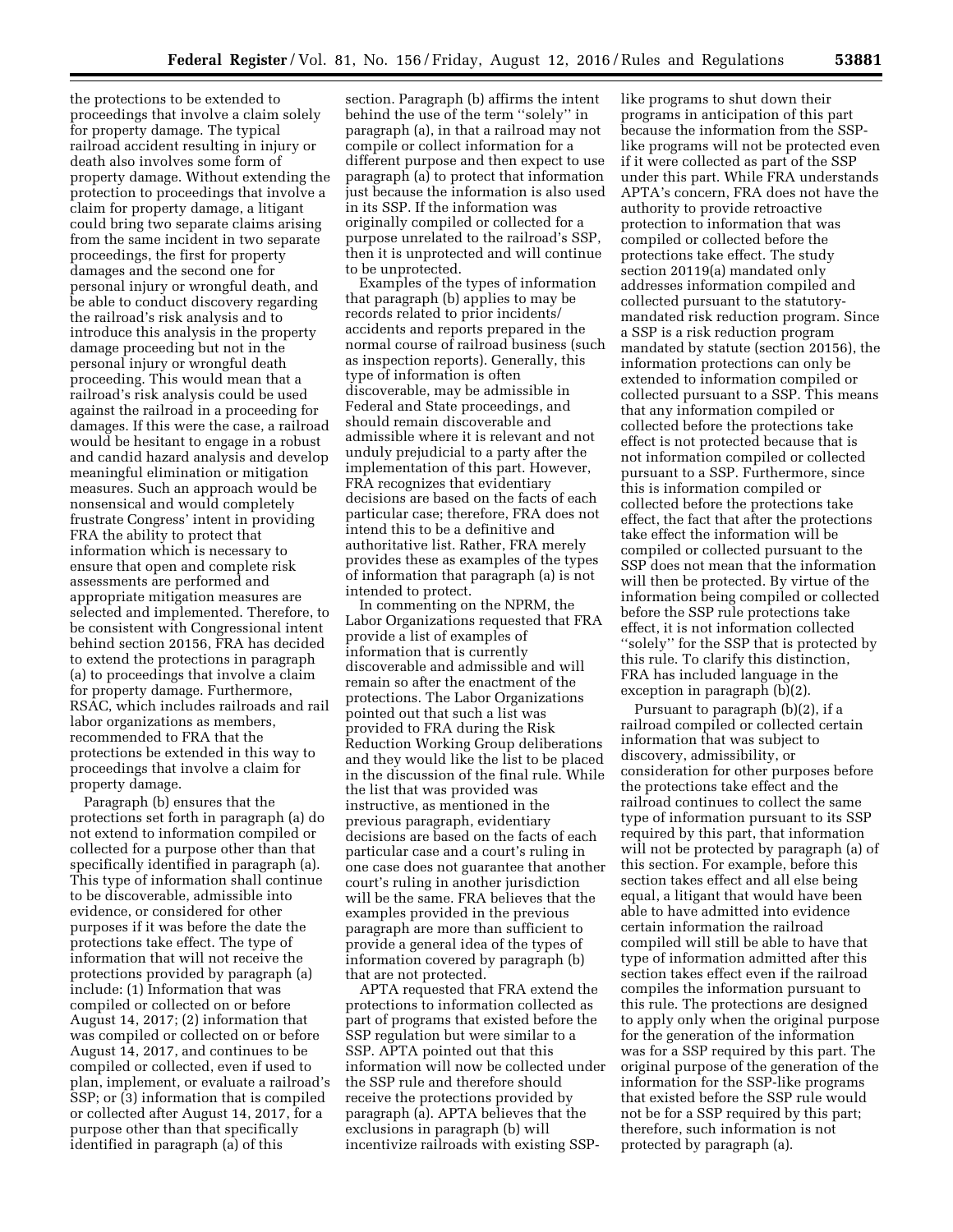Paragraph (b)(3) reaffirms that information that is compiled or collected for a purpose other than solely for the purpose of planning, implementing, or evaluating a SSP, shall not be protected.

This section is not intended to replace any other protections provided by law or regulation. Accordingly, paragraph (c) states that the protections set forth in this section will not affect or abridge in any way any other protection of information provided by another provision of law or regulation. Any such provision of law or regulation shall apply independently of the protections provided by this section.

Paragraph (d) clarifies that a litigant cannot rely on State discovery rules, evidentiary rules, or sunshine laws that could be used to require the disclosure of information that is protected by paragraph (a) in a Federal or State court proceeding for damages involving personal injury, wrongful death, or property damage. This provision is necessary to ensure the effectiveness of the Federal protections established in paragraph (a) in situations where there is a conflict with State discovery rules or sunshine laws in a Federal or State court proceeding for damages involving personal injury, wrongful death, or property damage. The concept that Federal law takes precedence where there is a direct conflict between State and Federal law should not be controversial as it derives from the constitutional principal that ''the Laws of the United States . . . shall be the supreme Law of the Land.'' U.S. Const., Art. VI. Additionally, FRA notes that 49 U.S.C. 20106 is applicable to this section. Section 20106 provides that States may not adopt or continue in effect any law, regulation, or order related to railroad safety or security that covers the subject matter of a regulation prescribed or order issued by the Secretary of Transportation (with respect to railroad safety matters) or the Secretary of Homeland Security (with respect to railroad security matters), except when the State law, regulation, or order qualifies under the ''essentially local safety or security hazard'' exception to section 20106. In this regard, FRA's Study concluded that a rule ''limiting the use of information collected as part of a railroad safety risk reduction program in discovery or litigation'' furthers the public interest by ''ensuring safety through effective railroad safety risk reduction program plans'' (*see* Study at 64); FRA concurs in this conclusion.

NY MTA commented that it is in the public interest to protect risk analysis information from production in

response to FOIA requests and State freedom of information laws. NY MTA requested that the protection from these types of information disclosure laws be applied to information about system vulnerabilities that could be of interest to terrorist threats. As discussed in the Statutory Background section, section 20118(c) gives FRA the discretion to prohibit the public disclosure of risk analyses or risk mitigation analyses obtained under other FRA regulations if FRA determines that the prohibition of public disclosure is necessary to promote public safety. Furthermore, if a railroad believes that certain risk analysis information qualifies as Sensitive Security Information (SSI), the information can be submitted to FRA for such a determination. If FRA determines the information qualifies as SSI or if the railroad has some other acceptable basis for requesting confidential treatment, pursuant to 49 CFR 209.11, the information will be appropriately marked and handled, which includes redacting it from any publicly disclosed documents.

Section 20119(b) mandates that the effective date of any rule prescribed pursuant to that section must be one year after the adoption of that rule. As discussed in the Statutory Background section, FRA is developing, with the assistance of the RSAC, a separate risk reduction rule that would implement the requirements of sections 20156, 20118, and 20119 for Class I freight railroads and railroads with inadequate safety performance. In the NPRM for this final rule, FRA proposed to apply the protections and the exceptions for SSP information proposed in that NPRM to the information in the forthcoming RRP final rule. The effect of that proposal would have been to make the protections for the forthcoming RRP final rule applicable one year after the publication of this final rule establishing part 270 rather than one year after publication of the RRP final rule. FRA sought comment on this proposal and received one comment from APTA, who supported the proposal.

After further consideration, FRA has determined to implement the RRP protections in the RRP final rule rather than in this rule. Because section 20119(b) states that ''*[a]ny* such rule prescribed pursuant to this subsection shall not become effective until 1 year after its adoption,'' FRA has concluded that the RSIA requires that each rule's implementing information protections must have its own independent implementation timeline. (Emphasis added.) FRA believes this revised approach is a better reflection of the

Congressional intent in section 20119(b). Further, the revised approach ensures that FRA has complied with notice and comment procedures of the Administrative Procedure Act for both the SSP and RRP rulemakings.

#### Section 270.107 Consultation Requirements

This section implements section  $20156(g)(1)$ , which states that a railroad required to establish a SSP must ''consult with, employ good faith and use its best efforts to reach agreement with, all of its directly affected employees, including any non-profit employee labor organization representing a class or craft of directly affected employees of the railroad carrier, on the contents of the safety risk reduction program.'' This section also implements section 20156(g)(2), which further provides that if a ''railroad carrier and its directly affected employees, including any nonprofit employee labor organization representing a class or craft of directly affected employees of the railroad carrier, cannot reach consensus on the proposed contents of the plan, then directly affected employees and such organizations may file a statement with the Secretary explaining their views on the plan on which consensus was not reached.'' Section 20156(g)(2) requires FRA to consider these views during review and approval of a railroad's SSP plan. The consultation requirements were proposed in § 270.102 of the NPRM; however, to remain consistent with CFR section numbering format, this section is designated as § 270.107 in this final rule.

RSAC did not provide recommended language for this section. Rather, FRA worked with the System Safety Task Group to receive input regarding how the consultation process should be addressed, with the understanding that language would be provided in the NPRM for review and comment. In response to consultation process language proposed in the NPRM, FRA received comments from AAR, APTA, Labor Organizations, Metra, NY MTA, and an individual commenter.

The Labor Organizations commented that FRA improperly classified the process under section 20156(g) as one of consultation. The Labor Organizations believe that section 20156(g) requires a process of negotiation or bargaining with the directly affected employees, not one of consultation. Nothing in the text of section 20156(g) requires railroads to negotiate or bargain with directly affected employees; rather, the statute requires the railroads to ''consult with, employ good faith and use [their]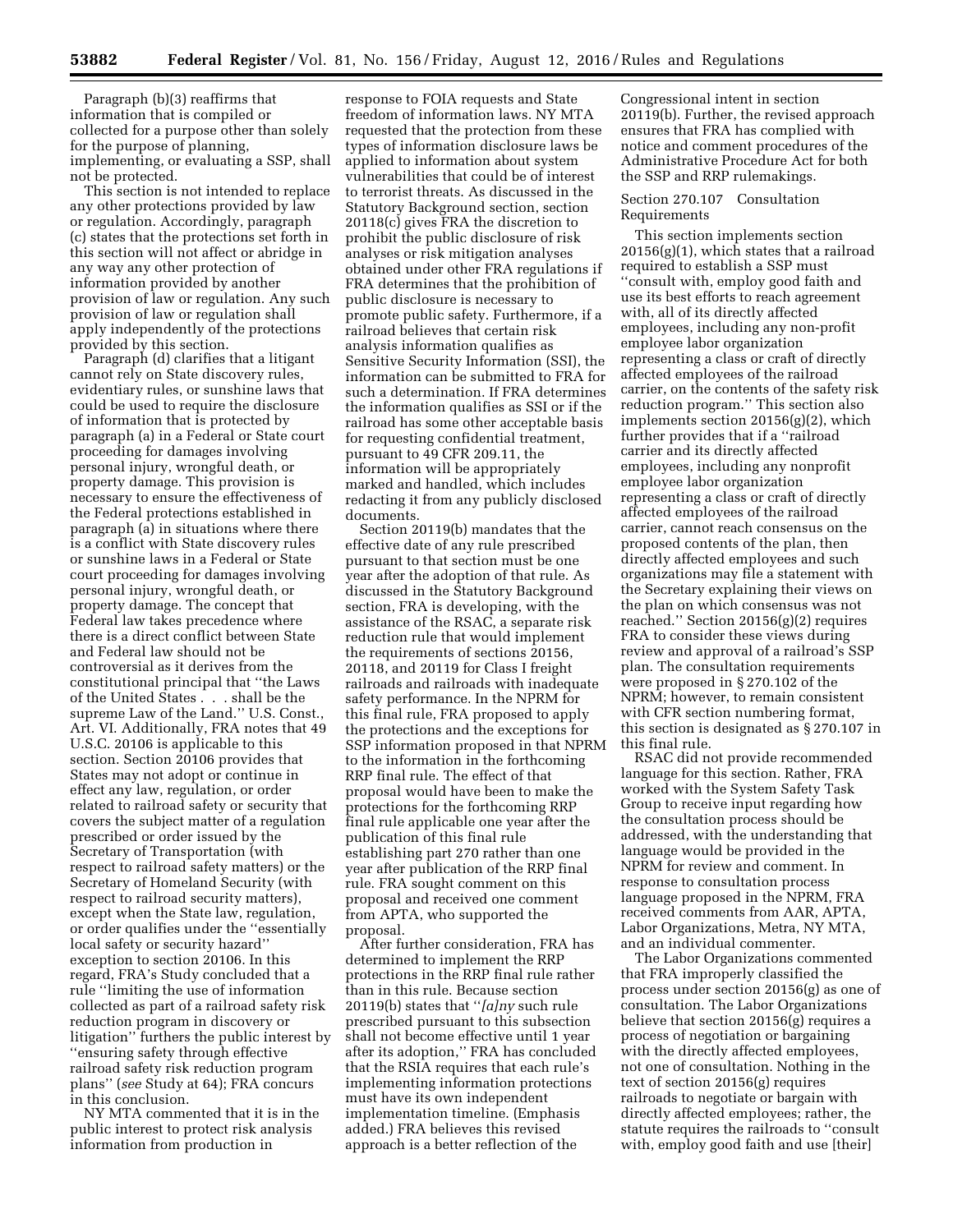best efforts to reach agreement with'' directly affected employees (including the Labor Organizations) on the contents of the SSP plan. Throughout the RSAC discussions, FRA referred to this process as one of consultation, not one of negotiation or bargaining. The proposed text in the NPRM is consistent with section 20156(g), and FRA does not agree with the Labor Organizations' belief that the statute requires a process of negotiation or bargaining. Requiring a process of negotiation and bargaining would be beyond the scope of section 20156(g).

APTA believes that the consultation requirements in the final rule should mirror text in section 20156(g), and nothing more is needed. Specifically, APTA believes that anything more than the statutory text would be counterproductive, interfere with business relationships, and blur the line between FRA and the National Labor Relations Board's (NLRB) responsibilities. FRA disagrees. FRA believes that § 270.107 and the accompanying Appendix clarify and provide a workable framework for the railroads. As for the blurring of FRA's and NLRB's responsibilities, APTA did not provide any examples in which FRA proposed to intrude upon NLRB's responsibilities. It isn't clear, therefore, to which NLRB responsibilities APTA is referring.

Paragraph (a)(1) of this section implements section 20156(g)(1) by requiring a railroad to consult with its directly affected employees on the contents of its SSP plan. As part of that consultation, a railroad must utilize good faith and best efforts to reach agreement with its directly affected employees on the contents of its plan. APTA requested that FRA expand the consultation requirement to include all parties, including the directly affected employees and those with significant safety responsibilities because, as proposed, the rule would not require any entities other than the railroads to consult in good faith. APTA is concerned that some railroads may not have authority or leverage to successfully bring the other parties to the table during the consultations. FRA agrees that all of the necessary entities should participate in the consultation process; however, section 20156(g) requires only the railroad to employ good faith and use its best efforts to reach agreement with all of its directly affected employees. Pursuant to paragraph  $(b)(2)$ , if the railroad and certain directly affected employees cannot reach agreement, the railroad will provide a consultation statement to FRA that identifies any known areas of non-agreement and an explanation of

why the railroad believes agreement was not reached. This will be the railroad's opportunity to explain whether the result of non-agreement is due to the directly affected employees not acting in good faith or not using their best efforts. Pursuant to paragraph (c), the employees will then have the opportunity to file a statement which will be their opportunity to explain why they or why the railroad believes they did not use good faith or best efforts. Since section 20156(g) requires only the railroad to act in good faith and use best efforts, FRA may approve a plan even if the directly affected employees did not act in good faith or did not use their best efforts, just as long as the railroad employed good faith and best efforts. This means that a railroad will satisfy section 20156(g) if it can show that it acted in good faith and used best efforts to reach agreement, even if other parties did not. FRA believes this will provide the ''authority'' or ''leverage'' raised by APTA for a railroad to bring the necessary parties to the table. The directly affected employees will not be able to block approval of a railroad's SSP plan by not acting in good faith or using their own best efforts, as APTA suggests. Rather, the consultation process is the opportunity for the directly affected employees to provide input and work with the railroad to create a SSP plan that addresses any issues the employees believe are critical to the safety of the railroad. If the directly affected employees fail to act in good faith or do not use their best efforts, they will miss an opportunity to have their voices fully heard and may end up being required to comply under the regulation with a SSP plan in which they did not effectively provide input.

APTA also requested that the consultation process be modified so that the process provides a structure for working collaboratively in the development of the SSP and a methodology to handle disputes or reasonable differences in opinion on how to implement the plan. FRA believes that § 270.107 and Appendix B provide a workable, but flexible framework so that the parties can work collaboratively on the development of a SSP and handle any disputes that arise. APTA did not provide any suggestions regarding what type of modifications should be made, so it is unclear to FRA what in the rule should be modified from the NPRM.

Paragraph (a)(2) as proposed in the NPRM specified that the term directly affected employees included any nonprofit employee labor organization representing a class or craft of the railroad's directly affected employees.

The proposed paragraph made it clear that a railroad that consults with a nonprofit employee labor organization is considered to have consulted with the directly affected employees represented by that organization. However, FRA has removed this language from paragraph (a)(2) and incorporated it into paragraphs (a)(1) and (2).

Paragraph (a)(2) clarifies that if a railroad contracts out significant portions of its operations, the contractor and the contractor's employees performing the railroad's operations shall be considered directly affected employees for the purposes of this part. While this provision was not expressly proposed in the NPRM, FRA believes it is necessary to address how the consultation process will be handled when a railroad contracts out significant portions of its operations to other entities. The contracts should be ongoing and involve significant aspects of the railroad's operations. For example, if a railroad contracts out maintenance of its locomotives and rail cars to another entity, it is vital for the employees who are performing this maintenance to be part of that railroad's SSP and have the opportunity to provide their valuable input on the SSP. Another example would be if a railroad contracts out the actual operations of its passenger rail to another entity; the contracted entity that is operating the trains on behalf of the railroad would certainly need to be part of the consultation process. If a railroad is unsure whether a contracted entity is a directly affected employee for the purposes of this part, FRA encourages the railroads and other interested stakeholders to contact FRA for guidance.

Paragraph (a)(3) in the NPRM proposed to require a railroad to meet with its directly affected employees no later than 180 days after the effective date of the final rule to discuss the consultation process. This requirement has been included in paragraph (a)(3) of the final rule. This meeting will be the railroad's and directly affected employees' opportunity to schedule, plan, and discuss the consultation process. FRA does not expect a railroad to discuss any substantive material until the information protections provisions of § 270.105 become applicable. Because some commenters appeared to believe that this meeting would discuss the substance of the SSP plan, FRA is including language in paragraph (a)(3) specifying that the railroad is not required to discuss the substance of a SSP plan. Rather, this meeting should be administrative in nature so that all parties understand the consultation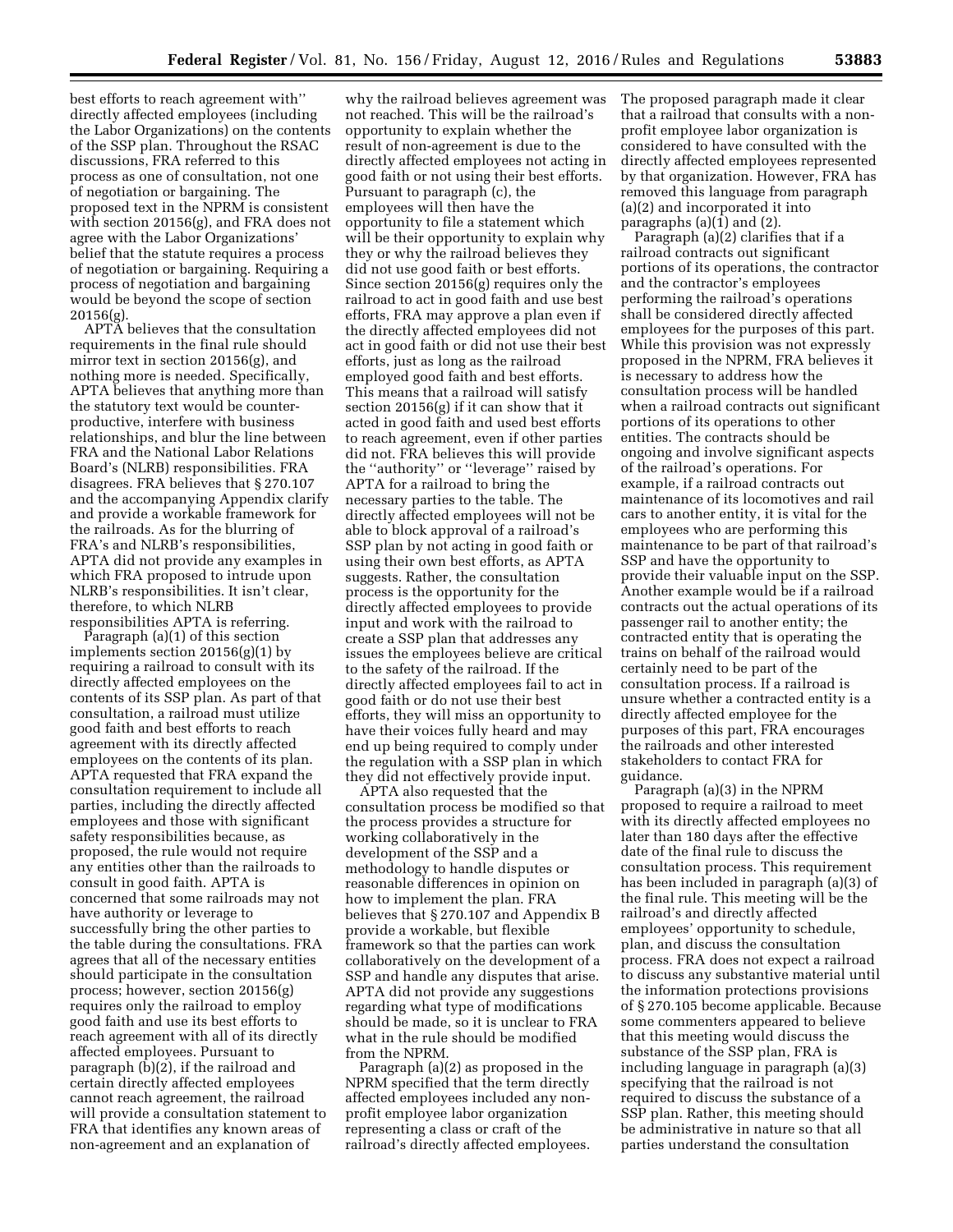process as they go forward and that they may engage in substantive discussions as soon as possible after the protections of § 270.105 become applicable. The meeting will also be an opportunity for the railroad to educate the directly affected employees on system safety and how it may affect them. Under paragraph (a)(3)(ii), the railroad will be required to provide notice to the directly affected employees no less than 60 days before the meeting is held.

In commenting on the NPRM, the Labor Organizations pointed out that the meeting under paragraph (a)(3) is the only meeting required by this rule and there is no requirement to have a meeting to discuss the substance of the SSP plan. The Labor Organizations believe that meetings regarding the substance of the SSP plan can occur before the protections of § 270.105 become applicable, because in the past with other programs (*e.g.,* the Confidential Close Call Reporting Program), the railroads and the Labor Organizations have agreed to confidentiality. As stated in the previous paragraph, the meeting required by paragraph (a)(3) will be the railroad's and the Labor Organizations' opportunity to schedule and plan the consultation process. This means that at the first meeting, the parties will schedule the future meetings to discuss the substance of the SSP plan. Since every railroad operation varies by scale and work force, FRA believes setting forth a rigid consultation meeting schedule would be unworkable and inconsistent with the flexibility that the SSP aims to provide. The initial meeting under paragraph (a)(3) provides both the railroad and the labor organizations the flexibility to tailor the consultation process to their specific needs. Additionally, FRA has extended the time between the date that the § 270.105 information protections are applicable and when the railroads will be required to submit their SSP plans, thereby extending the amount of time during which consultation on the substance of the SSP plans will occur. As for consultation on the substance of a SSP plan before the date the § 270.105 protections are applicable, nothing in the rule restricts any railroad from doing so, and if the parties can enter into a confidentiality agreement regarding this information, they are free to do so. FRA does note, however, that any such confidentiality agreement is unrelated to this rule and would not affect the use of any such information in legal proceedings, to the extent otherwise permitted by law.

The Labor Organizations also expressed concern with the amount of time estimated in the rule's Paperwork Reduction Act analysis for the railroads to consult with the directly affected employees and the amount of time to prepare a statement under paragraph (b)(2). The Paperwork Reduction Act analysis estimated that each railroad would have four consultation meetings at 4 hours each for a total of 16 hours and that a statement under paragraph (b)(2) would take 20 minutes to prepare. The Labor Organizations claim that these estimated time periods are too short and would result in an inconsequential amount of time for consultation on the contents of the plan. FRA notes that the time periods in the Paperwork Reduction Act analysis were only estimates and comments were requested on these estimates. *See* 77 FR 55401. The Labor Organizations' comments do not provide suggested time periods that they believe are more appropriate. However, in this final rule, FRA has reevaluated the burdens under the Paperwork Reduction Act and is providing new estimates based on the Labor Organizations' concerns. FRA has increased its estimate of the number of consultations with directly affected employees to 28 and has increased the burden time of each consultation to 40 hours. Further, FRA has increased the number of consultation statements to 30. Of these, 28 consultation statements will take 80 hours to complete and two consultations will take two hours to complete

Multiple commenters requested FRA modify the timeline in paragraph (a)(3). APTA believes that the proposed consultation (and SSP implementation) schedule is not practical and may not be possible to comply with. APTA states that the requirement to have the initial consultation with the directly affected employees within 180 days of the effective date of the rule is not reasonably achievable. According to APTA, some railroads would be hard pressed to meet this deadline due to the size of their operations and the variety of directly affected employees they would be required to notify. APTA proposes that, rather than requiring the initial consultation to be completed, § 270.201 should require that the initial consultation only begin within the 180 days. FRA notes that § 270.107(a)(3) requires the railroad only to meet ''to discuss the consultation process,'' not to complete the initial consultation process. As discussed in the previous paragraph, this meeting will be administrative in nature and FRA does not expect the railroad to discuss the substance of the SSP plan. FRA makes clear that it does not expect the railroad

to complete an initial consultation on the substance of the SSP plan within this 180-day period; rather, it is understandable that the railroad will wait until the date the § 270.105 protections become applicable before it begins the consultation on the substance of the plan. APTA also requested that the deadline to file the SSP plan pursuant to § 270.201 be extended so that there would be more time to consult with the directly affected employees on the substance of the SSP plan. FRA is extending this time period as discussed in the section-by-section analysis for § 270.201(a), below.

NY MTA and Metra proposed that FRA extend the 180-day deadline for the meeting to 365 days due to the number of employees working under numerous contracts that would need to meet to discuss the consultation process. FRA declines to extend this 180-day period to 365 days because it would be inconsistent with the purpose of requiring the meeting. As discussed above, this meeting will be administrative in nature and FRA does not expect the meeting to address the substance of the SSP plan. If the time period were extended to 365 days after the effective date of the rule, a railroad could hold the initial meeting on day 364, and 121 days 9 later the railroad would be required to submit the SSP plan to FRA. This would make it very difficult for the railroads and directly affected employees to initiate and complete the consultation process in a timely and meaningful manner. Instead, by having the initial meeting within 180 days after the effective date of the rule, all parties will have a clear understanding of the consultation process, so that once the meetings begin regarding the substance of the SSP plan (presumably after the date the § 270.105 protections become applicable), the parties can focus on the SSP plan and not the actual consultation process.

NY MTA also commented that the consultation process should not even begin until after the date the protections in § 270.105 become applicable because protection is needed to ensure that railroads and employees are not discouraged from actively identifying hazards. FRA agrees that the consultation regarding the substance of a SSP plan could not fully begin until after the date the § 270.105 protections

<sup>9</sup>Based on comments received, the deadline to submit SSP plans to FRA pursuant to § 270.201 is extended to 545 days after the publication of the final SSP rule. This is discussed further in the section-by-section analysis for § 270.201(a)(1). The statement that a railroad would have 121 days to submit an SSP plan takes into account this extension of the submission deadline.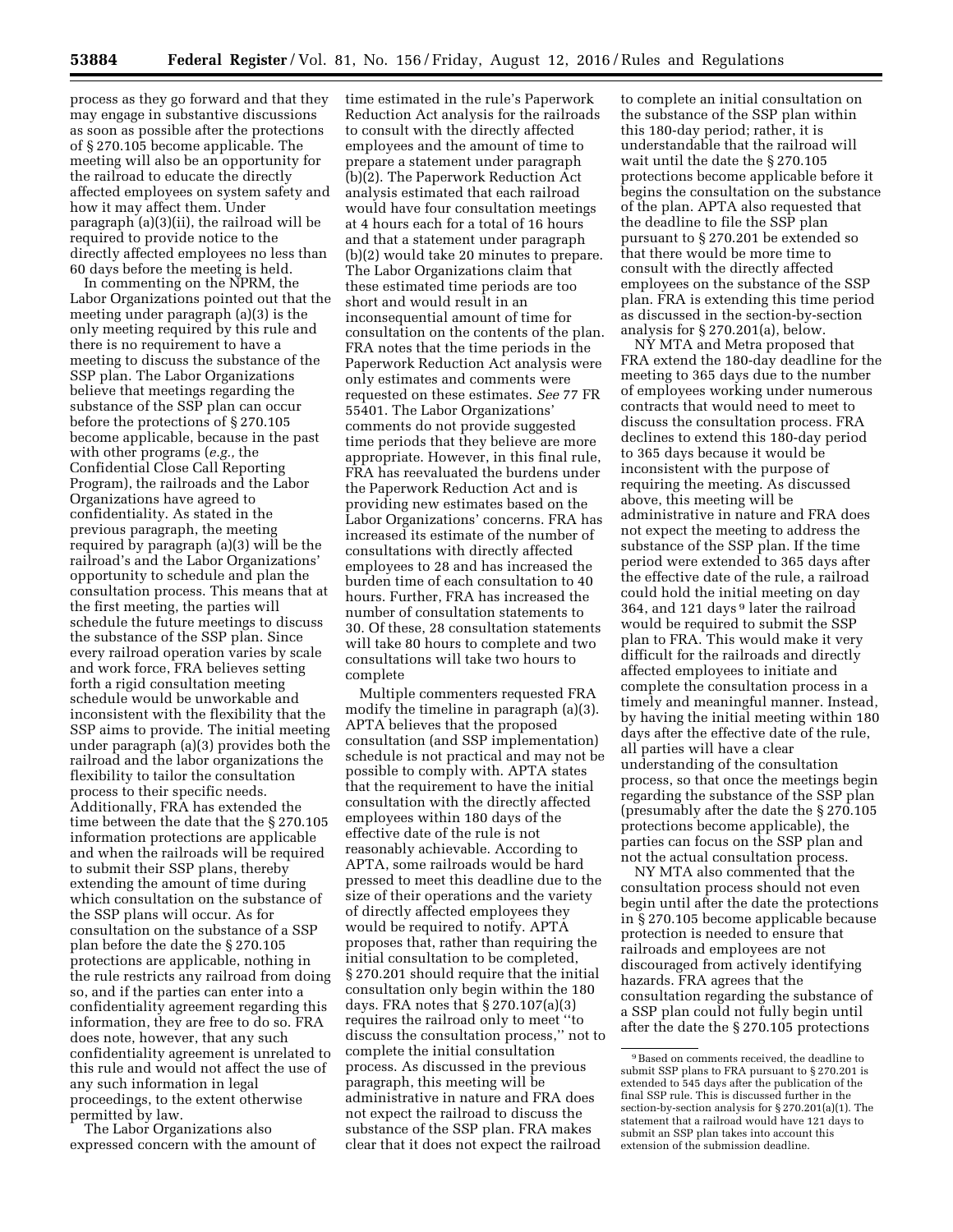become applicable, which is why the meeting required by paragraph (a)(3) is required only to address the consultation process, not the substance of the SSP plan.

Finally, Metra requested that FRA clarify that the 60-day notification requirement only applies to the initial meeting to discuss the consultation process, and no other meeting. FRA agrees and has included paragraph (a)(3)(ii), which is based on the last sentence of proposed paragraph (a)(3). Paragraph (a)(3)(ii) provides that a railroad shall notify the directly affected employees of the preliminary meeting no less than 60 days before it is held, thereby clarifying that the 60-day period refers only to this preliminary meeting.

Paragraph (a)(4) directs readers to Appendix B for additional guidance on how a railroad might comply with the consultation requirements of § 270.107. The appendix and the comments received in response are discussed later in this preamble in the section-bysection analysis for the Appendix B.

An individual commenter requested that the consultation requirements be more detailed. The commenter suggested adding the following requirements: (1) Visibly post the SSP requirements under this part before the SSP is created because, according to the commenter, the parties tend to get ''dug in'' once the consultation begins and everyone has expressed their position; (2) hold biannual or quarterly meetings between parties regarding safety hazards and risks and provide the meeting minutes to FRA; (3) have a system in which perceived unsafe work orders can be challenged; (4) do not allow a fully implemented SSP to be changed in a way that reduces safety without FRA approval; and (5) establish a committee to make recommendations on uniform minimum standards for working on the right-of-way, including intercity rail.

As for the commenter's first and second suggested requirements, FRA seeks to provide the railroads and their directly affected employees the flexibility to tailor the consultation process to their specific operations. Therefore, adopting these requirements would only take away some of this flexibility. The commenter's third suggested requirement is actually a type of mitigation measure a railroad may put in place to address identified hazards and resulting risks. However, FRA is not requiring specific mitigation measures under this rule; consequently, FRA declines to adopt the suggested mitigation measure. The commenter's fourth suggested requirement raises an issue that is addressed in § 270.201(c), below. Finally, regarding the

commenter's fifth suggested requirement, FRA's RSAC has established working groups and task forces to addresses safety across a wide range of areas, including right-of-way safety. In fact, the safety of roadway workers along the right-of-way is specifically addressed in FRA's regulations at 49 CFR part 214. Accordingly, FRA believes it unnecessary to adopt this suggested requirement.

Paragraph (b) requires a railroad to submit, together with its SSP plan, a consultation statement. The purpose of this consultation statement is twofold: (1) To help FRA determine whether the railroad has complied with § 270.107(a) by, in good faith, consulting with and using its best efforts to reach agreement with its directly affected employees on the contents of its SSP plan; and (2) to ensure that the directly affected employees with which the railroad has consulted are aware of the railroad's submission of its SSP plan to FRA for review. The consultation statement must contain specific information described in paragraphs (b)(1) through (4) of this section.

Paragraph (b)(1) requires that the consultation statement contain a detailed description of the process the railroad utilized to consult with its directly affected employees. This description should contain information such as (but not limited to) the following: (1) How many meetings the railroad held with its directly affected employees; (2) what materials the railroad provided its directly affected employees regarding the draft SSP plan; and (3) how input from directly affected employees was received and handled during the consultation process.

If the railroad is unable to reach agreement with its directly affected employees on the contents of its SSP plan, paragraph (b)(2) requires that the consultation statement identify any known areas of disagreement and provide the railroad's explanation for why it believed agreement was not reached. A railroad could specify, in this portion of the statement, whether it was able to reach agreement on the contents of its SSP plan with certain directly affected employees, but not others.

In commenting on the NPRM, AAR believes that paragraph (b)(2) should be removed. AAR states that a railroad cannot know the motivation behind its directly affected employees' decision (including a labor union's decision) to disagree with a railroad's SSP plan. FRA agrees that the railroad may not know the actual reason(s) why its directly affected employees could not reach

agreement with it on the contents of the SSP plan. It is because of this that paragraph (b)(2) requires an explanation only as to why the railroad believes agreement was not reached—not what the directly affected employees believe. If agreement cannot be reached, this statement will provide a record of the railroad's account of the consultation process, and in turn will serve to help FRA evaluate whether good faith and best efforts were used.

In the NPRM, § 270.102(b)(3) proposed to require that the consultation statement identify any provision that would affect a provision of a collective bargaining agreement between the railroad and a non-profit employee labor organization and then explain how the railroad's SSP plan would affect it. In commenting on the NPRM, AAR believes this proposal is unnecessary and requested that FRA delete it. FRA agrees and has not included this provision in the final rule. Generally, FRA is not involved in the collective bargaining process and does not intend to become involved in the process because of this rule. However, if the labor organizations believe that the railroad's SSP plan violates the collective bargaining agreement, they may include this as part of their statement pursuant to paragraph (c)(1) of this section.

Under paragraph (b)(3) in the final rule, proposed as paragraph (b)(4), the consultation statement must include a service list containing the name and contact information for the international/national president of any non-profit employee labor organization representing directly affected employees and any directly affected employee who significantly participated in the consultation process independently of a non-profit labor organization. This paragraph also requires a railroad (at the same time it submits its proposed SSP plan and consultation statement to FRA) to provide individuals identified in the service list a copy of the SSP plan and consultation statement. This service list will help FRA determine whether the railroad has complied with the § 270.107(a) requirement to consult with its directly affected employees. Requiring the railroad to provide individuals identified in the service list with a copy of its submitted plan and consultation statement also serves to notify those individuals that they have 30 days under § 270.107(c)(2) (discussed below) to submit a statement to FRA if they were not able to come to reach agreement with the railroad on the contents of the SSP plan.

As proposed in the NPRM, this paragraph would have required the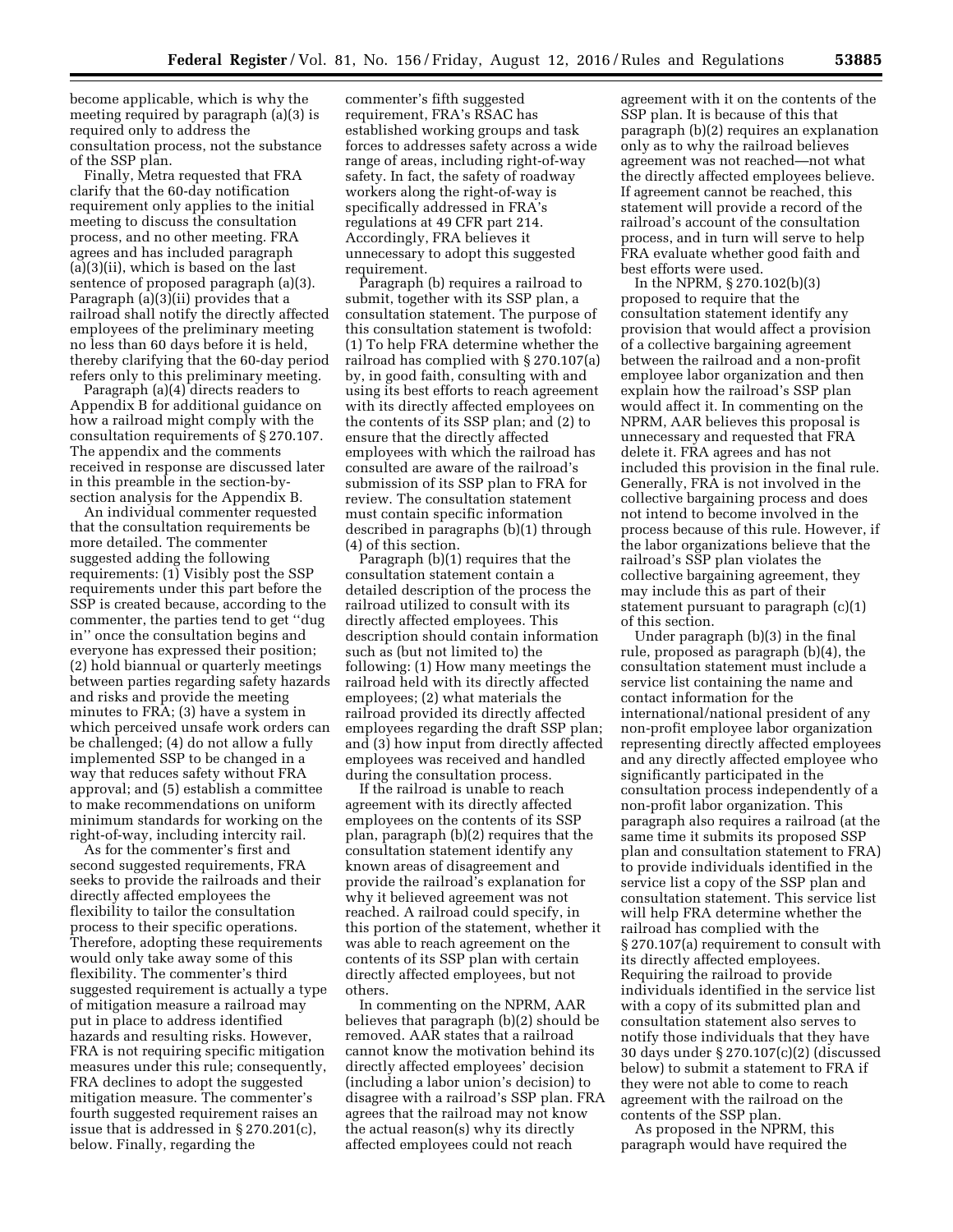consultation statement to include a service list containing the names and contact information for the international/national president and general chairperson of the non-profit employee labor organizations representing a class or craft of the railroad's directly affected employees; any labor organization representative who participated in the consultation process; and any directly affected employee who significantly participated in the consultation process independently of a non-profit employee labor organization. In its comments on the NPRM, AAR requested that the service list be limited to the international/national president of any non-profit employee labor organization representing a class or craft of the railroad's directly affected employees. AAR believes that including the general chairperson of these labor organizations and any labor organization representative who participated in the consultation process would be overly burdensome and that a railroad's inadvertent failure to serve one of the parties listed could be used against them and lead to FRA not approving the plan. AAR cites certain regulations of the Surface Transportation Board (STB) for which, when notification of labor unions is required, notice is given to the national office of the labor unions of the employee affected. *See* 49 CFR 1150.32(e) and 1150.42(e). AAR believes that service on the union presidents is sufficient because the unions are capable of notifying the necessary employees. FRA agrees. To minimize the paperwork burden and the potential for confusion, the service list under paragraph (b)(3) contains only the following: (1) The international/national president of any non-profit employee labor organization representing directly affected employees and (2) any directly affected employee who significantly participated in the consultation process independently of a non-profit employee labor organization. When directly affected employees are represented by a non-profit employee labor organization, limiting service to the president of the labor organization serves to ensure that the employees receive the same version of the SSP plan, thereby minimizing potential confusion.

In commenting on the NPRM, the Labor Organizations requested that when a railroad submits its SSP plan and consultation statement to FRA, the railroad also ''simultaneously'' send a copy of these documents to all individuals identified in the service list. FRA agrees and has adopted this suggestion to ensure the directly

affected employees receive the SSP plan and consultation statement at approximately the same time FRA does so that they have sufficient time to submit a statement to FRA pursuant to paragraph (c)(2).

Finally, FRA notes that APTA, in commenting on the NPRM, believes that paragraph (b) applies different standards to the parties (railroads and directly affected employees) and presumes that failure to reach agreement would be based on the railroad's failure to use good faith. APTA recognizes that RSIA allows directly affected employees to file a statement with FRA regarding the areas of disagreement; however, APTA believes that paragraph (b) effectively shifts the burden to the railroads. APTA also claims that paragraph (b) presumes that if no agreement is reached, the SSP plan is deficient and the railroad failed to act in good faith, instead of considering the possibility that the SSP plan is adequate but the parties simply disagree. APTA therefore requests that proposed paragraphs (b)(1) through (3) not be included in the final rule.

As discussed previously, FRA has not included proposed paragraph (b)(3) in this final rule. FRA also makes clear that, if there is disagreement between the railroad and certain directly affected employees, including their union representatives, the failure to reach an agreement does not, in itself, lead to a presumption that the railroad acted in bad faith or failed to use best efforts. Rather, the consultation statement required by paragraph (b) is the railroad's opportunity to explain why it believes there was disagreement. If paragraphs (b)(1) and (2) were not included in the final rule, as requested by APTA, FRA would only have the statement from the directly affected employees as an explanation as to why agreement was not reached. To make a balanced and well-informed decision on whether the railroad used good faith and best efforts, FRA believes it necessary to have a statement from both the railroad and the directly affected employees. Further, as noted in the discussion of paragraph (a)(1), FRA may approve a plan even if there is disagreement between the parties, as long as FRA can determine that the railroad consulted in good faith and used its best efforts to reach agreement. In this regard, it would be more difficult for FRA to make this determination without the consultation statement required by paragraphs (b)(1) and (2).

Paragraph  $(c)(1)$  implements section  $20156(g)(2)$  by providing that, if a railroad and its directly affected employees cannot reach agreement on the proposed contents of a SSP plan,

then the directly affected employees may file a statement with the FRA Associate Administrator for Railroad Safety and Chief Safety Officer explaining his or her views on the plan on which agreement was not reached. The FRA Associate Administrator for Railroad Safety and Chief Safety Officer will consider any such views during the plan review and approval process. Appendix C sets forth the procedures for the submission of statements by directly affected employees.

Paragraph (c)(2) specifies that a railroad's directly affected employees have 30 days following the date of the railroad's submission of its proposed SSP plan to submit the statement described in paragraph (c)(1) of this section. While the NPRM proposed to provide the directly affected employees 60 days to file such a statement, FRA believes that 30 days is more appropriate. This decision takes into account that paragraph (b)(3) ensures that the directly affected employees are provided the SSP plan and the consultation statement at approximately the same time the documents are provided to FRA for review, as requested by the Labor Organizations. Moreover, pursuant to § 270.201(b), FRA will review a SSP plan within 90 days of receipt, as discussed below. As a result, if the directly affected employees were to have up to 60 days to submit a statement when agreement on the SSP plan was not reached, FRA would have only 30 days to consider the directly affected employees' views while reviewing the SSP plan. Thirty days would not be enough time to ensure that the directly affected employees' views are sufficiently addressed during the SSP plan review process.

Paragraph (d) requires that a railroad's SSP plan include a description of the process a railroad will use to consult with its directly affected employees on any substantive amendments to the railroad's SSP plan. As with its initial SSP plan, a railroad must use good faith and best efforts to reach agreement with directly affected employees on any substantive amendments to the plan. Examples of substantive amendments could include the following: The addition of new stakeholder groups (or the removal of a stakeholder group); major changes to the processes employed, including changes to the frequency of governing body meetings; or changing the organizational level of the manager responsible for the SSP (*e.g.,* changing from the Chief Safety Officer to someone who reports to the Chief Safety Officer). Requiring a railroad to detail that process in its plan facilitates the consultation by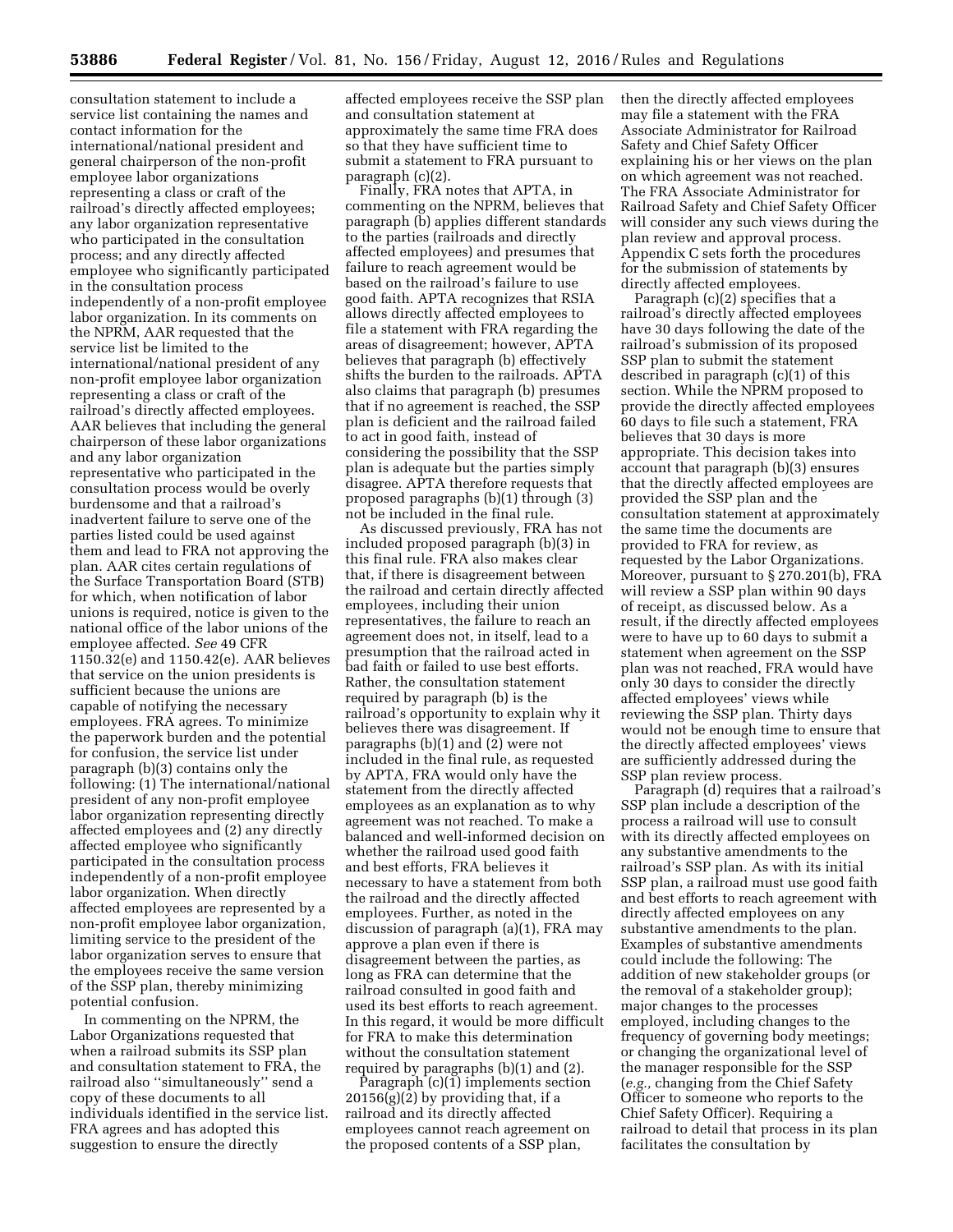establishing a known path to be followed. A railroad that does not follow this process when substantively amending its SSP plan may be subject to penalties for failing to comply with the provisions of its plan. However, this requirement does not apply to nonsubstantive amendments (*e.g.,*  amendments updating names and addresses of railroad personnel). If a railroad is uncertain as to whether a proposed amendment is substantive or non-substantive, it should contact FRA for guidance.

# *Subpart C—Review, Approval, and Retention of System Safety Program Plans*

Section 20156(a)(1)(B) requires a railroad to submit its SSP, including any of the required plans, to the Administrator (as delegate of the Secretary) for review and approval. Subpart C, Review, Approval, and Retention of System Safety Program Plans, addresses these statutory requirements.

#### Section 270.201 Filing and Approval

This section sets forth the requirements for the filing of a SSP plan and FRA's approval process.

Paragraph (a)(1) requires that each railroad submit one copy of its SSP plan to the FRA Associate Administrator for Railroad Safety and Chief Safety Officer no later than February 8, 2018, or not less than 90 days before commencing operations, whichever is later. In the NPRM, FRA proposed requiring submission no later 395 days after the effective date of the final rule; however, many commenters expressed concern regarding this timeframe. The commenters believe that 395 days after the effective date of the rule is not a sufficient amount of time for a railroad to draft its SSP and conduct the necessary consultation with directly affected employees pursuant to § 270.107. The commenters point out that since the protections under § 270.105 do not go into effect until 365 days after the publication date of the rule, the requirement that the railroad submit its plan to FRA 395 days after the effective date does not provide enough time to conduct consultation regarding the substance of the SSP. To address these concerns, FRA has extended this submission deadline.

The final rule requires a railroad to submit its SSP plan 180 days after the effective date of the protections. Per section 20119(b), the protections cannot go onto effect until 1 year after adoption of the final rule. The final rule will not be effective until 60 days after publication. Therefore, 365 days after

publication, the railroad will have 180 days to submit its SSP. In other words, the railroad will submit its SSP plan to FRA 545 days after publication or 485 days after the effective date of the rule. FRA believes providing the railroads with additional time to submit their plans will allow for sufficient time to draft the SSP plan and conduct the necessary consultation with the directly affected employees pursuant to § 270.107.

In addition, APTA raised concerns regarding the requirement that new starts submit their plans not less than 90 days before commencing operations. APTA believes this is not sufficient time if operations begin before the protections under § 270.105 are effective and therefore requests FRA consider extending the amount of time a railroad has to submit a plan before commencing operations. Under paragraph (a)(1), a railroad must have its SSP plan in place 90 days before commencing operations, or by February 8, 2018 (*i.e.,* 180 days after the date the protections of § 270.105 become applicable), whichever is later. This means that if a new start is commencing operations before the date the protections of § 270.105 become applicable, the railroad will have at least until 180 days after the date the protections of § 270.105 become applicable to submit a plan, given that the later submission date will apply. Accordingly, FRA believes that the rule provides a sufficient amount of time for a new start to develop its SSP plan in consultation with its directly affected employees and submit the plan to FRA for approval.

Paragraph (a)(2) provides that the railroad shall not include the results of its risk-based hazard analysis in its SSP plan that it submits to FRA pursuant to paragraph (a)(1) of this section. The SSP plan should only include the processes and methods used in the risk-based hazard analysis as described in § 270.103(p). However, since the riskbased hazard analysis is a vital element of a SSP, FRA will be available to assist the railroads and other stakeholders to ensure that this analysis is robust and addresses all the necessary aspects of the railroad's operations. To achieve this goal, representatives of FRA and States participating under part 212 of this chapter will have access to the railroad's risk-based hazard analysis pursuant to paragraph (a)(2).

As part of its submission, the railroad must provide certain additional information. Primarily, under paragraph (a)(3), the SSP plan submission shall include the signature, name, title, address, and telephone number of the chief official responsible for safety and

who bears primary managerial authority for implementing the SSP for the submitting railroad. By signing, this chief official is certifying that the contents of the SSP plan are accurate and that the railroad will implement the contents of the program as approved by FRA. The SSP plan shall also include the contact information for the primary person managing the SSP and the senior representatives of host railroads, contract operators, and shared track/ corridor operators, if any, and any other person who utilizes or provides significant safety-related services. The term ''person'' has been included in paragraph (a)(3)(iii) to clarify what was meant by ''others'' as proposed in the NPRM. The inclusion of a person that utilizes or provides significant safetyrelated services is consistent with the discussion of § 270.103(d)(2). The contact information for the primary person managing the SSP is necessary so that FRA knows who to contact regarding any issues with the railroad's SSP. Likewise, the contact information for the senior representatives of any host railroad, contract operator, shared track/ corridor operator, or other person who utilizes or provides significant safetyrelated services is necessary so that FRA knows who to contact regarding the involvement of these parties in implementing and supporting the railroad's SSP. Separately, FRA notes that it has included proposed paragraph (a)(5) in paragraph (a)(3) to maintain clarity. Paragraph (a)(5) in the NPRM proposed to require the chief official responsible for safety and who bears primary managerial authority for implementing the railroad's SSP to certify that the contents of the railroad's SSP plan are accurate and that the railroad will implement the contents of the program as approved by § 270.201(b). This proposed requirement is specifically reflected in paragraph  $(a)(3)(i).$ 

Paragraph (a)(4) references the requirements of § 270.107(b), which requires a railroad to submit with its SSP plan a consultation statement describing how it consulted with its directly affected employees on the contents of its SSP. When the railroad provides the consultation statement to FRA, § 270.107(b)(3) also requires that the railroad simultaneously provide a copy of the statement to certain directly affected employees identified in a service list. The directly affected employees can then file a statement for FRA's consideration in evaluating the proposed plan if they do so within 30 days after the railroad has filed its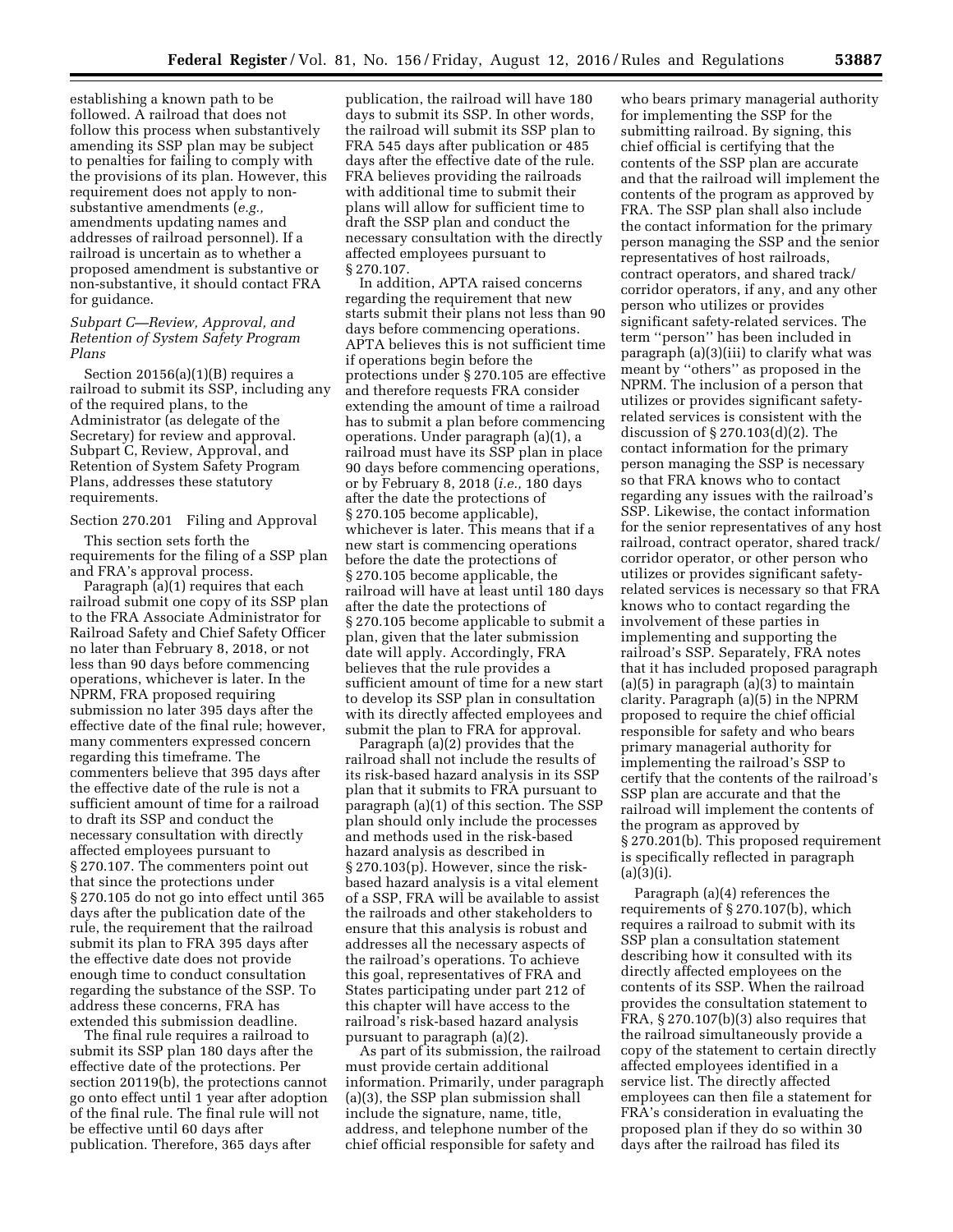consultation statement, as discussed in § 270.107(c)(2).

Paragraph (b) sets forth the FRA approval process for a railroad's SSP plan. Within 90 days of receipt, FRA will review the SSP plan to determine if the elements prescribed in this part are sufficiently addressed in the railroad's submission. FRA notes that the NPRM also proposed that FRA review would alternatively take place ''within 90 days of receipt of each SSP plan submitted before the commencement of railroad operations.'' However, FRA has not included this alternative condition in the final rule because it would be duplicative and erroneously imply a difference in the 90-day period, when there would be none. FRA's review will consider any statement submitted by directly affected employees pursuant to § 270.107. As with drafting the plan, FRA intends to work with the railroad and any necessary stakeholders when reviewing the plan.

Once FRA determines whether a railroad's SSP plan complies with the requirements of this part, FRA will notify, in writing, each person identified by the railroad in  $\S 270.201(a)(3)$ whether the railroad's SSP plan is approved or not. The NPRM proposed that FRA notify ''the primary contact person of each affected railroad''; however, to maintain consistency within this section, FRA revised the language to ''each person identified by the railroad in  $\S 270.201(a)(3)$ ." If FRA does not approve a plan, it will inform the railroad of the specific points in which the plan is deficient. FRA will also provide the notification to each individual identified in the service list accompanying the consultation statement required under § 270.107(b). When the railroad receives notification that the plan is not approved and notice of the specific points in which the plan is deficient, the railroad has 90 days to correct all of the deficiencies identified and resubmit the plan to FRA under paragraph (b)(3). FRA had received comments expressing concern that 60 days was not a sufficient amount of time for a railroad to address the deficient points of a SSP plan, as proposed in the NPRM. To address this concern, FRA has extended the deadline to 90 days in the final rule.

AAJ and the Labor Organizations expressed concern that railroads may claim that they are immune from any safety hazard claim or that a State law claim is preempted because FRA has approved a railroad's SSP plan. The Labor Organizations provided the example that if an employee is injured because of defective ballast in a yard,

and a State has a regulation that sets forth walkway standards, a railroad may claim that the State law is preempted because FRA had approved the railroad's SSP which included walkway safety. Accordingly, the Labor Organizations suggested the following language to address this concern: ''Neither the approval by FRA of a railroad's System Safety Plan nor its compliance by a railroad shall be admitted into evidence in a lawsuit seeking damages for alleged negligence, nor shall a railroad claim that a state law or regulation is preempted, or that a federal law or regulation is precluded, because of such FRA approval or a railroad's compliance.'' FRA understands the concerns expressed by the commenters, and has included paragraph (b)(4) to address those concerns.

The final rule requires the development of a SSP that must be approved by FRA. Under § 270.103(p), the SSP includes a risk-based hazard management program that establishes the processes used in the risk-based hazard analysis to identify hazards and corresponding risks on the railroad's system and the methods used to identify actions that mitigate or eliminate the hazards and corresponding risks. Section 270.201(a)(2) provides that the railroad shall not include in its SSP the risk-based hazard analysis that is conducted pursuant to § 270.103(q). Section 270.103(q) in turn provides that once FRA approves a railroad's SSP, the railroad is to apply the risk-based hazard analysis to identify and analyze hazards on the railroad's system, determine the resulting risks, and identify and implement specific actions that will mitigate or eliminate the hazards. Since FRA will not be reviewing or approving the specific mitigation and elimination measures that a railroad may adopt to address the hazards and risks that it identifies, the final rule is not intended to preempt State standards of care regarding the specific risk mitigation and mitigation actions a railroad will implement under its SSP. Accordingly, § 270.201(b)(4) clarifies that FRA approval of a railroad's SSP plan under this final rule does not constitute approval of the specific mitigation and elimination measures that the railroad will implement pursuant to § 270.103(q)(2) and should not be construed as establishing a Federal standard of care regarding those specific actions.

Paragraph (c) addresses the process a railroad will follow whenever it amends its SSP. When a railroad amends its SSP plan it shall submit the amended SSP plan to FRA not less than 60 days before

the proposed effective date of the amendment(s). The railroad shall file the amended SSP plan with a cover letter outlining the proposed changes to the original, approved SSP plan. The cover letter should provide enough information so that FRA knows what is being added, removed, or changed from the original approved SSP. The railroad will also be required to follow the process described pursuant to § 270.107(d) regarding the consultation with directly affected employees concerning the amendment(s) to the SSP plan. The railroad will describe in the cover letter the process it used to consult with its directly affected employees on the amendment(s).

FRA recognizes that some amendments may be safety-critical and that the railroad may not be able to submit the amended SSP plan to FRA 60 days before the proposed effective date of the amendments. In these instances, the railroad shall submit the amended SSP plan to FRA as near as possible to 60 days before the proposed effective date of the amendment(s). The railroad shall provide an explanation why the amendment is safety-critical and describe the effects of the amendment. The requirement that the railroad explain why the amendment is safety-critical was not proposed in the NPRM; however, it was added to the final rule to ensure that it is clear to FRA and other stakeholders the nature of the amendment and why the railroad believes it is safety-critical.

FRA also recognizes that some amendments may be purely administrative in nature. While § 270.201 subjects all changes to a SSP plan to a formal review and approval process, FRA believes that purely administrative changes should be excluded from the process so that the agency can focus its resources on more substantive matters. FRA has therefore included paragraph (c)(1)(iii) in the final rule to limit the need for formal FRA approval of purely administrative changes to previously approved SSP plans. This paragraph will allow these specific types of amendments to become effective immediately upon filing with FRA and thereby help to streamline the approval process. All other proposed amendments must comply with the formal approval process in paragraph (c) of this section.

Except as provided in paragraph (c)(1)(iii), FRA will review the proposed amended SSP plan within 45 days of receipt, under paragraph (c)(2)(i). FRA will then notify the primary contact person whether the proposed amended SSP plan has been approved by FRA. If the amended plan is not approved, FRA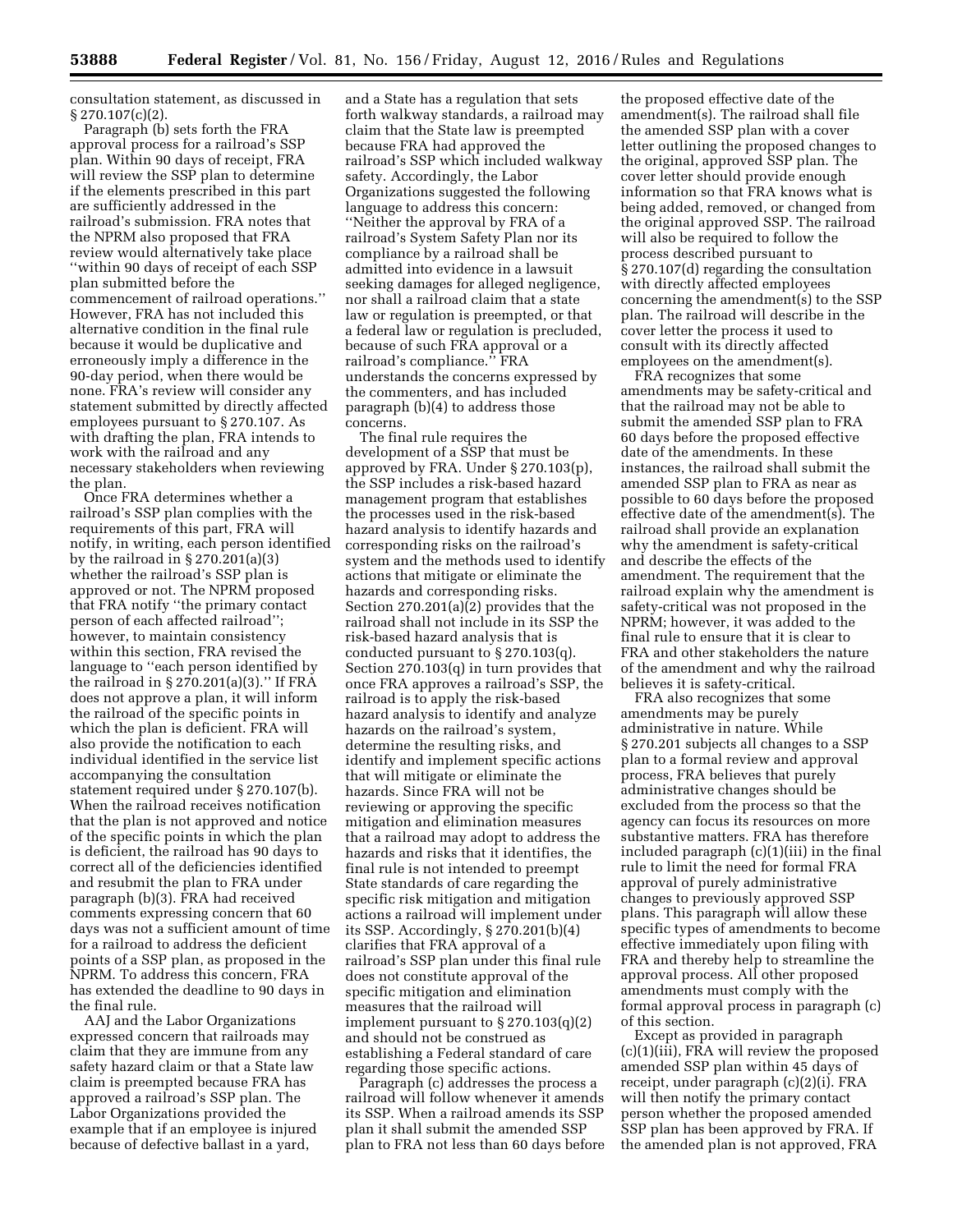will provide the specific points in which each proposed amendment to the plan is deficient. If FRA does not notify the railroad whether the amended plan is approved or not by the proposed effective date of the amendment(s) to the plan, the railroad may implement the amendment(s) to the plan. This implementation, however, is subject to FRA's pending decision regarding whether the amendment is approved or not. This provision provides flexibility for railroads to implement proposed amendments pending FRA's decision, should FRA not affirmatively act within the prescribed time periods. However, should FRA not approve a proposed amendment, the railroad must follow the procedures in paragraph (c)(2)(iii) to re-implement the amendment.

If a proposed amendment to the SSP plan is not approved by FRA, the railroad has two options: Correct all deficiencies and resubmit the amendment to FRA, or provide notice to FRA that it is retracting the proposed amendment. The final rule makes clear that the railroad may retract the proposed amendment rather than correct it, whichever option it believes best. The railroad will have 60 days following receipt of FRA's written notice that any proposed amendment was not approved to either submit a corrected copy of the amendment that addresses all deficiencies noted by FRA or to submit notice that the railroad is retracting the amendment.

Paragraph (d) allows FRA to reopen consideration of a plan or amendment after initial approval of the plan or amendment. Examples of the types of cause for which FRA may reopen review include FRA's determination that the railroad is not complying with its plan or plan amendment, and FRA's awareness of material information about which FRA was unaware when it originally reviewed the plan or amendment. The determination of whether to reopen consideration will be made solely within FRA's discretion on a case-by-case basis.

FRA sought comment in the NPRM on whether electronic submission of a SSP plan should be permitted and, if so, what type of process FRA should use to accept such submissions. All of the commenters who responded to this request supported electronic submission. Therefore, paragraph (e) permits documents to be submitted electronically. To provide guidance on electronic submission, FRA added Appendix C, Procedures for Submission of System Safety Program Plans and Statements from Directly Affected Employees, which is addressed below.

Section 270.203 Retention of System Safety Program Plan

This section sets forth the requirements for a railroad's retention of its SSP plan. FRA did not receive any comments in response to this section and, therefore, it remains unchanged from the NPRM. A railroad will be required to retain at its system headquarters, and at any division headquarters, a copy of its SSP plan and a copy of any amendments to the plan. The railroad must make the plan and any amendments available to representatives of FRA and States participating under part 212 of this chapter for inspection and copying during normal business hours.

# *Subpart D—System Safety Program Internal Assessments and External Auditing*

Subpart D sets forth the requirements for a railroad's internal SSP assessment and FRA's external audit of the railroad's SSP.

# Section 270.301 General

To determine whether a SSP is successful, it will need to be evaluated by both the railroad and FRA on a periodic basis. This section sets forth the general requirement that a railroad's SSP and its implementation will be assessed internally by the railroad and audited externally by FRA or FRA's designee. FRA did not receive any comments in response to this section and, therefore, it remains unchanged from the NPRM.

Section 270.303 Internal System Safety Program Assessment.

This section sets forth the requirements for the railroad's internal SSP assessment. FRA did not receive any comments in response to this section and, therefore, it remains substantively unchanged from the NPRM. Once FRA approves a railroad's SSP plan, the railroad shall conduct an annual assessment of the extent to which: (1) The SSP is fully implemented; (2) the railroad is in compliance with the implemented elements of the approved SSP plan; and (3) the railroad has achieved the goals set forth in § 270.103(c). This internal assessment will provide the railroad with an overall survey of the progress of its SSP implementation and the areas in which improvement is necessary.

As part of its SSP plan, the railroad will describe the processes used to: (1) Conduct internal SSP assessments; (2) report the findings of the internal SSP assessments internally; (3) develop, track, and review recommendations as a result of the internal SSP assessments;

(4) develop improvement plans based on the internal SSP assessments that, at a minimum, identify who is responsible for carrying out the necessary tasks to address assessment findings and specify a schedule of target dates with milestones to implement the improvements that address the assessment findings; and (5) manage revisions and updates to the SSP plan based on the internal SSP assessments. By describing these processes, the railroad will detail how it plans to assess its SSP and how it will improve it if necessary. Since this is an internal assessment, a railroad will tailor the processes to its specific operations.

FRA notes that the NPRM also proposed that the railroad would describe the process it uses to comply with the reporting requirements set forth in proposed § 270.201. However, FRA has determined that it is not necessary to adopt this proposed requirement, and it is not included in this paragraph (b).

Within 60 days of completing its internal assessment, the railroad will submit a copy of its internal assessment report to the FRA Associate Administrator for Railroad Safety and Chief Safety Officer, Mail Stop 25, 1200 New Jersey Avenue SE., Washington, DC 20590. The NPRM did not specify the individual at FRA to whom the internal assessment report will be sent, which has been clarified in the final rule. This report will include the SSP assessment and the status of internal assessment findings and improvement plans. The railroad will also outline the specific improvement plans for achieving full implementation of its SSP and the milestones it has set forth. The railroad's chief official responsible for safety shall certify the results of the railroad's internal SSP plan assessment.

### Section 270.305 External Safety Audit

This section sets forth the process FRA will utilize when it conducts audits of a railroad's SSP. FRA did not receive any comments in response to this section and, therefore, it is essentially unchanged from the NPRM. These audits will evaluate the railroad's compliance with the elements required by this part in the railroad's approved SSP plan. Because this section is predicated on the railroad's SSP plan and any amendments having already been approved by FRA pursuant to § 270.201(b) and (c), this section permits FRA to focus on the extent to which the railroad is complying with its own program.

Similar to the SSP plan review process, FRA does not intend the audit to be conducted in a vacuum. Rather,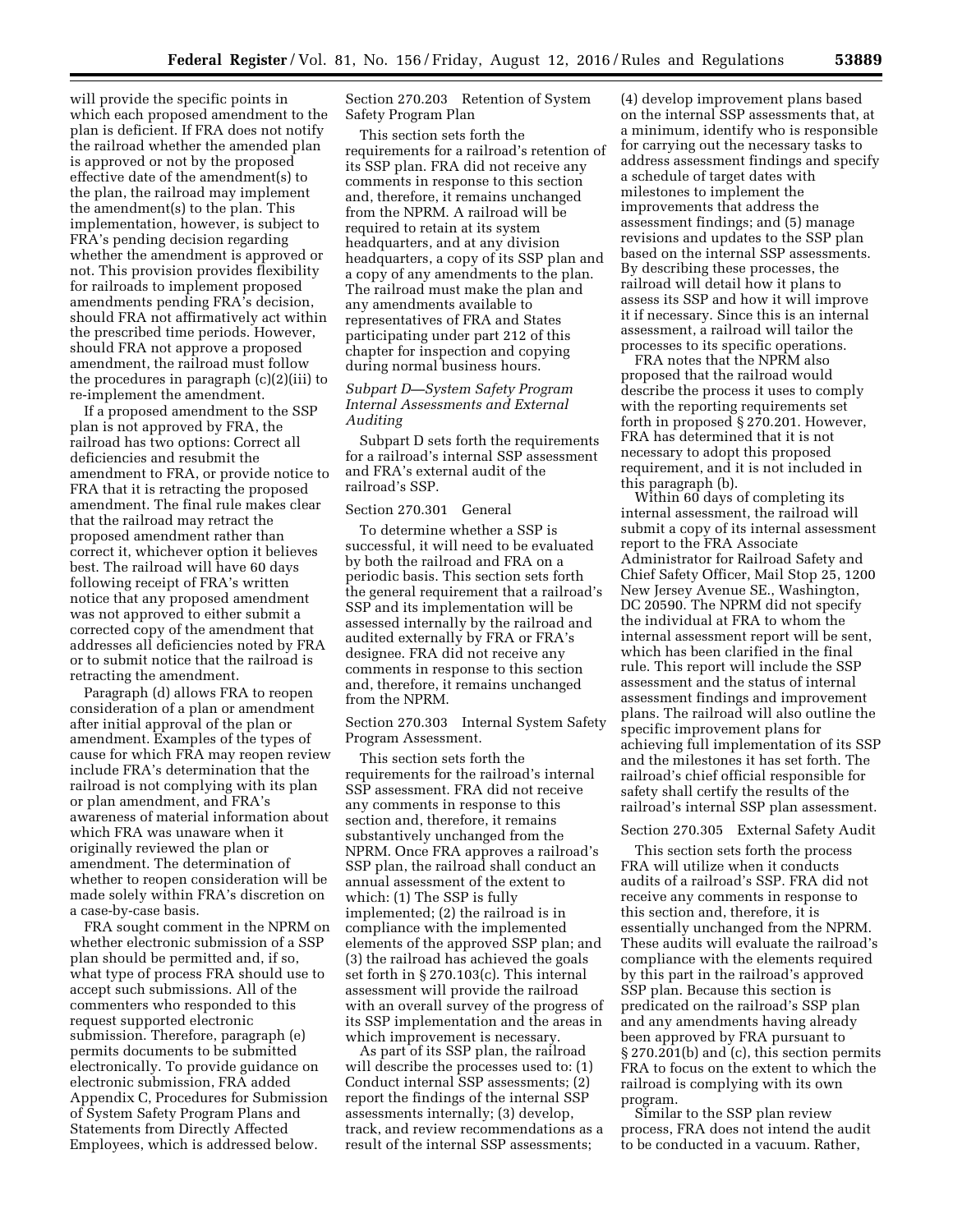during the audit, FRA will maintain communication with the railroad and attempt to resolve any issues before completion of the audit. Once the audit is completed, FRA will provide the railroad with written notification of the audit results. These results will identify any areas where the railroad is not properly complying with its SSP, any areas that need to be addressed by the SSP but are not, and any other areas in which FRA believes the railroad and its plan are not in compliance with this part.

If the results of the audit require the railroad to take any corrective action, the railroad is provided 60 days to submit for approval an improvement plan to address the audit findings. The improvement plan will identify who is responsible for carrying out the necessary tasks to address the audit findings and specify target dates and milestones to implement the improvements that address the audit findings. Specification of milestones is important because it will allow the railroad to determine the appropriate progress of the improvements while allowing FRA to gauge the railroad's compliance with its improvement plan.

If FRA does not approve a railroad's improvement plan, FRA will notify the railroad of the specific deficiencies in the improvement plan. The railroad will then amend the improvement plan to correct the deficiencies identified by FRA and provide FRA a copy of the amended improvement plan no later than 30 days after the railroad has received notice from FRA that its improvement plan was not approved. This process is similar to the process provided in § 270.201(b)(3) when FRA does not initially approve a railroad's SSP. Upon request, the railroad shall provide to FRA and States participating under part 212 of this chapter for review a report regarding the status of the implementation of the improvements set forth in the improvement plan established pursuant to paragraph (b)(1) of this section.

# Appendix A to Part 270—Schedule of Civil Penalties

Appendix A to part 270 contains a schedule of civil penalties for use to enforce this part. Because such penalty schedules are statements of agency policy, notice and comment are not required before their issuance. *See* 5 U.S.C. 553(b)(3)(A). Nevertheless, FRA invited comment on the penalty schedule. However, FRA did not receive any comments other than the Labor Organizations' comment that the NPRM lacked a penalty schedule. As noted above, FRA typically does not include a

penalty schedule in an NPRM. Accordingly, FRA is issuing this penalty schedule reflecting the requirements of this final rule.

Appendix B to Part 270—Federal Railroad Administration Guidance on the System Safety Program Consultation Process

Appendix B contains guidance on how a railroad could comply with § 270.107, which states that a railroad must in good faith consult with and use its best efforts to reach agreement with all of its directly affected employees on the contents of the SSP plan. The appendix begins with a general discussion of the terms ''good faith'' and ''best efforts,'' explaining that they are separate terms and that each has a specific and distinct meaning. For example, the good faith obligation is concerned with a railroad's state of mind during the consultation process, and the best efforts obligation is concerned with the specific efforts made by the railroad in an attempt to reach agreement with its directly affected employees. The appendix also explains that FRA will determine a railroad's compliance with the § 270.107 requirements on a case-by-case basis and outlines the potential consequences for a railroad that fails to consult with its directly affected employees in good faith and using best efforts.

The appendix also contains specific guidance on the process a railroad may use to consult with its directly affected employees. This guidance would not establish prescriptive requirements with which a railroad must comply, but provides the road map for how a railroad may conduct the consultation process. The guidance also distinguishes between employees who are represented by a non-profit employee labor organization and employees who are not, as the processes a railroad may use to consult with represented and non-represented employees could differ significantly. Overall, however, the appendix stresses that there are many compliant ways in which a railroad may choose to consult with its directly affected employees and that FRA believes, therefore, that it is important to maintain a flexible approach to the § 270.107 consultation requirements, so a railroad and its directly affected employees may consult in the manner best suited to their specific circumstances.

Appendix C to Part 270—Procedures for Submission of System Safety Program Plans and Statements From Directly Affected Employees

Appendix C provides railroads and directly affected employees the option to file SSP plans or consultation statements electronically. As discussed above, the NPRM requested comment regarding whether electronic submission of SSP materials should be allowed. All of the comments received in response to this request supported electronic submission, and, therefore, Appendix C has been added.

FRA intends to create a secure document submission site and needs basic information from railroads or directly affected employees before setting up a user's account. To provide secure access, information regarding the points of contact is required. It is anticipated that FRA will be able to approve or disapprove all or part of a program and generate automated notifications by email to a railroad's points of contact. Thus, FRA needs each point of contact to understand that by providing any email addresses, the railroad is consenting to receive approval and disapproval notices from FRA by email. Railroads that allow notice from FRA by email gain the benefit of receiving such notices quickly and efficiently.

Those railroads that choose to submit printed materials to FRA are required to deliver them directly to the specified address. Some railroads may choose to deliver a CD, DVD, or other electronic storage format to FRA rather than requesting access to upload the documents directly to the secure electronic database. Although that is an acceptable method of submission, FRA encourages each railroad to utilize the electronic submission capabilities of the system. Of course, if FRA does not have the capability to read the type of electronic storage format sent, FRA will reject the submission.

FRA may be able to develop a secure document submission site so that confidential materials would be identified and not shared with the general public. However, FRA does not expect the information in a SSP plan to be of such a confidential or proprietary nature, particularly since each railroad is required to share the submitted SSP plan with individuals identified in the service list pursuant to § 270.107(b)(3). SSP records in FRA's possession are also exempted from disclosure under the Freedom of Information Act pursuant to section 20118, and § 270.105 protects any information compiled or collected solely for the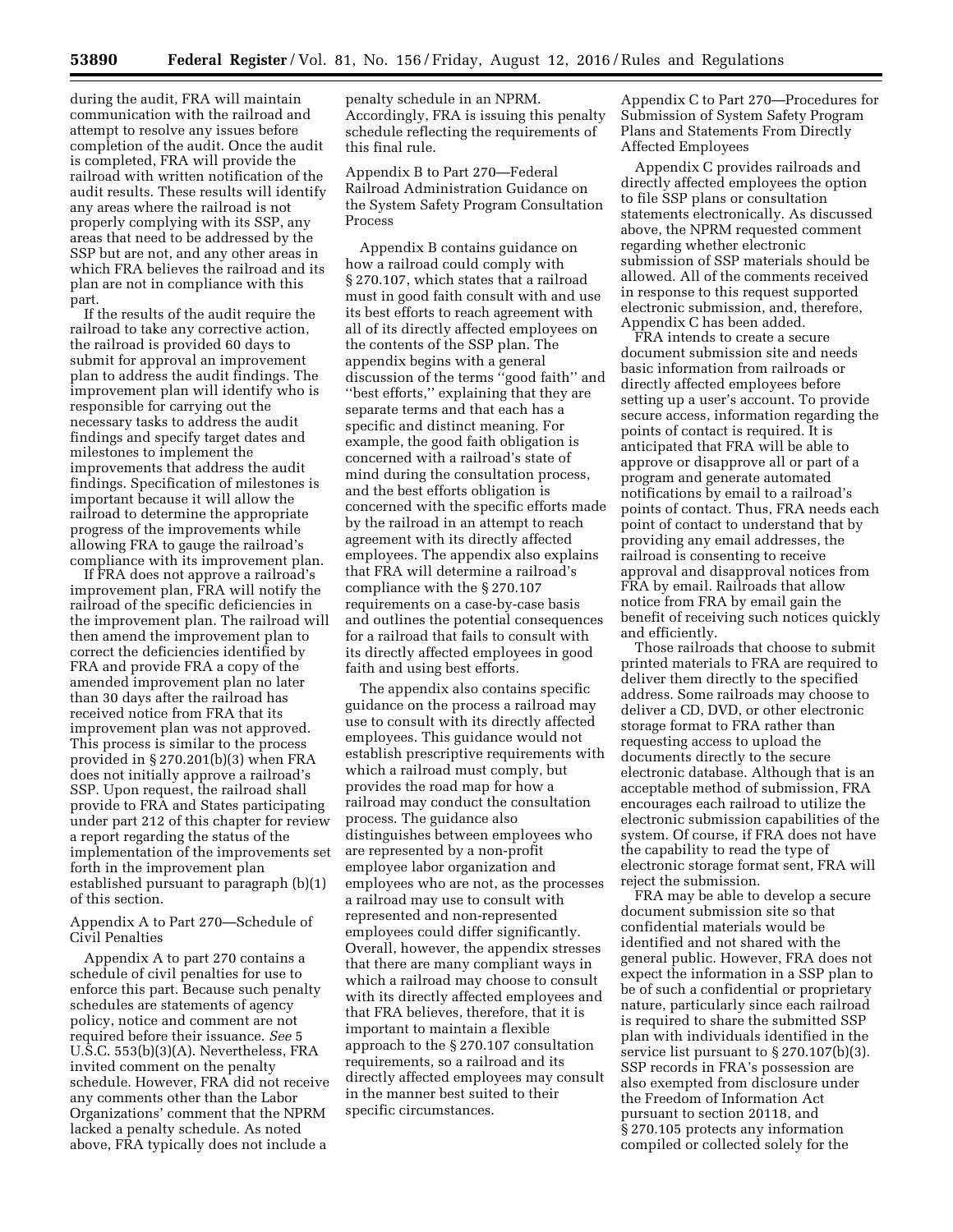purpose of developing, implementing, or evaluating a SSP from discovery, admission into evidence, or consideration for other purposes in a Federal or State court proceeding for damages involving personal injury, wrongful death, and property damage. Accordingly, FRA does not at this time believe it is necessary to develop a document submission system which addresses confidential materials at this time.

# **VII. Regulatory Impact and Notices**

*A. Executive Orders 12866 and 13563 and DOT Regulatory Policies and Procedures* 

This final rule has been evaluated under existing policies and procedures, and determined to be ''Other Significant'' under both Executive

Orders 12866 and 13563 and DOT policies and procedures. 44 FR 11034, Feb. 26, 1979. FRA has prepared and placed in the docket a regulatory impact analysis (RIA) addressing the economic impact of this final rule.

This final rule directly responds to the Congressional mandate in section 20156(a) that FRA, by delegation from the Secretary, require each railroad that provides intercity rail passenger or commuter rail passenger transportation to establish a railroad safety risk reduction program. This final rule also implements section 20119(b), which authorizes FRA, by delegation from the Secretary, to issue a regulation protecting from discovery and admissibility into evidence in litigation documents generated for the purpose of developing, implementing, or evaluating a SSP. FRA believes that all of the

requirements of this final rule are directly or implicitly required by these statutory mandates and will promote railroad safety.

Most of the 30 existing commuter and intercity passenger railroads required to comply with the final rule belong to the APTA system safety program and are currently participating in the APTA system safety triennial audit program. The rule adopts many of the elements contained in the APTA ''Manual for the Development of System Safety Program Plans for Commuter Railroads.'' 10 The rule's costs and benefits are incremental to the APTA program. Because FRA believes all but one covered railroad follows the APTA program, FRA does not expect this rule will have significant costs. Table E–1 presents a summary of the rule's benefits and costs.

|                        |                             | Undiscounted                                                                                                                                                                                                                                                          | Discounted at<br>7 percent | Discounted at<br>3 percent |
|------------------------|-----------------------------|-----------------------------------------------------------------------------------------------------------------------------------------------------------------------------------------------------------------------------------------------------------------------|----------------------------|----------------------------|
| <b>Estimated Costs</b> | Over 20-years<br>Annualized | 11 \$4,743,039<br>237.152                                                                                                                                                                                                                                             | \$2,327,224<br>219.674     | \$3,412,651<br>229.384     |
|                        |                             | Not estimated, as FRA lacks information to<br>reliably estimate such costs, and it does not<br>know the level of hazards and risks on each<br>railroad and means railroads will use to mitigate.                                                                      |                            |                            |
| <b>Benefits</b>        |                             | Not estimated but expected to include safety<br>improvements and operational efficiencies<br>resulting primarily from more robust SSPs.<br>additional and improved risk analysis and<br>mitigation, better information about systems, and<br>improved safety culture. |                            |                            |

The SSP NPRM RIA was performed on a breakeven basis. FRA modified that approach in this final rule because FRA could not estimate all relevant regulatory costs, namely those resulting from risk analysis and risk mitigation. These costs are not reasonably predictable until data protections are in place and each railroad produces and implements their SSP plans assessing their hazards and risk levels. Nevertheless, the pool of potential safety benefits is large as evidenced by the number of accidents and incidents experienced on passenger railroads this rule could impact. FRA expects railroads will achieve sufficient safety benefits to justify quantified and unquantified costs.

# Costs

The rule has requirements in addition to those in the APTA program. FRA estimated the rule's costs for those additional requirements which include: Documenting the SSP plan and the safety certification process; SSP training; preparing for and providing information in response to external audits; providing mitigation method information to FRA; preparing technology analysis results and providing them to FRA; providing an annual assessment of SSP performance and improvement plans; consulting with directly affected employees and preparing consultation statements; amending SSP plans; retaining records;

and conducting internal SSP assessments. (Table E–1 above summarizes these costs.) FRA did not estimate the full incremental costs of railroads conducting additional and more robust hazard and risk analysis or implementing actions to mitigate identified hazards and risks. FRA lacks information to reliably estimate such costs, as it does not know the level of hazards and risks on each railroad and the means railroads will use to mitigate these risks.

# Benefits

FRA could not estimate the final rule's full benefits quantitatively as SSPs are primarily an organizational structure and program to manage safety

<sup>10</sup>*[http://www.apta.com/resources/](http://www.apta.com/resources/reportsandpublications/Documents/commuter_rail_manual.pdf) [reportsandpublications/Documents/commuter](http://www.apta.com/resources/reportsandpublications/Documents/commuter_rail_manual.pdf)*\_*rail*\_ *[manual.pdf](http://www.apta.com/resources/reportsandpublications/Documents/commuter_rail_manual.pdf)* (last accessed on March 22, 2016).

<sup>&</sup>lt;sup>11</sup> The NPRM estimated the costs of the proposed rule to be \$4.1 million. FRA estimates the final rule's costs are \$4.7 million, a nominal increase of \$620,000 (14.6 percent). The cost estimate increased

from the NPRM to the final rule due to the following: (1) Application of the Congressional Budget Office real wage forecasts for each year of the analysis; (2) updating the wage inputs used to account for the Surface Transportation Board's newest wage rates for 2012 and a 2015 base year; and (3) an adjustment to allow more time for railroad consultation with directly affected

employees and statement preparation. (The consultation time with labor and affected employees is \$135,000 of the \$620,000 total.) See: *[http://www.dot.gov/regulations/economic-values](http://www.dot.gov/regulations/economic-values-used-in%20analysis)[used-in analysis](http://www.dot.gov/regulations/economic-values-used-in%20analysis)* (DOT's guidance on Value of a Statistical Life (VSL)). (The VSL was further updated June 17, 2015 to \$9.4 million.).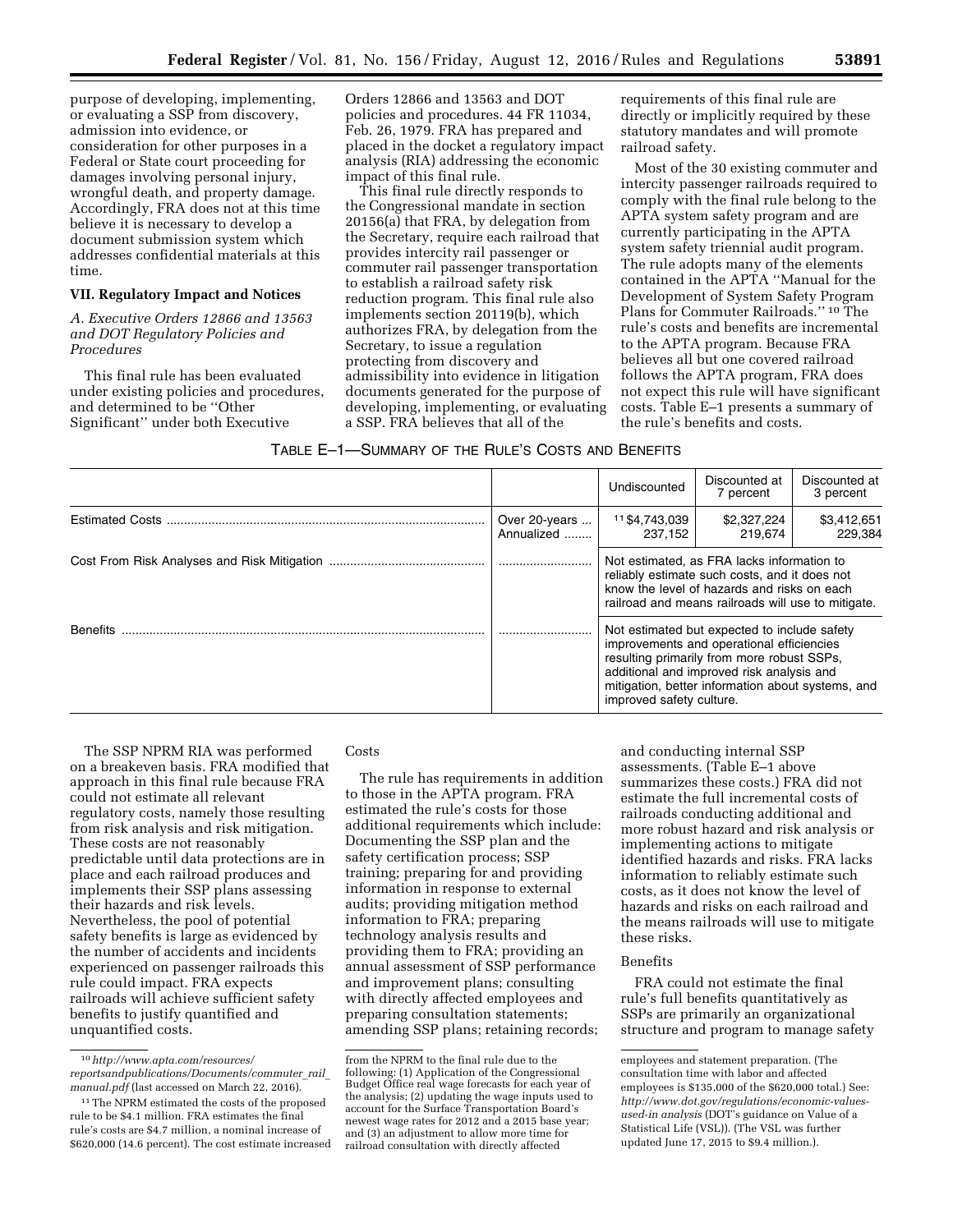**53892 Federal Register** / Vol. 81, No. 156 / Friday, August 12, 2016 / Rules and Regulations

through hazard analysis and mitigation. FRA cannot accurately estimate the rule's incremental safety benefits because FRA cannot reliably predict the specific risks each railroad will identify or the specific actions they will take to mitigate such risks relative to the APTA program. For these reasons, FRA assessed the rule's benefits qualitatively. FRA expects that safety and operational benefits will result from mechanisms in the rule leading to improved safety analysis and risk mitigation, including (1) requirements to demonstrate a robust SSP to FRA, (2) requirements designed to improve safety culture, and (3) protection of certain SSP information. Railroad management and employees will have to achieve the safety goals in their SSPs, but there will also be FRA oversight to monitor and require corrective actions if and when necessary.

Congress directed FRA to conduct a study to determine if it was in the public interest to withhold certain information from discovery and admission into evidence in Federal or State court proceedings for damages involving personal injury and wrongful death, including the railroad's assessment of its safety risks and its mitigation measures. FRA contracted with an outside organization to conduct this study and the study concluded it was in the public interest to withhold this type of information from these types of proceedings. Thus, the rule sets forth protections of certain SSP information from discovery, admission into evidence, or use for other purposes in a proceeding for damages. FRA expects the information protections will result in railroads conducting more robust risk-based hazard analysis, keeping more detailed records of hazards and risks, and implementing additional actions to mitigate safety risks. FRA could not estimate the costs of the information protections or the resulting incremental safety risk analysis and mitigation activities, but believes they are justified by the resultant safety improvements' benefits.

In conclusion, FRA determined the final rule's benefits justify its costs. To illustrate, FRA estimated the total cost of passenger railroad accidents/ incidents is \$33 billion (discounted at 7 percent) and \$51 billion (discounted at 3 percent) over a 20-year future period. These costs show the potential pool of safety benefits this rule can impact is very large, especially compared to the rule's quantified costs. FRA expects railroads will implement the most costeffective mitigations to eliminate or mitigate hazards. Railroads are not required to implement mitigations with net costs and FRA expects that railroads will implement mitigations with net benefits. FRA expects railroads can achieve sufficient safety benefits to justify both the costs FRA could estimate and those it could not.

## *B. Regulatory Flexibility Act and Executive Order 13272*

FRA developed the final rule under Executive Order 13272 (''Proper Consideration of Small Entities in Agency Rulemaking'') and DOT's procedures and policies to promote compliance with the Regulatory Flexibility Act (5 U.S.C. 601 *et seq.*) to ensure potential impacts of rules on small entities are properly considered.

The Regulatory Flexibility Act (RFA) requires an agency to review regulations to assess their impact on small entities. An agency must conduct a regulatory flexibility analysis unless it determines and certifies that a rule is not expected to have a significant economic impact on a substantial number of small entities.

FRA conducted an Initial Regulatory Impact Analysis (IRFA) pursuant to the Regulatory Flexibility Act (5 U.S.C. 605(b)) for the SSP NPRM. 77 FR 55397–99, Sept. 7, 2012. Furthermore, FRA invited all interested parties to submit data and information regarding this certification. The comments received are addressed below. FRA certifies that this final rule would not have a significant economic impact on a substantial number of small entities. Although a substantial number of small railroads would be affected by this final rule, none would be significantly impacted.

1. Description of Regulated Entities and Impacts

The ''universe'' of the entities under consideration includes only those small entities that can reasonably be expected to be directly affected by the provisions of this final rule. For this final rule there is only one type of small entity that is affected: Small railroads.

'Small entity'' is defined in 5 U.S.C. 601. Section 601(6) defines ''small entity'' as having ''the same meaning as the terms 'small business', 'small organization' and 'small governmental jurisdiction' '' as defined by section 601. Section 601(3) defines ''small business'' as having the same meaning as ''small business concern'' under section 3 of the Small Business Act. Section 601(4) defines ''small organization'' as ''any not-for-profit enterprise which is independently owned and operated and is not dominant in its field.'' Section 601(5) defines ''small governmental jurisdiction'' as ''governments of cities,

counties, towns, townships, villages, school districts, or special districts, with a population of less than fifty thousand.''

The U.S. Small Business Administration (SBA) stipulates ''size standards'' for small entities. It provides that the largest a for-profit railroad business firm may be (and still classify as a ''small entity'') is 1,500 employees for ''Line-Haul Operating'' railroads, and 500 employees for ''Short-Line Operating'' railroads.12

Federal agencies may adopt their own size standards for small entities in consultation with SBA, and in conjunction with public comment. Pursuant to the authority provided to it by SBA, FRA has published a final policy, which formally establishes small entities as railroads that meet the line haulage revenue requirements of a Class III railroad.13 FRA used this definition for this rule making in preparation of the proposed rule along with the stipulation on government entities or agencies that serve small communities as stated above.

## Passenger and Commuter Railroads

Commuter and intercity passenger railroads will have to comply with all provisions of part 270; however, the amount of effort to comply with this rule is commensurate with the size of the entity.

For purposes of this analysis, FRA analyzed two intercity passenger railroads, Amtrak and the Alaska Railroad.14 Neither is considered a small entity. Amtrak is a Class I railroad and the Alaska Railroad is a Class II railroad. The Alaska Railroad is owned by the State of Alaska, which has a population well in excess of 50,000.

There are 28 commuter or other shorthaul passenger railroad operations in the U.S. Most of these commuter railroads are part of larger transit organizations that receive Federal funds and serve major metropolitan areas with populations greater than 50,000. However, two of these railroads do not fall in this category and are considered small entities: Saratoga & North Creek Railway (SNC) and the Hawkeye Express (operated by the Iowa Northern Railway Company (IANR)). All other passenger railroad operations in the United States are part of larger governmental entities, whose service jurisdictions exceed 50,000 in population, and based on the definition,

<sup>12</sup> ''Table of Size Standards,'' U.S. Small Business Administration, January 31, 1996, 13 CFR part 121. 13See 68 FR 24891, May 9, 2003.

<sup>14</sup>There are state-sponsored intercity passenger rail services, the vast majority of which will be part of Amtrak's SSP.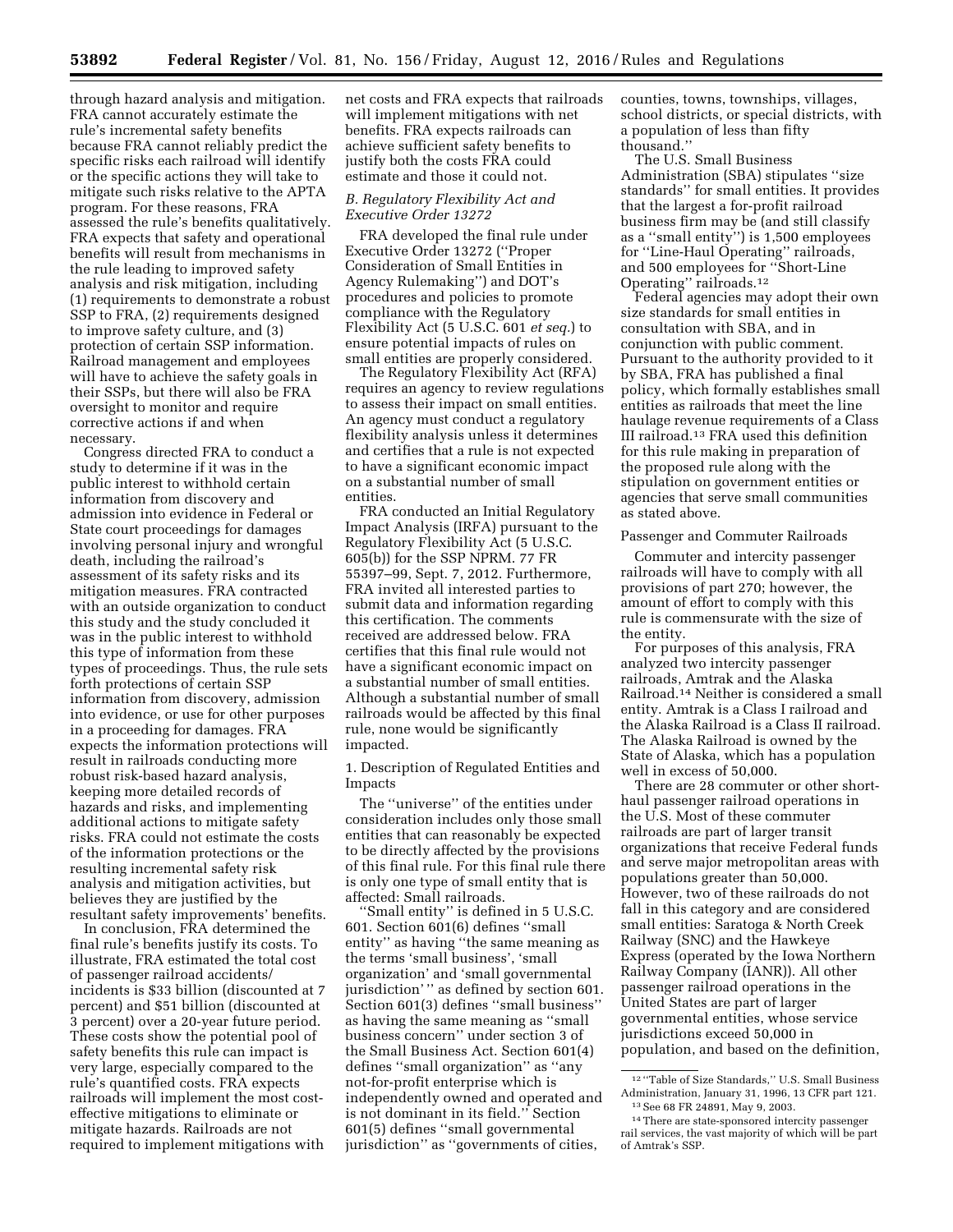they are not considered to be small entities.

# Significant Economic Impact Criteria

FRA estimates that the total cost for the final rule will be \$4.7 million (undiscounted)—\$2.3 million (discounted at 7 percent), or \$3.4 million (discounted at 3 percent), for the railroad industry over a 20-year period. The cost burden to the two small entities will be considerably less on average than that of the other 28 railroads. FRA estimates impacts on these two railroads could range on average between \$1,590 and \$3,346 annualized (non-discounted) to comply with the regulation, depending on the existing level of compliance and discount rate. This estimate was prepared and presented in the IRFA for the NPRM and adjusted in the final rule for revised cost factors applied in the Regulatory Impact Analysis, *e.g.*  inflating wages and salaries at 1.07 percent per annum.

Since the time that the NPRM IRFA was prepared, both of the two small entities herein have produced preliminary SSP plans. That plan preparation, with the assistance of FRA and others, will have accomplished much of the work effort envisioned for preparing the formal SSP Plans once the Rule is in effect.

Based on this, FRA concludes that the expected burden of this final rule will not have a significant impact on the competitive position of small entities, or on the small entity segment of the railroad industry as a whole.

#### *Substantial Number Criteria*

This final rule will likely burden only two small railroads; however, this is two out of 30 total railroads impacted by this Rule, and two out of two small railroads. Thus, as noted above, this final rule will impact a substantial number of small railroads.

# *Public Comments and Revisions to the Analysis*

The final rule is a performance-based rule and the NPRM, and the regulatory evaluation for the NPRM, requested comments and input on the rulemaking and its supporting documents. The following provides a summary of the comments received that pertained to RFA for small businesses, and how those comments were addressed. FRA did not receive any comments from SBA.

APTA commented that they ''believe FRA has applied faulty criteria in determining only two railroads should be treated as small entities.'' FRA determined that there would be only

two passenger railroads affected by the SSP rulemaking as small entities. In applying the guidelines of RFA, FRA includes most Class III railroads impacted by a rule as a small business. Only one railroad that will be governed under this final rule is a Class III railroad. RFA guidelines also indicate that if the entity is a part of or agent of governments of cities, counties, towns, townships, villages, or special districts serving a population of more than 50,000, they would not be classified as a small business. Essentially all, except the two railroads FRA classified as small businesses, are a governmental related transportation agency serving population areas of 50,000 or more or an intercity service provider (Amtrak and Alaska), or both.15 (The definition, SBA based, of small entity that FRA used in the IRFA, results in only two entities considered to be small.)

APTA also suggested that FRA should ensure ''that this proposed rule's requirements are commensurate to the size of the entity'' and ''compliance with this proposed rule should include flexibility, scalability, and program maturity as relevant factors to determine whether a program is 'fully implemented." " FRA does expect the structure and scope of a SSP will be commensurate with the size and maturity of the entity. FRA has regularly provided assistance to both new and smaller passenger entities, including the two small entities considered herein, with setting up their safety programs, and with approaches to hazard and risk management. FRA will continue to provide that assistance in the plan development phase of preparing their SSP Plans. The SSP regulation provides a scalable approach that will be easier to implement on a small railroad.

## 2. Certification

Pursuant to the Regulatory Flexibility Act (5 U.S.C. 605(b)), FRA certifies that this final rule will not have a significant economic impact on a substantial number of small entities. FRA invited all interested parties to submit data and information regarding the potential economic impact that will result from adoption of the proposals in the NPRM and has addressed those comments in determining that although a substantial number of small railroads will be affected by this final rule, none of these entities will be significantly impacted.

## C. Federalism

Executive Order 13132, ''Federalism'' (64 FR 43255, Aug. 10, 1999), requires FRA to develop an accountable process to ensure ''meaningful and timely input by State and local officials in the development of regulatory policies that have federalism implications.'' ''Policies that have federalism implications'' are defined in the Executive Order to include regulations that have ''substantial direct effects on the States, on the relationship between the national government and the States, or on the distribution of power and responsibilities among the various levels of government.'' Under Executive Order 13132, the agency may not issue a regulation with federalism implications that imposes substantial direct compliance costs and that is not required by statute, unless the Federal government provides the funds necessary to pay the direct compliance costs incurred by State and local governments or the agency consults with State and local government officials early in the process of developing the regulation. Where a regulation has federalism implications and preempts State law, the agency seeks to consult with State and local officials in the process of developing the regulation.

This final rule has been analyzed under the principles and criteria in Executive Order 13132. FRA has determined that this rule does not have substantial direct effects on the States, on the relationship between the national government and the States, or on the distribution of power and responsibilities among the various levels of government. In addition, FRA has determined that this rule does not impose substantial direct compliance costs on State and local governments. Therefore, the consultation and funding requirements of Executive Order 13132 do not apply.

This rule adds part 270, System Safety Program. FRA notes that this part could have preemptive effect by the operation of law under a provision of the former Federal Railroad Safety Act of 1970, repealed and codified at 49 U.S.C. 20106 (Sec. 20106). Sec. 20106 provides that States may not adopt or continue in effect any law, regulation, or order related to railroad safety or security that covers the subject matter of a regulation prescribed or order issued by the Secretary of Transportation (with respect to railroad safety matters) or the Secretary of Homeland Security (with respect to railroad security matters), except when the State law, regulation, or order qualifies under the ''essentially

<sup>15</sup>Regulatory Flexibility Act (5 U.S.C. 601 *et seq.*): ''Small governmental jurisdictions'' are governments of cities, counties, towns, townships, villages, school districts, or special districts with a population of less than 50,000.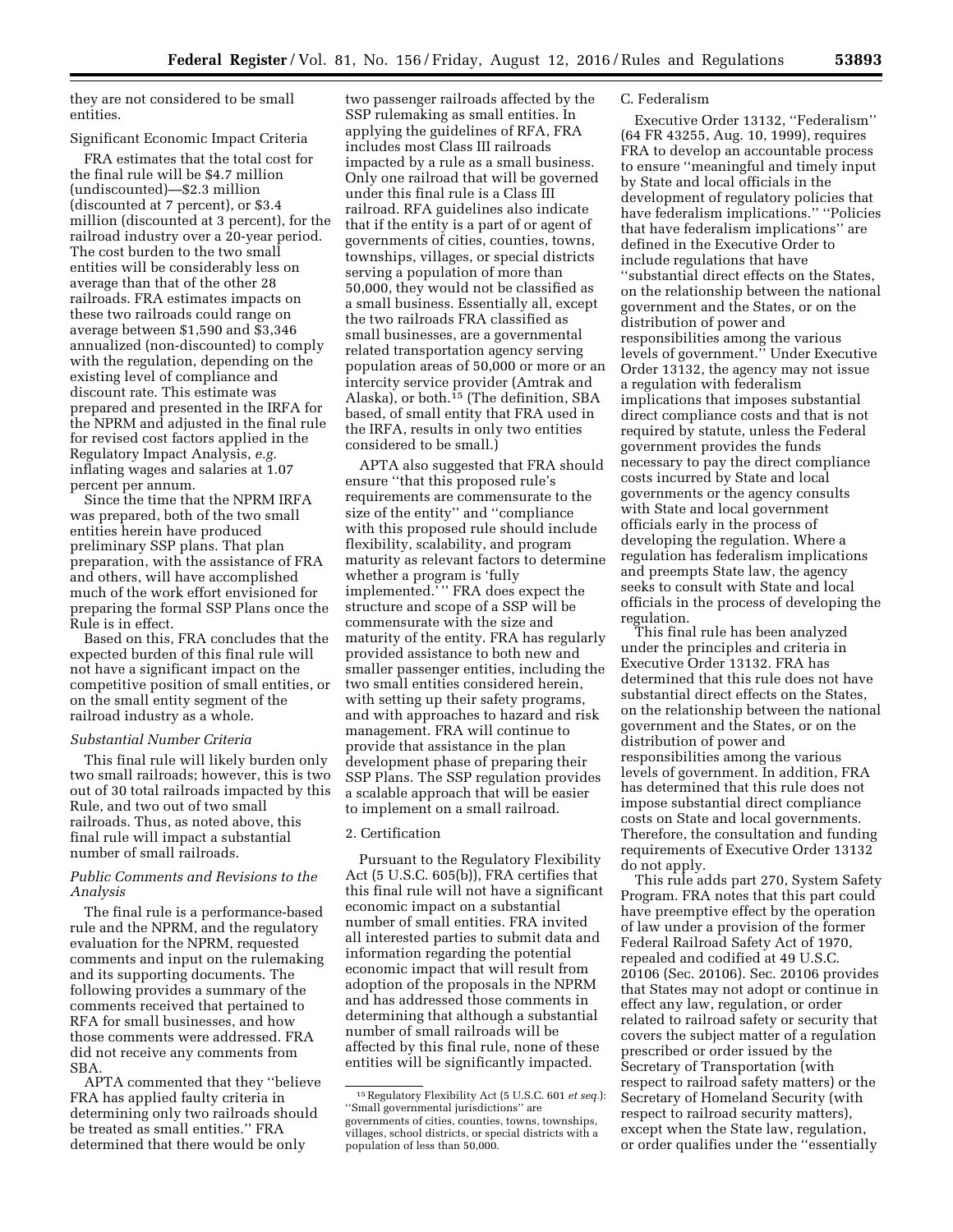local safety or security hazard'' exception to Sec. 20106. FRA has determined that certain State laws may be preempted by this part. FRA is aware of one State that has a State Safety Oversight program pursuant to 49 CFR part 659 that has certain elements that will be preempted by part 270. Further, § 270.105(d) specifically addresses the preemption of State discovery rules and sunshine laws to the extent those laws would require disclosure of information protected by § 270.105 in a Federal or State court proceedings for damages involving personal injury, wrongful death, or property damage. The preemption of State discovery rules and sunshine laws are discussed further in the section-by-section analysis of § 270.105(d). In addition, as previously discussed, section 20119(b) authorizes FRA to issue a rule governing the

discovery and use of risk analysis information in litigation.

In sum, FRA has analyzed this proposed rule under the principles and criteria in Executive Order 13132. As explained above, FRA has determined that this proposed rule has minimal federalism implications. Accordingly, FRA has determined that preparation of a federalism summary impact statement for this proposed rule is not required.

## D. International Trade Impact Assessment

The Trade Agreement Act of 1979 prohibits Federal agencies from engaging in any standards or related activities that create unnecessary obstacles to the foreign commerce of the United States. Legitimate domestic objectives, such as safety, are not considered unnecessary obstacles. The

statute also requires consideration of international standards and where appropriate, that they be the basis for U.S. standards. This rulemaking is purely domestic in nature and is not expected to affect trade opportunities for U.S. firms doing business overseas or for foreign firms doing business in the United States.

# E. Paperwork Reduction Act

The information collection requirements in this final rule are being submitted for approval to the Office of Management and Budget (OMB) under the Paperwork Reduction Act of 1995, 44 U.S.C. 3501 *et seq.* The sections that contain the new information collection requirements are duly designated, and the estimated time to fulfill each requirement is as follows:

| <b>CFR Section/Subject</b>                                                                                                                 | Respondent universe | Total annual responses                 | Average time per<br>response                      | Total annual<br>burden hours |
|--------------------------------------------------------------------------------------------------------------------------------------------|---------------------|----------------------------------------|---------------------------------------------------|------------------------------|
| Safety<br>270.103-System<br>Program<br>Plan<br>(SSPP)-Comprehensive Written SSPP Meet-                                                     | 30 railroads        | 30 plans                               | 40 hours (32 hrs. for<br>$plan + 8 hrs. review).$ | 1,200                        |
| ing All of This Section's Requirements.<br>-System Safety Training by RR of Employ-<br>ees/Contractors/Others.                             | 30 railroads        | 450 trained individuals                | 2 hours                                           | 900                          |
| -Records of System Safety Trained Em-<br>ployees/Contractors/Others.                                                                       | 30 railroads        | 450 records                            | 2 minutes                                         | 15                           |
| -Furnishing of RR Results of Risk-based<br>Hazard Analysed Upon FRA/Participating<br>Part 212 States.                                      | 30 railroads        | 10 analyses results                    | 20 hours                                          | 200                          |
| -Furnishing of Descriptions of Railroad's<br>Specific Risk Mitigation Methods That Ad-<br>dress Hazards Upon FRA Request.                  | 30 railroads        | 10 mitigation methods<br>descriptions. | 10 hours                                          | 100                          |
| -Furnishing of Results of Railroad's Tech-<br>nology Analysis Upon FRA/Participating<br>Part 212 States' Request.                          | 30 railroads        | 30 results of technology<br>analysis.  | 40 hours                                          | 1,200                        |
| Requirements-RR<br>270.107(a)-Consultation<br>Consultation with Its Directly Affected Employ-<br>ees on System Safety Program Plan (SSPP). | 30 railroads        | 30 consults (w/labor<br>union reps.).  | 40 hours                                          | 1,200                        |
| -RR Notification to Directly Affected Em-<br>ployees of Preliminary Meeting at Least<br>60 Days Before Being Held.                         | 30 railroads        | 30 notices                             | 8 hours                                           | 240                          |
| -(b) RR Consultation Statements                                                                                                            | 30 railroads        | 28 statements $+2$<br>statement.       | 80 hours $+2$ hours                               | 2,244                        |
| -Copies of Consultations Statements by<br>RR to Service List Individuals.                                                                  | 30 railroads        | 30 copies                              | 1 minute                                          | $\mathbf{1}$                 |
| 270.201-SSPPs Found Deficient by FRA and<br>Requiring Amendment.                                                                           | 30 railroads        | 4 amended plans                        | 40 hours                                          | 160                          |
| -Review of Amended SSPPs Found Defi-<br>cient and Requiring Amendment.                                                                     | 30 railroads        | 1 amended plans                        | 40 hours                                          | 40                           |
| -Reopened Review of Initial SSPP Ap-<br>proval For Cause Stated.                                                                           | 30 railroads        | 2 amended plans                        | 40 hours                                          | 80                           |
| - Retained copies of SSPPs                                                                                                                 | 30 railroads        | 37 copies                              | 10 minutes                                        | 6                            |
| 270.303-Annual Internal SSPP Assessments/<br>Reports Conducted by RRs.                                                                     | 30 railroads        | 30 evaluation reports                  | 40 hours                                          | 1,200                        |
| -Certification of Results of RR Internal As-<br>sessment by Chief Safety Official.                                                         | 30 railroads        | 30 statements                          | 8 hours                                           | 240                          |
| 270.305-External Safety Audit<br>-RR Submission of Improvement Plans in<br>Response to Results of FRA Audit.                               | 30 railroads        | 6 plans                                | 40 hours                                          | 240                          |
| -Improvement Plans Found Deficient by<br>FRA and Requiring Amendment.                                                                      | 30 railroads        | 2 amended plans                        | 24 hours                                          | 48                           |
| -RR Status Report to FRA of Implementa-<br>tion of Improvements Set Forth in the Im-<br>provement Plan.                                    | 30 railroads        | 2 reports                              | 4 hours                                           | 8                            |
| Appendix B-Additional Documents Provided to<br>FRA Upon Request.                                                                           | 30 railroads        | 2 documents                            | 30 minutes                                        | 1                            |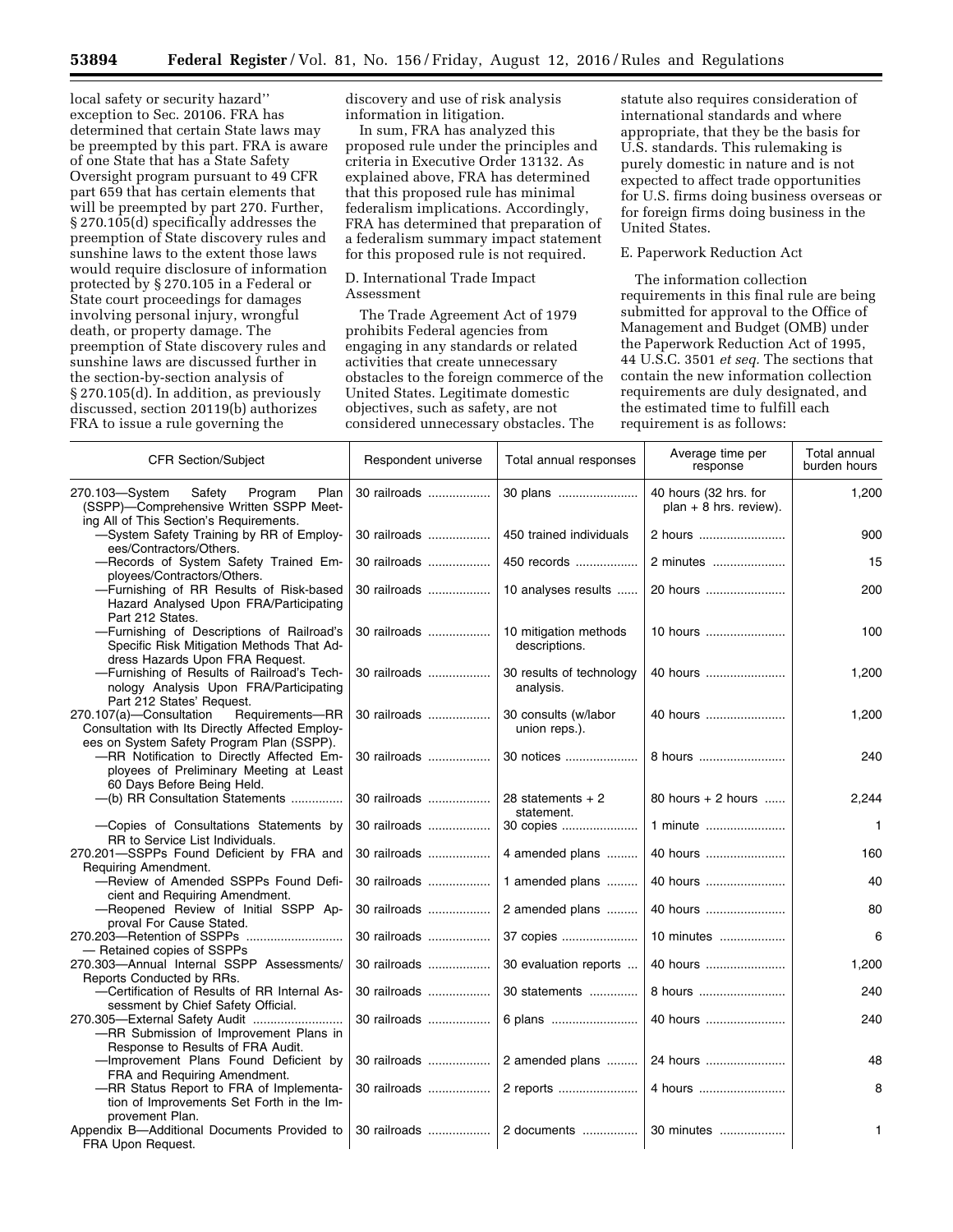| <b>CFR Section/Subject</b>                                                                                                 | Respondent universe | Total annual responses  | Average time per<br>response | Total annual<br>burden hours |
|----------------------------------------------------------------------------------------------------------------------------|---------------------|-------------------------|------------------------------|------------------------------|
| -Notifications/Good Faith Consultation with<br>Non-Represented Employees by RRs.                                           | 2 railroads         | 2 notices/consults      | 8 hours                      | 16                           |
| -Meeting with Non-Represented Employ-<br>ees within 180 Days of Final Rule Effec-<br>tive Date About Consultation Process. | 2 railroads         |                         |                              | 16                           |
| Appendix C—Written Requests by RRs to File<br>Required Submissions Electronically.                                         | 30 railroads        | 20 written requests     | $\vert$ 30 minutes           | 10                           |
| Totals                                                                                                                     | 30 railroads        | 1,240 replies/responses | 6.832 hours                  | 9,365                        |

All estimates include the time for reviewing instructions; searching existing data sources; gathering or maintaining the needed data; and reviewing the information. For information or a copy of the paperwork package submitted to OMB, contact Mr. Robert Brogan at 202–493–6292 or Ms. Kimberly Toone at 202–493–6132 or via email at the following addresses: *[Robert.Brogan@dot.gov;](mailto:Robert.Brogan@dot.gov)* or *[Kim.Toone@](mailto:Kim.Toone@dot.gov) [dot.gov.](mailto:Kim.Toone@dot.gov)* 

Organizations and individuals desiring to submit comments on the collection of information requirements should direct them to the Office of Management and Budget, Office of Information and Regulatory Affairs, Washington, DC 20503, Attention: FRA Desk Officer. Comments may also be sent via email to the Office of Management and Budget at the following address: *oira*\_*[submissions@](mailto:oira_submissions@omb.eop.gov) [omb.eop.gov](mailto:oira_submissions@omb.eop.gov)* 

OMB is required to make a decision concerning the collection of information requirements contained in this final rule between 30 and 60 days after publication of this document in the **Federal Register**. Therefore, a comment to OMB is best assured of having its full effect if OMB receives it within 30 days of publication.

FRA is not authorized to impose a penalty on persons for violating information collection requirements which do not display a current OMB control number, if required. FRA intends to obtain current OMB control numbers for any new information collection requirements resulting from this rulemaking action prior to the effective date of the final rule. The OMB control number, when assigned, will be announced by separate notice in the **Federal Register**.

#### F. Environmental Assessment

FRA has evaluated this rule under its ''Procedures for Considering Environmental Impacts'' (FRA's Procedures) (64 FR 28545, May 26, 1999) as required by the National Environmental Policy Act (42 U.S.C. 4321 *et seq.*), other environmental

statutes, Executive Orders, and related regulatory requirements. FRA has determined that this rule is not a major FRA action (requiring the preparation of an environmental impact statement or environmental assessment) because it is categorically excluded from detailed environmental review pursuant to section 4(c)(20) of FRA's Procedures. *See* 64 FR 28547, May 26, 1999. Section 4(c)(20) reads as follows: ''(c) Actions categorically excluded. Certain classes of FRA actions have been determined to be categorically excluded from the requirements of these Procedures as they do not individually or cumulatively have a significant effect on the human environment. \* \* \* The following classes of FRA actions are categorically excluded:

\* \* \* (20) Promulgation of railroad safety rules and policy statements that do not result in significantly increased emissions or air or water pollutants or noise or increased traffic congestion in any mode of transportation.''

Consistent with section 4(c) and (e) of FRA's Procedures, the agency has further concluded that no extraordinary circumstances exist with respect to this regulation that might trigger the need for a more detailed environmental review. As a result, FRA finds that this rule is not a major Federal action significantly affecting the quality of the human environment.

G. Unfunded Mandates Reform Act of 1995

Pursuant to section 201 of the Unfunded Mandates Reform Act of 1995 (Public Law 104–4, 2 U.S.C. 1531), each Federal agency ''shall, unless otherwise prohibited by law, assess the effects of Federal regulatory actions on State, local, and tribal governments, and the private sector (other than to the extent that such regulations incorporate requirements specifically set forth in law).'' Section 202 of the Act (2 U.S.C. 1532) further requires that ''before promulgating any general notice of proposed rulemaking that is likely to result in the promulgation of any rule that includes any Federal mandate that

may result in expenditure by State, local, and tribal governments, in the aggregate, or by the private sector, of \$100,000,000 or more (adjusted annually for inflation) in any 1 year, and before promulgating any final rule for which a general notice of proposed rulemaking was published, the agency shall prepare a written statement'' detailing the effect on State, local, and tribal governments and the private sector. For the year 2015, this monetary amount of \$100,000,000 has been adjusted to \$156,000,000 to account for inflation. This final rule will not result in the expenditure of more than \$156,000,000 by the public sector in any one year, and thus preparation of such a statement is not required.

#### H. Energy Impact

Executive Order 13211 requires Federal agencies to prepare a Statement of Energy Effects for any ''significant energy action.'' 66 FR 28355, May 22, 2001. Under the Executive Order, a "significant energy action" is defined as any action by an agency (normally published in the **Federal Register**) that promulgates, or is expected to lead to the promulgation of, a final rule or regulation (including a notice of inquiry, advance notice of proposed rulemaking, and notice of proposed rulemaking) that (1)(i) is a significant regulatory action under Executive Order 12866 or any successor order and (ii) is likely to have a significant adverse effect on the supply, distribution, or use of energy; or (2) is designated by the Administrator of the Office of Information and Regulatory Affairs as a significant energy action. FRA has evaluated this rule under Executive Order 13211. FRA has determined that this rule will not have a significant adverse effect on the supply, distribution, or use of energy. Consequently, FRA has determined that this regulatory action is not a ''significant energy action'' within the meaning of Executive Order 13211.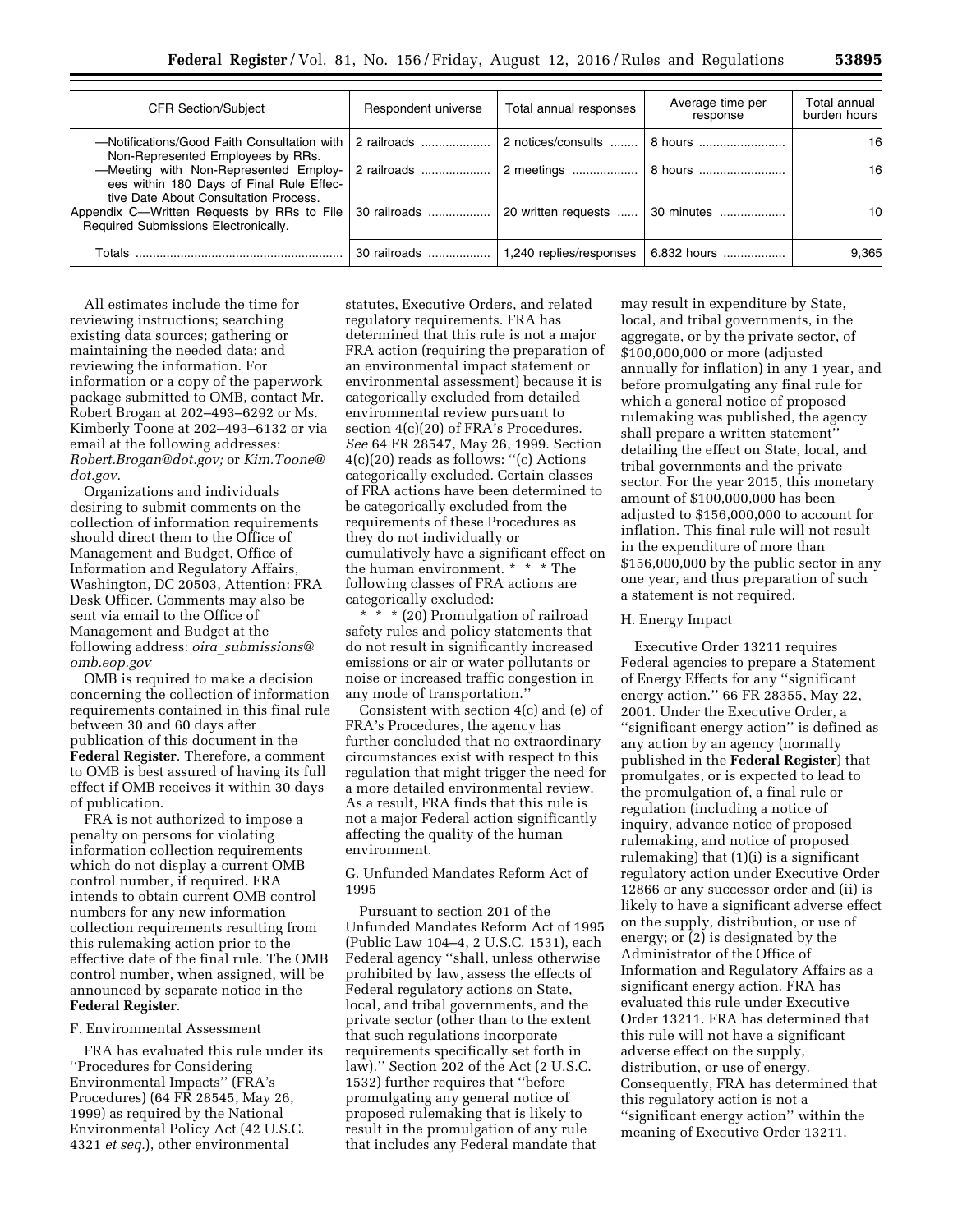## I. Privacy Act

Interested parties should be aware that anyone is able to search the electronic form of all comments received into any agency docket by the name of the individual submitting the comment (or signing the comment, if submitted on behalf of an association, business, labor union, etc.). You may review DOT's complete Privacy Act Statement in the **Federal Register**  published on April 11, 2000 (65 FR 19477–78), or you may visit *[http://](http://www.transportation.gov/privacy.html) [www.transportation.gov/privacy.html.](http://www.transportation.gov/privacy.html)* 

# **List of Subjects in 49 CFR Part 270**

Penalties; Railroad safety; Reporting and recordkeeping requirements; and System safety.

# **The Rule**

■ In consideration of the foregoing, FRA adds part 270 to Chapter II, Subtitle B of Title 49, Code of Federal Regulations, to read as follows:

# **PART 270—SYSTEM SAFETY PROGRAM**

#### **Subpart A—General**

Sec.

- 270.1 Purpose and scope.
- 270.3 Application.
- 270.5 Definitions.
- 270.7 Penalties and responsibility for compliance.

#### **Subpart B—System Safety Program Requirements**

- 270.101 System safety program; general.
- 270.103 System safety program plan. 270.105 Discovery and admission as
- evidence of certain information.
- 270.107 Consultation requirements.

# **Subpart C—Review, Approval, and Retention of System Safety Program Plans**

- 270.201 Filing and approval.
- 270.203 Retention of system safety program plan.

#### **Subpart D—System Safety Program Internal Assessments and External Auditing**

- 270.301 General.
- 270.303 Internal system safety program assessment.
- 270.305 External safety audit.
- Appendix A to Part 270—Schedule of Civil Penalties
- Appendix B to Part 270—Federal Railroad Administration Guidance on the System Safety Program Consultation Process
- Appendix C to Part 270—Procedures for Submission of SSP Plans and Statements from Directly Affected Employees

**Authority:** 49 U.S.C. 20103, 20106–20107, 20118–20119, 20156, 21301, 21304, 21311; 28 U.S.C. 2461, note; and 49 CFR 1.89.

## **Subpart A—General**

## **§ 270.1 Purpose and scope.**

(a) The purpose of this part is to improve railroad safety through structured, proactive processes and procedures developed and implemented by railroads. This part requires certain railroads to establish a system safety program that systematically evaluates railroad safety hazards and the resulting risks on their systems and manages those risks to reduce the number and rates of railroad accidents, incidents, injuries, and fatalities.

(b) This part prescribes minimum Federal safety standards for the preparation, adoption, and implementation of railroad system safety programs. This part does not restrict railroads from adopting and enforcing additional or more stringent requirements not inconsistent with this part.

(c) This part prescribes the protection of information generated solely for the purpose of planning, implementing, or evaluating a system safety program under this part.

#### **§ 270.3 Application.**

(a) Except as provided in paragraph (b) of this section, this part applies to all—

(1) Railroads that operate intercity or commuter passenger train service on the general railroad system of transportation; and

(2) Railroads that provide commuter or other short-haul rail passenger train service in a metropolitan or suburban area (as described by 49 U.S.C. 20102(2)), including public authorities operating passenger train service.

(b) This part does not apply to:

(1) Rapid transit operations in an urban area that are not connected to the general railroad system of transportation;

(2) Tourist, scenic, historic, or excursion operations, whether on or off the general railroad system of transportation;

(3) Operation of private cars, including business/office cars and circus trains; or

(4) Railroads that operate only on track inside an installation that is not part of the general railroad system of transportation (*i.e.,* plant railroads, as defined in § 270.5).

# **§ 270.5 Definitions.**

As used in this part—

*Administrator* means the Federal Railroad Administrator or his or her delegate.

*Configuration management* means a process that ensures that the

configurations of all property, equipment, and system design elements are accurately documented.

*FRA* means the Federal Railroad Administration.

*Fully implemented* means that all elements of a system safety program as described in the SSP plan are established and applied to the safety management of the railroad.

*Hazard* means any real or potential condition (as identified in the railroad's risk-based hazard analysis) that can cause injury, illness, or death; damage to or loss of a system, equipment, or property; or damage to the environment.

*Passenger* means a person, excluding an on-duty employee, who is on board, boarding, or alighting from a rail vehicle for the purpose of travel.

*Person* means an entity of any type covered under 1 U.S.C. 1, including, but not limited to, the following: a railroad; a manager, supervisor, official, or other employee or agent of a railroad; any owner, manufacturer, lessor, or lessee of railroad equipment, track, or facilities; any independent contractor or subcontractor providing goods or services to a railroad; and any employee of such owner, manufacturer, lessor, lessee, or independent contractor or subcontractor.

*Plant railroad* means a plant or installation that owns or leases a locomotive, uses that locomotive to switch cars throughout the plant or installation, and is moving goods solely for use in the facility's own industrial processes. The plant or installation could include track immediately adjacent to the plant or installation if the plant railroad leases the track from the general system railroad and the lease provides for (and actual practice entails) the exclusive use of that trackage by the plant railroad and the general system railroad for purposes of moving only cars shipped to or from the plant. A plant or installation that operates a locomotive to switch or move cars for other entities, even if solely within the confines of the plant or installation, rather than for its own purposes or industrial processes, is not considered a plant railroad because the performance of such activity makes the operation part of the general railroad system of transportation.

*Positive train control system* means a system designed to prevent train-to-train collisions, overspeed derailments, incursions into established work zone limits, and the movement of a train through a switch left in the wrong position, as described in subpart I of part 236 of this chapter.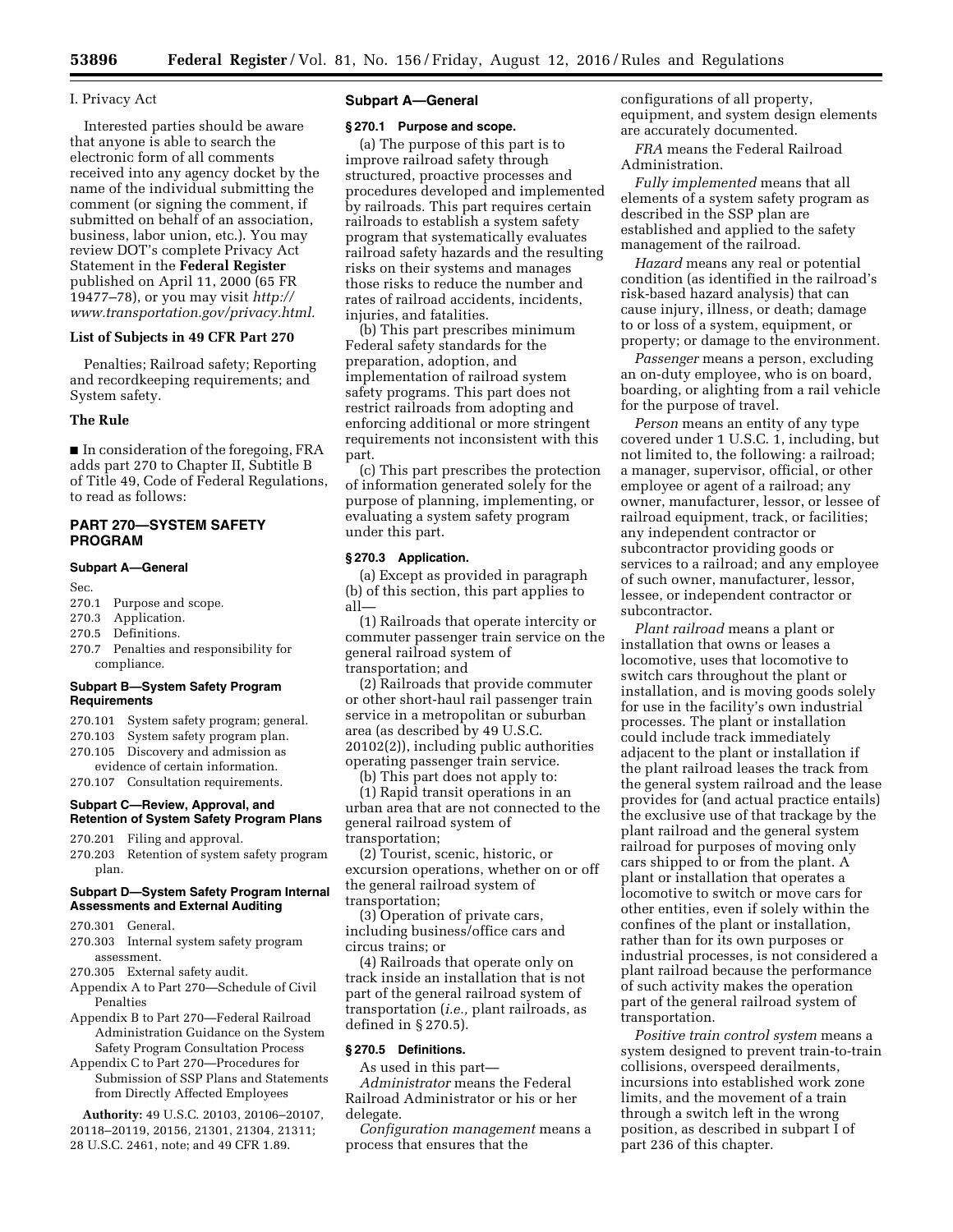*Rail vehicle* means railroad rolling stock, including, but not limited to, passenger and maintenance vehicles. *Railroad* means—

(1) Any form of non-highway ground transportation that runs on rails or electromagnetic guideways, including—

(i) Commuter or other short-haul rail passenger service in a metropolitan or suburban area and commuter railroad service that was operated by the Consolidated Rail Corporation on January 1, 1979; and

(ii) High speed ground transportation systems that connect metropolitan areas, without regard to whether those systems use new technologies not associated with traditional railroads, but does not include rapid transit operations in an urban area that are not connected to the general railroad system of transportation; and

(2) A person or organization that provides railroad transportation, whether directly or by contracting out operation of the railroad to another person.

*Risk* means the combination of the probability (or frequency of occurrence) and the consequence (or severity) of a hazard.

*Risk-based hazard management*  means the processes (including documentation) used to identify and analyze hazards, assess and rank corresponding risks, and eliminate or mitigate the resulting risks.

*Safety culture* means the shared values, actions and behaviors that demonstrate commitment to safety over competing goals and demands.

*SSP plan* means system safety program plan.

*System safety* means the application of management, economic, and engineering principles and techniques to optimize all aspects of safety, within the constraints of operational effectiveness, time, and cost, throughout

all phases of a system life cycle. *System safety program* means a comprehensive process for the application of management and engineering principles and techniques to optimize all aspects of safety.

*System safety program plan* means a document developed by the railroad that implements and supports the railroad's system safety program.

*Tourist, scenic, historic, or excursion operations* means railroad operations that carry passengers, often using antiquated equipment, with the conveyance of the passengers to a particular destination not being the principal purpose. Train movements of new passenger equipment for demonstration purposes are not tourist, scenic, historic, or excursion operations.

## **§ 270.7 Penalties and responsibility for compliance.**

(a) Any person who violates any requirement of this part or causes the violation of any such requirement is subject to a civil penalty of at least \$839 and not more than \$27,455 per violation, except that: Penalties may be assessed against individuals only for willful violations, and, where a grossly negligent violation or a pattern of repeated violation has created an imminent hazard of death or injury to persons, or has caused death or injury, a penalty not to exceed \$109,819 per violation may be assessed. Each day a violation continues shall constitute a separate offense. Any person who knowingly and willfully falsifies a record or report required by this part may be subject to criminal penalties under 49 U.S.C. 21311 (formerly codified in 45 U.S.C. 438(e)). Appendix A to this part contains a schedule of civil penalty amounts used in connection with this part.

(b) Although the requirements of this part are stated in terms of the duty of a railroad, when any person, including a contractor or subcontractor to a railroad, performs any function covered by this part, that person (whether or not a railroad) shall perform that function in accordance with this part.

## **Subpart B—System Safety Program Requirements**

#### **§ 270.101 System safety program; general.**

(a) Each railroad subject to this part shall establish and fully implement a system safety program that continually and systematically evaluates railroad safety hazards on its system and manages the resulting risks to reduce the number and rates of railroad accidents, incidents, injuries, and fatalities. A system safety program shall include a risk-based hazard management program and risk-based hazard analysis designed to proactively identify hazards and mitigate or eliminate the resulting risks. The system safety program shall be fully implemented and supported by a written SSP plan described in § 270.103.

(b) A railroad's system safety program shall be designed so that it promotes and supports a positive safety culture at the railroad.

#### **§ 270.103 System safety program plan.**

(a) *General.* (1) Each railroad subject to this part shall adopt and fully implement a system safety program through a written SSP plan that, at a minimum, contains the elements in this section. This SSP plan shall be

approved by FRA under the process specified in § 270.201.

(2) Each railroad subject to this part shall communicate with each railroad that hosts passenger train service for that railroad and coordinate the portions of the SSP plan applicable to the railroad hosting the passenger train service.

(b) *System safety program policy statement.* Each railroad shall set forth in its SSP plan a policy statement that endorses the railroad's system safety program. This policy statement shall:

(1) Define the railroad's authority for the establishment and implementation of the system safety program;

(2) Describe the safety philosophy and safety culture of the railroad; and

(3) Be signed by the chief official at the railroad.

(c) *System safety program goals.* Each railroad shall set forth in its SSP plan a statement defining the goals for the railroad's system safety program. This statement shall describe clear strategies on how the goals will be achieved and what management's responsibilities are to achieve them. At a minimum, the goals shall be:

- (1) Long-term;
- (2) Meaningful;
- (3) Measurable; and

(4) Focused on the identification of hazards and the mitigation or elimination of the resulting risks.

(d) *Railroad system description.* (1) Each railroad shall set forth in its SSP plan a statement describing the railroad's system. The description shall include: the railroad's operations, including any host operations; the physical characteristics of the railroad; the scope of service; the railroad's maintenance activities; and any other pertinent aspects of the railroad's system.

(2) Each railroad shall identify the persons that enter into a contractual relationship with the railroad to either perform significant safety-related services on the railroad's behalf or to utilize significant safety-related services provided by the railroad for purposes related to railroad operations.

(3) Each railroad shall describe the relationships and responsibilities between the railroad and: host railroads, contract operators, shared track/corridor operators, and persons providing or utilizing significant safety-related services as identified by the railroad pursuant to paragraph (d)(2) of this section.

(e) *Railroad management and organizational structure.* Each railroad shall set forth a statement in its SSP plan that describes the management and organizational structure of the railroad.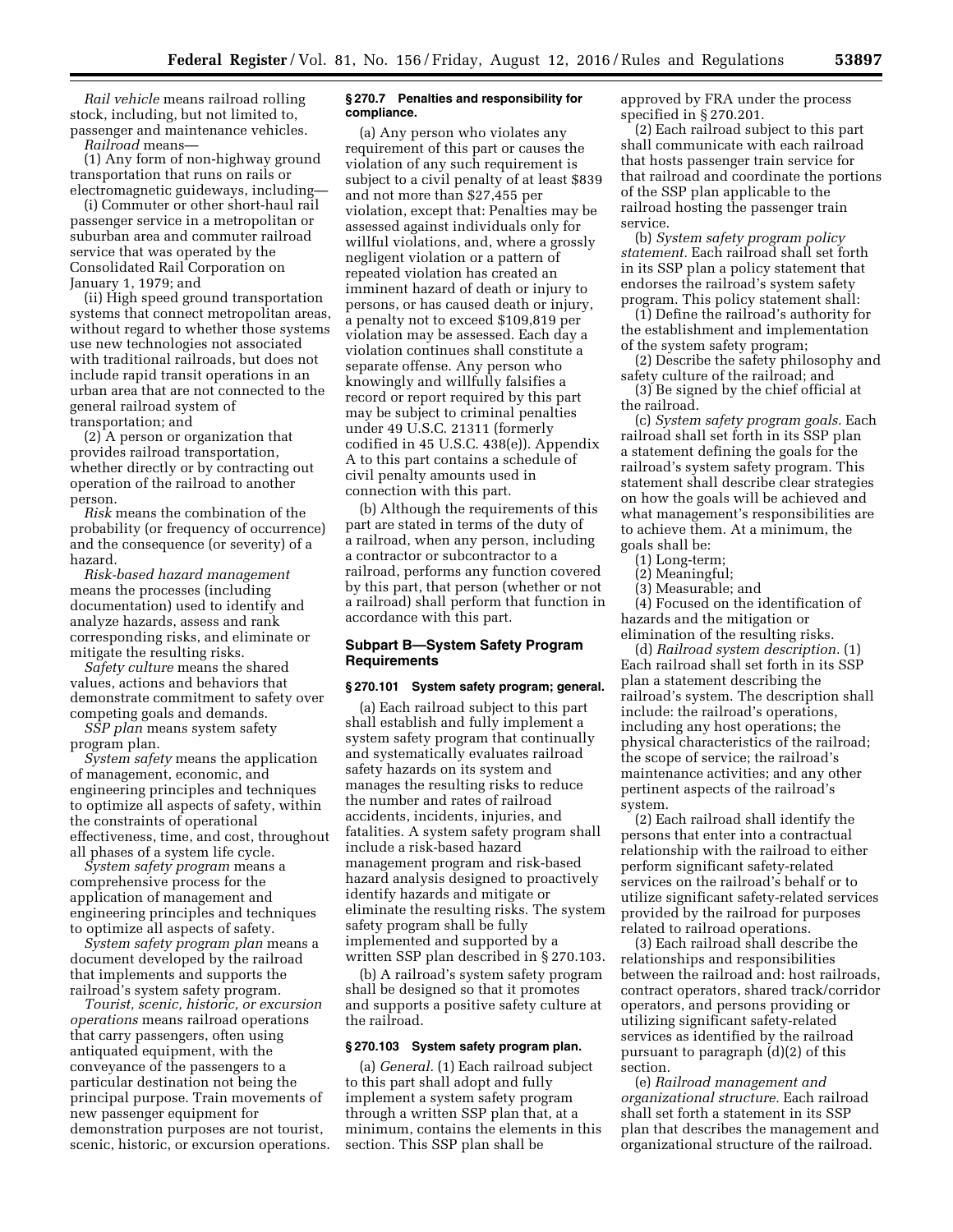This statement shall include the following:

(1) A chart or other visual representation of the organizational structure of the railroad;

(2) A description of the railroad's management responsibilities within the system safety program;

(3) A description of how safety responsibilities are distributed within the railroad organization;

(4) Clear identification of the lines of authority used by the railroad to manage safety issues; and

(5) A description of the roles and responsibilities in the railroad's system safety program for each host railroad, contract operator, shared track/corridor operator, and any persons utilizing or providing significant safety-related services as identified by the railroad pursuant to (d)(2) of this section. As part of this description, the railroad shall describe how each host railroad, contractor operator, shared track/ corridor operator, and any persons utilizing or providing significant safetyrelated services as identified by the railroad pursuant to paragraph (d)(2) of this section supports and participates in the railroad's system safety program, as appropriate.

(f) *System safety program implementation process.* (1) Each railroad shall set forth a statement in its SSP plan that describes the process the railroad will use to implement its system safety program. As part of the railroad's implementation process, the railroad shall describe:

(i) Roles and responsibilities of each position that has significant responsibility for implementing the system safety program, including those held by employees and other persons utilizing or providing significant safetyrelated services as identified by the railroad pursuant to (d)(2) of this section; and

(ii) Milestones necessary to be reached to fully implement the program.

(2) A railroad's system safety program shall be fully implemented within 36 months of FRA's approval of the SSP plan pursuant to subpart C of this part.

(g) *Maintenance, repair, and inspection program.* (1) Each railroad shall identify and describe in its SSP plan the processes and procedures used for maintenance and repair of infrastructure and equipment directly affecting railroad safety. Examples of infrastructure and equipment that directly affect railroad safety include: Fixed facilities and equipment, rolling stock, signal and train control systems, track and right-of-way, passenger train/ station platform interface (gaps), and traction power distribution systems.

(2) Each description of the processes and procedures used for maintenance and repair of infrastructure and equipment directly affecting safety shall include the processes and procedures used to conduct testing and inspections of the infrastructure and equipment.

(3) If a railroad has a manual or manuals that comply with all applicable Federal regulations and that describe the processes and procedures that satisfy this section, the railroad may reference those manuals in its SSP plan. FRA approval of a SSP plan that contains or references such manuals is not approval of the manuals themselves; each manual must independently comply with applicable regulations and is subject to a civil penalty if not in compliance with applicable regulations.

(4) The identification and description required by this section of the processes and procedures used for maintenance, repair, and inspection of infrastructure and equipment directly affecting railroad safety is not intended to address and should not include procedures to address employee working conditions that arise in the course of conducting such maintenance, repair, and inspection of infrastructure and equipment directly affecting railroad safety as set forth in the plan. FRA does not intend to approve any specific portion of a SSP plan that relates exclusively to employee working conditions.

(h) *Rules compliance and procedures review.* Each railroad shall set forth a statement describing the processes and procedures used by the railroad to develop, maintain, and comply with the railroad's rules and procedures directly affecting railroad safety and to comply with the applicable railroad safety laws and regulations found in this chapter. The statement shall identify:

(1) The railroad's operating and safety rules and maintenance procedures that are subject to review under this chapter;

(2) Techniques used to assess the compliance of the railroad's employees with the railroad's operating and safety rules and maintenance procedures, and applicable railroad safety laws and regulations; and

(3) Techniques used to assess the effectiveness of the railroad's supervision relating to the compliance with the railroad's operating and safety rules and maintenance procedures, and applicable railroad safety laws and regulations.

(i) *System safety program employee/ contractor training.* (1) Each employee who is responsible for implementing and supporting the system safety program, and any persons utilizing or providing significant safety-related

services will be trained on the railroad's system safety program.

(2) Each railroad shall establish and describe in its SSP plan the railroad's system safety program training plan. A system safety program training plan shall set forth the procedures by which employees that are responsible for implementing and supporting the system safety program, and any persons utilizing or providing significant safetyrelated services will be trained on the railroad's system safety program. A system safety program training plan shall help ensure that all personnel who are responsible for implementing and supporting the system safety program understand the goals of the program, are familiar with the elements of the program, and have the requisite knowledge and skills to fulfill their responsibilities under the program.

(3) For each position identified pursuant to paragraph (f)(1)(i) of this section, the training plan shall describe the frequency and content of the system safety program training that the position receives.

(4) If a position is not identified under paragraph  $(f)(1)(i)$  of this section as having significant responsibility to implement the system safety program but the position is safety-related or has a significant impact on safety, personnel in those positions shall receive training in basic system safety concepts and the system safety implications of their position.

(5) Training under this subpart may include, but is not limited to, classroom, computer-based, or correspondence training.

(6) The railroad shall keep a record of all training conducted under this part and update that record as necessary. The system safety program training plan shall set forth the process used to maintain and update the necessary training records required by this part.

(7) The system safety program training plan shall set forth the process used by the railroad to ensure that it is complying with the training requirements set forth in the training plan.

(j) *Emergency management.* Each railroad shall set forth a statement in its SSP plan that describes the processes used by the railroad to manage emergencies that may arise within its system including, but not limited to, the processes to comply with applicable emergency equipment standards in part 238 of this chapter and the passenger train emergency preparedness requirements in part 239 of this chapter.

(k) *Workplace safety.* Each railroad shall set forth a statement in its SSP plan that describes the programs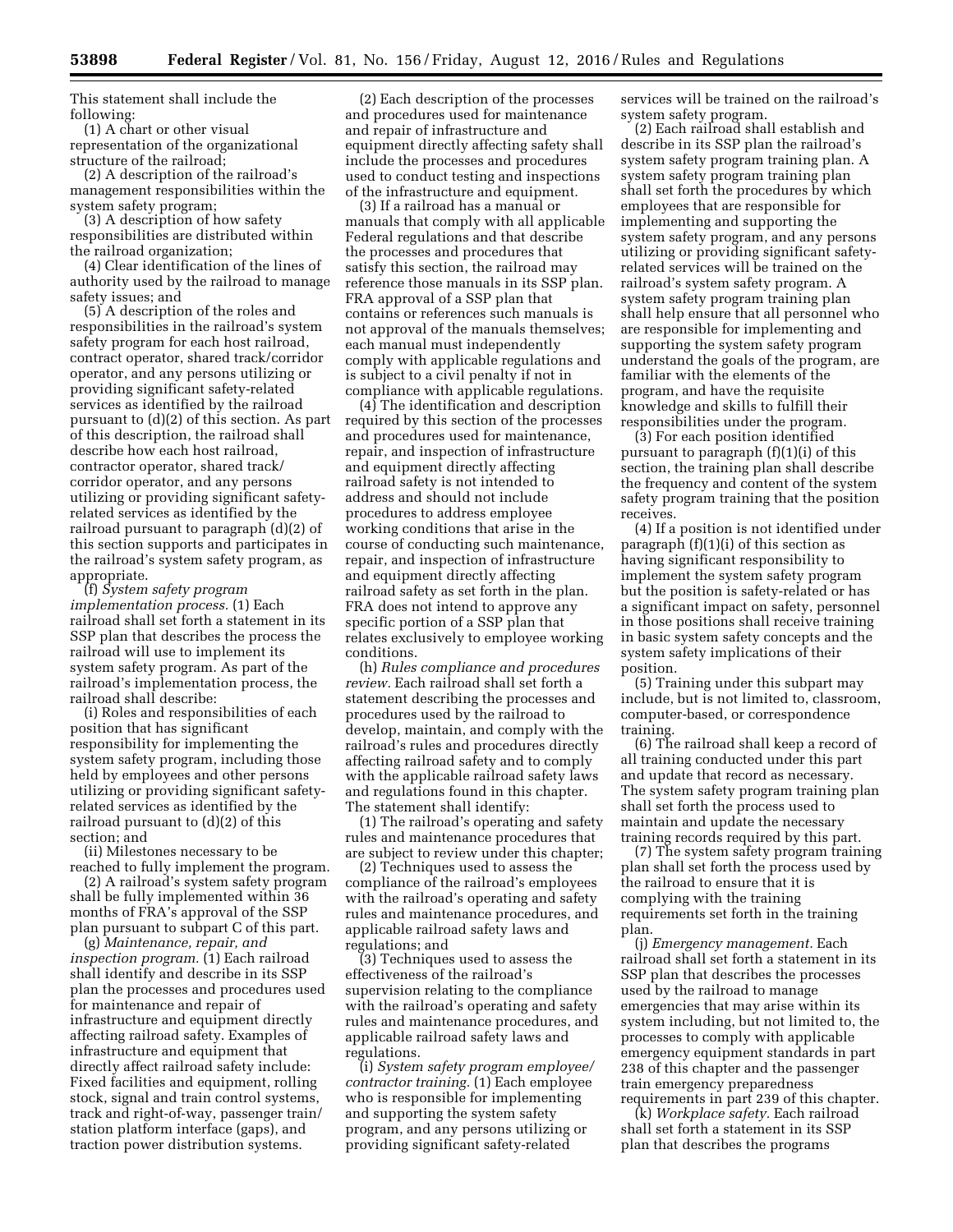established by the railroad that protect the safety of the railroad's employees and contractors. The statement shall include a description of:

(1) The processes that help ensure the safety of employees and contractors while working on or in close proximity to the railroad's property as described in paragraph (d) of this section;

(2) The processes that help ensure that employees and contractors understand the requirements established by the railroad pursuant to paragraph (f)(1) of this section;

(3) Any fitness-for-duty programs or any medical monitoring programs; and

(4) The standards for the control of alcohol and drug use in part 219 of this chapter.

(l) *Public safety outreach program.*  Each railroad shall establish and set forth a statement in its SSP plan that describes its public safety outreach program to provide safety information to railroad passengers and the general public. Each railroad's safety outreach program shall provide a means for railroad passengers and the general public to report any observed hazards.

(m) *Accident/incident reporting and investigation.* Each railroad shall set forth a statement in its SSP plan that describes the processes that the railroad uses to receive notification of accidents/ incidents, investigate and report those accidents/incidents, and develop, implement, and track any corrective actions found necessary to address an investigation's finding(s).

(n) *Safety data acquisition.* Each railroad establish and shall set forth a statement in its SSP plan that describes the processes it uses to collect, maintain, analyze, and distribute safety data in support of the system safety program.

(o) *Contract procurement requirements.* Each railroad shall set forth a statement in its SSP plan that describes the process(es) used to help ensure that safety concerns and hazards are adequately addressed during the safety-related contract procurement process.

(p) *Risk-based hazard management program.* Each railroad shall establish a risk-based hazard management program as part of the railroad's system safety program. The risk-based hazard management program shall be fully described in the SSP plan.

(1) The risk-based hazard

management program shall establish: (i) The processes or procedures used

in the risk-based hazard analysis to identify hazards on the railroad's system;

(ii) The processes or procedures used in the risk-based hazard analysis to

analyze identified hazards and support the risk-based hazard management program;

(iii) The methods used in the riskbased hazard analysis to determine the severity and frequency of hazards and to determine the corresponding risk;

(iv) The methods used in the riskbased hazard analysis to identify actions that mitigate or eliminate hazards and corresponding risks;

(v) The process for setting goals for the risk-based hazard management program and how performance against the goals will be reported;

(vi) The process to make decisions that affect the safety of the rail system relative to the risk-based hazard management program;

(vii) The methods used in the riskbased hazard management program to support continuous safety improvement throughout the life of the rail system; and

(viii) The methods used to maintain records of identified hazards and risks and the mitigation or elimination of the identified hazards and risks throughout the life of the rail system.

(2) The railroad's description of the risk-based hazard management program shall include:

(i) The position title of the individual(s) responsible for administering the risk-based hazard management program;

(ii) The identities of stakeholders who will participate in the risk-based hazard management program; and

(iii) The position title of the participants and structure of any hazard management teams or safety committees that a railroad may establish to support the risk-based hazard management program.

(q) *Risk-based hazard analysis.* (1) Once FRA approves a railroad's SSP plan pursuant to § 270.201(b), the railroad shall apply the risk-based hazard analysis methodology identified in paragraphs (p)(1)(i) through (iii) of this section to identify and analyze hazards on the railroad system and to determine the resulting risks. At a minimum, the aspects of the railroad system that shall be analyzed include: Operating rules and practices, infrastructure, equipment, employee levels and schedules, management structure, employee training, and other aspects that have an impact on railroad safety not covered by railroad safety regulations or other Federal regulations.

(2) A risk-based hazard analysis shall identify and the railroad shall implement specific actions using the methods described in paragraph (p)(1)(iv) of this section that will mitigate or eliminate the hazards and

resulting risks identified by paragraph (q)(1) of this section.

(3) A railroad shall also conduct a risk-based hazard analysis pursuant to paragraphs (q)(1) and (2) of this section when there are significant operational changes, system extensions, system modifications, or other circumstances that have a direct impact on railroad safety.

(r) *Technology analysis and implementation plan.* (1) A railroad shall develop, and periodically update as necessary, a technology analysis and implementation plan as described by this paragraph. The railroad shall include this technology analysis and implementation plan in its SSP plan.

(2) A railroad's technology analysis and implementation plan shall describe the process the railroad will use to:

(i) Identify and analyze current, new, or novel technologies that will mitigate or eliminate the hazards and resulting risks identified by the risk-based hazard analysis pursuant to paragraph (q)(1) of this section; and

(ii) Analyze the safety impact, feasibility, and costs and benefits of implementing the technologies identified by the processes under paragraph (r)(2)(i) of this section that will mitigate or eliminate hazards and the resulting risks.

(3) Once FRA approves a railroad's SSP plan pursuant to § 270.201(b), including the technology analysis and implementation plan, the railroad shall apply:

(i) The processes described in paragraph (r)(2)(i) of this section to identify and analyze technologies that will mitigate or eliminate the hazards and resulting risks identified by the risk-based hazard analysis pursuant to paragraph (q)(1) of this section. At a minimum, the technologies a railroad shall consider as part of its technology analysis are: Processor-based technologies, positive train control systems, electronically-controlled pneumatic brakes, rail integrity inspection systems, rail integrity warning systems, switch position monitors and indicators, trespasser prevention technology, and highwayrail grade crossing warning and protection technology; and

(ii) The processes described in paragraph (r)(2)(ii) of this section to the technologies identified by the analysis under paragraph (r)(3)(i) of this section.

(4) If a railroad decides to implement any of the technologies identified in paragraph (r)(3) of this section, in the technology analysis and implementation plan in the SSP plan, the railroad shall: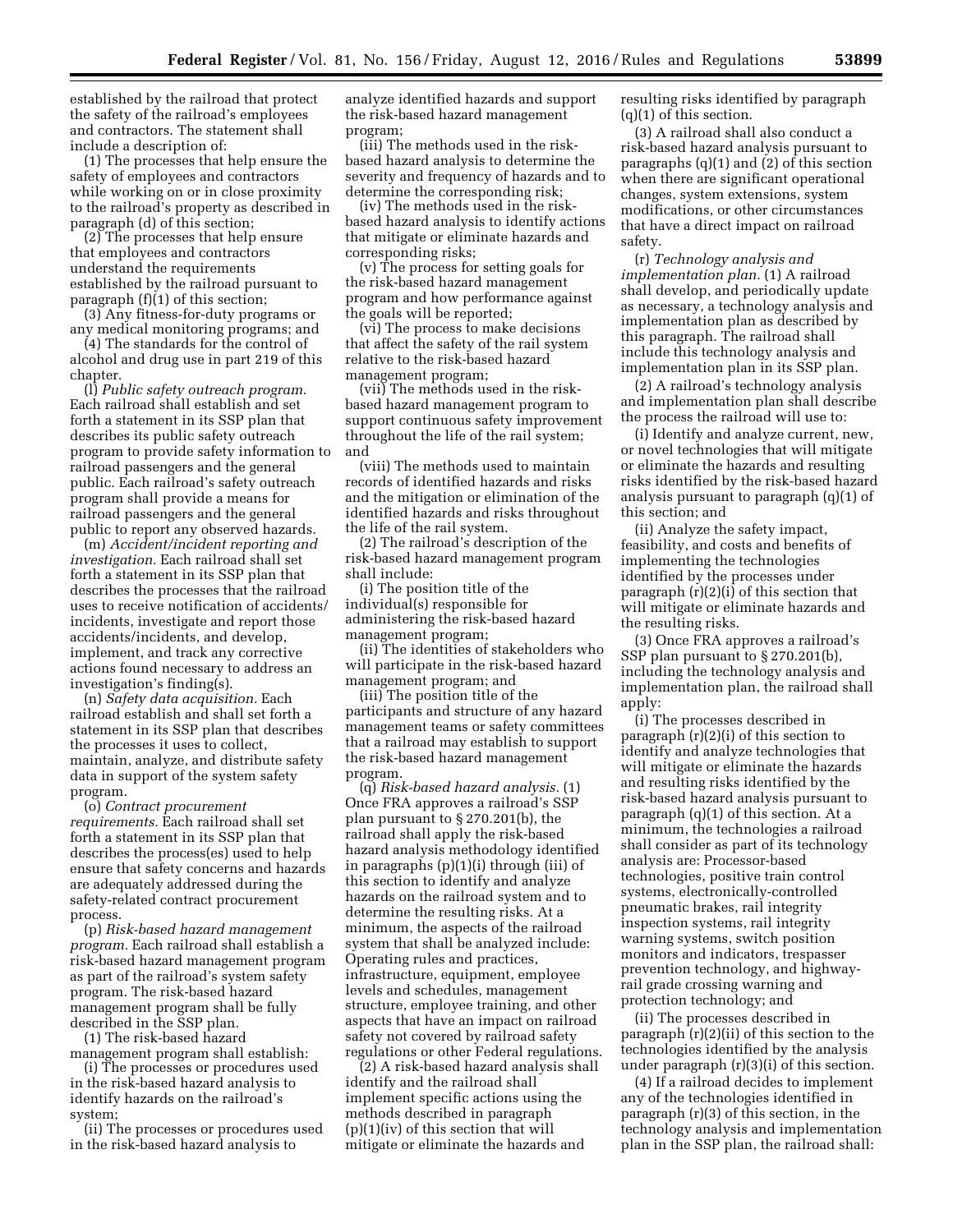(i) Describe how it will develop, adopt, implement, maintain, and use the identified technologies; and

(ii) Set forth a prioritized implementation schedule for the development, adoption, implementation and maintenance of those technologies over a 10-year period.

(5) Except as required by subpart I of part 236 of this chapter, if a railroad decides to implement a positive train control system as part of its technology analysis and implementation plan, the railroad shall set forth and comply with a schedule for implementation of the positive train control system consistent with the deadlines in the Positive Train Control Enforcement and Implementation Act of 2015, Public Law 114–73, 129 Stat. 576–82 (Oct. 29, 2015), and 49 CFR 236.1005(b)(7).

(6) The railroad shall not include in its SSP plan the analysis conducted pursuant to paragraph (r)(3) of this section. The railroad shall make the results of any analysis conducted pursuant to paragraph (r)(3) of this section available upon request to representatives of FRA and States participating under part 212 of this chapter.

(s) *Safety Assurance*—(1) *Change management.* Each railroad shall establish and set forth a statement in its SSP plan describing the processes and procedures used by the railroad to manage significant operational changes, system extensions, system modifications, or other significant changes that will have a direct impact on railroad safety.

(2) *Configuration management.* Each railroad shall establish a configuration management program and describe the program in its SSP plan. The configuration management program shall—

(i) Identify who within the railroad has authority to make configuration changes;

(ii) Establish processes to make configuration changes to the railroad's system; and

(iii) Establish processes to ensure that all departments of the railroad affected by the configuration changes are formally notified and approve of the change.

(3) *Safety certification.* Each railroad shall establish and set forth a statement in its SSP plan that describes the certification process used by the railroad to help ensure that safety concerns and hazards are adequately addressed before the initiation of operations or major projects to extend, rehabilitate, or modify an existing system or replace vehicles and equipment.

(t) *Safety culture.* A railroad shall set forth a statement in its SSP plan that describes how it measures the success of its safety culture identified in paragraph (b)(2) of this section.

## **§ 270.105 Discovery and admission as evidence of certain information.**

(a) *Protected information.* Any information compiled or collected after August 14, 2017, solely for the purpose of planning, implementing, or evaluating a system safety program under this part shall not be subject to discovery, admitted into evidence, or considered for other purposes in a Federal or State court proceedings for damages involving personal injury, wrongful death, or property damage. For purposes of this section—

(1) ''Information'' includes plans, reports, documents, surveys, schedules, lists, or data, and specifically includes a railroad's analysis of its safety risks under  $\S 270.103(q)(1)$  and a railroad's statement of mitigation measures under § 270.103(q)(2); and

(2) ''Solely'' means that a railroad originally compiled or collected the information for the exclusive purpose of planning, implementing, or evaluating a system safety program under this part. Information compiled or collected for any other purpose is not protected, even if the railroad also uses that information for a system safety program. ''Solely'' also means that a railroad continues to use that information only for its system safety program. If a railroad subsequently uses for any other purpose information that was initially compiled or collected for a system safety program, this section does not protect that information to the extent that it is used for the non-system safety program purpose. The use of that information within the railroad's system safety program, however, remains protected. This section does not protect information that is required to be compiled or collected pursuant to any other provision of law or regulation.

(b) *Non-protected information.* This section does not affect the discovery, admissibility, or consideration for other purposes in a Federal or State court proceedings for damages involving personal injury, wrongful death, or property damage of information compiled or collected for a purpose other than that specifically identified in paragraph (a) of this section. Such information shall continue to be discoverable, admissible, or considered for other purposes in a Federal or State court proceedings for damages involving personal injury, wrongful death, or property damage if it was discoverable, admissible, or considered for other

purposes in a Federal or State court proceedings for damages involving personal injury, wrongful death, or property damage on or before August 14, 2017. Specifically, the types of information not affected by this section include:

(1) Information compiled or collected on or before August 14, 2017;

(2) Information compiled or collected on or before August 14, 2017, and that continues to be compiled or collected, even if used to plan, implement, or evaluate a railroad's system safety program; or

(3) Information that is compiled or collected after August 14, 2017, and is compiled or collected for a purpose other than that identified in paragraph (a) of this section.

(c) *Information protected by other law or regulation.* Nothing in this section shall affect or abridge in any way any other protection of information provided by another provision of law or regulation. Any such provision of law or regulation applies independently of the protections provided by this section.

(d) *Preemption.* To the extent that State discovery rules and sunshine laws would require disclosure of information protected by this section in a Federal or State court proceedings for damages involving personal injury, wrongful death, or property damage, those rules and laws are preempted.

#### **§ 270.107 Consultation requirements.**

(a) *General duty.* (1) Each railroad required to establish a system safety program under this part shall in good faith consult with, and use its best efforts to reach agreement with, all of its directly affected employees, including any non-profit labor organization representing a class or craft of directly affected employees, on the contents of the SSP plan.

(2) A railroad that consults with such a non-profit employee labor organization as required by paragraph (a)(1) of this section is considered to have consulted with the directly affected employees represented by that organization. If a railroad contracts out significant portions of its operations, the contractor and the contractor's employees performing the railroad's operations shall be considered directly affected employees for the purposes of this part.

(3) A railroad shall have a preliminary meeting with its directly affected employees to discuss how the consultation process will proceed. A railroad is not required to discuss the substance of a SSP plan during this preliminary meeting. A railroad must: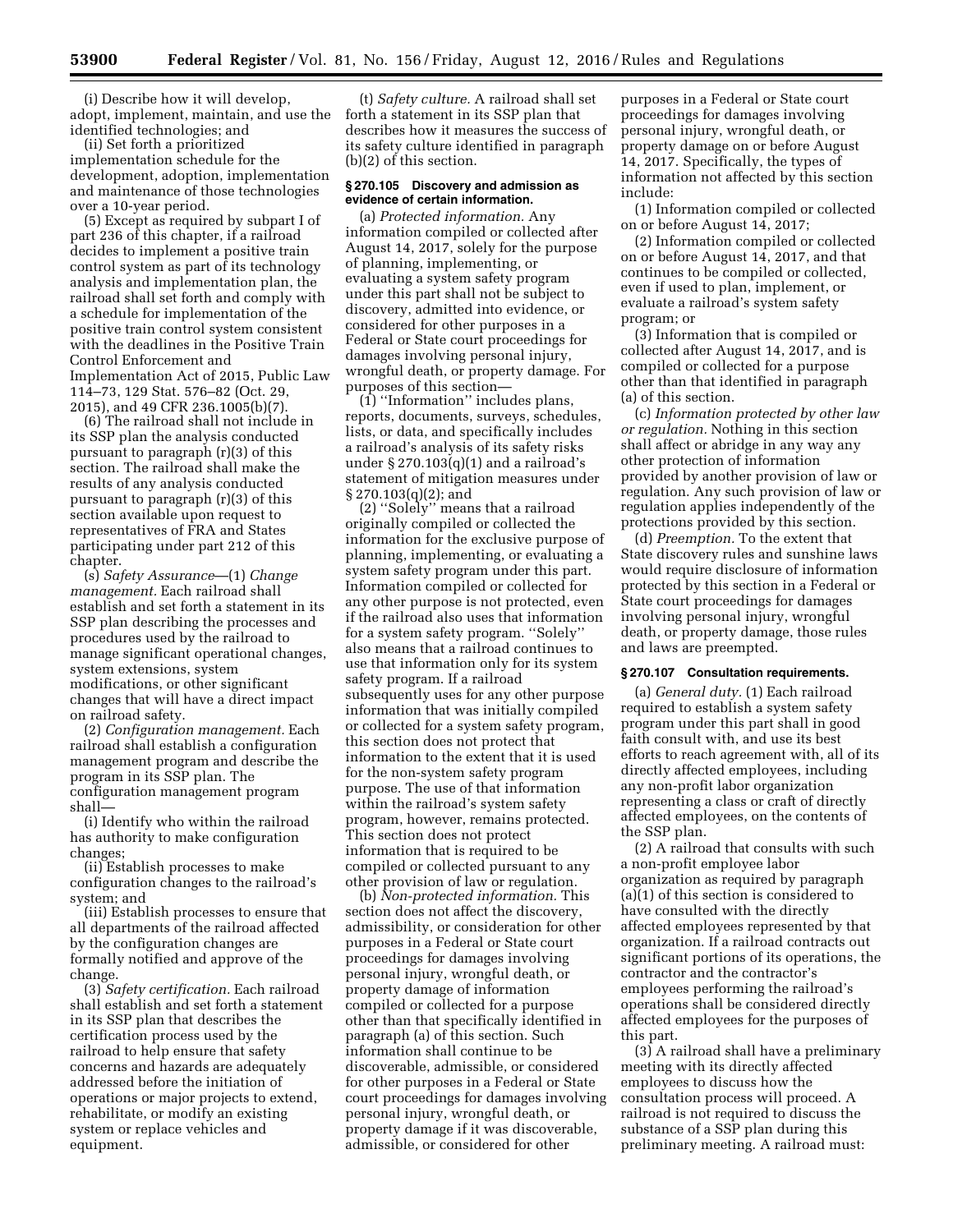(i) Hold the preliminary meeting no later than April 10, 2017; and

(ii) Notify the directly affected employees of the preliminary meeting no less than 60 days before it is held.

(4) Appendix B to this part contains non-mandatory guidance on how a railroad may comply with the requirements of this section.

(b) *Railroad consultation statements.*  A railroad required to submit a SSP plan under § 270.201 must also submit, together with the plan, a consultation statement that includes the following information:

(1) A detailed description of the process the railroad utilized to consult with its directly affected employees;

(2) If the railroad could not reach agreement with its directly affected employees on the contents of its SSP plan, identification of any known areas of disagreement and an explanation of why it believes agreement was not reached; and

(3) A service list containing the name and contact information for each international/national president of any non-profit employee labor organization representing a class or craft of the railroad's directly affected employees. The service list must also contain the name and contact information for any directly affected employee who significantly participated in the consultation process independently of a non-profit employee labor organization. When a railroad submits its SSP plan and consultation statement to FRA pursuant to § 270.201, it must also simultaneously send a copy of these documents to all individuals identified in the service list.

(c) *Statements from directly affected employees.* (1) If a railroad and its directly affected employees cannot reach agreement on the proposed contents of a SSP plan, the directly affected employees may file a statement with the FRA Associate Administrator for Railroad Safety and Chief Safety Officer explaining their views on the plan on which agreement was not reached with the FRA Associate Administrator for Railroad Safety and Chief Safety Officer at Mail Stop 25, 1200 New Jersey Ave SE., Washington, DC 20590. The FRA Associate Administrator for Railroad Safety and Chief Safety Officer shall consider any such views during the plan review and approval process.

(2) A railroad's directly affected employees have 30 days following the date of the railroad's submission of a proposed SSP plan to submit the statement described in paragraph (c)(1) of this section.

(d) *Consultation requirements for system safety program plan amendments.* A railroad's SSP plan must include a description of the process the railroad will use to consult with its directly affected employees on any subsequent substantive amendments to the railroad's system safety program. The requirements of this paragraph do not apply to nonsubstantive amendments (*e.g.,*  amendments that update names and addresses of railroad personnel).

# **Subpart C—Review, Approval, and Retention of System Safety Program Plans**

# **§ 270.201 Filing and approval.**

(a) *Filing.* (1) Each railroad to which this part applies shall submit one copy of its SSP plan to the FRA Associate Administrator for Railroad Safety and Chief Safety Officer, Mail Stop 25, 1200 New Jersey Avenue SE., Washington, DC 20590, no later than February 8, 2018 or not less than 90 days before commencing operations, whichever is later.

(2) The railroad shall not include in its SSP plan the risk-based hazard analysis conducted pursuant to § 270.103(q). The railroad shall make the results of any risk-based hazard analysis available upon request to representatives of FRA and States participating under part 212 of this chapter.

(3) The SSP plan shall include: (i) The signature, name, title, address, and telephone number of the chief safety officer who bears primary managerial authority for implementing the program for the submitting railroad. By signing, this chief official is certifying that the contents of the SSP plan are accurate and that the railroad will implement the contents of the program as approved by FRA;

(ii) The contact information for the primary person responsible for managing the system safety program; and

(iii) The contact information for the senior representatives of any host railroad, contract operator, shared track/ corridor operator or persons utilizing or providing significant safety-related services.

(4) As required by § 270.107(b), each railroad must submit with its SSP plan a consultation statement describing how it consulted with its directly affected employees on the contents of its system safety program plan. Directly affected employees may also file a statement in accordance with § 270.107(c).

(b) *Approval.* (1) Within 90 days of receipt of a SSP plan, FRA will review

the SSP plan to determine if the elements prescribed in this part are sufficiently addressed in the railroad's submission. This review will also consider any statement submitted by directly affected employees pursuant to § 270.107(c).

(2) FRA will notify each person identified by the railroad in § 270.201(a)(3) in writing whether the proposed plan has been approved by FRA, and, if not approved, the specific points in which the SSP plan is deficient. FRA will also provide this notification to each individual identified in the service list accompanying the consultation statement required under § 270.107(b).

(3) If FRA does not approve a SSP plan, the affected railroad shall amend the proposed plan to correct all deficiencies identified by FRA and provide FRA with a corrected copy of the SSP plan not later than 90 days following receipt of FRA's written notice that the proposed SSP plan was not approved.

(4) Approval of a railroad's SSP plan under this part does not constitute approval of the specific actions the railroad will implement under its SSP plan pursuant to  $\S 270.103(q)(2)$  and shall not be construed as establishing a Federal standard regarding those specific actions.

(c) *Review of amendments.* (1)(i) A railroad shall submit any amendment(s) to the SSP plan to FRA not less than 60 days before the proposed effective date of the amendment(s). The railroad shall file the amended SSP plan with a cover letter outlining the changes made to the original approved SSP plan by the proposed amendment(s). The cover letter shall also describe the process the railroad used pursuant to § 270.107(d) to consult with its directly affected employees on the amendment(s).

(ii) If an amendment is safety-critical and the railroad is unable to submit the amended SSP plan to FRA 60 days before the proposed effective date of the amendment, the railroad shall submit the amended SSP plan with a cover letter outlining the changes made to the original approved SSP plan by the proposed amendment(s) and why the amendment is safety-critical to FRA as near as possible to 60 days before the proposed effective date of the amendment(s).

(iii) If the proposed amendment is limited to adding or changing a name, title, address, or telephone number of a person, FRA approval is not required under the process in paragraphs (c)(1)(i) and (ii) of this section, although the railroad shall still file the proposed amendment with FRA's Associate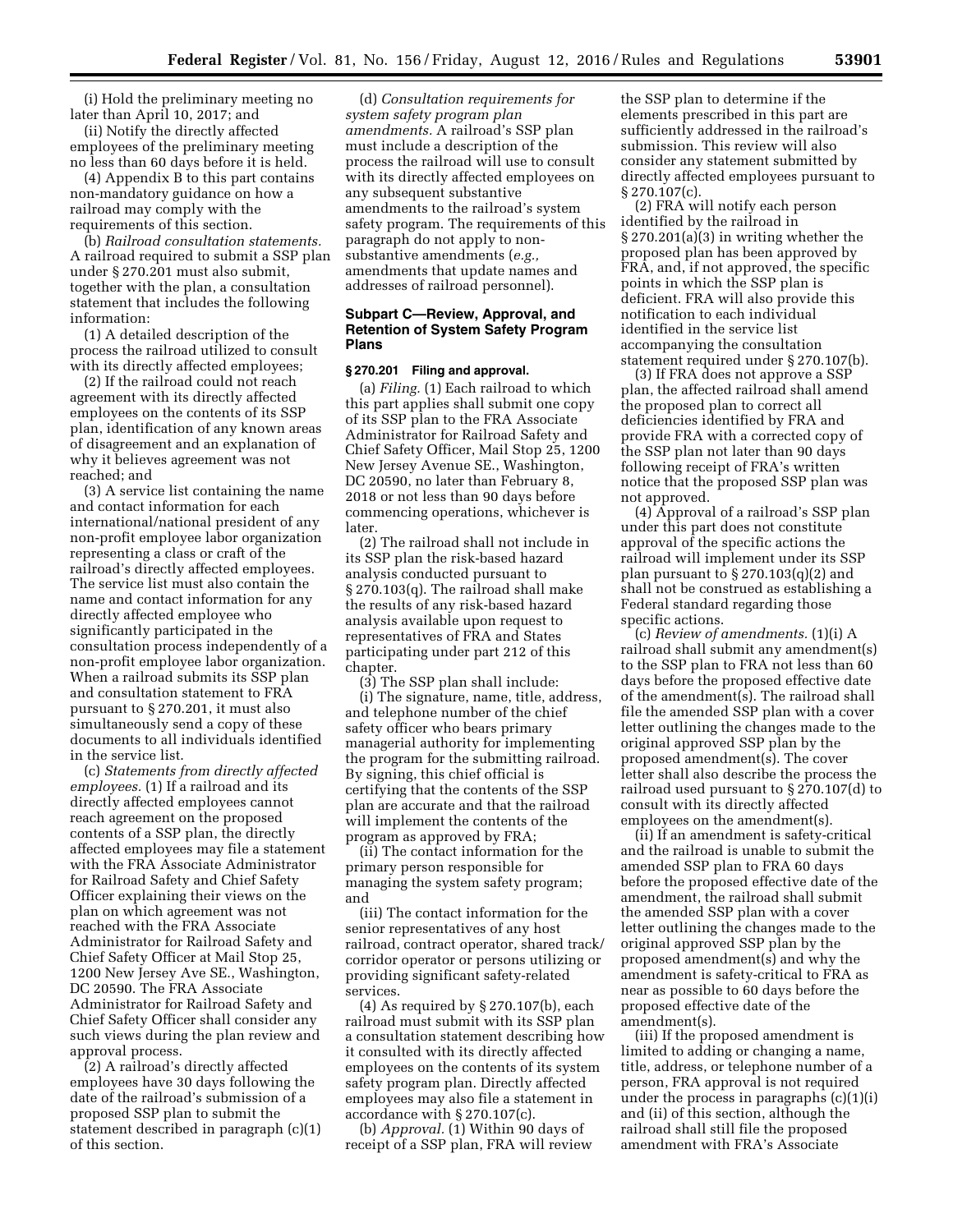Administrator for Railroad Safety and Chief Safety Officer. These proposed amendments may be implemented by the railroad upon filing with FRA. All other proposed amendments must comply with the formal approval process in paragraph (c) of this section.

(2)(i) Except as provided in paragraph (c)(1)(iii) of this section, FRA will review the proposed amended SSP plan within 45 days of receipt. FRA will then notify the primary contact person of each affected railroad whether the proposed amended plan has been approved by FRA, and if not approved, the specific points in which each proposed amendment to the SSP plan is deficient.

(ii) If FRA has not notified the railroad by the proposed effective date of the amendment(s) whether the proposed amended plan has been approved or not, the railroad may implement the amendment(s) pending FRA's decision.

(iii) If a proposed SSP plan amendment is not approved by FRA, no later than 60 days following the receipt of FRA's written notice, the railroad shall provide FRA either a corrected copy of the amendment that addresses all deficiencies noted by FRA or written notice that the railroad is retracting the amendment.

(d) *Reopened review.* Following initial approval of a plan, or amendment, FRA may reopen consideration of the plan or amendment for cause stated.

(e) *Electronic submission.* All documents required to be submitted to FRA under this part may be submitted electronically. Appendix C to this part provides instructions on electronic submission of documents.

#### **§ 270.203 Retention of system safety program plan.**

Each railroad to which this part applies shall retain at its system headquarters, and at any division headquarters, one copy of the SSP plan required by this part and one copy of each subsequent amendment to that plan. These records shall be made available to representatives of FRA and States participating under part 212 of this chapter for inspection and copying during normal business hours.

# **Subpart D—System Safety Program Internal Assessments and External Auditing**

# **§ 270.301 General.**

The system safety program and its implementation shall be assessed internally by the railroad and audited externally by FRA or FRA's designee.

## **§ 270.303 Internal system safety program assessment.**

(a) Following FRA's initial approval of the railroad's SSP plan pursuant to § 270.201, the railroad shall annually conduct an assessment of the extent to which:

(1) The system safety program is fully implemented;

(2) The railroad is in compliance with the implemented elements of the approved system safety program; and

(3) The railroad has achieved the goals set forth in § 270.103(c).

(b) As part of its SSP plan, the railroad shall set forth a statement describing the processes used to:

(1) Conduct internal system safety program assessments;

(2) Internally report the findings of the internal system safety program assessments;

(3) Develop, track, and review recommendations as a result of the internal system safety program assessments;

(4) Develop improvement plans based on the internal system safety program assessments. Improvement plans shall, at a minimum, identify who is responsible for carrying out the necessary tasks to address assessment findings and specify a schedule of target dates with milestones to implement the improvements that address the assessment findings; and

(5) Manage revisions and updates to the SSP plan based on the internal system safety program assessments.

(c)(1) Within 60 days of completing its internal SSP plan assessment pursuant to paragraph (a) of this section, the railroad shall:

(i) Submit to FRA a copy of the railroad's internal assessment report that includes a system safety program assessment and the status of internal assessment findings and improvement plans to the FRA Associate

Administrator for Railroad Safety and Chief Safety Officer, Mail Stop 25, 1200 New Jersey Avenue SE., Washington, DC 20590; and

(ii) Outline the specific improvement plans for achieving full implementation of the SSP plan, as well as achieving the goals of the plan.

(2) The railroad's chief official responsible for safety shall certify the results of the railroad's internal SSP plan assessment.

## **§ 270.305 External safety audit.**

(a) FRA may conduct, or cause to be conducted, external audits of a railroad's system safety program. Each audit will evaluate the railroad's compliance with the elements required by this part in the railroad's approved SSP plan. FRA shall provide the railroad written notification of the results of any audit.

(b)(1) Within 60 days of FRA's written notification of the results of the audit, the railroad shall submit to FRA for approval an improvement plan to address the audit findings that require corrective action. At a minimum, the improvement plan shall identify who is responsible for carrying out the necessary tasks to address audit findings and specify target dates and milestones to implement the improvements that address the audit findings.

(2) If FRA does not approve the railroad's improvement plan, FRA will notify the railroad of the specific deficiencies in the improvement plan. The affected railroad shall amend the proposed plan to correct the deficiencies identified by FRA and provide FRA with a corrected copy of the improvement plan no later than 30 days following its receipt of FRA's written notice that the proposed plan was not approved.

(3) Upon request, the railroad shall provide to FRA and States participating under part 212 of this chapter for review a report upon request regarding the status of the implementation of the improvements set forth in the improvement plan established pursuant to paragraph (b)(1) of this section.

# **Appendix A to Part 270—Schedule of Civil Penalties**

# PENALTY SCHEDULE 1

|                                                                                                       | Violation | Willful violation |
|-------------------------------------------------------------------------------------------------------|-----------|-------------------|
| <b>Subpart B-System Safety Program Requirements</b>                                                   |           |                   |
| 270.101-System safety program; general:                                                               |           |                   |
|                                                                                                       | \$15,000  | \$30,000          |
| (a) Failure to include a risk-based hazard management program in the railroad's system safety program | 10.000    | 20,000            |
| 270.103-System safety program plan:                                                                   |           |                   |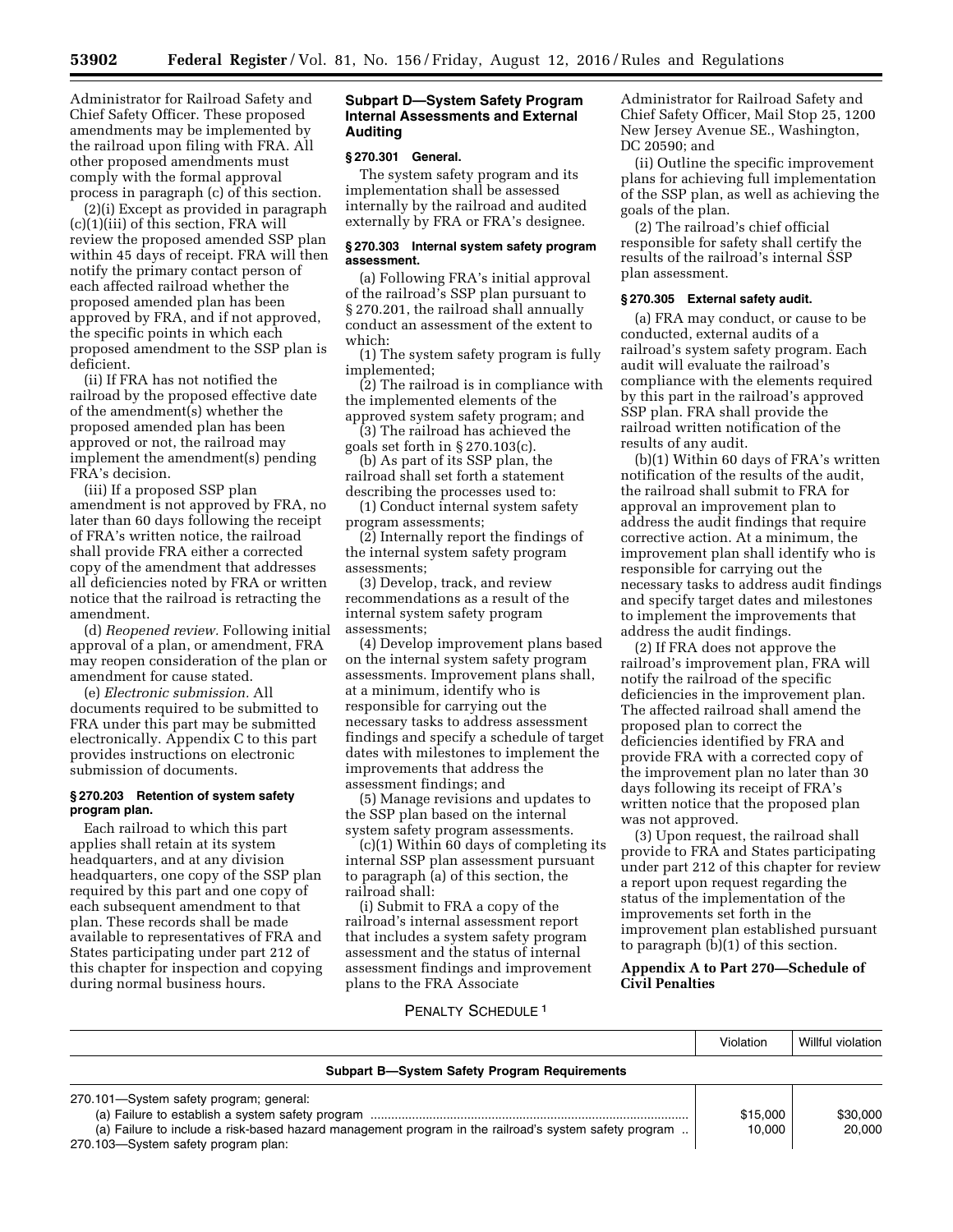# PENALTY SCHEDULE 1—Continued

|                                                                                                                                         | Violation      | Willful violation |
|-----------------------------------------------------------------------------------------------------------------------------------------|----------------|-------------------|
| (a)(1) Failure to include and comply with any required element or any sub-element in the SSP plan<br>270.107-Consultation Requirements: | 7,500<br>7.500 | 15,000<br>15.000  |
|                                                                                                                                         | 10.000         | 20,000            |
|                                                                                                                                         | 10,000         | 20,000            |
|                                                                                                                                         | 7,500          | 15,000            |
|                                                                                                                                         | 5,000          | 10.000            |
|                                                                                                                                         | 7,500          | 15,000            |
|                                                                                                                                         | 7,500          | 15,000            |
|                                                                                                                                         | 5,000          | 10,000            |
|                                                                                                                                         | 5,000          | 10,000            |
| Subpart C-Review, Approval, and Retention of SSP Plans                                                                                  |                |                   |
| 270.201-Filing and approval:                                                                                                            |                |                   |
|                                                                                                                                         | 10,000         | 20,000            |
|                                                                                                                                         | 10,000         | 20,000            |
|                                                                                                                                         | 5,000          | 10,000            |
|                                                                                                                                         | 7,500          | 15,000            |
|                                                                                                                                         | 7,500          | 15,000            |
|                                                                                                                                         | 5,000          | 10,000            |

|                                                                                                             | 7.500  | 15.000 |
|-------------------------------------------------------------------------------------------------------------|--------|--------|
|                                                                                                             | 5.000  | 10.000 |
|                                                                                                             | 7.500  | 15.000 |
|                                                                                                             | 5.000  | 10.000 |
| 270.203-Retention of SSP plan:                                                                              |        |        |
|                                                                                                             | 10.000 | 20.000 |
| Failure to make records available to representatives of FRA and States participating under part 212 of this |        |        |
| chanter                                                                                                     | 7.500  | 15.000 |

#### **Subpart D—System Safety Program Internal Assessments and External Auditing**

| 270.303-Internal program assessment:                                                                        |        |        |
|-------------------------------------------------------------------------------------------------------------|--------|--------|
|                                                                                                             | 10.000 | 20.000 |
|                                                                                                             | 7.500  | 15.000 |
|                                                                                                             | 5.000  | 10.000 |
|                                                                                                             | 7.500  | 15.000 |
| Failure for the internal assessment report to contain all required elements and sub-elements                | 5.000  | 10.000 |
|                                                                                                             | 7.500  | 15.000 |
|                                                                                                             | 7.500  | 15.000 |
| (c)(2) Failure of chief official responsible for safety to certify the results of the internal assessment   | 5.000  | 10.000 |
| 270.305-External safety audit:                                                                              |        |        |
|                                                                                                             | 7.500  | 15.000 |
|                                                                                                             | 5.000  | 10.000 |
|                                                                                                             | 5.000  | 10.000 |
|                                                                                                             | 7.500  | 15.000 |
|                                                                                                             | 5.000  | 10.000 |
| (b)(3) Failure to provide a report regarding the status of the implementation of the improvements set forth |        |        |
|                                                                                                             | 7.500  | 15.000 |

1A penalty may be assessed against an individual only for a willful violation. The Administrator reserves the right to assess a penalty of up to \$109,819 for any violation where circumstances warrant. See 49 CFR part 209, appendix A.

# **Appendix B to Part 270—Federal Railroad Administration Guidance on the System Safety Program Consultation Process**

A railroad required to develop a system safety program under this part must in good faith consult with and use its best efforts to reach agreement with its directly affected employees on the contents of the SSP plan. *See* § 270.107(a). This appendix discusses the meaning of the terms ''good faith'' and ''best efforts,'' and provides non-mandatory guidance on how a railroad may comply with the requirement to consult with directly affected employees on the contents of its SSP plan. Guidance is provided for employees who are represented by a non-profit

employee labor organization and employees who are not represented by any such organization.

#### **The Meaning of ''Good Faith'' and ''Best Efforts''**

''Good faith'' and ''best efforts'' are not interchangeable terms representing a vague standard for the § 270.107 consultation process. Rather, each term has a specific and distinct meaning. When consulting with directly affected employees, therefore, a railroad must independently meet the standards for both the good faith and best efforts obligations. A railroad that does not meet the standard for one or the other will not be in compliance with the consultation requirements of § 270.107.

The good faith obligation requires a railroad to consult with employees in a manner that is honest, fair, and reasonable, and to genuinely pursue agreement on the contents of a SSP plan. If a railroad consults with its employees merely in a perfunctory manner, without genuinely pursuing agreement, it will not have met the good faith requirement. For example, a lack of good faith may be found if a railroad's directly affected employees express concerns with certain parts of the railroad's SSP plan, and the railroad neither addresses those concerns in further consultation nor attempts to address those concerns by making changes to the SSP plan.

On the other hand, ''best efforts'' establishes a higher standard than that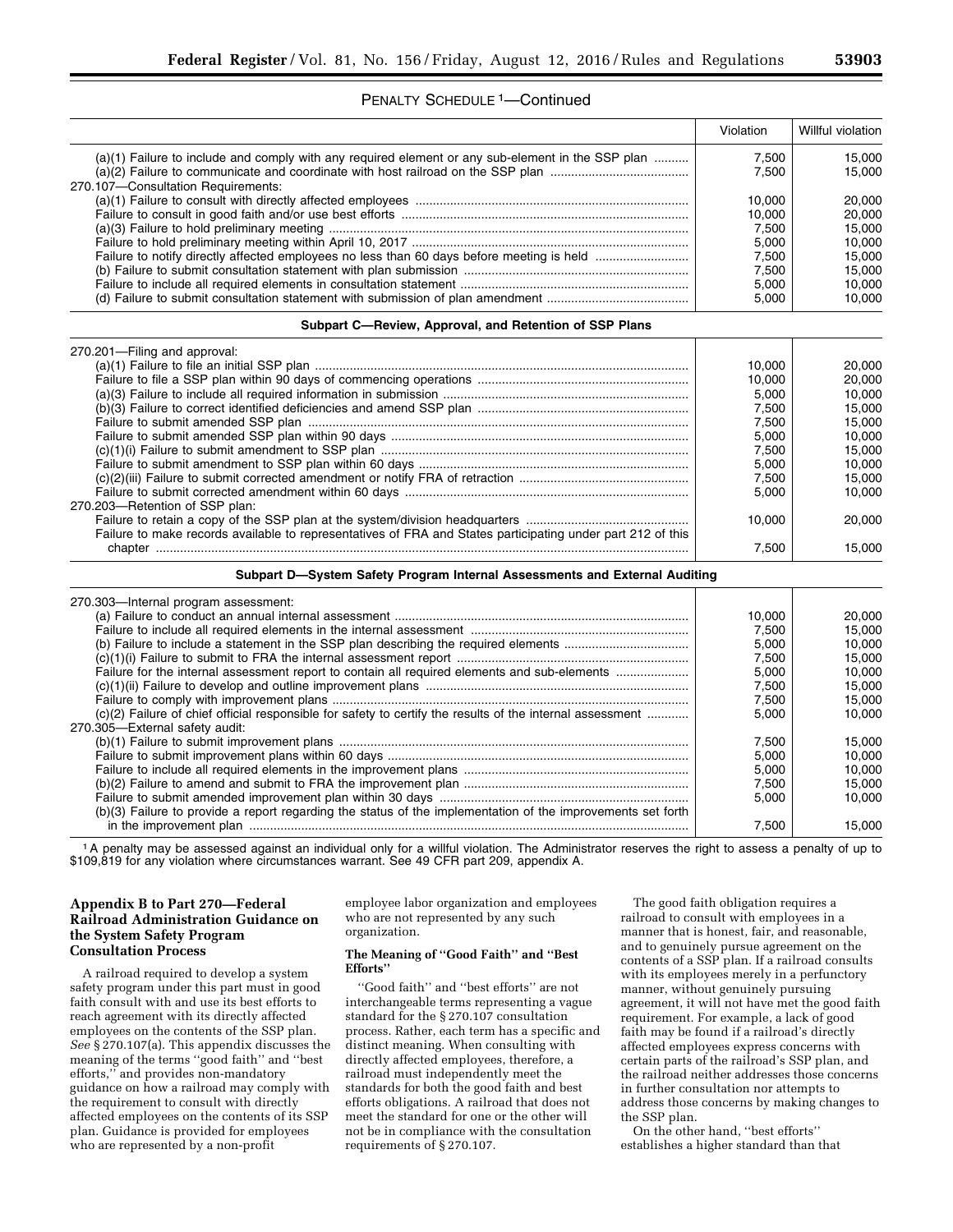imposed by the good faith obligation, and describes the diligent attempts that a railroad must pursue to reach agreement with its employees on the contents of its system safety program. While the good faith obligation is concerned with the railroad's state of mind during the consultation process, the best efforts obligation is concerned with the specific efforts made by the railroad in an attempt to reach agreement. This would include considerations such as whether a railroad had held sufficient meetings with its employees to address or make an attempt to address any concerns raised by the employees, or whether the railroad had made an effort to respond to feedback provided by employees during the consultation process. For example, a railroad would not meet the best efforts obligation if it did not initiate the consultation process in a timely manner, and thereby failed to provide employees sufficient time to engage in the consultation process. A railroad may, however, wish to hold off substantive consultations regarding the contents of its SSP until one year after the publication date of the rule to ensure that certain information generated as part of the process is protected from discovery and admissibility into evidence under § 270.105 of the rule. Generally, best efforts are measured by the measures that a reasonable person in the same circumstances and of the same nature as the acting party would take. Therefore, the standard imposed by the best efforts obligation may vary with different railroads, depending on a railroad's size, resources, and number of employees.

When reviewing SSP plans, FRA will determine on a case-by-case basis whether a railroad has met its §  $270.107$  good faith and best efforts obligations. This determination will be based upon the consultation statement submitted by the railroad pursuant to § 270.107(b) and any statements submitted by employees pursuant to § 270.107(c). If FRA finds that these statements do not provide sufficient information to determine whether a railroad used good faith and best efforts to reach agreement, FRA may investigate further and contact the railroad or its employees to request additional information. If FRA determines that a railroad did not use good faith and best efforts, FRA may disapprove the SSP plan submitted by the railroad and direct the railroad to comply with the consultation requirements of § 270.107. Pursuant to § 270.201(b)(3), if FRA does not approve the SSP plan, the railroad will have 90 days, following receipt of FRA's written notice that the plan was not approved, to correct any deficiency identified. In such cases, the identified deficiency would be that the railroad did not use good faith and best efforts to consult and reach agreement with its directly affected employees. If a railroad then does not submit to FRA within 90 days a SSP plan meeting the consultation requirements of § 270.107, the railroad could be subject to penalties for failure to comply with § 270.201(b)(3).

#### **Guidance on How a Railroad May Consult With Directly Affected Employees**

Because the standard imposed by the best efforts obligation will vary depending upon

the railroad, there may be countless ways for various railroads to comply with the consultation requirements of § 270.107. Therefore, FRA believes it is important to maintain a flexible approach to the § 270.107 consultation requirements, to give a railroad and its directly affected employees the freedom to consult in a manner best suited to their specific circumstances.

FRA is nevertheless providing guidance in this appendix as to how a railroad may proceed when consulting (utilizing good faith and best efforts) with employees in an attempt to reach agreement on the contents of a SSP plan. FRA believes this guidance may be useful as a starting point for railroads that are uncertain about how to comply with the § 270.107 consultation requirements. This guidance distinguishes between employees who are represented by a non-profit employee labor organization and employees who are not, as the processes a railroad may use to consult with represented and nonrepresented employees could differ significantly.

This guidance does not establish prescriptive requirements with which a railroad must comply, but merely outlines a consultation process a railroad may choose to follow. A railroad's consultation statement could indicate that the railroad followed the guidance in this appendix as evidence that it utilized good faith and best efforts to reach agreement with its employees on the contents of a SSP plan.

#### *Employees Represented by a Non-Profit Employee Labor Organization*

As provided in § 270.107(a)(2), a railroad consulting with the representatives of a nonprofit employee labor organization on the contents of a SSP plan will be considered to have consulted with the directly affected employees represented by that organization.

A railroad may utilize the following process as a roadmap for using good faith and best efforts when consulting with represented employees in an attempt to reach agreement on the contents of a SSP plan.

• Pursuant to  $\S 270.107(a)(3)(i)$ , a railroad must meet with representatives from a nonprofit employee labor organization (representing a class or craft of the railroad's directly affected employees) no later than April 10, 2017, to begin the process of consulting on the contents of the railroad's SSP plan. A railroad must provide notice at least 60 days before the scheduled meeting.

• During the time between the initial meeting and the applicability date of § 270.105 the parties may meet to discuss administrative details of the consultation process as necessary.

• Within 60 days after the applicability date of § 270.105 a railroad should have a meeting with the directed affected employees to discuss substantive issues with the SSP.

• Pursuant to § 270.201(a)(1), a railroad would file its SSP plan with FRA no later than February 8, 2018, or not less than 90 days before commencing operations, whichever is later.

• As provided by § 270.107(c), if agreement on the contents of a SSP plan could not be reached, a labor organization (representing a class or craft of the railroad's directly affected employees) may file a statement with the FRA Associate Administrator for Railroad Safety and Chief Safety Officer explaining its views on the plan on which agreement was not reached.

#### *Employees Who Are Not Represented by a Non-Profit Employee Labor Organization*

FRA recognizes that some (or all) of a railroad's directly affected employees may not be represented by a non-profit employee labor organization. For such non-represented employees, the consultation process described for represented employees may not be appropriate or sufficient. For example, FRA believes that a railroad with nonrepresented employees should make a concerted effort to ensure that its nonrepresented employees are aware that they are able to participate in the development of the railroad's SSP plan. FRA therefore is providing the following guidance regarding how a railroad may utilize good faith and best efforts when consulting with nonrepresented employees on the contents of its SSP plan.

• By December 12, 2016 (*i.e.,* within 60 days of the effective date of the final rule), a railroad may notify non-represented employees that—

(1) The railroad is required to consult in good faith with, and use its best efforts to reach agreement with, all directly affected employees on the proposed contents of its SSP plan;

(2) The railroad is required to meet with its directly affected employees within 180 days of the effective date of the final rule to address the consultation process;

(3) Non-represented employees are invited to participate in the consultation process (and include instructions on how to engage in this process); and

(4) If a railroad is unable to reach agreement with its directly affected employees on the contents of the proposed SSP plan, an employee may file a statement with the FRA Associate Administrator for Railroad Safety and Chief Safety Officer explaining his or her views on the plan on which agreement was not reached.

• This initial notification (and all subsequent communications, as necessary or appropriate) could be provided to nonrepresented employees in the following ways:

(1) Electronically, such as by email or an announcement on the railroad's Web site;

(2) By posting the notification in a location easily accessible and visible to non-

represented employees; or (3) By providing all non-represented

employees a hard copy of the notification. A railroad could use any or all of these methods of communication, so long as the notification complies with the railroad's obligation to utilize best efforts in the consultation process.

• Following the initial notification and initial meeting to discuss the consultation process (and before the railroad submits its SSP plan to FRA), a railroad should provide non-represented employees a draft proposal of its SSP plan. This draft proposal should solicit additional input from non-represented employees, and the railroad should provide